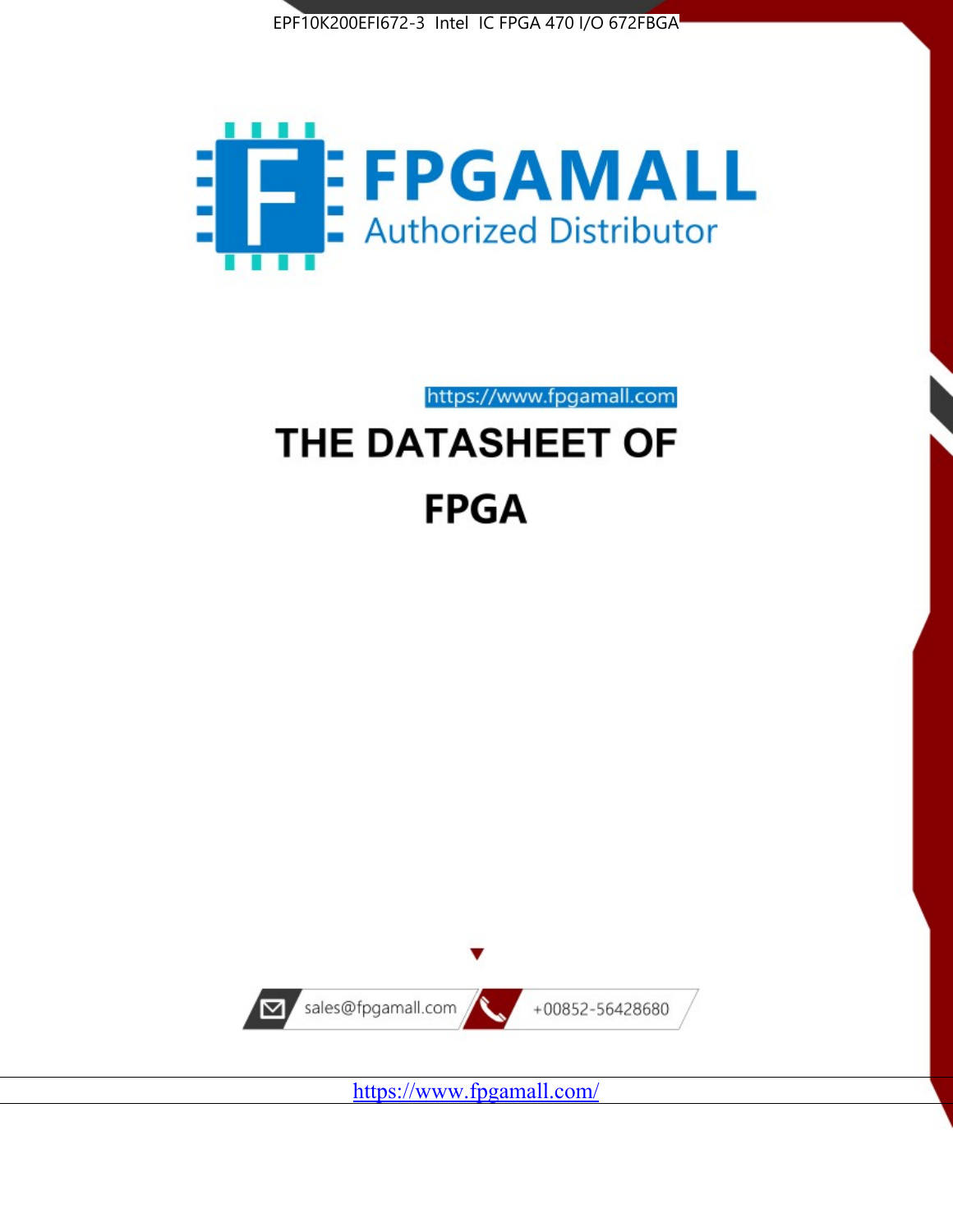#### EPF10K200EFI672-3 Intel IC FPGA 470 I/O 672FBGA



## **FLEX 10KE**

## **Embedded Programmable Logic Device**

**January 2003, ver. 2.5 Data Sheet**

**Features...** ■ Embedded programmable logic devices (PLDs), providing system-on-a-programmable-chip (SOPC) integration in a single device

- Enhanced embedded array for implementing megafunctions such as efficient memory and specialized logic functions
- Dual-port capability with up to 16-bit width per embedded array block (EAB)
- Logic array for general logic functions
- High density
	- 30,000 to 200,000 typical gates (see Tables 1 and 2)
	- Up to 98,304 RAM bits (4,096 bits per EAB), all of which can be used without reducing logic capacity
- System-level features
	- MultiVolt<sup>™</sup> I/O pins can drive or be driven by 2.5-V, 3.3-V, or 5.0-V devices
	- Low power consumption
	- Bidirectional I/O performance  $(t_{SI}$  and  $t_{CO}$ ) up to 212 MHz
	- Fully compliant with the PCI Special Interest Group (PCI SIG) *PCI Local Bus Specification, Revision 2.2* for 3.3-V operation at 33 MHz or 66 MHz
	- -1 speed grade devices are compliant with *PCI Local Bus Specification, Revision 2.2*, for 5.0-V operation
	- Built-in Joint Test Action Group (JTAG) boundary-scan test (BST) circuitry compliant with IEEE Std. 1149.1-1990, available without consuming additional device logic



For information on 5.0-V FLEX<sup>®</sup> 10K or 3.3-V FLEX 10KA devices, see the *FLEX 10K Embedded Programmable Logic Family Data Sheet*.

| iable 1.1 LLA TUNL DEVICET CAULES |           |                               |  |  |
|-----------------------------------|-----------|-------------------------------|--|--|
| Feature                           | EPF10K30E | EPF10K50E<br><b>EPF10K50S</b> |  |  |
| Typical gates (1)                 | 30,000    | 50,000                        |  |  |
| Maximum system gates              | 119,000   | 199,000                       |  |  |
| Logic elements (LEs)              | 1,728     | 2,880                         |  |  |
| EABs                              | 6         | 10                            |  |  |
| <b>Total RAM bits</b>             | 24,576    | 40,960                        |  |  |
| Maximum user I/O pins             | 220       | 254                           |  |  |

#### *Table 1. FLEX 10KE Device Features*

#### **Altera Corporation 1**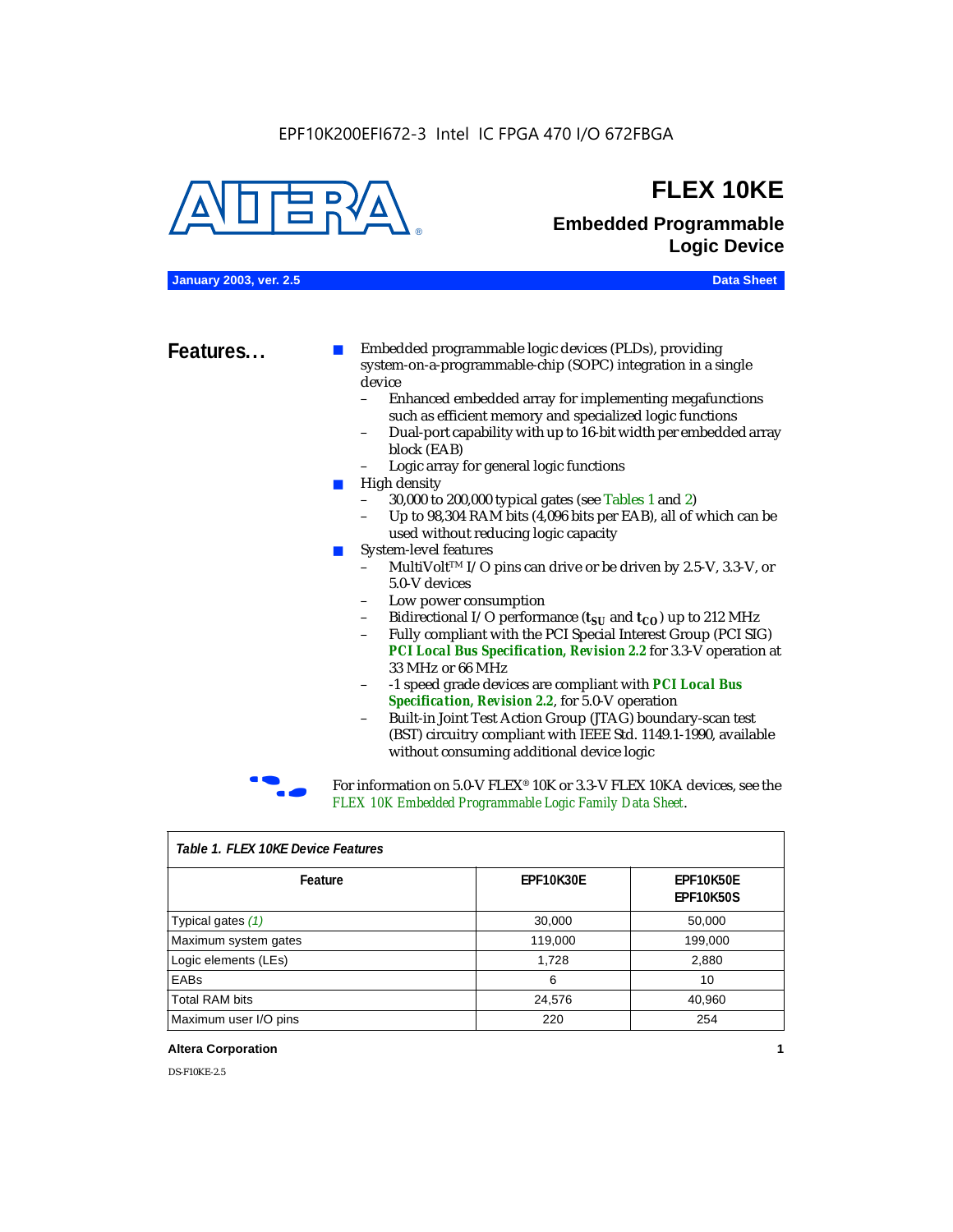| Table 2. FLEX 10KE Device Features |                |                   |                                        |  |  |
|------------------------------------|----------------|-------------------|----------------------------------------|--|--|
| Feature                            | EPF10K100E (2) | <b>EPF10K130E</b> | <b>EPF10K200E</b><br><b>EPF10K200S</b> |  |  |
| Typical gates (1)                  | 100,000        | 130,000           | 200,000                                |  |  |
| Maximum system gates               | 257,000        | 342,000           | 513,000                                |  |  |
| Logic elements (LEs)               | 4,992          | 6,656             | 9,984                                  |  |  |
| <b>EABs</b>                        | 12             | 16                | 24                                     |  |  |
| <b>Total RAM bits</b>              | 49,152         | 65,536            | 98,304                                 |  |  |
| Maximum user I/O pins              | 338            | 413               | 470                                    |  |  |

#### *Note to tables:*

- (1) The embedded IEEE Std. 1149.1 JTAG circuitry adds up to 31,250 gates in addition to the listed typical or maximum system gates.
- (2) New EPF10K100B designs should use EPF10K100E devices.

### **...and More Features**

- Fabricated on an advanced process and operate with a 2.5-V internal supply voltage
- In-circuit reconfigurability (ICR) via external configuration devices, intelligent controller, or JTAG port
- ClockLockTM and ClockBoostTM options for reduced clock delay/skew and clock multiplication
- Built-in low-skew clock distribution trees
- 100% functional testing of all devices; test vectors or scan chains are not required
- Pull-up on I/O pins before and during configuration
- Flexible interconnect
	- FastTrack<sup>®</sup> Interconnect continuous routing structure for fast, predictable interconnect delays
	- Dedicated carry chain that implements arithmetic functions such as fast adders, counters, and comparators (automatically used by software tools and megafunctions)
	- Dedicated cascade chain that implements high-speed, high-fan-in logic functions (automatically used by software tools and megafunctions)
	- Tri-state emulation that implements internal tri-state buses
	- Up to six global clock signals and four global clear signals
	- Powerful I/O pins
		- Individual tri-state output enable control for each pin
		- Open-drain option on each I/O pin
		- Programmable output slew-rate control to reduce switching noise
		- Clamp to  $V_{\text{CCIO}}$  user-selectable on a pin-by-pin basis
		- Supports hot-socketing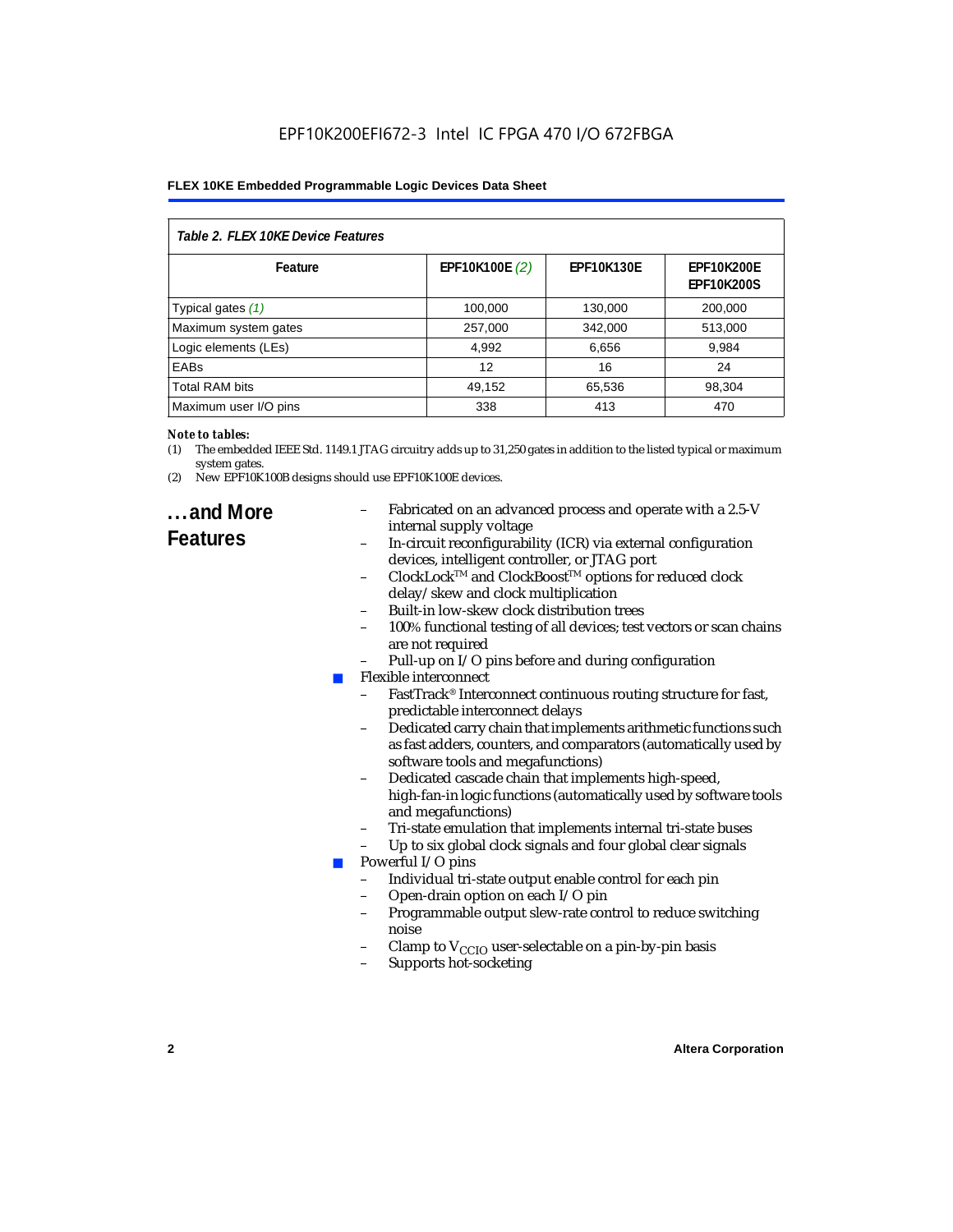- Software design support and automatic place-and-route provided by Altera's development systems for Windows-based PCs and Sun SPARCstation, and HP 9000 Series 700/800
- Flexible package options
	- Available in a variety of packages with 144 to 672 pins, including the innovative FineLine BGA<sup>TM</sup> packages (see Tables 3 and 4)
	- SameFrame™ pin-out compatibility between FLEX 10KA and FLEX 10KE devices across a range of device densities and pin counts
- Additional design entry and simulation support provided by EDIF 2 0 0 and 3 0 0 netlist files, library of parameterized modules (LPM), DesignWare components, Verilog HDL, VHDL, and other interfaces to popular EDA tools from manufacturers such as Cadence, Exemplar Logic, Mentor Graphics, OrCAD, Synopsys, Synplicity, VeriBest, and Viewlogic

| Table 3. FLEX 10KE Package Options & I/O Pin Count<br>Notes $(1)$ , $(2)$ |                        |                        |                                       |                                   |                       |                                   |                |                |                                   |
|---------------------------------------------------------------------------|------------------------|------------------------|---------------------------------------|-----------------------------------|-----------------------|-----------------------------------|----------------|----------------|-----------------------------------|
| <b>Device</b>                                                             | 144-Pin<br><b>TOFP</b> | 208-Pin<br><b>POFP</b> | 240-Pin<br><b>POFP</b><br><b>ROFP</b> | 256-Pin<br>FineLine<br><b>BGA</b> | 356-Pin<br><b>BGA</b> | 484-Pin<br>FineLine<br><b>BGA</b> | 599-Pin<br>PGA | 600-Pin<br>BGA | 672-Pin<br>FineLine<br><b>BGA</b> |
| EPF10K30E                                                                 | 102                    | 147                    |                                       | 176                               |                       | 220                               |                |                | 220(3)                            |
| EPF10K50E                                                                 | 102                    | 147                    | 189                                   | 191                               |                       | 254                               |                |                | 254(3)                            |
| <b>EPF10K50S</b>                                                          | 102                    | 147                    | 189                                   | 191                               | 220                   | 254                               |                |                | 254(3)                            |
| EPF10K100E                                                                |                        | 147                    | 189                                   | 191                               | 274                   | 338                               |                |                | 338(3)                            |
| EPF10K130E                                                                |                        |                        | 186                                   |                                   | 274                   | 369                               |                | 424            | 413                               |
| EPF10K200E                                                                |                        |                        |                                       |                                   |                       |                                   | 470            | 470            | 470                               |
| EPF10K200S                                                                |                        |                        | 182                                   |                                   | 274                   | 369                               | 470            | 470            | 470                               |

#### *Notes:*

- (1) FLEX 10KE device package types include thin quad flat pack (TQFP), plastic quad flat pack (PQFP), power quad flat pack (RQFP), pin-grid array (PGA), and ball-grid array (BGA) packages.
- (2) Devices in the same package are pin-compatible, although some devices have more I/O pins than others. When planning device migration, use the I/O pins that are common to all devices.
- (3) This option is supported with a 484-pin FineLine BGA package. By using SameFrame pin migration, all FineLine BGA packages are pin-compatible. For example, a board can be designed to support 256-pin, 484-pin, and 672-pin FineLine BGA packages. The Altera software automatically avoids conflicting pins when future migration is set.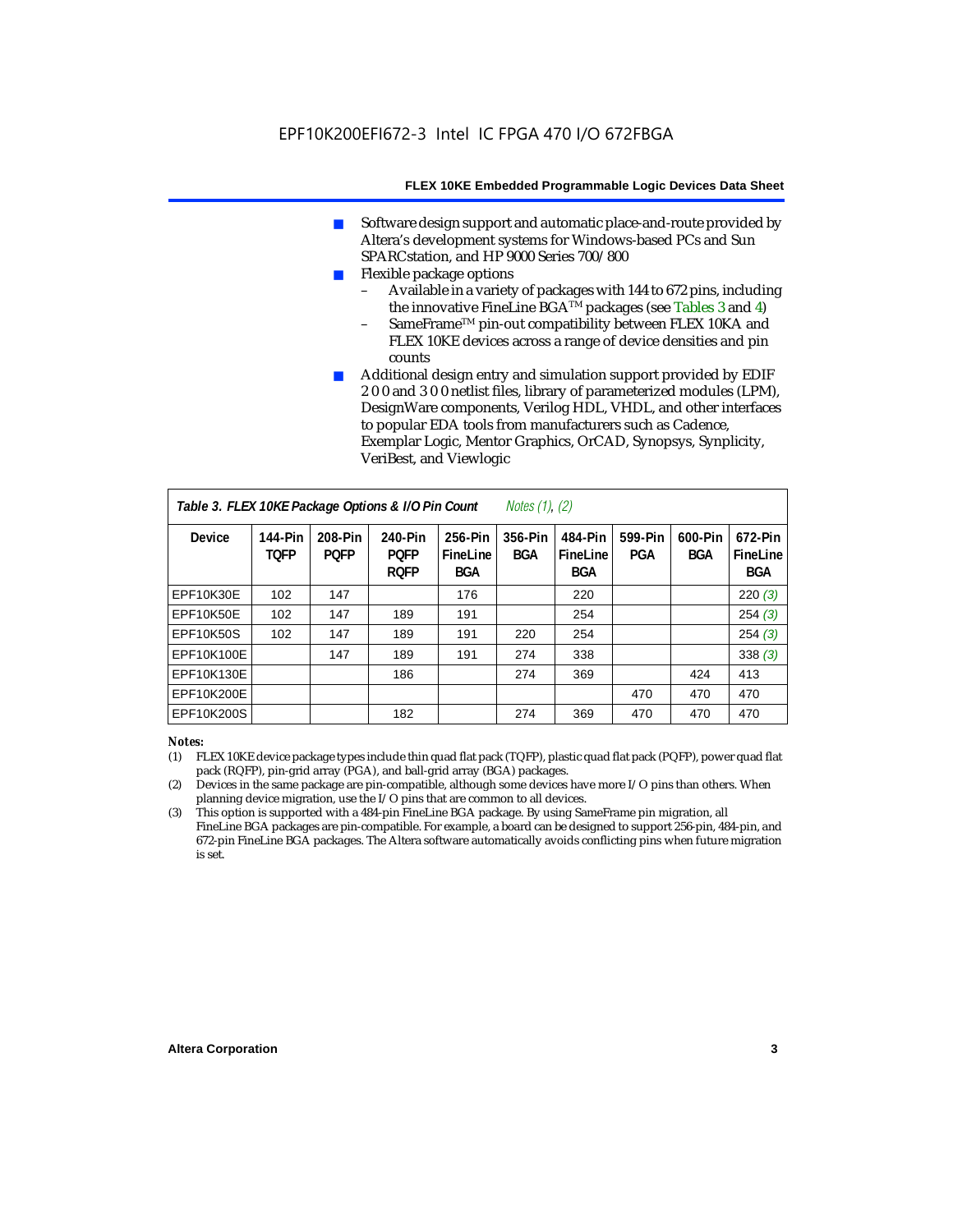| Table 4. FLEX 10KE Package Sizes          |                            |                                                      |                                       |                                   |                       |                            |                                     |                              |                                   |
|-------------------------------------------|----------------------------|------------------------------------------------------|---------------------------------------|-----------------------------------|-----------------------|----------------------------|-------------------------------------|------------------------------|-----------------------------------|
| <b>Device</b>                             | 144-<br>Pin<br><b>TOFP</b> | 208-Pin<br><b>POFP</b>                               | 240-Pin<br><b>POFP</b><br><b>ROFP</b> | 256-Pin<br>FineLine<br><b>BGA</b> | $356 -$<br>Pin<br>BGA | 484-Pin<br>FineLine<br>BGA | 599-Pin<br>PGA                      | $600 -$<br>Pin<br><b>BGA</b> | 672-Pin<br>FineLine<br><b>BGA</b> |
| Pitch (mm)                                | 0.50                       | 0.50                                                 | 0.50                                  | 1.0                               | 1.27                  | 1.0                        |                                     | 1.27                         | 1.0                               |
| Area $(mm2)$                              | 484                        | 936                                                  | 1,197                                 | 289                               | 1.225                 | 529                        | 3.904                               | 2,025                        | 729                               |
| Length $\times$ width<br>$(mm \times mm)$ |                            | $22 \times 22$ 30.6 $\times$ 30.6 34.6 $\times$ 34.6 |                                       | $17 \times 17$                    | $35 \times 35$        | $23 \times 23$             | $62.5 \times 62.5$   45 $\times$ 45 |                              | $27 \times 27$                    |

## **General Description**

Altera FLEX 10KE devices are enhanced versions of FLEX 10K devices. Based on reconfigurable CMOS SRAM elements, the FLEX architecture incorporates all features necessary to implement common gate array megafunctions. With up to 200,000 typical gates, FLEX 10KE devices provide the density, speed, and features to integrate entire systems, including multiple 32-bit buses, into a single device.

The ability to reconfigure FLEX 10KE devices enables 100% testing prior to shipment and allows the designer to focus on simulation and design verification. FLEX 10KE reconfigurability eliminates inventory management for gate array designs and generation of test vectors for fault coverage.

Table 5 shows FLEX 10KE performance for some common designs. All performance values were obtained with Synopsys DesignWare or LPM functions. Special design techniques are not required to implement the applications; the designer simply infers or instantiates a function in a Verilog HDL, VHDL, Altera Hardware Description Language (AHDL), or schematic design file.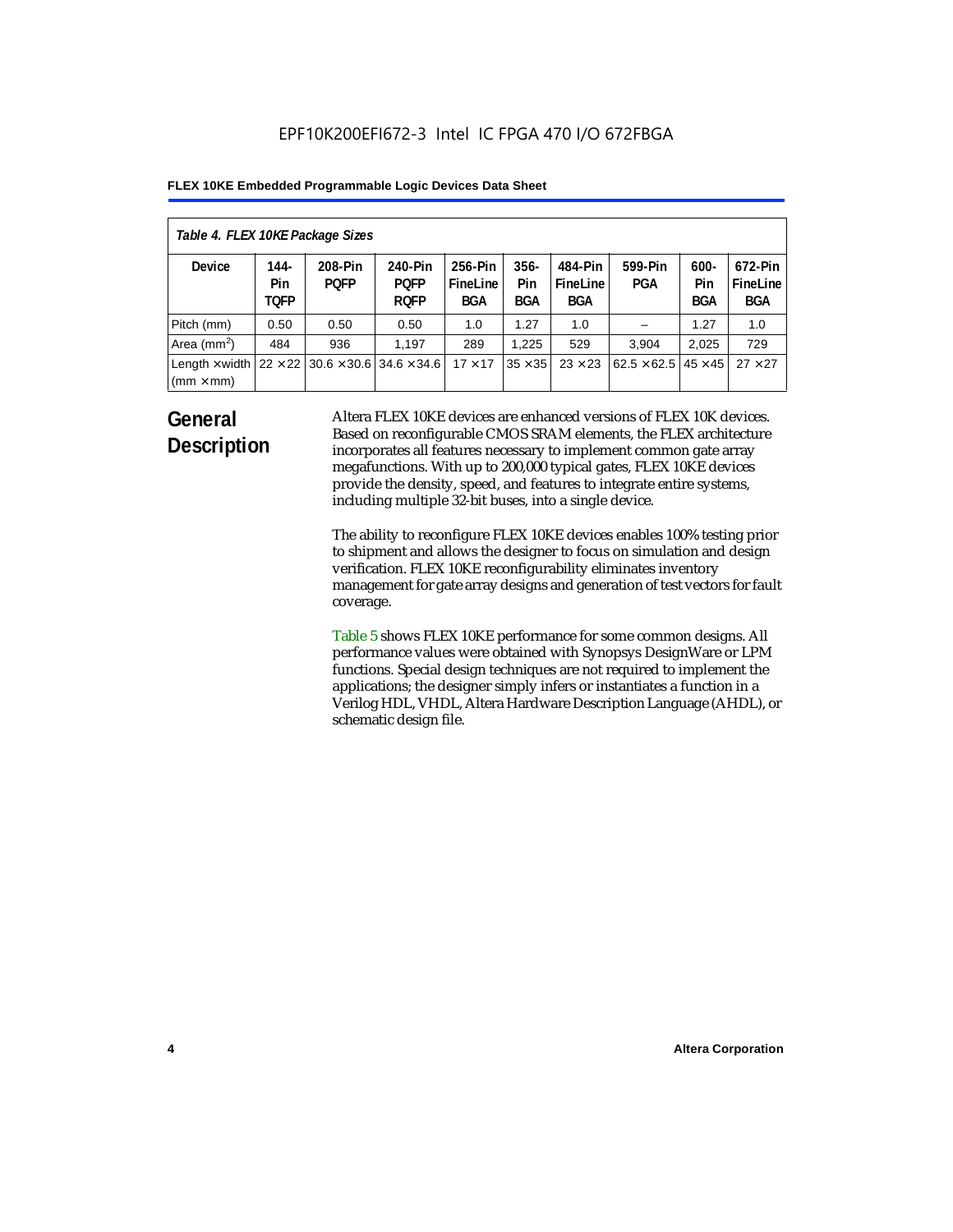| Table 5. FLEX 10KE Performance                   |                       |             |                |                |                |            |  |
|--------------------------------------------------|-----------------------|-------------|----------------|----------------|----------------|------------|--|
| Application                                      | <b>Resources Used</b> |             |                | Performance    |                |            |  |
|                                                  | <b>LEs</b>            | <b>EABs</b> | -1 Speed Grade | -2 Speed Grade | -3 Speed Grade |            |  |
| 16-bit loadable counter                          | 16                    | $\Omega$    | 285            | 250            | 200            | <b>MHz</b> |  |
| 16-bit accumulator                               | 16                    | $\Omega$    | 285            | 250            | 200            | <b>MHz</b> |  |
| 16-to-1 multiplexer $(1)$                        | 10                    | $\Omega$    | 3.5            | 4.9            | 7.0            | ns         |  |
| 16-bit multiplier with 3-stage<br>pipeline $(2)$ | 592                   | $\Omega$    | 156            | 131            | 93             | <b>MHz</b> |  |
| $256 \times 16$ RAM read cycle<br>speed $(2)$    | $\Omega$              | 1           | 196            | 154            | 118            | <b>MHz</b> |  |
| $256 \times 16$ RAM write cycle<br>speed $(2)$   | $\Omega$              | 1           | 185            | 143            | 106            | <b>MHz</b> |  |

#### *Notes:*

(1) This application uses combinatorial inputs and outputs.

This application uses registered inputs and outputs.

Table 6 shows FLEX 10KE performance for more complex designs. These designs are available as Altera MegaCore® functions.

| Table 6. FLEX 10KE Performance for Complex Designs             |                 |                |                |                |              |
|----------------------------------------------------------------|-----------------|----------------|----------------|----------------|--------------|
| Application                                                    | <b>LEs Used</b> | Performance    |                |                | <b>Units</b> |
|                                                                |                 | -1 Speed Grade | -2 Speed Grade | -3 Speed Grade |              |
| 8-bit, 16-tap parallel finite impulse<br>response (FIR) filter | 597             | 192            | 156            | 116            | <b>MSPS</b>  |
| 8-bit, 512-point fast Fourier                                  | 1,854           | 23.4           | 28.7           | 38.9           | $\mu s(1)$   |
| transform (FFT) function                                       |                 | 113            | 92             | 68             | <b>MHz</b>   |
| a16450 universal asynchronous<br>receiver/transmitter (UART)   | 342             | 36             | 28             | 20.5           | <b>MHz</b>   |

## *Note:*<br>(1) 1

These values are for calculation time. Calculation time = number of clocks required/ $f_{max}$ . Number of clocks required = ceiling [log 2 (points)/2]  $\times$  [points +14 + ceiling]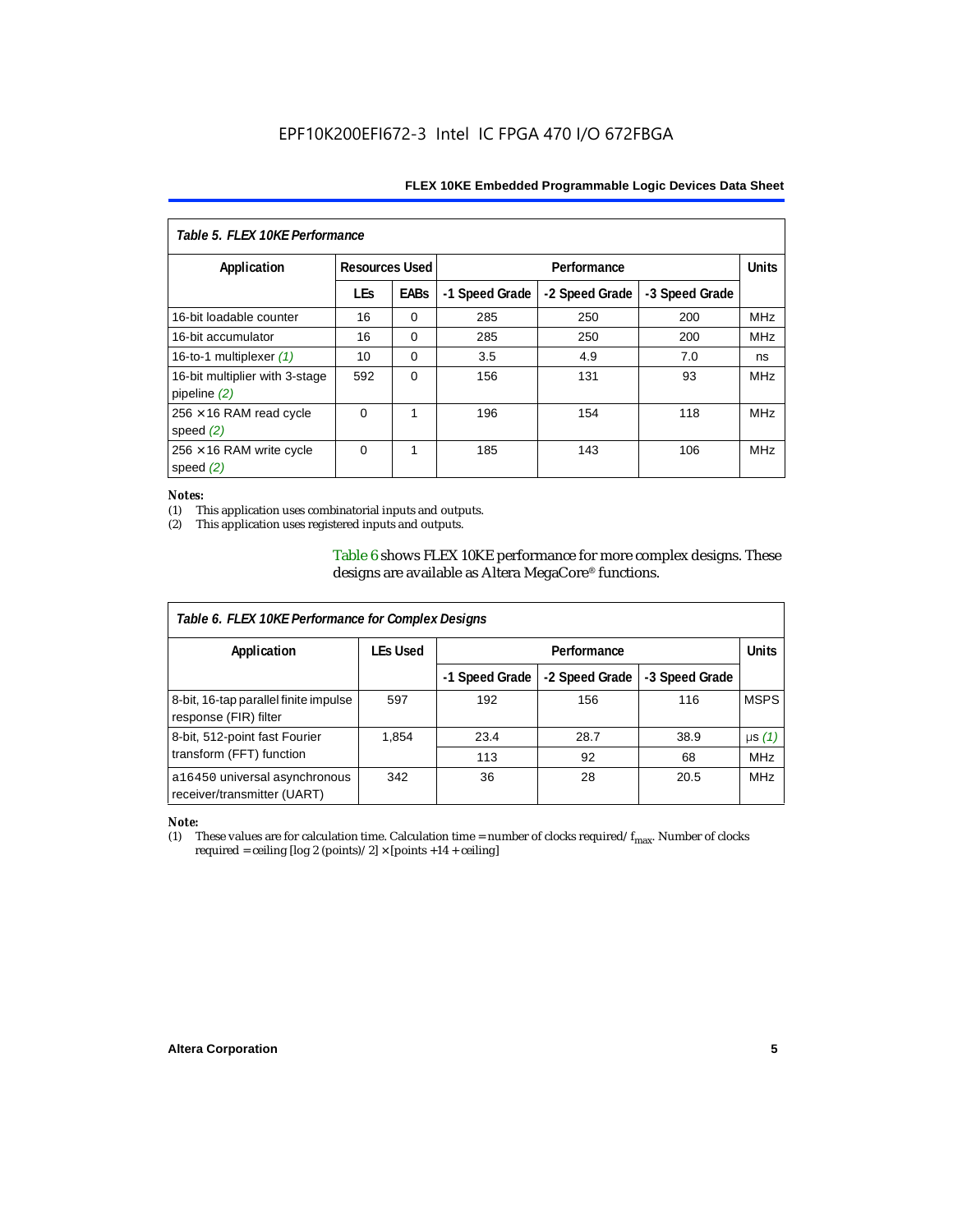Similar to the FLEX 10KE architecture, embedded gate arrays are the fastest-growing segment of the gate array market. As with standard gate arrays, embedded gate arrays implement general logic in a conventional "sea-of-gates" architecture. Additionally, embedded gate arrays have dedicated die areas for implementing large, specialized functions. By embedding functions in silicon, embedded gate arrays reduce die area and increase speed when compared to standard gate arrays. While embedded megafunctions typically cannot be customized, FLEX 10KE devices are programmable, providing the designer with full control over embedded megafunctions and general logic, while facilitating iterative design changes during debugging.

Each FLEX 10KE device contains an embedded array and a logic array. The embedded array is used to implement a variety of memory functions or complex logic functions, such as digital signal processing (DSP), wide data-path manipulation, microcontroller applications, and datatransformation functions. The logic array performs the same function as the sea-of-gates in the gate array and is used to implement general logic such as counters, adders, state machines, and multiplexers. The combination of embedded and logic arrays provides the high performance and high density of embedded gate arrays, enabling designers to implement an entire system on a single device.

FLEX 10KE devices are configured at system power-up with data stored in an Altera serial configuration device or provided by a system controller. Altera offers the EPC1, EPC2, and EPC16 configuration devices, which configure FLEX 10KE devices via a serial data stream. Configuration data can also be downloaded from system RAM or via the Altera BitBlaster™, ByteBlasterMV™, or MasterBlaster download cables. After a FLEX 10KE device has been configured, it can be reconfigured in-circuit by resetting the device and loading new data. Because reconfiguration requires less than 85 ms, real-time changes can be made during system operation.

FLEX 10KE devices contain an interface that permits microprocessors to configure FLEX 10KE devices serially or in-parallel, and synchronously or asynchronously. The interface also enables microprocessors to treat a FLEX 10KE device as memory and configure it by writing to a virtual memory location, making it easy to reconfigure the device.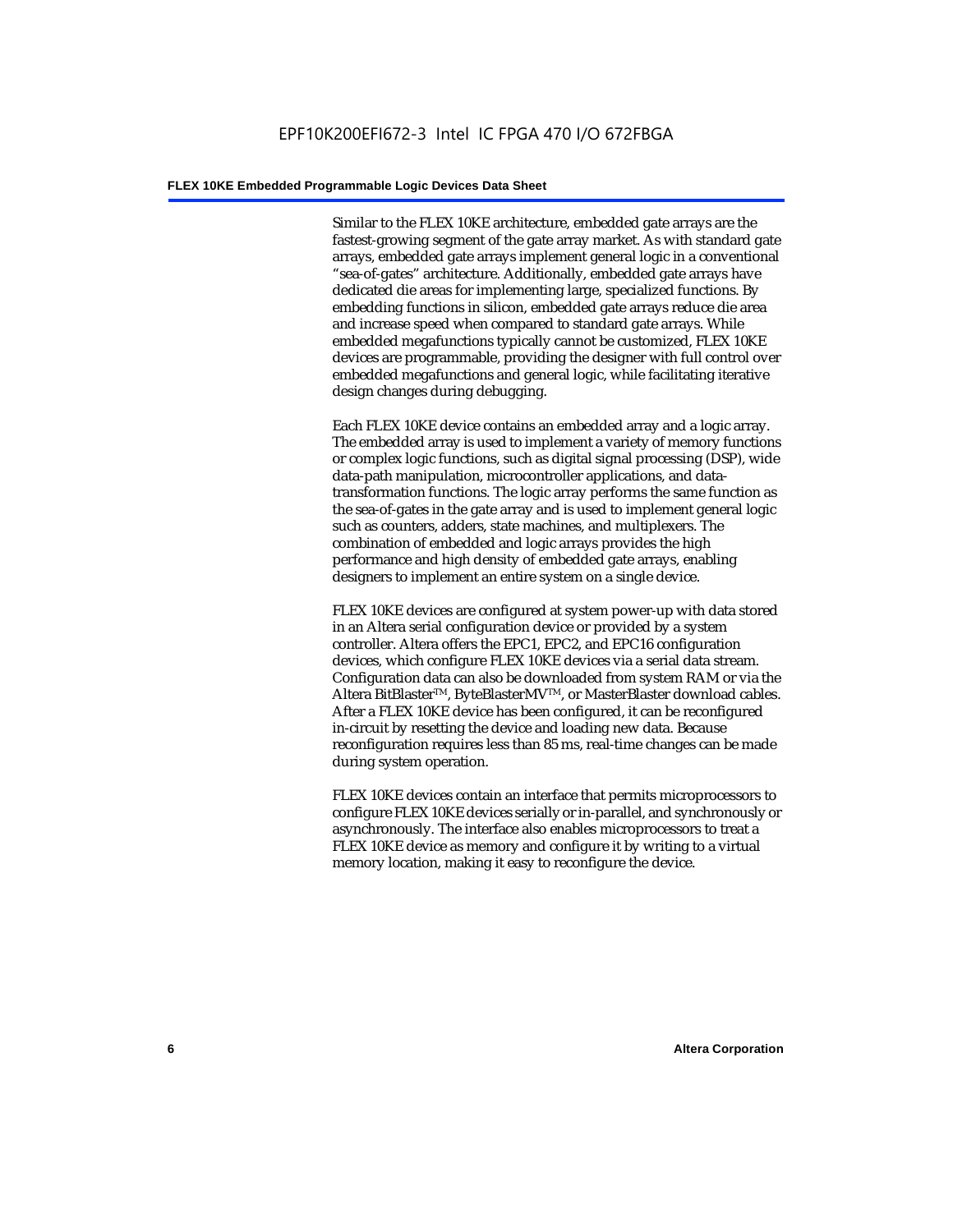For more information on FLEX device configuration, see the following documents:

- *Configuration Devices for APEX & FLEX Devices Data Sheet*
- *BitBlaster Serial Download Cable Data Sheet*
- *ByteBlasterMV Parallel Port Download Cable Data Sheet*
- *MasterBlaster Download Cable Data Sheet*
- *Application Note 116 (Configuring APEX 20K, FLEX 10K, & FLEX 6000 Devices)*

FLEX 10KE devices are supported by the Altera development systems, which are integrated packages that offer schematic, text (including AHDL), and waveform design entry, compilation and logic synthesis, full simulation and worst-case timing analysis, and device configuration. The Altera software provides EDIF 2 0 0 and 3 0 0, LPM, VHDL, Verilog HDL, and other interfaces for additional design entry and simulation support from other industry-standard PC- and UNIX workstation-based EDA tools.

The Altera software works easily with common gate array EDA tools for synthesis and simulation. For example, the Altera software can generate Verilog HDL files for simulation with tools such as Cadence Verilog-XL. Additionally, the Altera software contains EDA libraries that use devicespecific features such as carry chains, which are used for fast counter and arithmetic functions. For instance, the Synopsys Design Compiler library supplied with the Altera development system includes DesignWare functions that are optimized for the FLEX 10KE architecture.

The Altera development system runs on Windows-based PCs and Sun SPARCstation, and HP 9000 Series 700/800.



See the *MAX+PLUS II Programmable Logic Development System & Software Data Sheet* and the *Quartus Programmable Logic Development System & Software Data Sheet* for more information.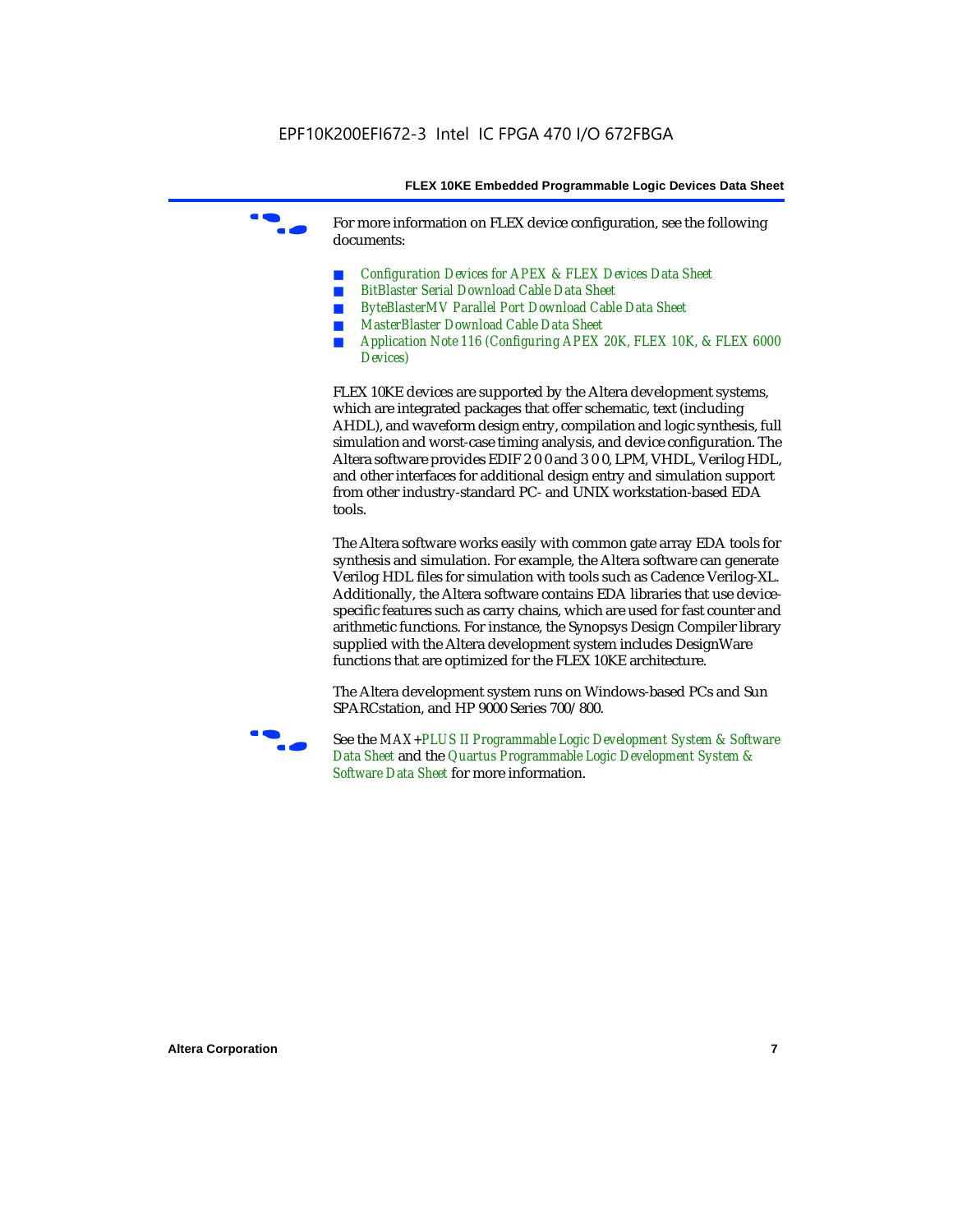| <b>Functional</b><br><b>Description</b> | Each FLEX 10KE device contains an enhanced embedded array to<br>implement memory and specialized logic functions, and a logic array to<br>implement general logic.                                                                                                                                                                                                                                                                                                                                                                                                                                                                                                                                             |
|-----------------------------------------|----------------------------------------------------------------------------------------------------------------------------------------------------------------------------------------------------------------------------------------------------------------------------------------------------------------------------------------------------------------------------------------------------------------------------------------------------------------------------------------------------------------------------------------------------------------------------------------------------------------------------------------------------------------------------------------------------------------|
|                                         | The embedded array consists of a series of EABs. When implementing<br>memory functions, each EAB provides 4,096 bits, which can be used to<br>create RAM, ROM, dual-port RAM, or first-in first-out (FIFO) functions.<br>When implementing logic, each EAB can contribute 100 to 600 gates<br>towards complex logic functions, such as multipliers, microcontrollers,<br>state machines, and DSP functions. EABs can be used independently, or<br>multiple EABs can be combined to implement larger functions.                                                                                                                                                                                                 |
|                                         | The logic array consists of logic array blocks (LABs). Each LAB contains<br>eight LEs and a local interconnect. An LE consists of a four-input look-up<br>table (LUT), a programmable flipflop, and dedicated signal paths for carry<br>and cascade functions. The eight LEs can be used to create medium-sized<br>blocks of logic-such as 8-bit counters, address decoders, or state<br>machines-or combined across LABs to create larger logic blocks. Each<br>LAB represents about 96 usable gates of logic.                                                                                                                                                                                                |
|                                         | Signal interconnections within FLEX 10KE devices (as well as to and from<br>device pins) are provided by the FastTrack Interconnect routing structure,<br>which is a series of fast, continuous row and column channels that run the<br>entire length and width of the device.                                                                                                                                                                                                                                                                                                                                                                                                                                 |
|                                         | Each I/O pin is fed by an I/O element (IOE) located at the end of each row<br>and column of the FastTrack Interconnect routing structure. Each IOE<br>contains a bidirectional I/O buffer and a flipflop that can be used as either<br>an output or input register to feed input, output, or bidirectional signals.<br>When used with a dedicated clock pin, these registers provide exceptional<br>performance. As inputs, they provide setup times as low as 0.9 ns and<br>hold times of 0 ns. As outputs, these registers provide clock-to-output<br>times as low as 3.0 ns. IOEs provide a variety of features, such as JTAG<br>BST support, slew-rate control, tri-state buffers, and open-drain outputs. |
|                                         |                                                                                                                                                                                                                                                                                                                                                                                                                                                                                                                                                                                                                                                                                                                |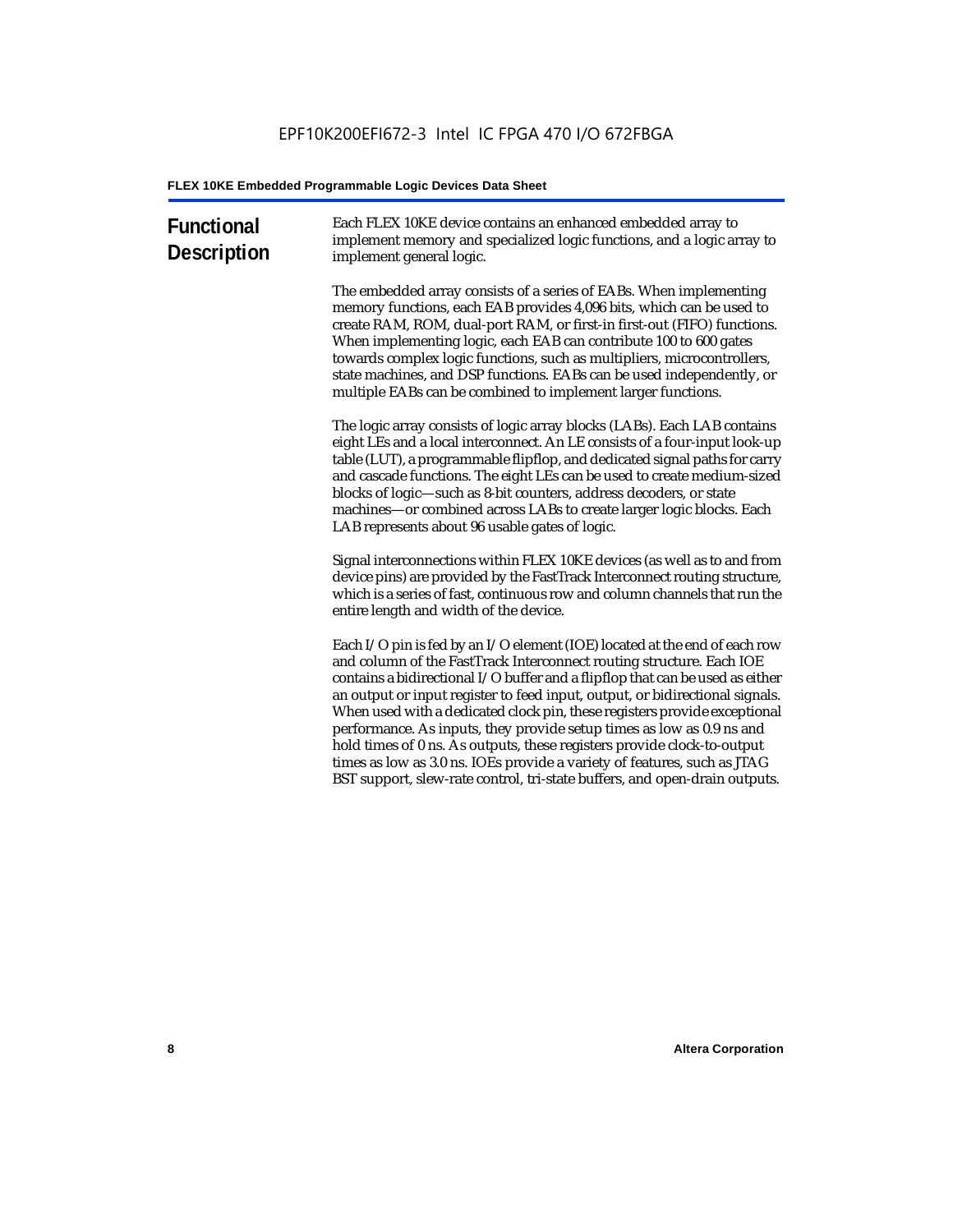Figure 1 shows a block diagram of the FLEX 10KE architecture. Each group of LEs is combined into an LAB; groups of LABs are arranged into rows and columns. Each row also contains a single EAB. The LABs and EABs are interconnected by the FastTrack Interconnect routing structure. IOEs are located at the end of each row and column of the FastTrack Interconnect routing structure.



FLEX 10KE devices provide six dedicated inputs that drive the flipflops' control inputs and ensure the efficient distribution of high-speed, lowskew (less than 1.5 ns) control signals. These signals use dedicated routing channels that provide shorter delays and lower skews than the FastTrack Interconnect routing structure. Four of the dedicated inputs drive four global signals. These four global signals can also be driven by internal logic, providing an ideal solution for a clock divider or an internally generated asynchronous clear signal that clears many registers in the device.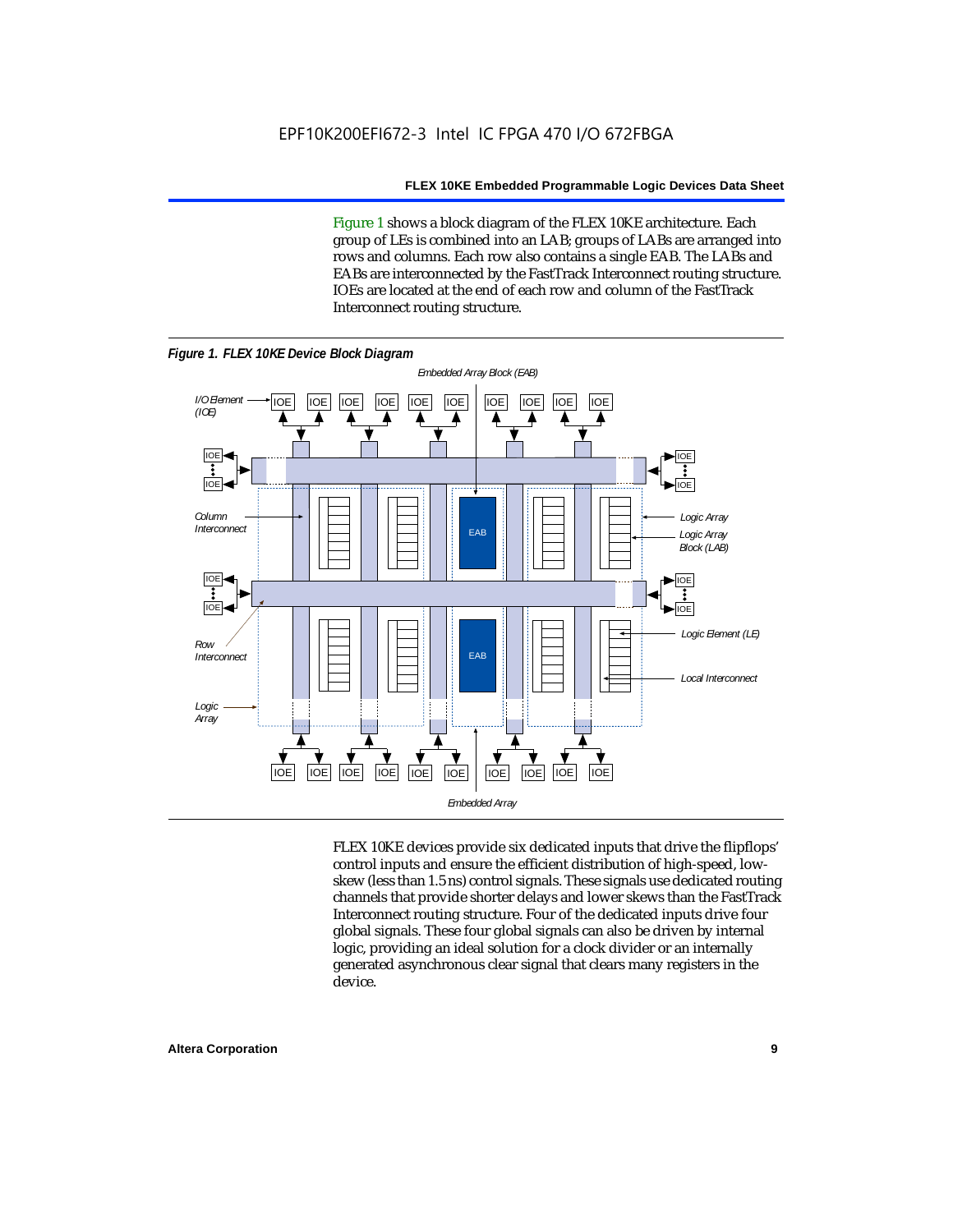#### **Embedded Array Block**

The EAB is a flexible block of RAM, with registers on the input and output ports, that is used to implement common gate array megafunctions. Because it is large and flexible, the EAB is suitable for functions such as multipliers, vector scalars, and error correction circuits. These functions can be combined in applications such as digital filters and microcontrollers.

Logic functions are implemented by programming the EAB with a readonly pattern during configuration, thereby creating a large LUT. With LUTs, combinatorial functions are implemented by looking up the results, rather than by computing them. This implementation of combinatorial functions can be faster than using algorithms implemented in general logic, a performance advantage that is further enhanced by the fast access times of EABs. The large capacity of EABs enables designers to implement complex functions in one logic level without the routing delays associated with linked LEs or field-programmable gate array (FPGA) RAM blocks. For example, a single EAB can implement any function with 8 inputs and 16 outputs. Parameterized functions such as LPM functions can take advantage of the EAB automatically.

The FLEX 10KE EAB provides advantages over FPGAs, which implement on-board RAM as arrays of small, distributed RAM blocks. These small FPGA RAM blocks must be connected together to make RAM blocks of manageable size. The RAM blocks are connected together using multiplexers implemented with more logic blocks. These extra multiplexers cause extra delay, which slows down the RAM block. FPGA RAM blocks are also prone to routing problems because small blocks of RAM must be connected together to make larger blocks. In contrast, EABs can be used to implement large, dedicated blocks of RAM that eliminate these timing and routing concerns.

The FLEX 10KE enhanced EAB adds dual-port capability to the existing EAB structure. The dual-port structure is ideal for FIFO buffers with one or two clocks. The FLEX 10KE EAB can also support up to 16-bit-wide RAM blocks and is backward-compatible with any design containing FLEX 10K EABs. The FLEX 10KE EAB can act in dual-port or single-port mode. When in dual-port mode, separate clocks may be used for EAB read and write sections, which allows the EAB to be written and read at different rates. It also has separate synchronous clock enable signals for the EAB read and write sections, which allow independent control of these sections.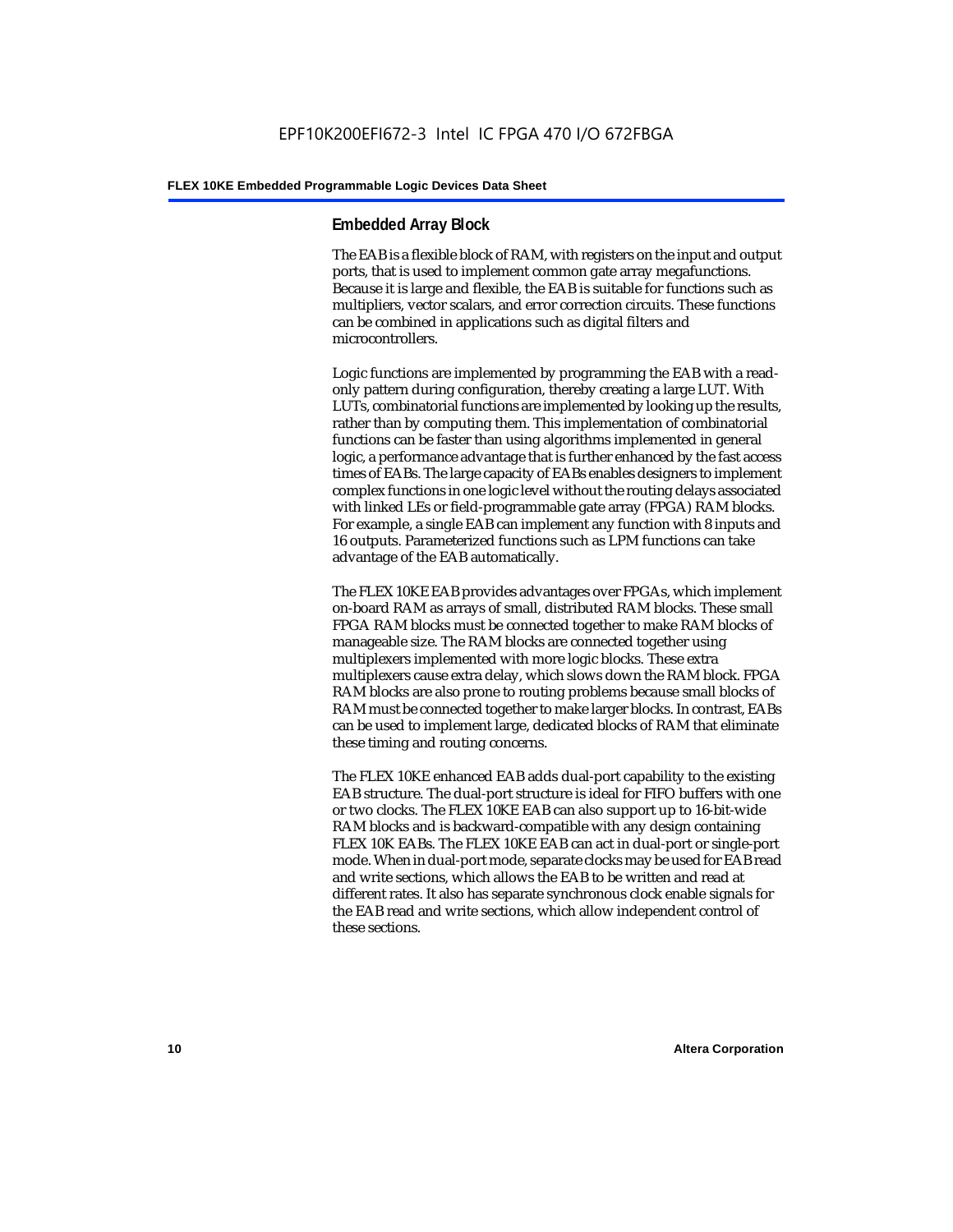The EAB can also be used for bidirectional, dual-port memory applications where two ports read or write simultaneously. To implement this type of dual-port memory, two EABs are used to support two simultaneous read or writes.

Alternatively, one clock and clock enable can be used to control the input registers of the EAB, while a different clock and clock enable control the output registers (see Figure 2).



#### *Notes:*

- (1) All registers can be asynchronously cleared by EAB local interconnect signals, global signals, or the chip-wide reset.
- (2) EPF10K30E and EPF10K50E devices have 88 EAB local interconnect channels; EPF10K100E, EPF10K130E, and EPF10K200E devices have 104 EAB local interconnect channels.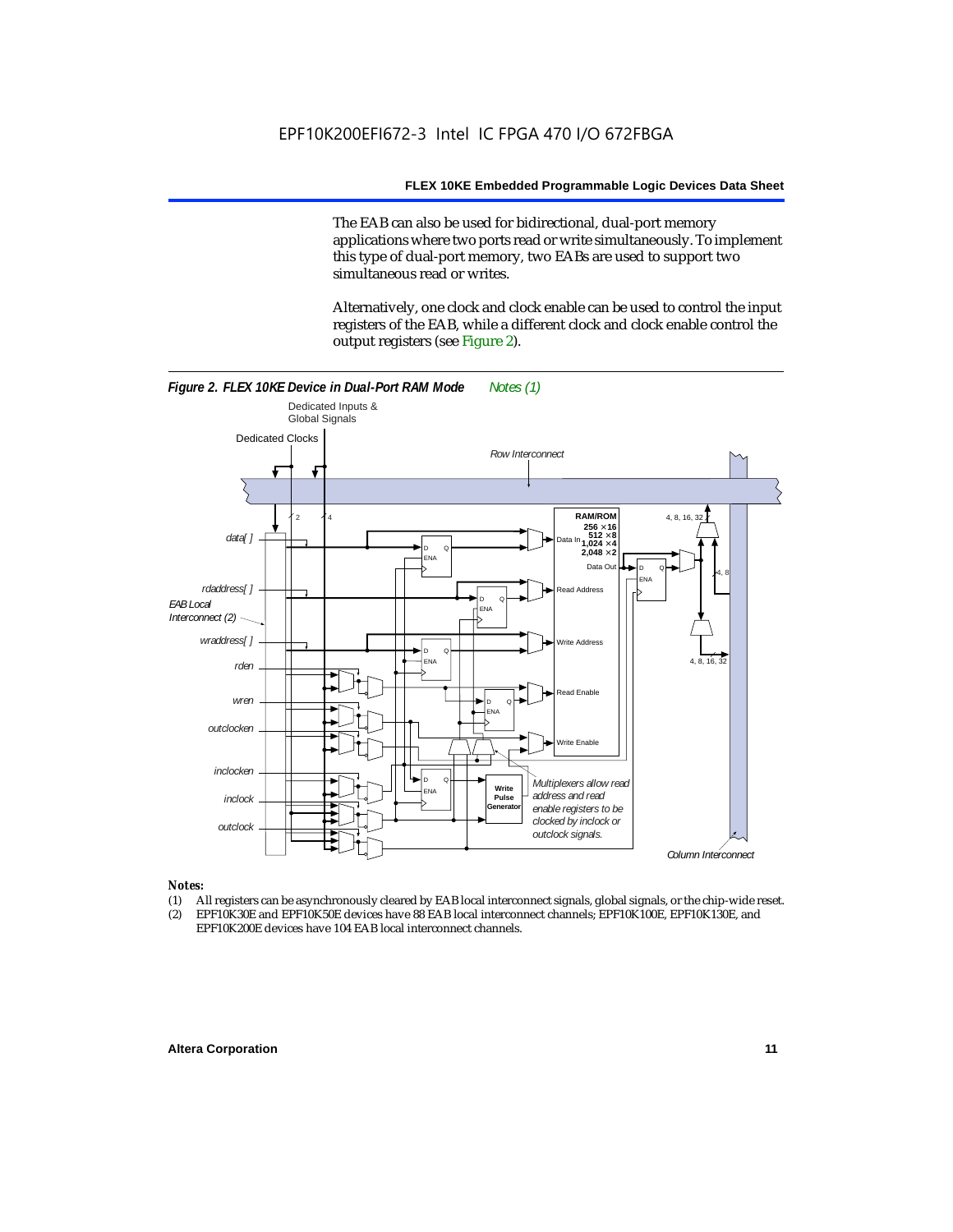The EAB can also use Altera megafunctions to implement dual-port RAM applications where both ports can read or write, as shown in Figure 3.



The FLEX 10KE EAB can be used in a single-port mode, which is useful for backward-compatibility with FLEX 10K designs (see Figure 4).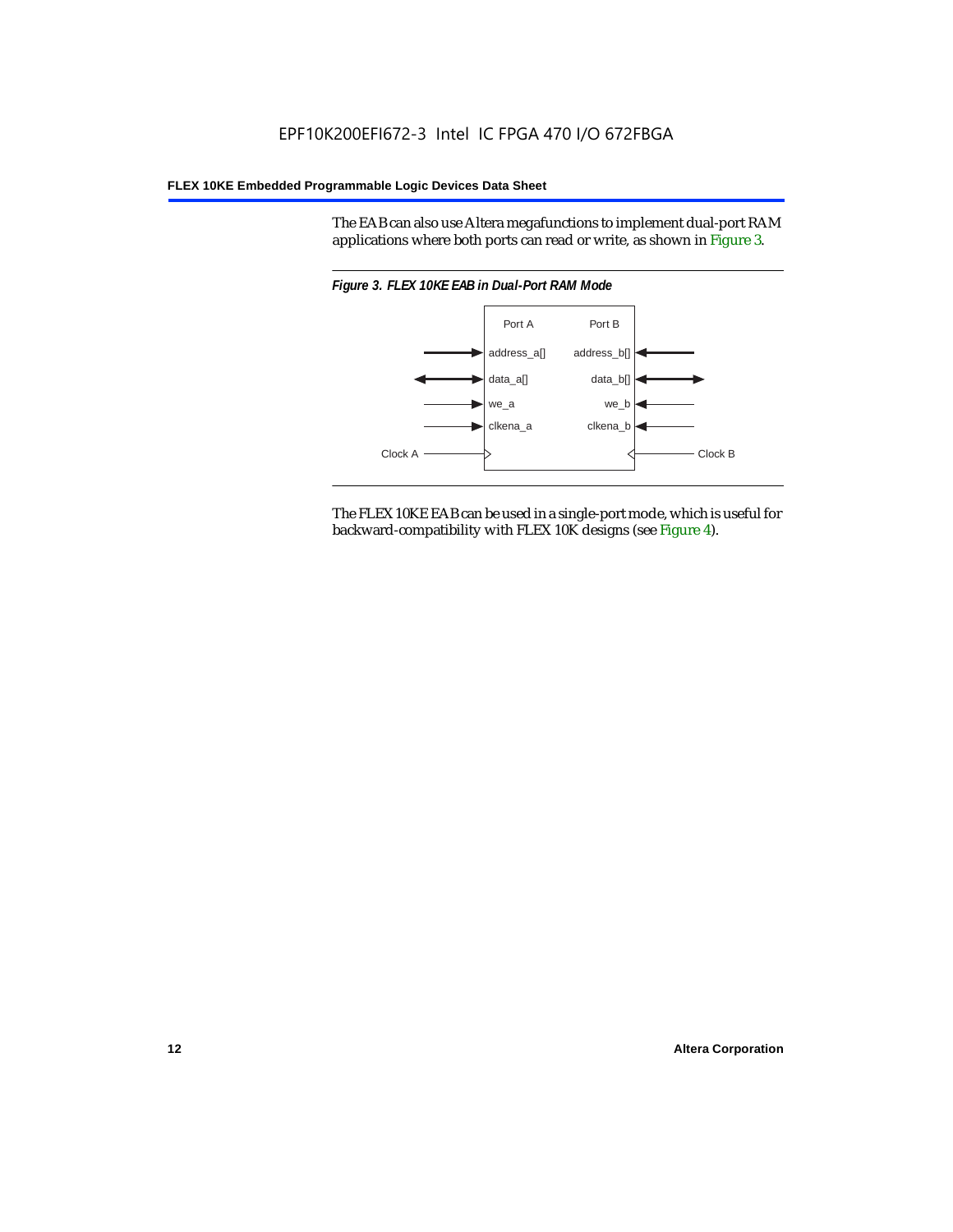

#### *Figure 4. FLEX 10KE Device in Single-Port RAM Mode*

## *Note:*<br>(1) **F**

(1) EPF10K30E, EPF10K50E, and EPF10K50S devices have 88 EAB local interconnect channels; EPF10K100E, EPF10K130E, EPF10K200E, and EPF10K200S devices have 104 EAB local interconnect channels.

> EABs can be used to implement synchronous RAM, which is easier to use than asynchronous RAM. A circuit using asynchronous RAM must generate the RAM write enable signal, while ensuring that its data and address signals meet setup and hold time specifications relative to the write enable signal. In contrast, the EAB's synchronous RAM generates its own write enable signal and is self-timed with respect to the input or write clock. A circuit using the EAB's self-timed RAM must only meet the setup and hold time specifications of the global clock.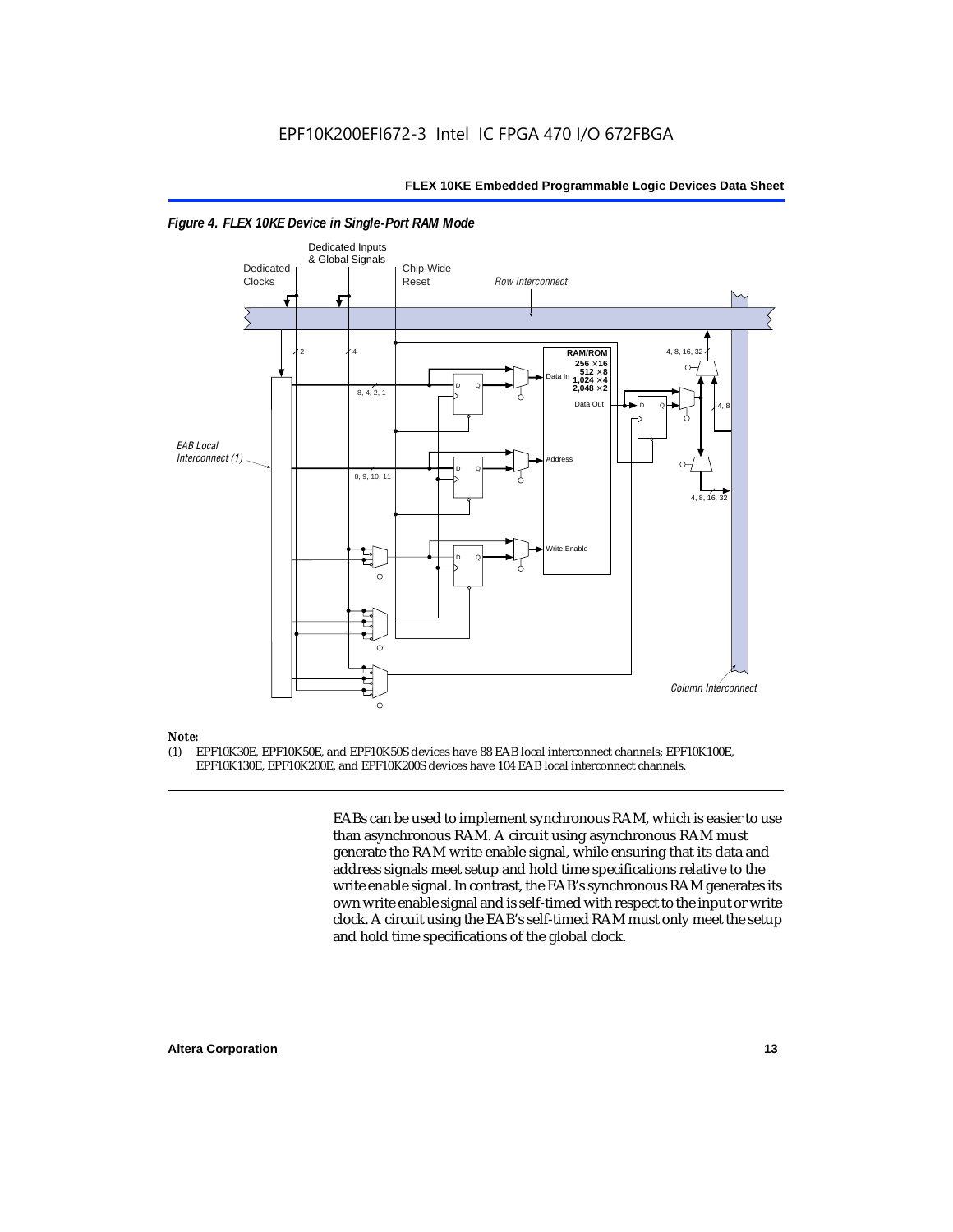When used as RAM, each EAB can be configured in any of the following sizes:  $256 \times 16$ ,  $512 \times 8$ ,  $1,024 \times 4$ , or  $2,048 \times 2$  (see Figure 5).



Larger blocks of RAM are created by combining multiple EABs. For example, two  $256 \times 16$  RAM blocks can be combined to form a  $256 \times 32$ block; two  $512 \times 8$  RAM blocks can be combined to form a  $512 \times 16$  block (see Figure 6).





If necessary, all EABs in a device can be cascaded to form a single RAM block. EABs can be cascaded to form RAM blocks of up to 2,048 words without impacting timing. The Altera software automatically combines EABs to meet a designer's RAM specifications.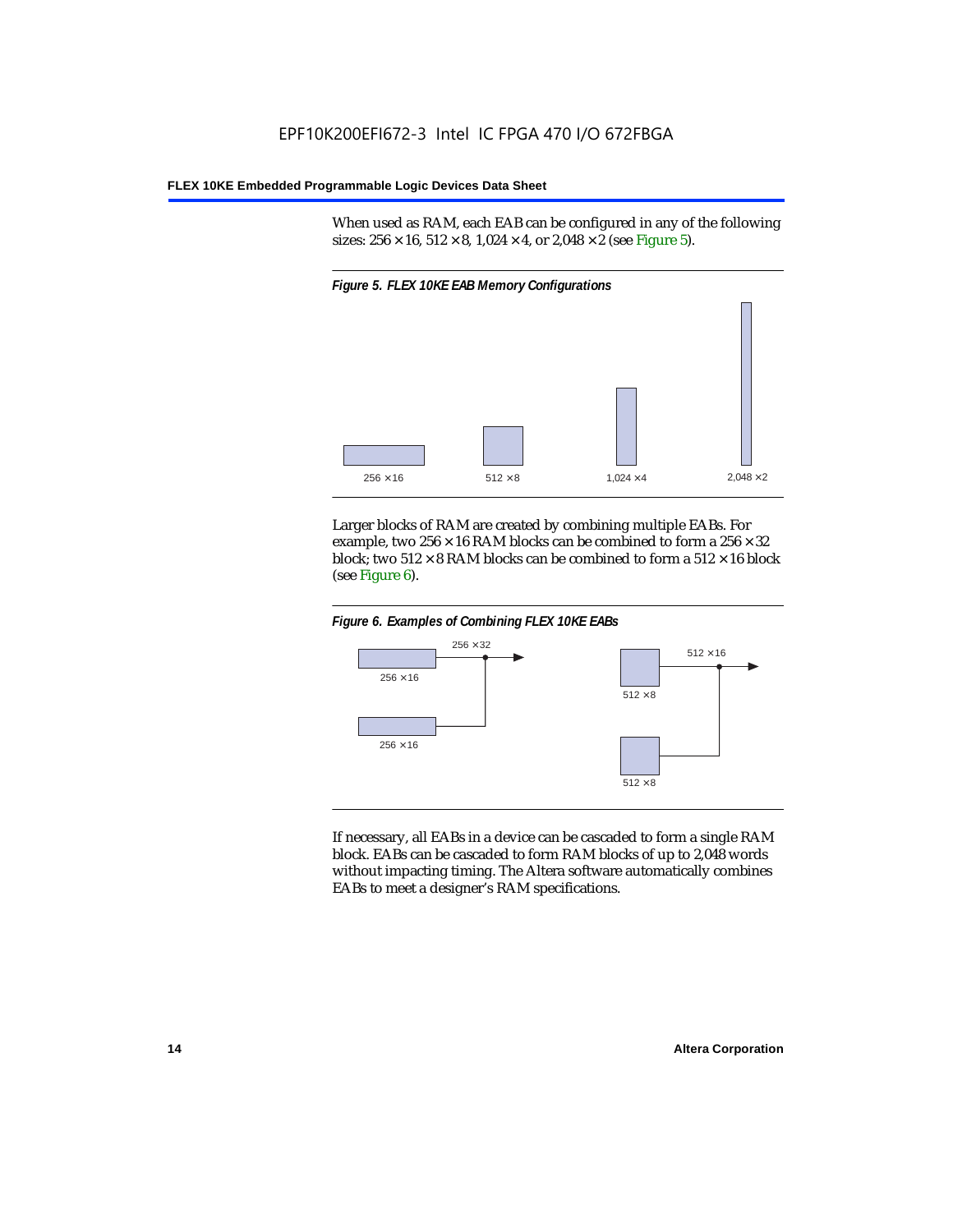EABs provide flexible options for driving and controlling clock signals. Different clocks and clock enables can be used for reading and writing to the EAB. Registers can be independently inserted on the data input, EAB output, write address, write enable signals, read address, and read enable signals. The global signals and the EAB local interconnect can drive write enable, read enable, and clock enable signals. The global signals, dedicated clock pins, and EAB local interconnect can drive the EAB clock signals. Because the LEs drive the EAB local interconnect, the LEs can control write enable, read enable, clear, clock, and clock enable signals.

An EAB is fed by a row interconnect and can drive out to row and column interconnects. Each EAB output can drive up to two row channels and up to two column channels; the unused row channel can be driven by other LEs. This feature increases the routing resources available for EAB outputs (see Figures 2 and 4). The column interconnect, which is adjacent to the EAB, has twice as many channels as other columns in the device.

#### **Logic Array Block**

An LAB consists of eight LEs, their associated carry and cascade chains, LAB control signals, and the LAB local interconnect. The LAB provides the coarse-grained structure to the FLEX 10KE architecture, facilitating efficient routing with optimum device utilization and high performance (see Figure 7).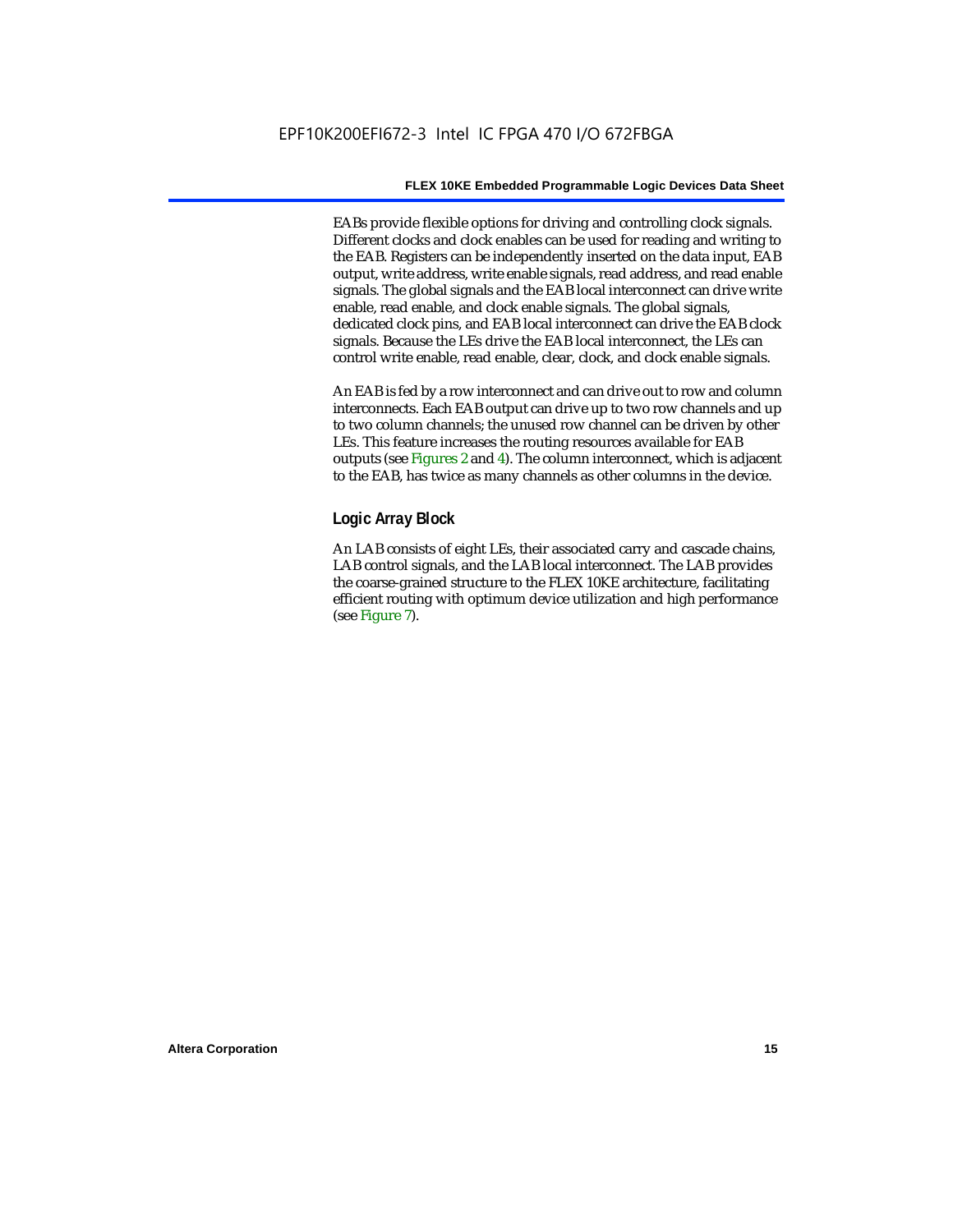#### *Figure 7. FLEX 10KE LAB*



#### *Notes:*

- (1) EPF10K30E, EPF10K50E, and EPF10K50S devices have 22 inputs to the LAB local interconnect channel from the row; EPF10K100E, EPF10K130E, EPF10K200E, and EPF10K200S devices have 26.
- (2) EPF10K30E, EPF10K50E, and EPF10K50S devices have 30 LAB local interconnect channels; EPF10K100E, EPF10K130E, EPF10K200E, and EPF10K200S devices have 34.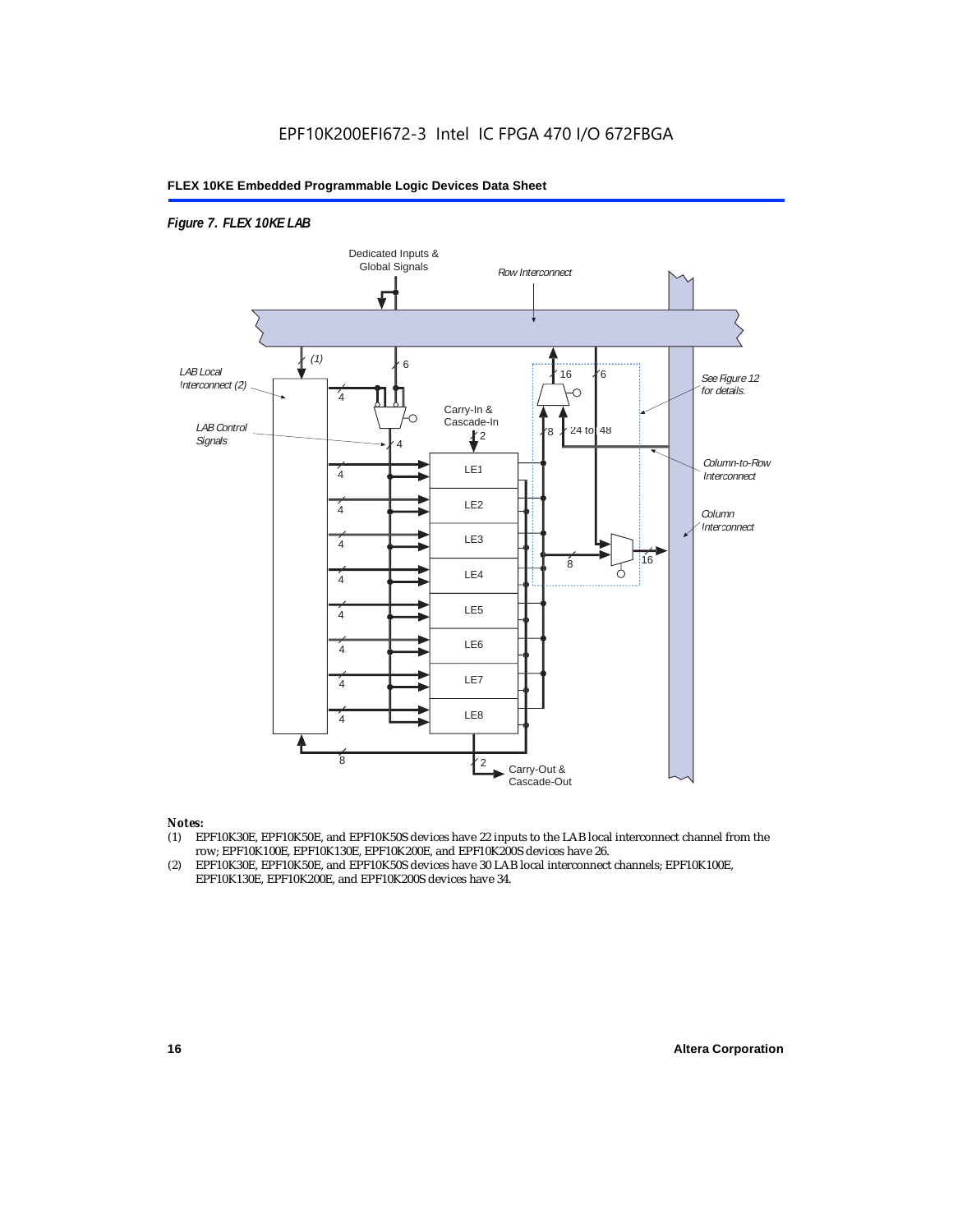Each LAB provides four control signals with programmable inversion that can be used in all eight LEs. Two of these signals can be used as clocks, the other two can be used for clear/preset control. The LAB clocks can be driven by the dedicated clock input pins, global signals, I/O signals, or internal signals via the LAB local interconnect. The LAB preset and clear control signals can be driven by the global signals, I/O signals, or internal signals via the LAB local interconnect. The global control signals are typically used for global clock, clear, or preset signals because they provide asynchronous control with very low skew across the device. If logic is required on a control signal, it can be generated in one or more LE in any LAB and driven into the local interconnect of the target LAB. In addition, the global control signals can be generated from LE outputs.

#### **Logic Element**

The LE, the smallest unit of logic in the FLEX 10KE architecture, has a compact size that provides efficient logic utilization. Each LE contains a four-input LUT, which is a function generator that can quickly compute any function of four variables. In addition, each LE contains a programmable flipflop with a synchronous clock enable, a carry chain, and a cascade chain. Each LE drives both the local and the FastTrack Interconnect routing structure (see Figure 8).

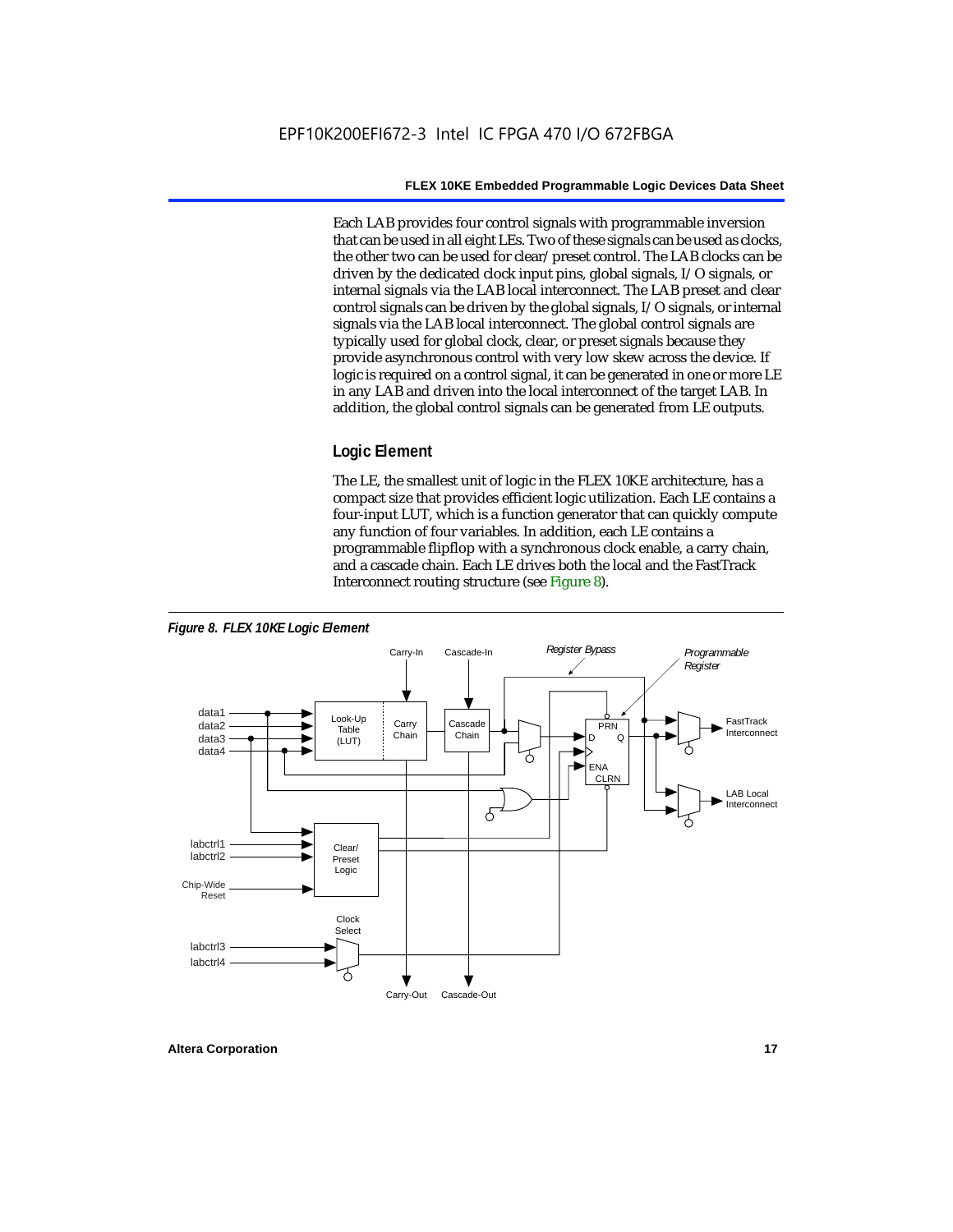The programmable flipflop in the LE can be configured for D, T, JK, or SR operation. The clock, clear, and preset control signals on the flipflop can be driven by global signals, general-purpose I/O pins, or any internal logic. For combinatorial functions, the flipflop is bypassed and the output of the LUT drives the output of the LE.

The LE has two outputs that drive the interconnect: one drives the local interconnect and the other drives either the row or column FastTrack Interconnect routing structure. The two outputs can be controlled independently. For example, the LUT can drive one output while the register drives the other output. This feature, called register packing, can improve LE utilization because the register and the LUT can be used for unrelated functions.

The FLEX 10KE architecture provides two types of dedicated high-speed data paths that connect adjacent LEs without using local interconnect paths: carry chains and cascade chains. The carry chain supports high-speed counters and adders and the cascade chain implements wide-input functions with minimum delay. Carry and cascade chains connect all LEs in a LAB as well as all LABs in the same row. Intensive use of carry and cascade chains can reduce routing flexibility. Therefore, the use of these chains should be limited to speed-critical portions of a design.

#### *Carry Chain*

The carry chain provides a very fast (as low as 0.2 ns) carry-forward function between LEs. The carry-in signal from a lower-order bit drives forward into the higher-order bit via the carry chain, and feeds into both the LUT and the next portion of the carry chain. This feature allows the FLEX 10KE architecture to implement high-speed counters, adders, and comparators of arbitrary width efficiently. Carry chain logic can be created automatically by the Altera Compiler during design processing, or manually by the designer during design entry. Parameterized functions such as LPM and DesignWare functions automatically take advantage of carry chains.

Carry chains longer than eight LEs are automatically implemented by linking LABs together. For enhanced fitting, a long carry chain skips alternate LABs in a row. A carry chain longer than one LAB skips either from even-numbered LAB to even-numbered LAB, or from oddnumbered LAB to odd-numbered LAB. For example, the last LE of the first LAB in a row carries to the first LE of the third LAB in the row. The carry chain does not cross the EAB at the middle of the row. For instance, in the EPF10K50E device, the carry chain stops at the eighteenth LAB and a new one begins at the nineteenth LAB.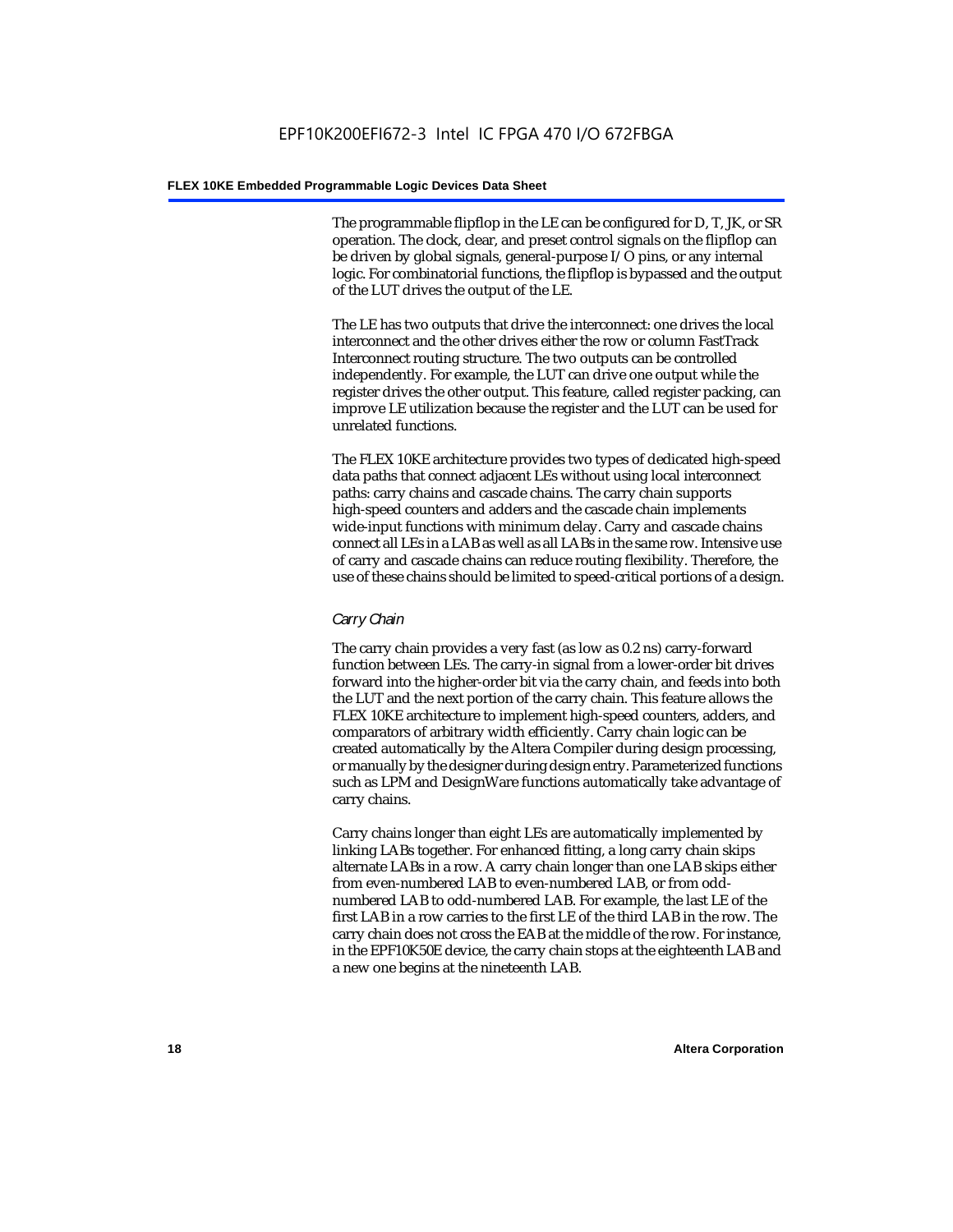Figure 9 shows how an *n*-bit full adder can be implemented in  $n + 1$  LEs with the carry chain. One portion of the LUT generates the sum of two bits using the input signals and the carry-in signal; the sum is routed to the output of the LE. The register can be bypassed for simple adders or used for an accumulator function. Another portion of the LUT and the carry chain logic generates the carry-out signal, which is routed directly to the carry-in signal of the next-higher-order bit. The final carry-out signal is routed to an LE, where it can be used as a general-purpose signal.



*Figure 9. FLEX 10KE Carry Chain Operation (n-Bit Full Adder)*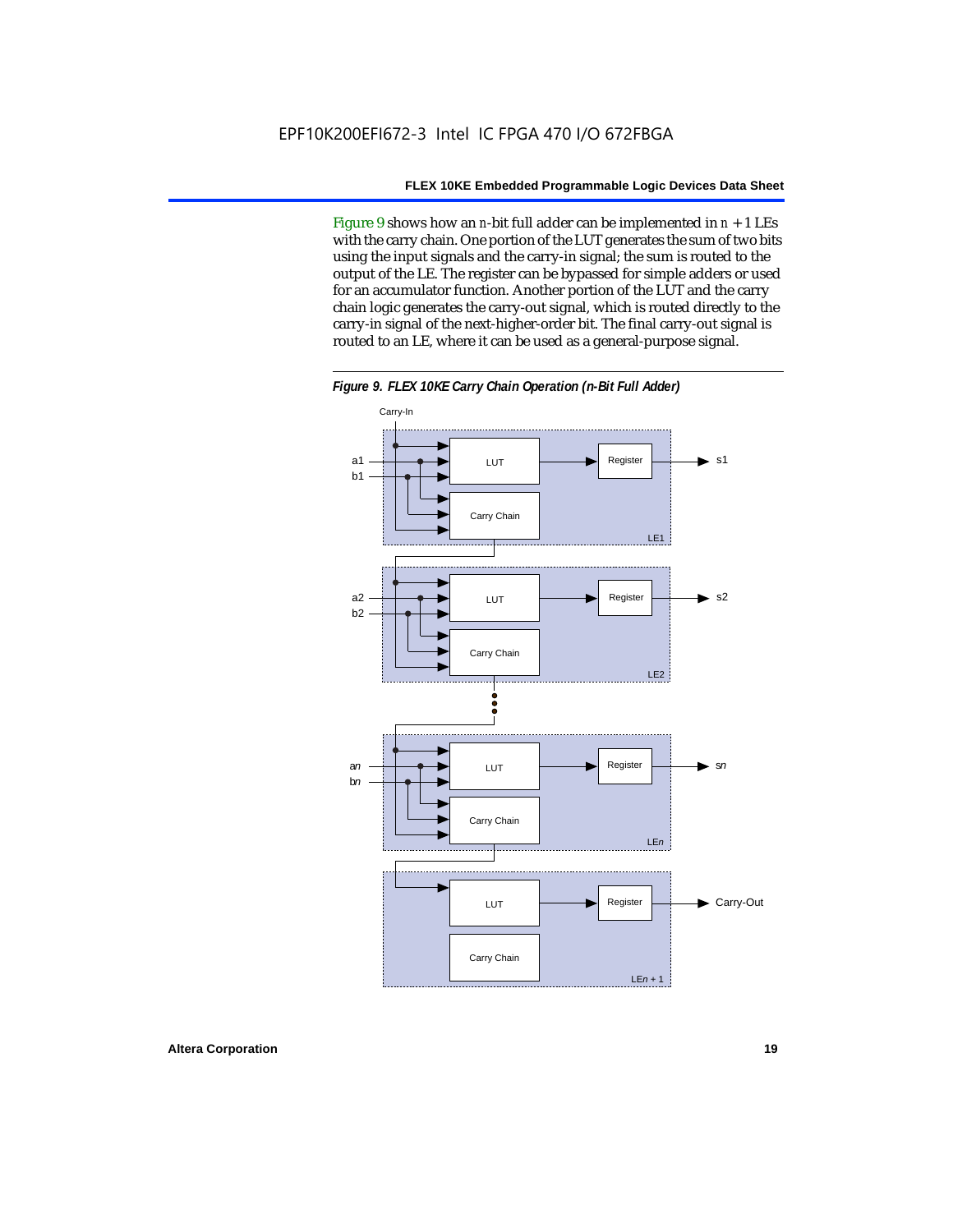#### *Cascade Chain*

With the cascade chain, the FLEX 10KE architecture can implement functions that have a very wide fan-in. Adjacent LUTs can be used to compute portions of the function in parallel; the cascade chain serially connects the intermediate values. The cascade chain can use a logical AND or logical OR (via De Morgan's inversion) to connect the outputs of adjacent LEs. An a delay as low as 0.6 ns per LE, each additional LE provides four more inputs to the effective width of a function. Cascade chain logic can be created automatically by the Altera Compiler during design processing, or manually by the designer during design entry.

Cascade chains longer than eight bits are implemented automatically by linking several LABs together. For easier routing, a long cascade chain skips every other LAB in a row. A cascade chain longer than one LAB skips either from even-numbered LAB to even-numbered LAB, or from odd-numbered LAB to odd-numbered LAB (e.g., the last LE of the first LAB in a row cascades to the first LE of the third LAB). The cascade chain does not cross the center of the row (e.g., in the EPF10K50E device, the cascade chain stops at the eighteenth LAB and a new one begins at the nineteenth LAB). This break is due to the EAB's placement in the middle of the row.

Figure 10 shows how the cascade function can connect adjacent LEs to form functions with a wide fan-in. These examples show functions of 4*n* variables implemented with *n* LEs. The LE delay is 0.9 ns; the cascade chain delay is 0.6 ns. With the cascade chain, 2.7 ns are needed to decode a 16-bit address.



*Figure 10. FLEX 10KE Cascade Chain Operation*

**20 Altera Corporation**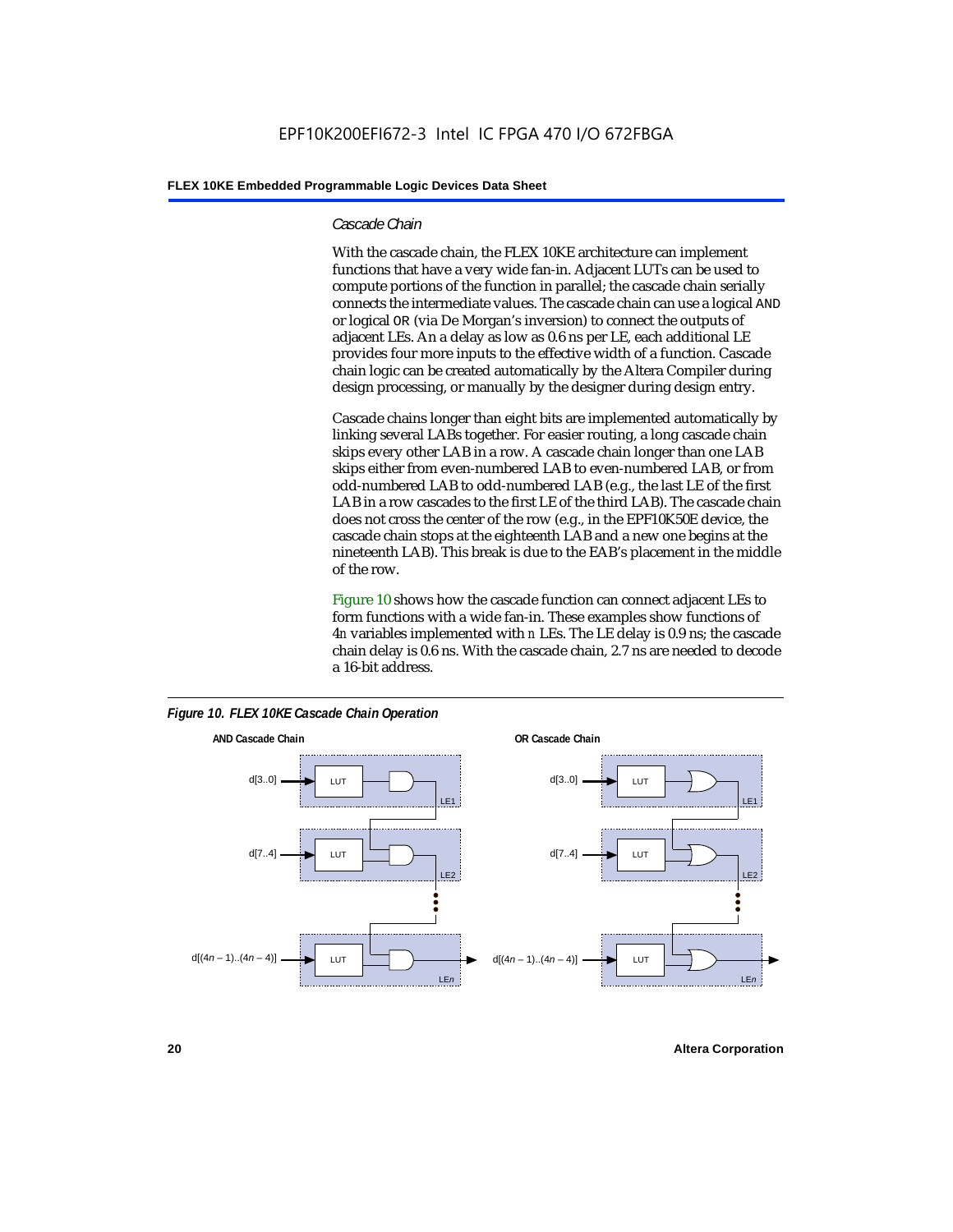#### *LE Operating Modes*

The FLEX 10KE LE can operate in the following four modes:

- Normal mode
- Arithmetic mode
- Up/down counter mode
- Clearable counter mode

Each of these modes uses LE resources differently. In each mode, seven available inputs to the LE—the four data inputs from the LAB local interconnect, the feedback from the programmable register, and the carry-in and cascade-in from the previous LE—are directed to different destinations to implement the desired logic function. Three inputs to the LE provide clock, clear, and preset control for the register. The Altera software, in conjunction with parameterized functions such as LPM and DesignWare functions, automatically chooses the appropriate mode for common functions such as counters, adders, and multipliers. If required, the designer can also create special-purpose functions that use a specific LE operating mode for optimal performance.

The architecture provides a synchronous clock enable to the register in all four modes. The Altera software can set DATA1 to enable the register synchronously, providing easy implementation of fully synchronous designs.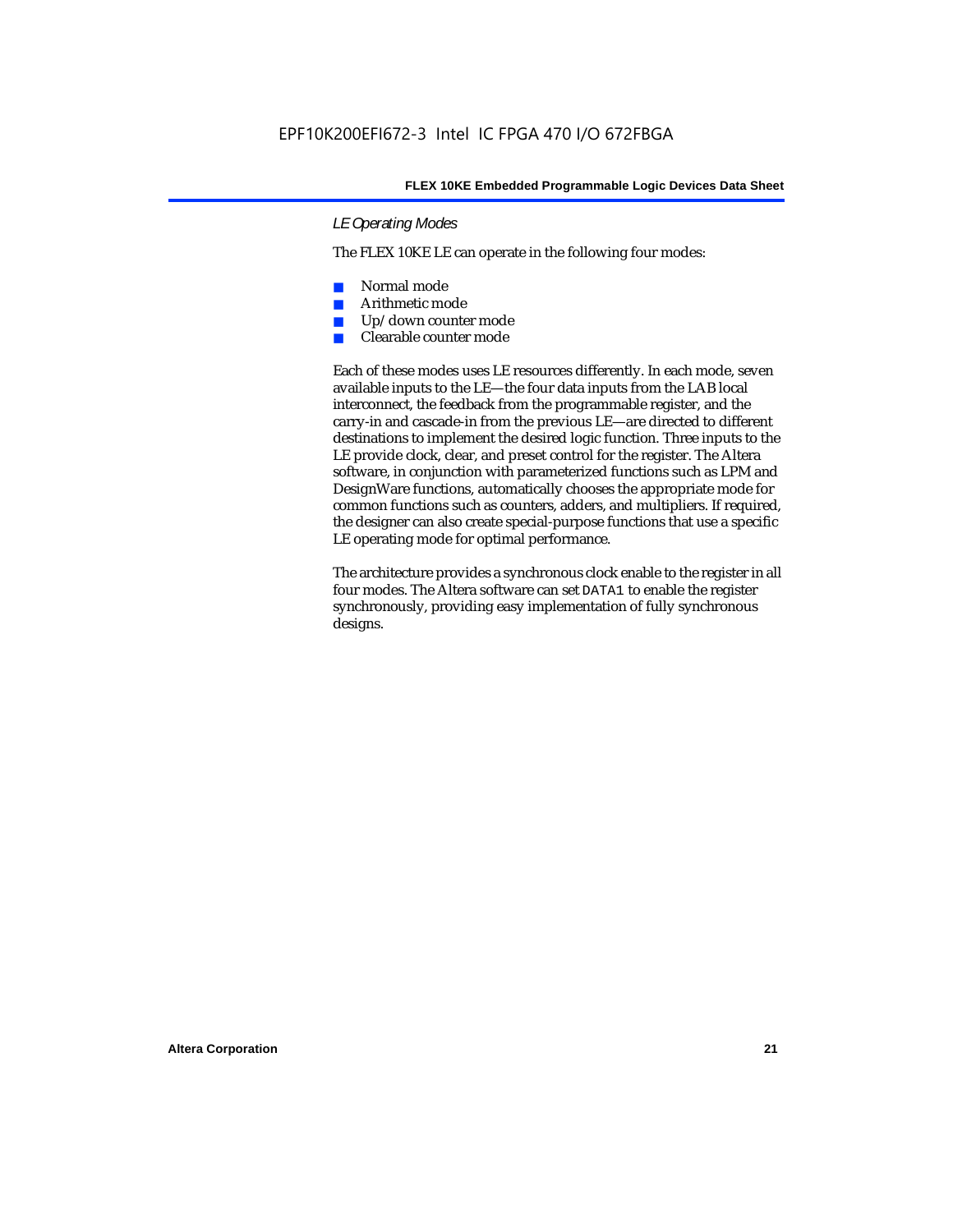#### Figure 11 shows the LE operating modes.

#### *Figure 11. FLEX 10KE LE Operating Modes*









#### **Clearable Counter Mode**

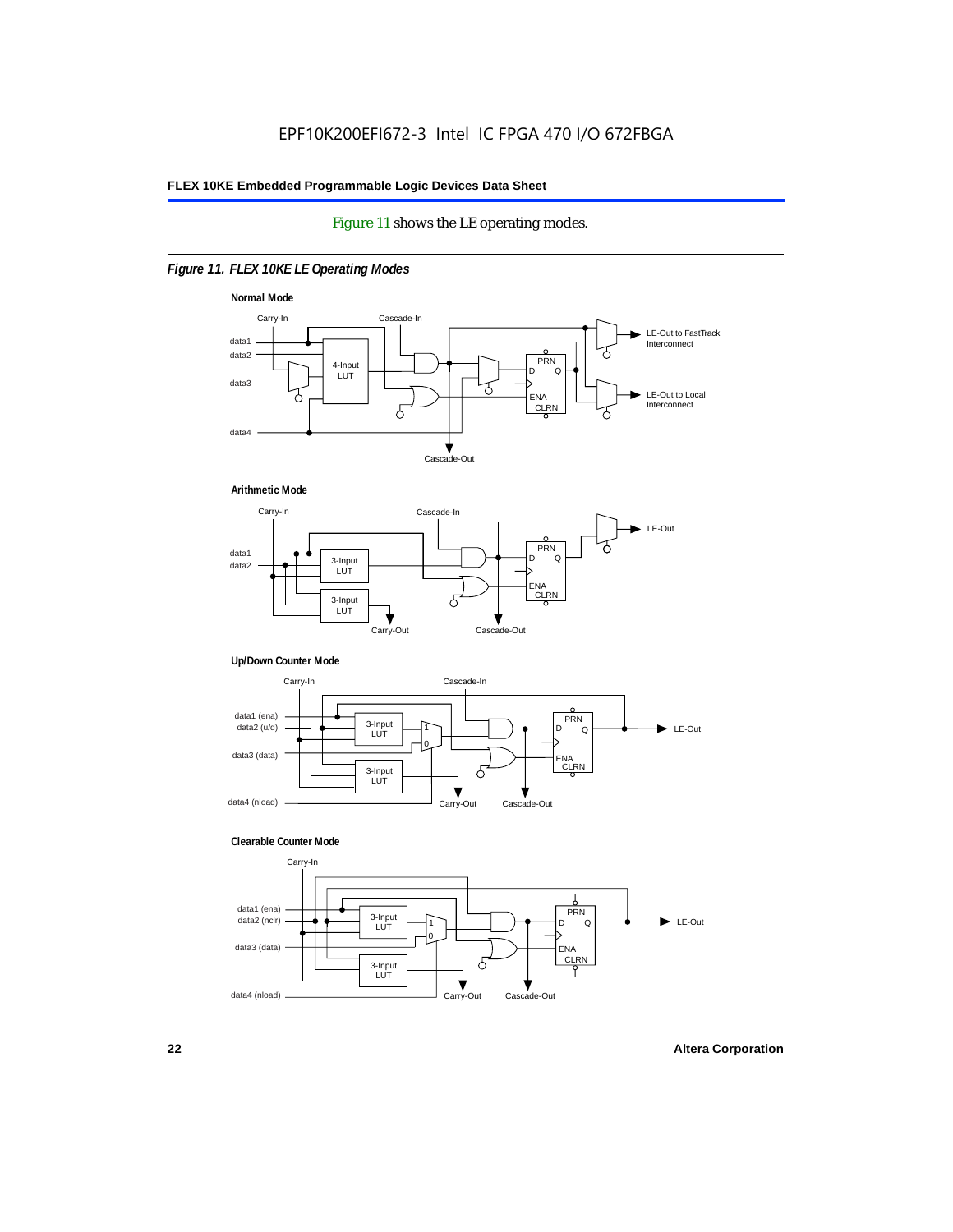#### **Normal Mode**

The normal mode is suitable for general logic applications and wide decoding functions that can take advantage of a cascade chain. In normal mode, four data inputs from the LAB local interconnect and the carry-in are inputs to a four-input LUT. The Altera Compiler automatically selects the carry-in or the DATA3 signal as one of the inputs to the LUT. The LUT output can be combined with the cascade-in signal to form a cascade chain through the cascade-out signal. Either the register or the LUT can be used to drive both the local interconnect and the FastTrack Interconnect routing structure at the same time.

The LUT and the register in the LE can be used independently (register packing). To support register packing, the LE has two outputs; one drives the local interconnect, and the other drives the FastTrack Interconnect routing structure. The DATA4 signal can drive the register directly, allowing the LUT to compute a function that is independent of the registered signal; a three-input function can be computed in the LUT, and a fourth independent signal can be registered. Alternatively, a four-input function can be generated, and one of the inputs to this function can be used to drive the register. The register in a packed LE can still use the clock enable, clear, and preset signals in the LE. In a packed LE, the register can drive the FastTrack Interconnect routing structure while the LUT drives the local interconnect, or vice versa.

#### **Arithmetic Mode**

The arithmetic mode offers 2 three-input LUTs that are ideal for implementing adders, accumulators, and comparators. One LUT computes a three-input function; the other generates a carry output. As shown in Figure 11 on page 22, the first LUT uses the carry-in signal and two data inputs from the LAB local interconnect to generate a combinatorial or registered output. For example, in an adder, this output is the sum of three signals: a, b, and carry-in. The second LUT uses the same three signals to generate a carry-out signal, thereby creating a carry chain. The arithmetic mode also supports simultaneous use of the cascade chain.

#### **Up/Down Counter Mode**

The up/down counter mode offers counter enable, clock enable, synchronous up/down control, and data loading options. These control signals are generated by the data inputs from the LAB local interconnect, the carry-in signal, and output feedback from the programmable register. Use 2 three-input LUTs: one generates the counter data, and the other generates the fast carry bit. A 2-to-1 multiplexer provides synchronous loading. Data can also be loaded asynchronously with the clear and preset register control signals without using the LUT resources.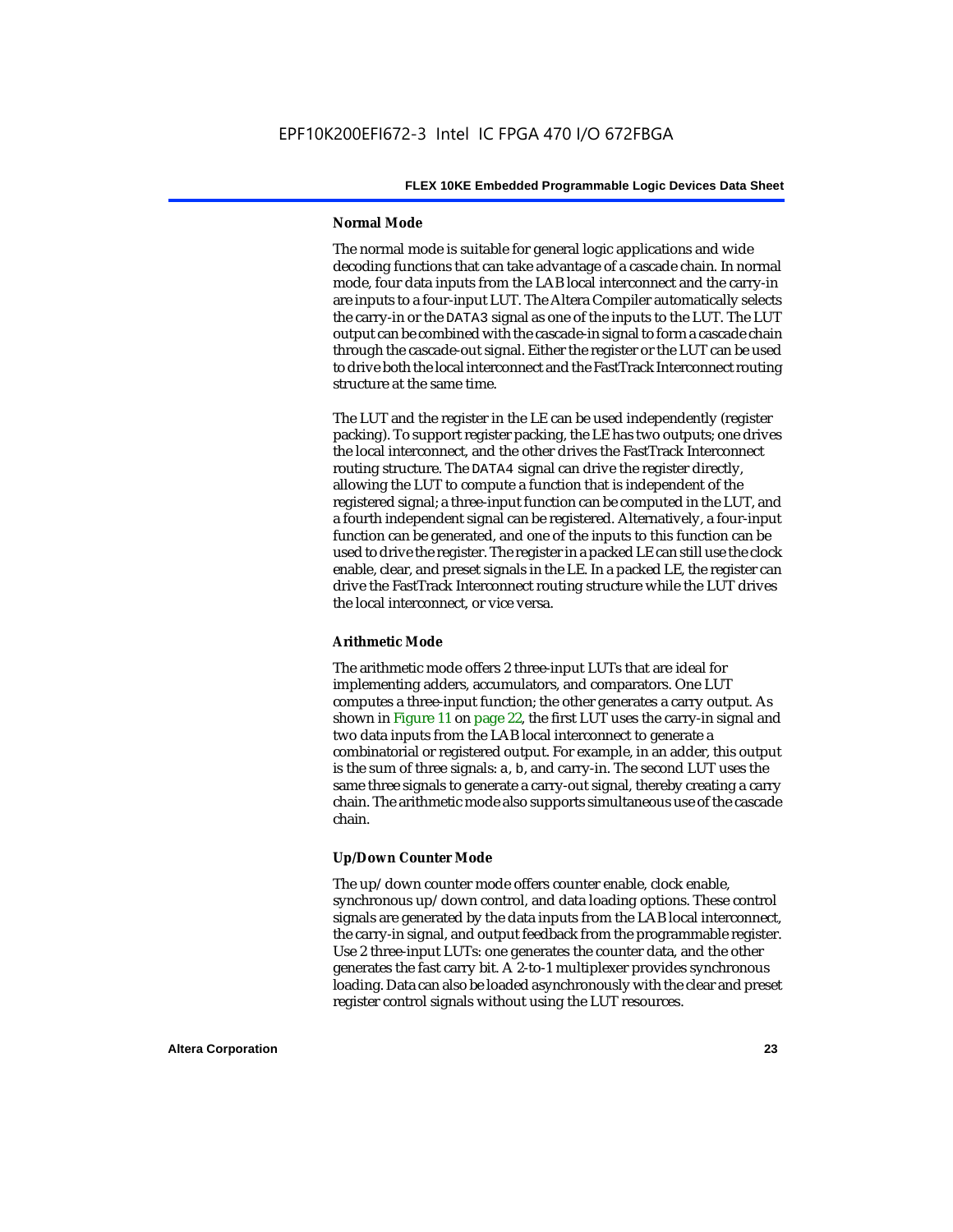#### **Clearable Counter Mode**

The clearable counter mode is similar to the up/down counter mode, but supports a synchronous clear instead of the up/down control. The clear function is substituted for the cascade-in signal in the up/down counter mode. Use 2 three-input LUTs: one generates the counter data, and the other generates the fast carry bit. Synchronous loading is provided by a 2-to-1 multiplexer. The output of this multiplexer is ANDed with a synchronous clear signal.

#### *Internal Tri-State Emulation*

Internal tri-state emulation provides internal tri-states without the limitations of a physical tri-state bus. In a physical tri-state bus, the tri-state buffers' output enable (OE) signals select which signal drives the bus. However, if multiple OE signals are active, contending signals can be driven onto the bus. Conversely, if no OE signals are active, the bus will float. Internal tri-state emulation resolves contending tri-state buffers to a low value and floating buses to a high value, thereby eliminating these problems. The Altera software automatically implements tri-state bus functionality with a multiplexer.

#### *Clear & Preset Logic Control*

Logic for the programmable register's clear and preset functions is controlled by the DATA3, LABCTRL1, and LABCTRL2 inputs to the LE. The clear and preset control structure of the LE asynchronously loads signals into a register. Either LABCTRL1 or LABCTRL2 can control the asynchronous clear. Alternatively, the register can be set up so that LABCTRL1 implements an asynchronous load. The data to be loaded is driven to DATA3; when LABCTRL1 is asserted, DATA3 is loaded into the register.

During compilation, the Altera Compiler automatically selects the best control signal implementation. Because the clear and preset functions are active-low, the Compiler automatically assigns a logic high to an unused clear or preset.

The clear and preset logic is implemented in one of the following six modes chosen during design entry:

- Asynchronous clear
- Asynchronous preset
- Asynchronous clear and preset
- Asynchronous load with clear
- Asynchronous load with preset
- Asynchronous load without clear or preset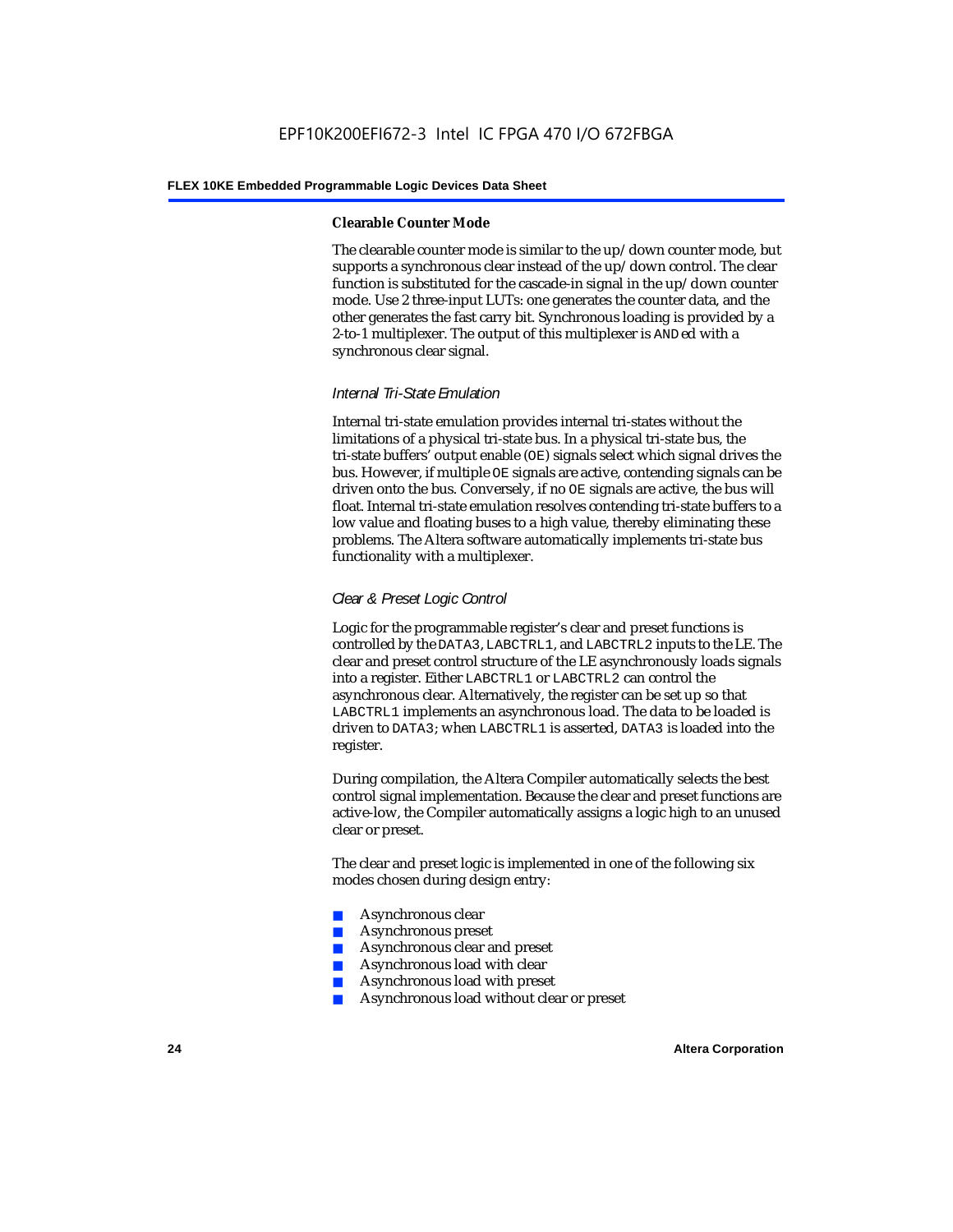In addition to the six clear and preset modes, FLEX 10KE devices provide a chip-wide reset pin that can reset all registers in the device. Use of this feature is set during design entry. In any of the clear and preset modes, the chip-wide reset overrides all other signals. Registers with asynchronous presets may be preset when the chip-wide reset is asserted. Inversion can be used to implement the asynchronous preset. Figure 12 shows examples of how to setup the preset and clear inputs for the desired functionality.



*Figure 12. FLEX 10KE LE Clear & Preset Modes*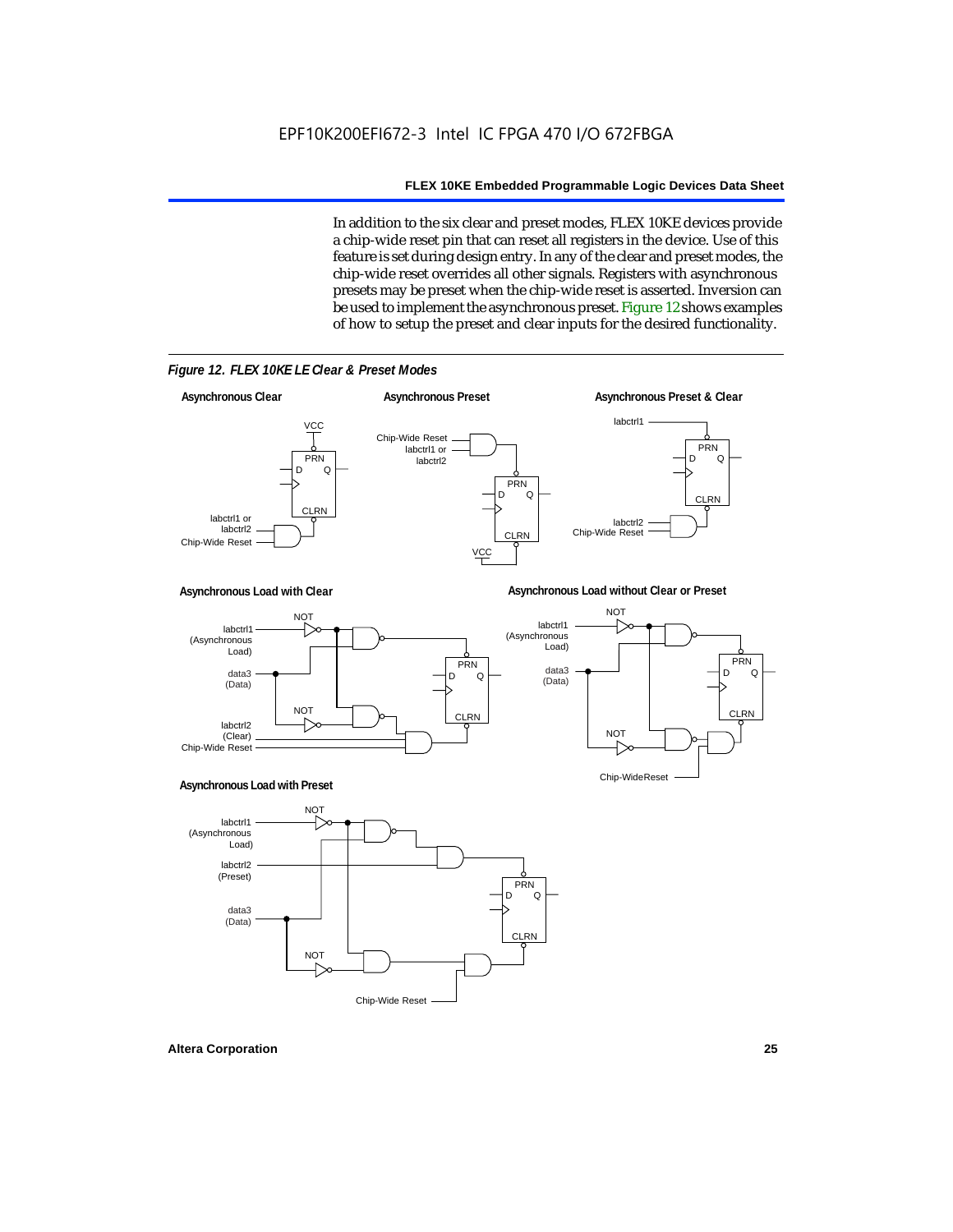#### **Asynchronous Clear**

The flipflop can be cleared by either LABCTRL1 or LABCTRL2. In this mode, the preset signal is tied to VCC to deactivate it.

#### **Asynchronous Preset**

An asynchronous preset is implemented as an asynchronous load, or with an asynchronous clear. If DATA3 is tied to VCC, asserting LABCTRL1 asynchronously loads a one into the register. Alternatively, the Altera software can provide preset control by using the clear and inverting the input and output of the register. Inversion control is available for the inputs to both LEs and IOEs. Therefore, if a register is preset by only one of the two LABCTRL signals, the DATA3 input is not needed and can be used for one of the LE operating modes.

#### **Asynchronous Preset & Clear**

When implementing asynchronous clear and preset, LABCTRL1 controls the preset and LABCTRL2 controls the clear. DATA3 is tied to VCC, so that asserting LABCTRL1 asynchronously loads a one into the register, effectively presetting the register. Asserting LABCTRL2 clears the register.

#### **Asynchronous Load with Clear**

When implementing an asynchronous load in conjunction with the clear, LABCTRL1 implements the asynchronous load of DATA3 by controlling the register preset and clear. LABCTRL2 implements the clear by controlling the register clear; LABCTRL2 does not have to feed the preset circuits.

#### **Asynchronous Load with Preset**

When implementing an asynchronous load in conjunction with preset, the Altera software provides preset control by using the clear and inverting the input and output of the register. Asserting LABCTRL2 presets the register, while asserting LABCTRL1 loads the register. The Altera software inverts the signal that drives DATA3 to account for the inversion of the register's output.

#### **Asynchronous Load without Preset or Clear**

When implementing an asynchronous load without preset or clear, LABCTRL1 implements the asynchronous load of DATA3 by controlling the register preset and clear.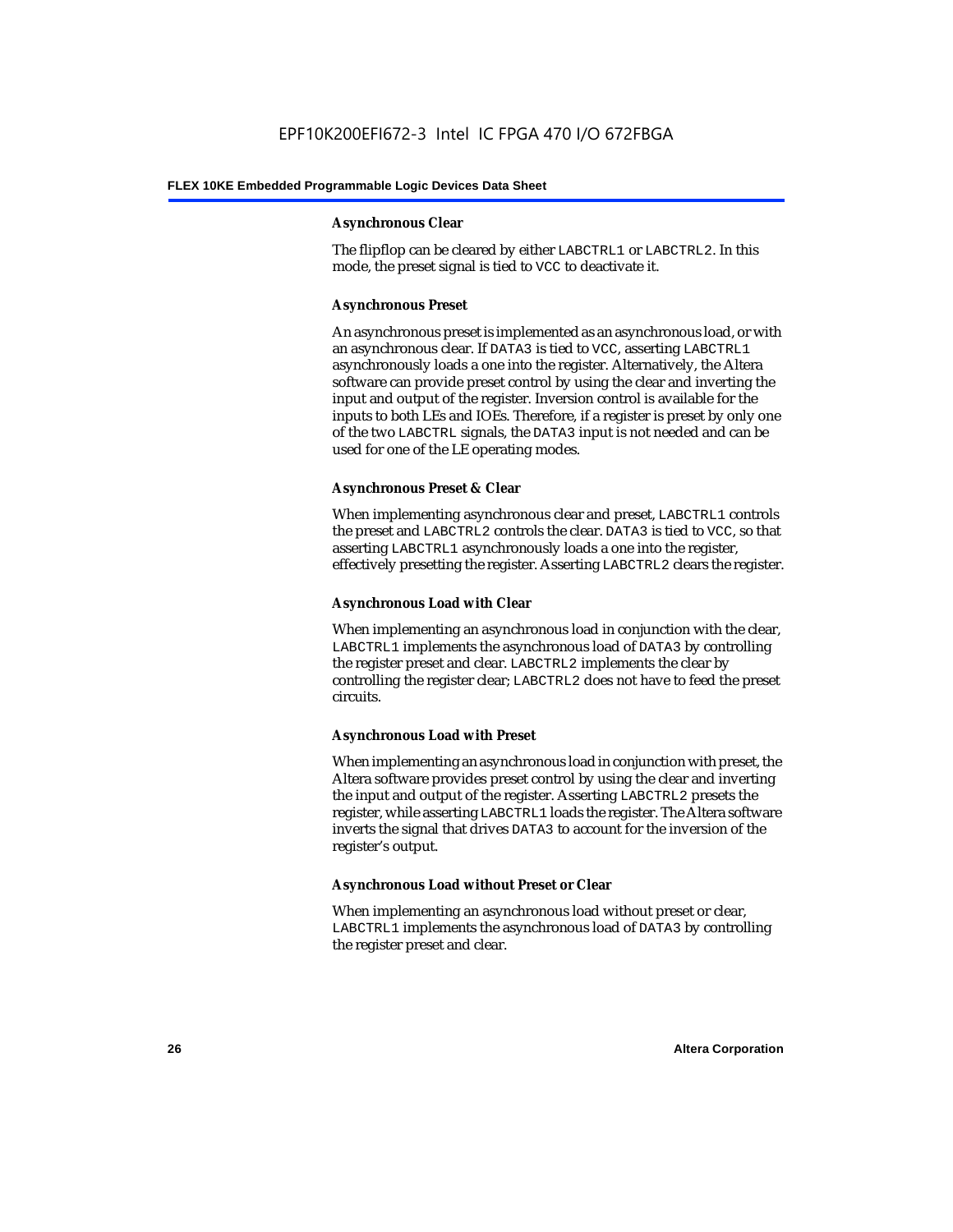#### **FastTrack Interconnect Routing Structure**

In the FLEX 10KE architecture, connections between LEs, EABs, and device I/O pins are provided by the FastTrack Interconnect routing structure, which is a series of continuous horizontal and vertical routing channels that traverses the device. This global routing structure provides predictable performance, even in complex designs. In contrast, the segmented routing in FPGAs requires switch matrices to connect a variable number of routing paths, increasing the delays between logic resources and reducing performance.

The FastTrack Interconnect routing structure consists of row and column interconnect channels that span the entire device. Each row of LABs is served by a dedicated row interconnect. The row interconnect can drive I/O pins and feed other LABs in the row. The column interconnect routes signals between rows and can drive I/O pins.

Row channels drive into the LAB or EAB local interconnect. The row signal is buffered at every LAB or EAB to reduce the effect of fan-out on delay. A row channel can be driven by an LE or by one of three column channels. These four signals feed dual 4-to-1 multiplexers that connect to two specific row channels. These multiplexers, which are connected to each LE, allow column channels to drive row channels even when all eight LEs in a LAB drive the row interconnect.

Each column of LABs or EABs is served by a dedicated column interconnect. The column interconnect that serves the EABs has twice as many channels as other column interconnects. The column interconnect can then drive I/O pins or another row's interconnect to route the signals to other LABs or EABs in the device. A signal from the column interconnect, which can be either the output of a LE or an input from an I/O pin, must be routed to the row interconnect before it can enter a LAB or EAB. Each row channel that is driven by an IOE or EAB can drive one specific column channel.

Access to row and column channels can be switched between LEs in adjacent pairs of LABs. For example, a LE in one LAB can drive the row and column channels normally driven by a particular LE in the adjacent LAB in the same row, and vice versa. This flexibility enables routing resources to be used more efficiently (see Figure 13).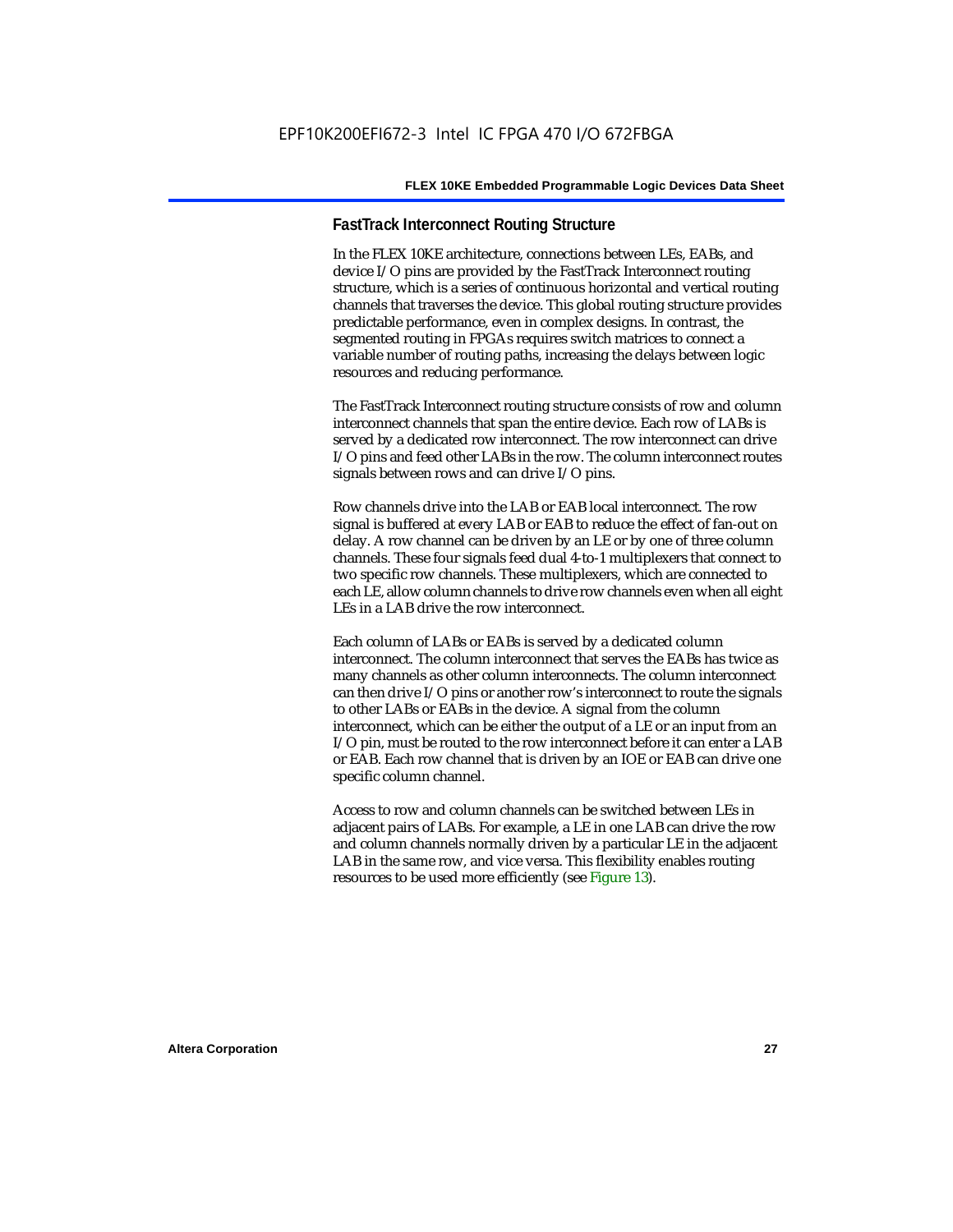#### *Figure 13. FLEX 10KE LAB Connections to Row & Column Interconnect*

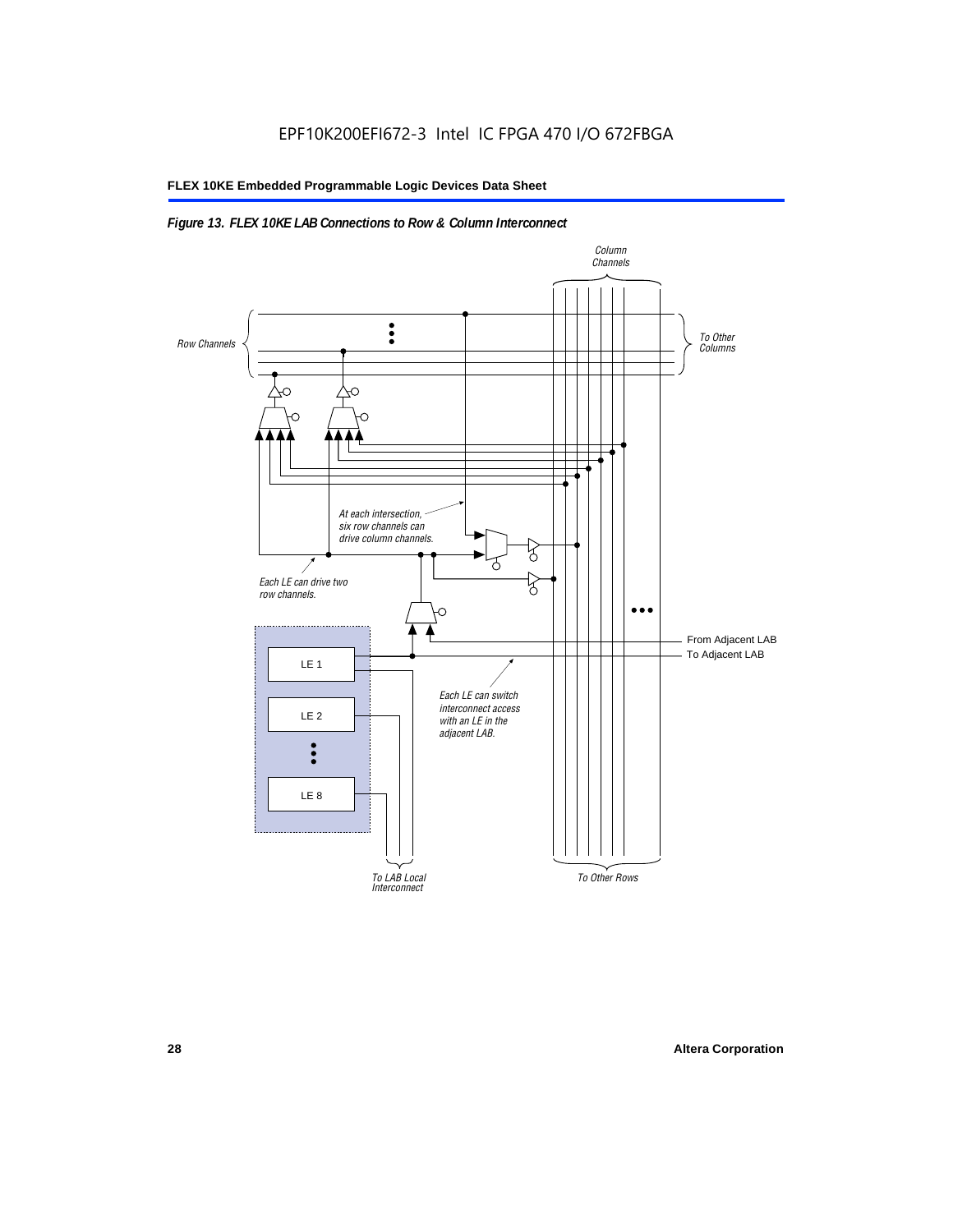For improved routing, the row interconnect consists of a combination of full-length and half-length channels. The full-length channels connect to all LABs in a row; the half-length channels connect to the LABs in half of the row. The EAB can be driven by the half-length channels in the left half of the row and by the full-length channels. The EAB drives out to the fulllength channels. In addition to providing a predictable, row-wide interconnect, this architecture provides increased routing resources. Two neighboring LABs can be connected using a half-row channel, thereby saving the other half of the channel for the other half of the row.

Table 7 summarizes the FastTrack Interconnect routing structure resources available in each FLEX 10KE device.

| Table 7. FLEX 10KE FastTrack Interconnect Resources |             |                     |         |                        |
|-----------------------------------------------------|-------------|---------------------|---------|------------------------|
| Device                                              | <b>Rows</b> | Channels per<br>Row | Columns | Channels per<br>Column |
| <b>EPF10K30E</b>                                    | 6           | 216                 | 36      | 24                     |
| EPF10K50E<br>EPF10K50S                              | 10          | 216                 | 36      | 24                     |
| EPF10K100E                                          | 12          | 312                 | 52      | 24                     |
| EPF10K130E                                          | 16          | 312                 | 52      | 32                     |
| EPF10K200E<br>EPF10K200S                            | 24          | 312                 | 52      | 48                     |

In addition to general-purpose I/O pins, FLEX 10KE devices have six dedicated input pins that provide low-skew signal distribution across the device. These six inputs can be used for global clock, clear, preset, and peripheral output enable and clock enable control signals. These signals are available as control signals for all LABs and IOEs in the device. The dedicated inputs can also be used as general-purpose data inputs because they can feed the local interconnect of each LAB in the device.

Figure 14 shows the interconnection of adjacent LABs and EABs, with row, column, and local interconnects, as well as the associated cascade and carry chains. Each LAB is labeled according to its location: a letter represents the row and a number represents the column. For example, LAB B3 is in row B, column 3.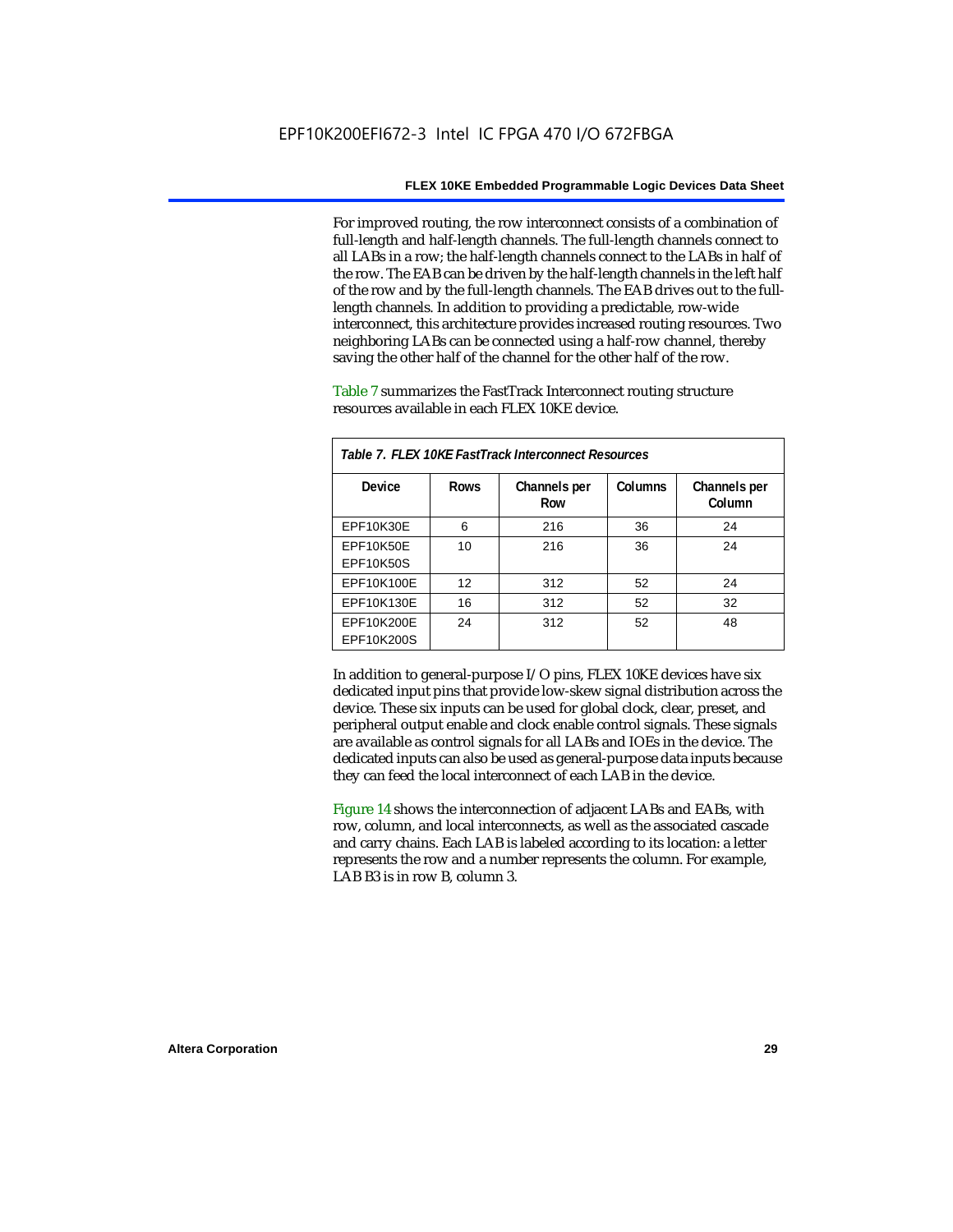



#### **I/O Element**

An IOE contains a bidirectional I/O buffer and a register that can be used either as an input register for external data that requires a fast setup time, or as an output register for data that requires fast clock-to-output performance. In some cases, using an LE register for an input register will result in a faster setup time than using an IOE register. IOEs can be used as input, output, or bidirectional pins. For bidirectional registered I/O implementation, the output register should be in the IOE, and the data input and output enable registers should be LE registers placed adjacent to the bidirectional pin. The Altera Compiler uses the programmable inversion option to invert signals from the row and column interconnect automatically where appropriate. Figure 15 shows the bidirectional I/O registers.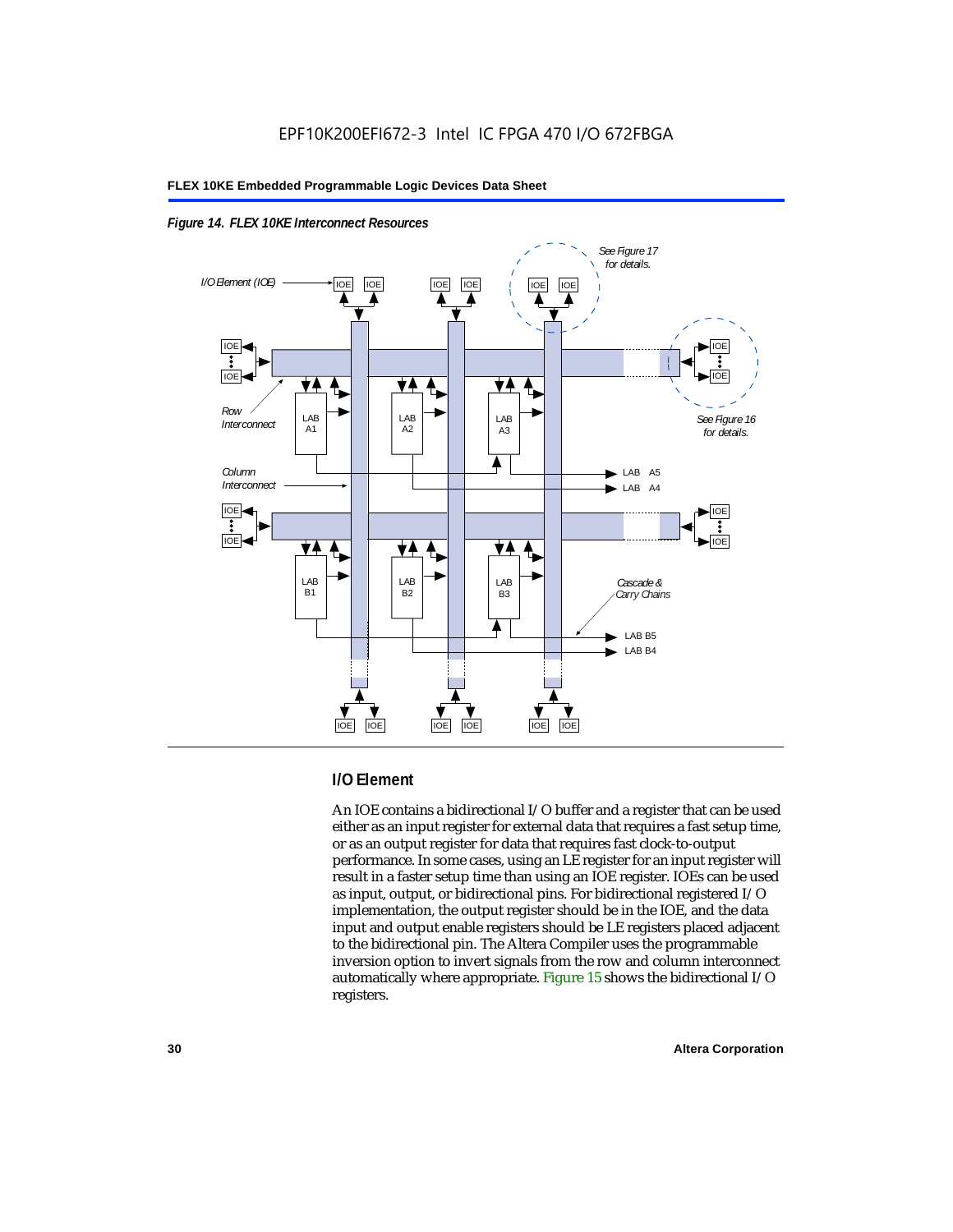



## *Note:*<br>(1) *A*

(1) All FLEX 10KE devices (except the EPF10K50E and EPF10K200E devices) have a programmable input delay buffer on the input path.

#### **Altera Corporation 31**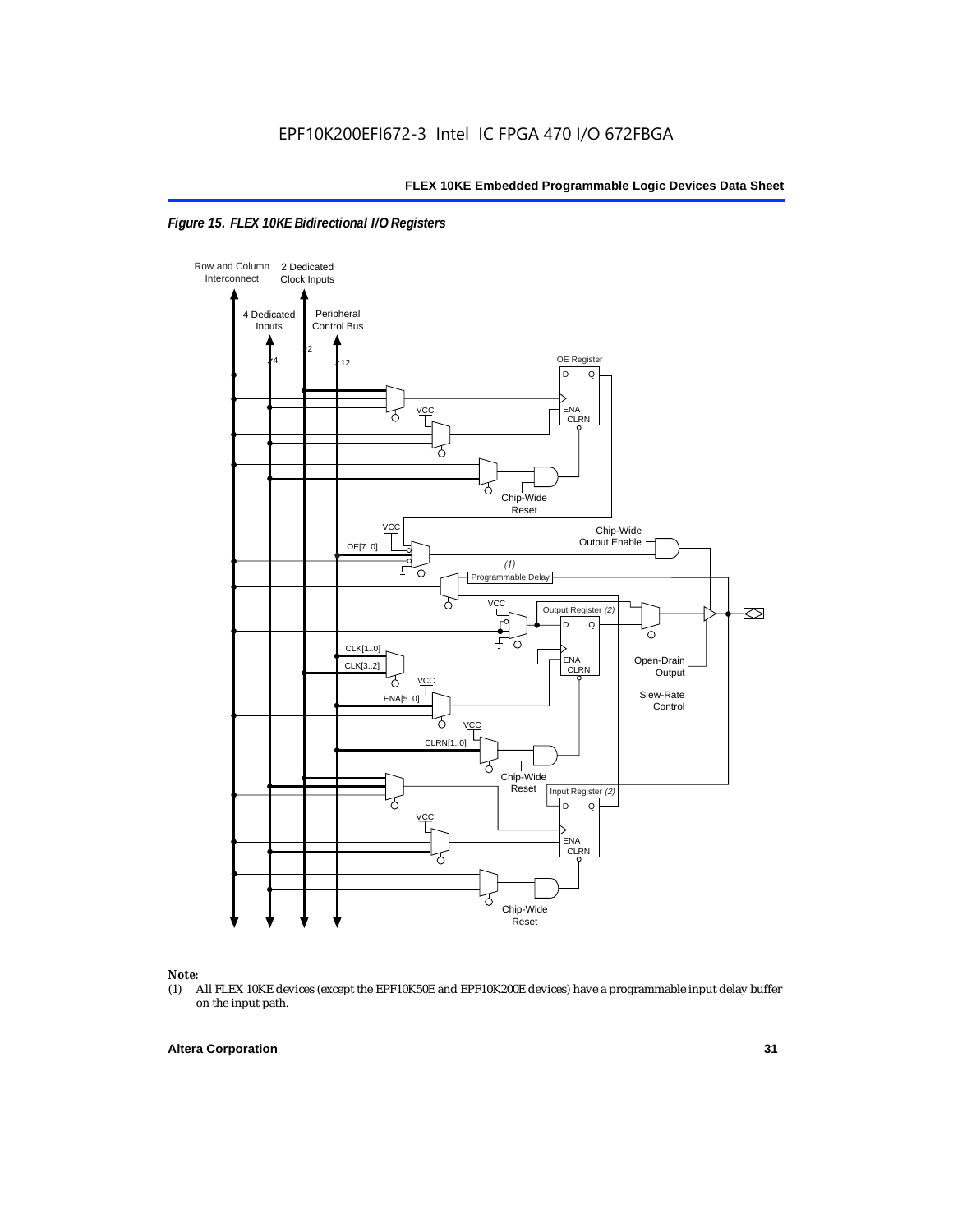On all FLEX 10KE devices (except EPF10K50E and EPF10K200E devices), the input path from the I/O pad to the FastTrack Interconnect has a programmable delay element that can be used to guarantee a zero hold time. EPF10K50S and EPF10K200S devices also support this feature. Depending on the placement of the IOE relative to what it is driving, the designer may choose to turn on the programmable delay to ensure a zero hold time or turn it off to minimize setup time. This feature is used to reduce setup time for complex pin-to-register paths (e.g., PCI designs).

Each IOE selects the clock, clear, clock enable, and output enable controls from a network of I/O control signals called the peripheral control bus. The peripheral control bus uses high-speed drivers to minimize signal skew across the device and provides up to 12 peripheral control signals that can be allocated as follows:

- Up to eight output enable signals
- Up to six clock enable signals
- Up to two clock signals
- Up to two clear signals

If more than six clock enable or eight output enable signals are required, each IOE on the device can be controlled by clock enable and output enable signals driven by specific LEs. In addition to the two clock signals available on the peripheral control bus, each IOE can use one of two dedicated clock pins. Each peripheral control signal can be driven by any of the dedicated input pins or the first LE of each LAB in a particular row. In addition, a LE in a different row can drive a column interconnect, which causes a row interconnect to drive the peripheral control signal. The chipwide reset signal resets all IOE registers, overriding any other control signals.

When a dedicated clock pin drives IOE registers, it can be inverted for all IOEs in the device. All IOEs must use the same sense of the clock. For example, if any IOE uses the inverted clock, all IOEs must use the inverted clock and no IOE can use the non-inverted clock. However, LEs can still use the true or complement of the clock on a LAB-by-LAB basis.

The incoming signal may be inverted at the dedicated clock pin and will drive all IOEs. For the true and complement of a clock to be used to drive IOEs, drive it into both global clock pins. One global clock pin will supply the true, and the other will supply the complement.

When the true and complement of a dedicated input drives IOE clocks, two signals on the peripheral control bus are consumed, one for each sense of the clock.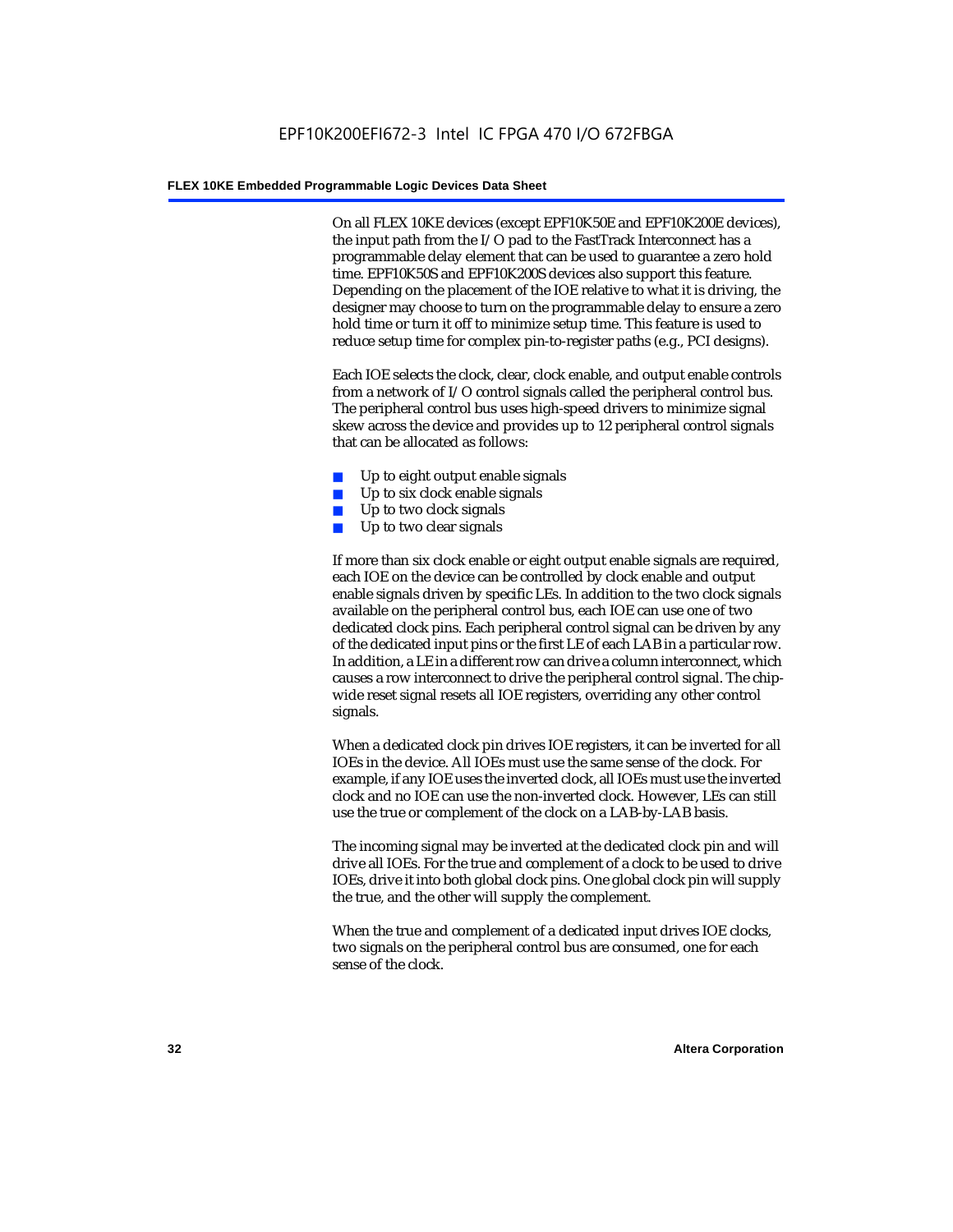When dedicated inputs drive non-inverted and inverted peripheral clears, clock enables, and output enables, two signals on the peripheral control bus will be used.

Tables 8 and 9 list the sources for each peripheral control signal, and show how the output enable, clock enable, clock, and clear signals share 12 peripheral control signals. The tables also show the rows that can drive global signals.

| Table 8. Peripheral Bus Sources for EPF10K30E, EPF10K50E & EPF10K50S Devices |                  |                        |  |  |
|------------------------------------------------------------------------------|------------------|------------------------|--|--|
| Peripheral<br><b>Control Signal</b>                                          | <b>EPF10K30E</b> | EPF10K50E<br>EPF10K50S |  |  |
| OE0                                                                          | Row A            | Row A                  |  |  |
| OE1                                                                          | Row B            | Row B                  |  |  |
| OE2                                                                          | Row C            | Row D                  |  |  |
| OE3                                                                          | Row D            | Row F                  |  |  |
| OE4                                                                          | Row E            | Row H                  |  |  |
| OE5                                                                          | Row F            | Row J                  |  |  |
| CLKENA0/CLK0/GLOBAL0                                                         | Row A            | Row A                  |  |  |
| CLKENA1/OE6/GLOBAL1                                                          | Row B            | Row C                  |  |  |
| CLKENA2/CLR0                                                                 | Row C            | Row E                  |  |  |
| CLKENA3/OE7/GLOBAL2                                                          | Row D            | Row G                  |  |  |
| CLKENA4/CLR1                                                                 | Row E            | Row I                  |  |  |
| CLKENA5/CLK1/GLOBAL3                                                         | Row F            | Row J                  |  |  |

*Table 8. Peripheral Bus Sources for EPF10K30E, EPF10K50E & EPF10K50S Devices*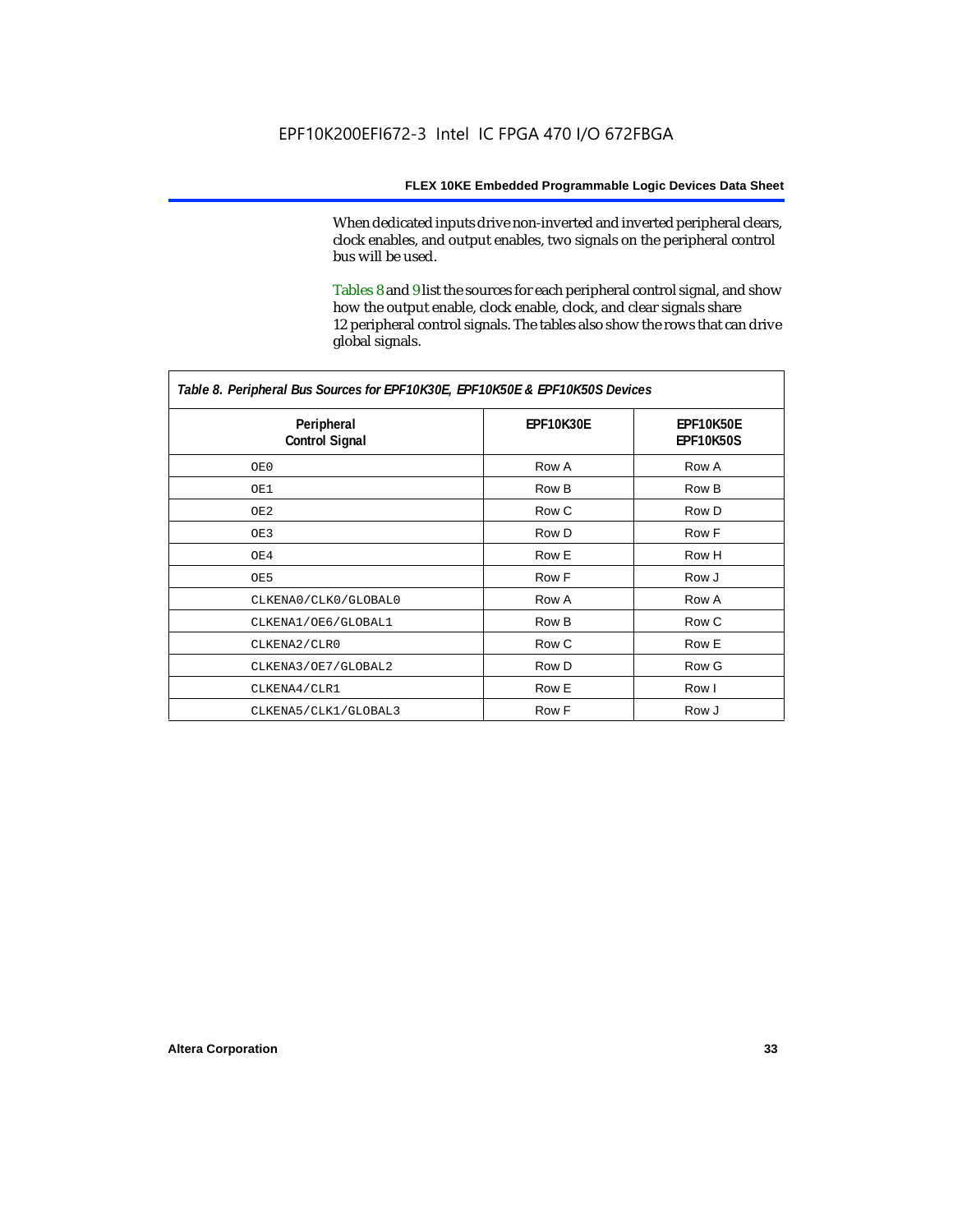| Table 9. Peripheral Bus Sources for EPF10K100E, EPF10K130E, EPF10K200E & EPF10K200S Devices |                   |                   |                                        |  |  |
|---------------------------------------------------------------------------------------------|-------------------|-------------------|----------------------------------------|--|--|
| Peripheral<br><b>Control Signal</b>                                                         | <b>EPF10K100E</b> | <b>EPF10K130E</b> | <b>EPF10K200E</b><br><b>EPF10K200S</b> |  |  |
| OE0                                                                                         | Row A             | Row C             | Row G                                  |  |  |
| OE1                                                                                         | Row C             | Row E             | Row I                                  |  |  |
| OE <sub>2</sub>                                                                             | Row E             | Row G             | Row K                                  |  |  |
| OE3                                                                                         | Row L             | Row N             | Row R                                  |  |  |
| OE4                                                                                         | Row I             | Row K             | Row O                                  |  |  |
| OE5                                                                                         | Row K             | Row M             | Row Q                                  |  |  |
| CLKENA0/CLK0/GLOBAL0                                                                        | Row F             | Row H             | Row L                                  |  |  |
| CLKENA1/OE6/GLOBAL1                                                                         | Row D             | Row F             | Row J                                  |  |  |
| CLKENA2/CLR0                                                                                | Row B             | Row D             | Row H                                  |  |  |
| CLKENA3/OE7/GLOBAL2                                                                         | Row H             | Row J             | Row N                                  |  |  |
| CLKENA4/CLR1                                                                                | Row J             | Row L             | Row P                                  |  |  |
| CLKENA5/CLK1/GLOBAL3                                                                        | Row G             | Row I             | Row M                                  |  |  |

Signals on the peripheral control bus can also drive the four global signals, referred to as GLOBAL0 through GLOBAL3 in Tables 8 and 9. An internally generated signal can drive a global signal, providing the same low-skew, low-delay characteristics as a signal driven by an input pin. An LE drives the global signal by driving a row line that drives the peripheral bus, which then drives the global signal. This feature is ideal for internally generated clear or clock signals with high fan-out. However, internally driven global signals offer no advantage over the general-purpose interconnect for routing data signals. The dedicated input pin should be driven to a known logic state (such as ground) and not be allowed to float.

The chip-wide output enable pin is an active-high pin (DEV\_OE) that can be used to tri-state all pins on the device. This option can be set in the Altera software. On EPF10K50E and EPF10K200E devices, the built-in I/O pin pull-up resistors (which are active during configuration) are active when the chip-wide output enable pin is asserted. The registers in the IOE can also be reset by the chip-wide reset pin.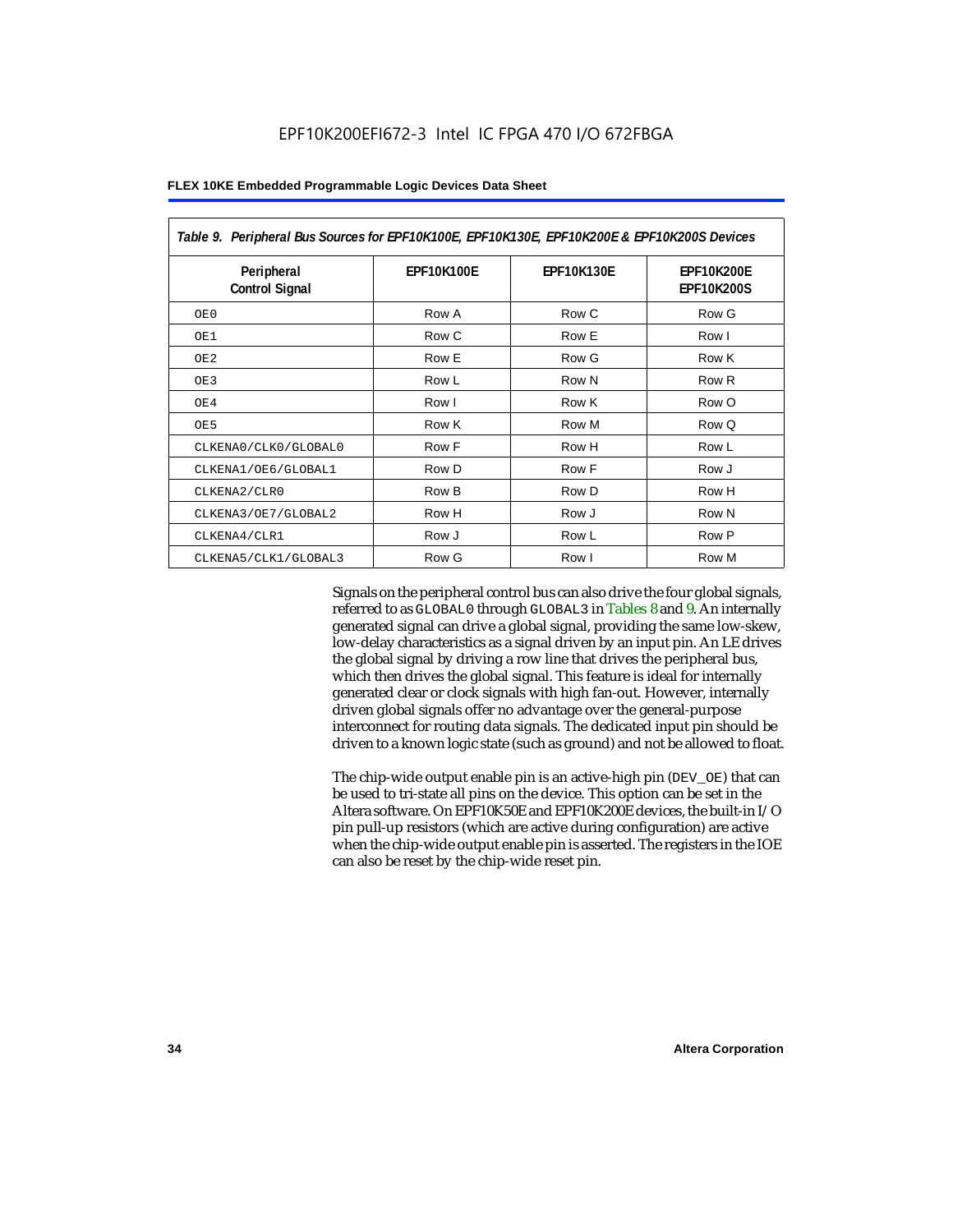*Row-to-IOE Connections*

When an IOE is used as an input signal, it can drive two separate row channels. The signal is accessible by all LEs within that row. When an IOE is used as an output, the signal is driven by a multiplexer that selects a signal from the row channels. Up to eight IOEs connect to each side of each row channel (see Figure 16).



*The values for m and n are provided in Table 10.*





| Table 10. FLEX 10KE Row-to-IOE Interconnect Resources |                      |                          |  |  |  |
|-------------------------------------------------------|----------------------|--------------------------|--|--|--|
| <b>Device</b>                                         | Channels per Row (n) | Row Channels per Pin (m) |  |  |  |
| EPF10K30E                                             | 216                  | 27                       |  |  |  |
| EPF10K50E<br><b>EPF10K50S</b>                         | 216                  | 27                       |  |  |  |
| EPF10K100E                                            | 312                  | 39                       |  |  |  |
| EPF10K130E                                            | 312                  | 39                       |  |  |  |
| EPF10K200E<br>EPF10K200S                              | 312                  | 39                       |  |  |  |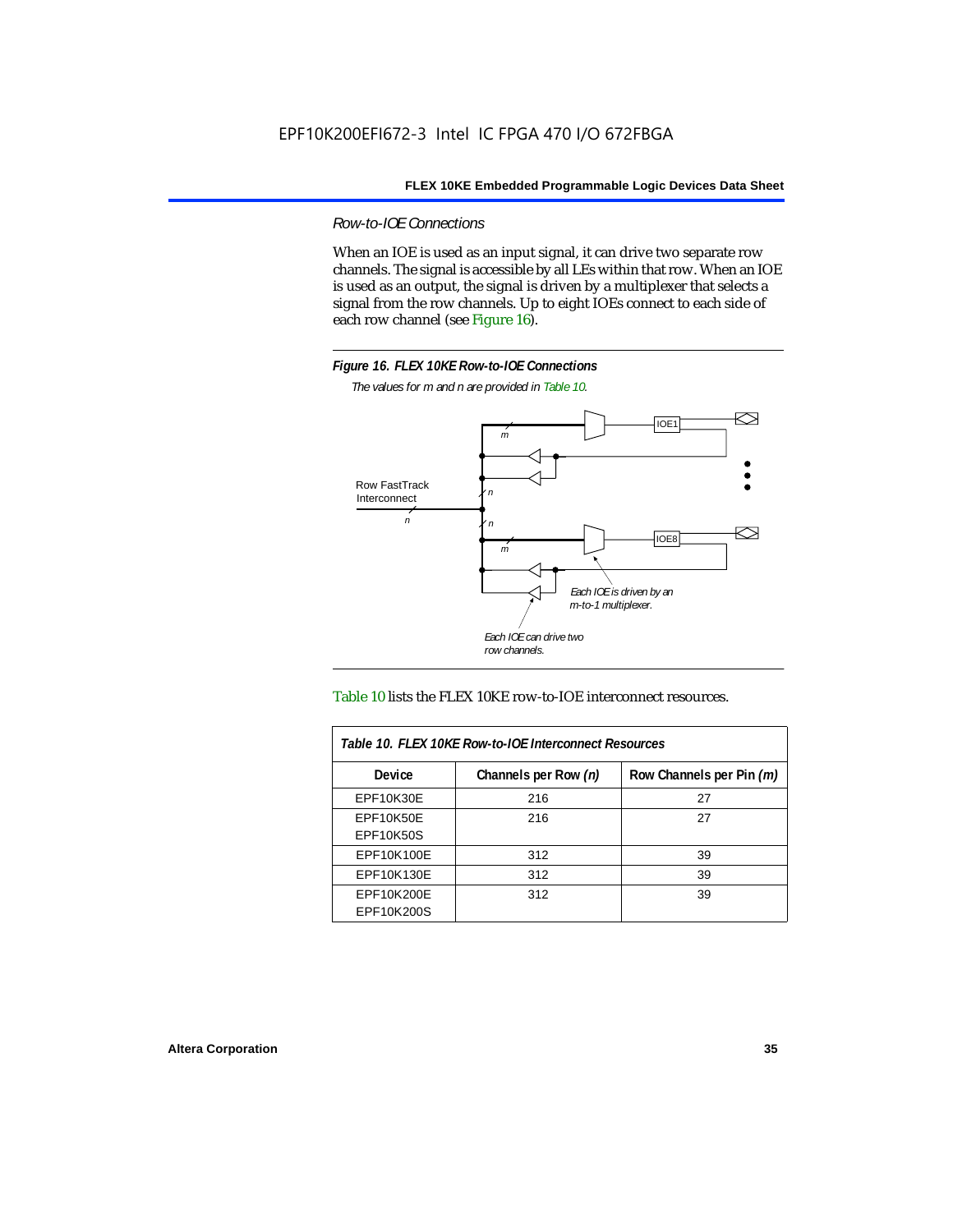#### *Column-to-IOE Connections*

When an IOE is used as an input, it can drive up to two separate column channels. When an IOE is used as an output, the signal is driven by a multiplexer that selects a signal from the column channels. Two IOEs connect to each side of the column channels. Each IOE can be driven by column channels via a multiplexer. The set of column channels is different for each IOE (see Figure 17).



*The values for m and n are provided in Table 11.*



#### Table 11 lists the FLEX 10KE column-to-IOE interconnect resources.

| Table 11. FLEX 10KE Column-to-IOE Interconnect Resources |                         |                             |  |  |  |
|----------------------------------------------------------|-------------------------|-----------------------------|--|--|--|
| <b>Device</b>                                            | Channels per Column (n) | Column Channels per Pin (m) |  |  |  |
| EPF10K30E                                                | 24                      | 16                          |  |  |  |
| <b>EPF10K50E</b><br><b>EPF10K50S</b>                     | 24                      | 16                          |  |  |  |
| EPF10K100E                                               | 24                      | 16                          |  |  |  |
| EPF10K130E                                               | 32                      | 24                          |  |  |  |
| EPF10K200E<br>EPF10K200S                                 | 48                      | 40                          |  |  |  |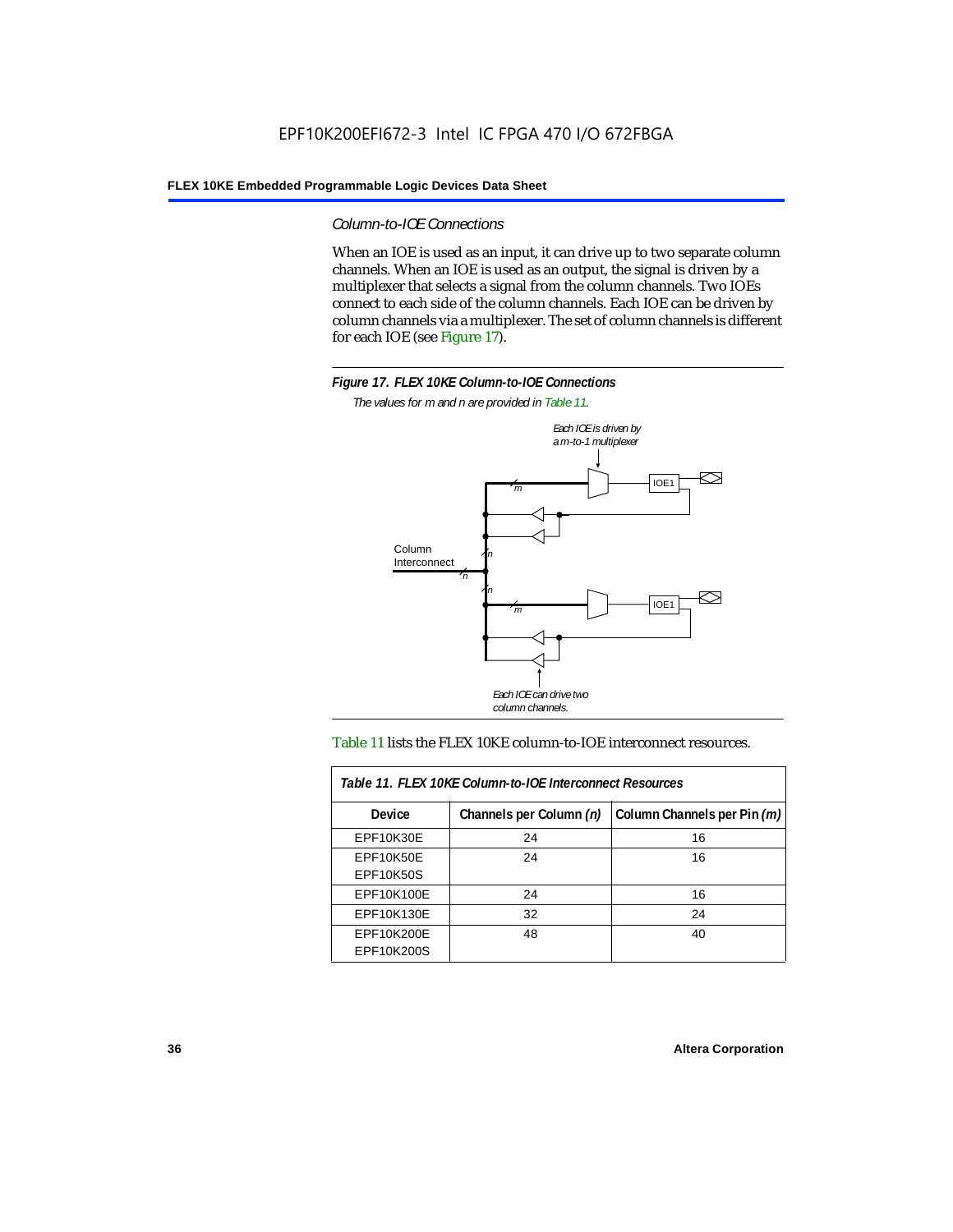**SameFrame Pin-Outs** FLEX 10KE devices support the SameFrame pin-out feature for FineLine BGA packages. The SameFrame pin-out feature is the arrangement of balls on FineLine BGA packages such that the lower-ballcount packages form a subset of the higher-ball-count packages. SameFrame pin-outs provide the flexibility to migrate not only from device to device within the same package, but also from one package to another. A given printed circuit board (PCB) layout can support multiple device density/package combinations. For example, a single board layout can support a range of devices from an EPF10K30E device in a 256-pin FineLine BGA package to an EPF10K200S device in a 672-pin FineLine BGA package.

> The Altera software provides support to design PCBs with SameFrame pin-out devices. Devices can be defined for present and future use. The Altera software generates pin-outs describing how to lay out a board to take advantage of this migration (see Figure 18).





Designed for 672-Pin FineLine BGA Package Printed Circuit Board



256-Pin FineLine BGA Package (Reduced I/O Count or Logic Requirements) 672-Pin FineLine BGA Package (Increased I/O Count or Logic Requirements)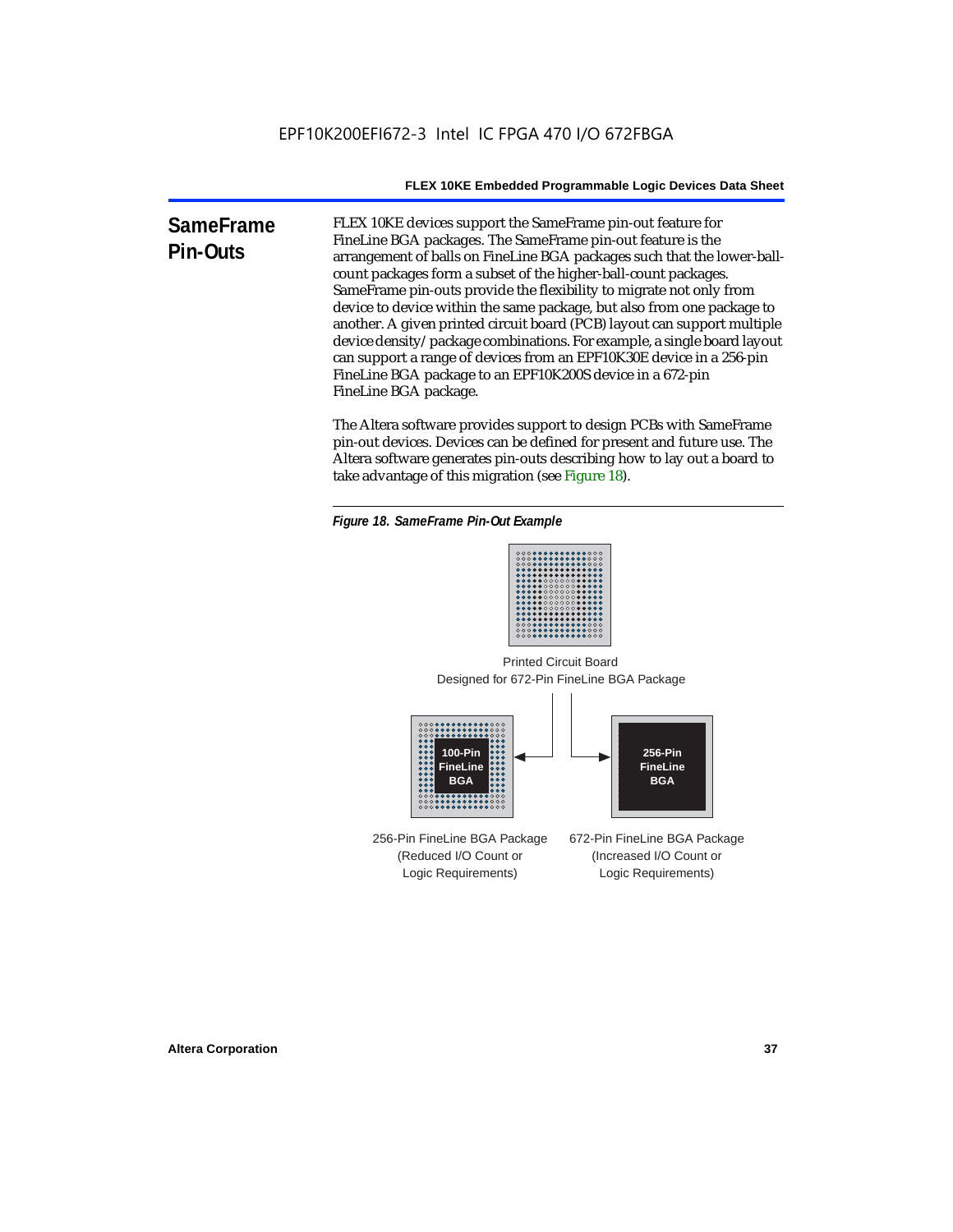# **ClockLock & ClockBoost Features**

To support high-speed designs, FLEX 10KE devices offer optional ClockLock and ClockBoost circuitry containing a phase-locked loop (PLL) used to increase design speed and reduce resource usage. The ClockLock circuitry uses a synchronizing PLL that reduces the clock delay and skew within a device. This reduction minimizes clock-to-output and setup times while maintaining zero hold times. The ClockBoost circuitry, which provides a clock multiplier, allows the designer to enhance device area efficiency by resource sharing within the device. The ClockBoost feature allows the designer to distribute a low-speed clock and multiply that clock on-device. Combined, the ClockLock and ClockBoost features provide significant improvements in system performance and bandwidth.

All FLEX 10KE devices, except EPF10K50E and EPF10K200E devices, support ClockLock and ClockBoost circuitry. EPF10K50S and EPF10K200S devices support this circuitry. Devices that support Clock-Lock and ClockBoost circuitry are distinguished with an "X" suffix in the ordering code; for instance, the EPF10K200SFC672-1X device supports this circuit.

The ClockLock and ClockBoost features in FLEX 10KE devices are enabled through the Altera software. External devices are not required to use these features. The output of the ClockLock and ClockBoost circuits is not available at any of the device pins.

The ClockLock and ClockBoost circuitry locks onto the rising edge of the incoming clock. The circuit output can drive the clock inputs of registers only; the generated clock cannot be gated or inverted.

The dedicated clock pin (GCLK1) supplies the clock to the ClockLock and ClockBoost circuitry. When the dedicated clock pin is driving the ClockLock or ClockBoost circuitry, it cannot drive elsewhere in the device.

For designs that require both a multiplied and non-multiplied clock, the clock trace on the board can be connected to the GCLK1 pin. In the Altera software, the GCLK1 pin can feed both the ClockLock and ClockBoost circuitry in the FLEX 10KE device. However, when both circuits are used, the other clock pin cannot be used.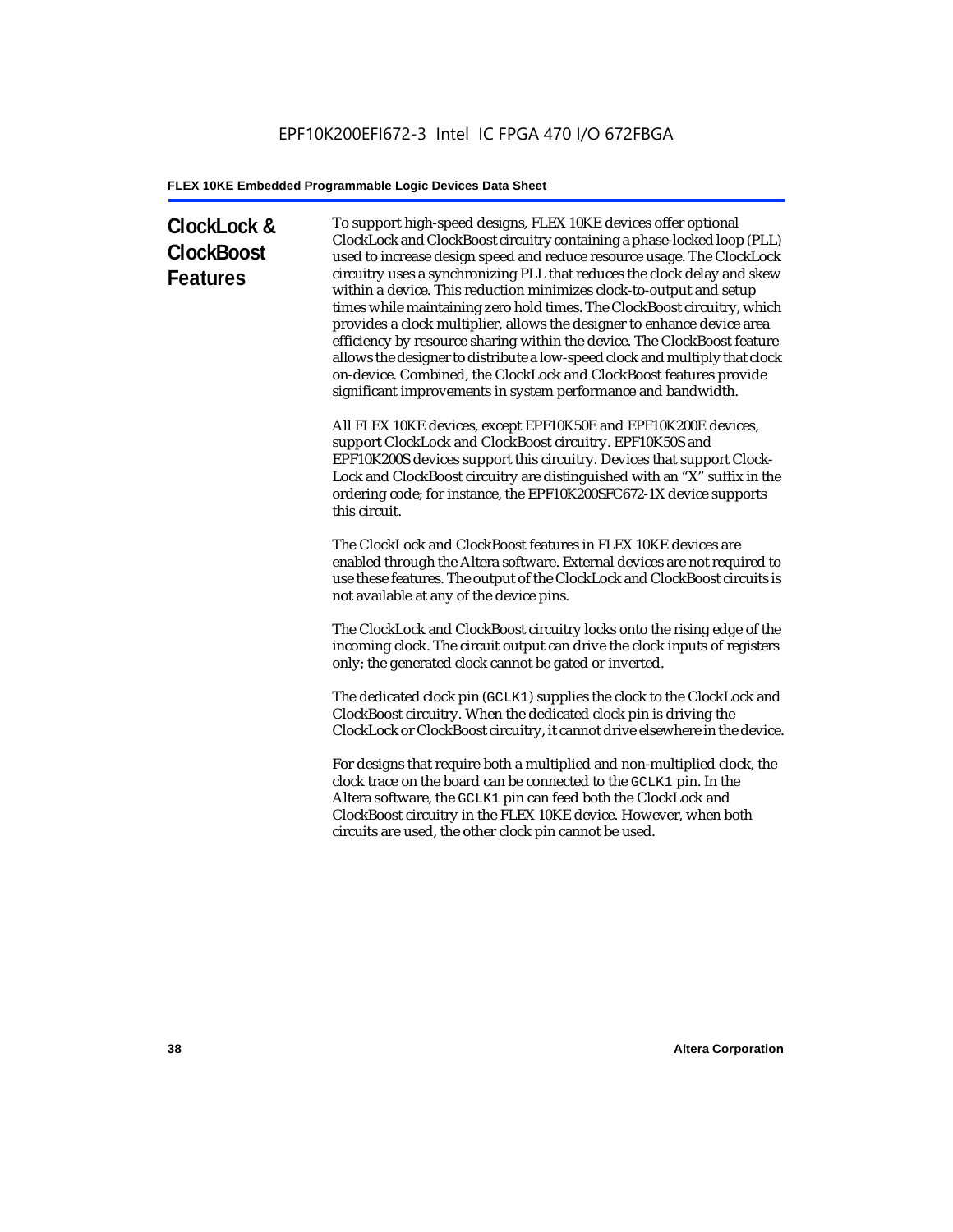### **ClockLock & ClockBoost Timing Parameters**

For the ClockLock and ClockBoost circuitry to function properly, the incoming clock must meet certain requirements. If these specifications are not met, the circuitry may not lock onto the incoming clock, which generates an erroneous clock within the device. The clock generated by the ClockLock and ClockBoost circuitry must also meet certain specifications. If the incoming clock meets these requirements during configuration, the ClockLock and ClockBoost circuitry will lock onto the clock during configuration. The circuit will be ready for use immediately after configuration. Figure 19 shows the incoming and generated clock specifications.

#### *Figure 19. Specifications for Incoming & Generated Clocks*

*The t<sub>I</sub> parameter refers to the nominal input clock period; the t<sub>0</sub> parameter refers to the nominal output clock period.*

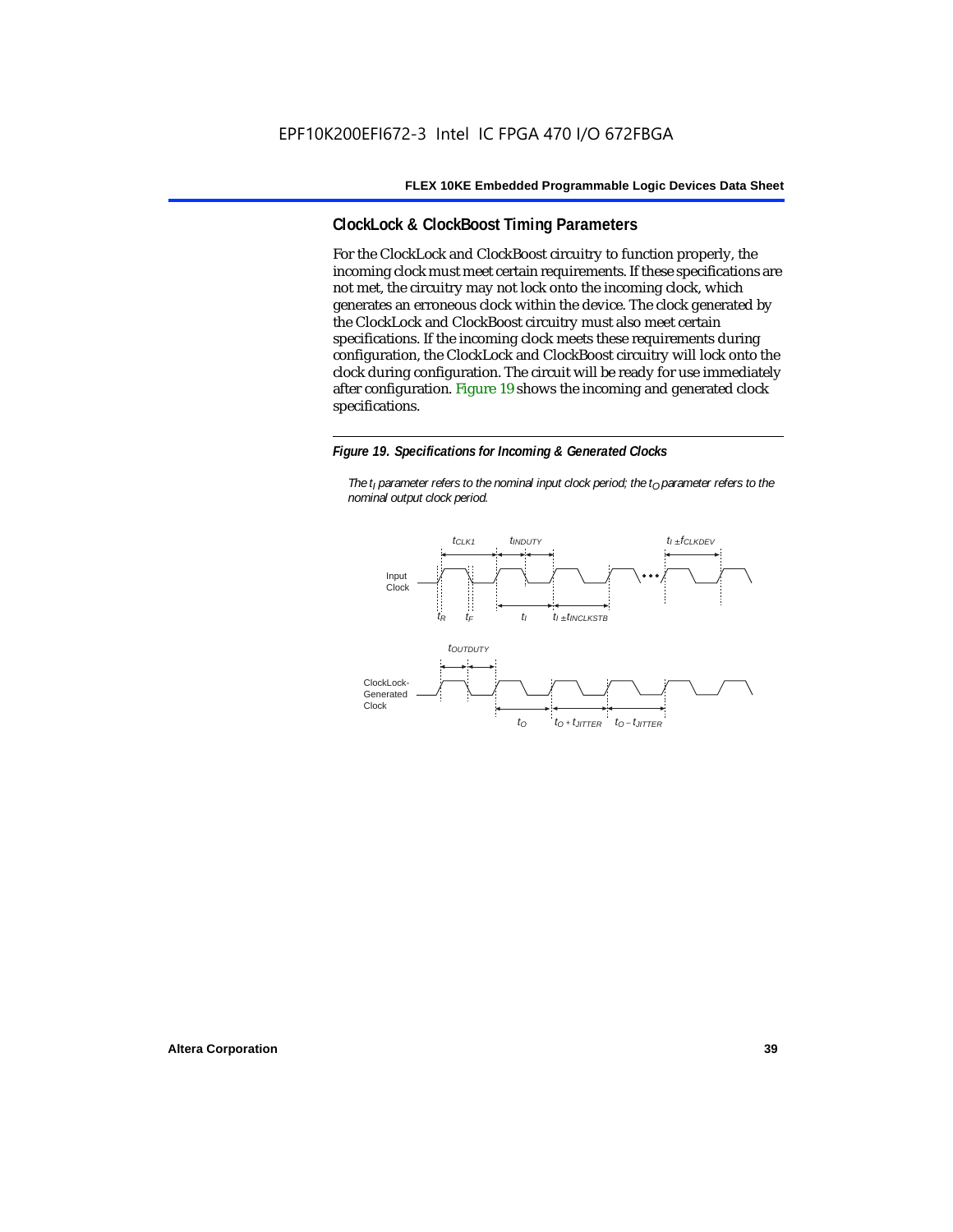Tables 12 and 13 summarize the ClockLock and ClockBoost parameters for -1 and -2 speed-grade devices, respectively.

| Table 12. ClockLock & ClockBoost Parameters for -1 Speed-Grade Devices |                                                                               |                      |     |     |           |               |
|------------------------------------------------------------------------|-------------------------------------------------------------------------------|----------------------|-----|-----|-----------|---------------|
| Symbol                                                                 | Parameter                                                                     | Condition            | Min | Typ | Max       | Unit          |
| $t_R$                                                                  | Input rise time                                                               |                      |     |     | 5         | ns            |
| $t_F$                                                                  | Input fall time                                                               |                      |     |     | 5         | ns            |
| $t$ <sub>INDUTY</sub>                                                  | Input duty cycle                                                              |                      | 40  |     | 60        | $\%$          |
| $f_{CLK1}$                                                             | Input clock frequency (ClockBoost<br>clock multiplication factor equals 1)    |                      | 25  |     | 180       | <b>MHz</b>    |
| $f_{CLK2}$                                                             | Input clock frequency (ClockBoost<br>clock multiplication factor equals 2)    |                      | 16  |     | 90        | <b>MHz</b>    |
| $f_{CLKDEV}$                                                           | Input deviation from user<br>specification in the MAX+PLUS II<br>software (1) |                      |     |     | 25,000(2) | <b>PPM</b>    |
| $t_{INCLKSTB}$                                                         | Input clock stability (measured<br>between adjacent clocks)                   |                      |     |     | 100       | ps            |
| $t_{\text{LOCK}}$                                                      | Time required for ClockLock or<br>ClockBoost to acquire lock $(3)$            |                      |     |     | 10        | μs            |
| $t_{JITTER}$                                                           | Jitter on ClockLock or ClockBoost-                                            | $t_{INCLKSTB} < 100$ |     |     | 250       | ps            |
|                                                                        | generated clock $(4)$                                                         | $t_{INCLKSTB}$ < 50  |     |     | 200 $(4)$ | ps            |
| <i>t<sub>OUTDUTY</sub></i>                                             | Duty cycle for ClockLock or<br>ClockBoost-generated clock                     |                      | 40  | 50  | 60        | $\frac{9}{6}$ |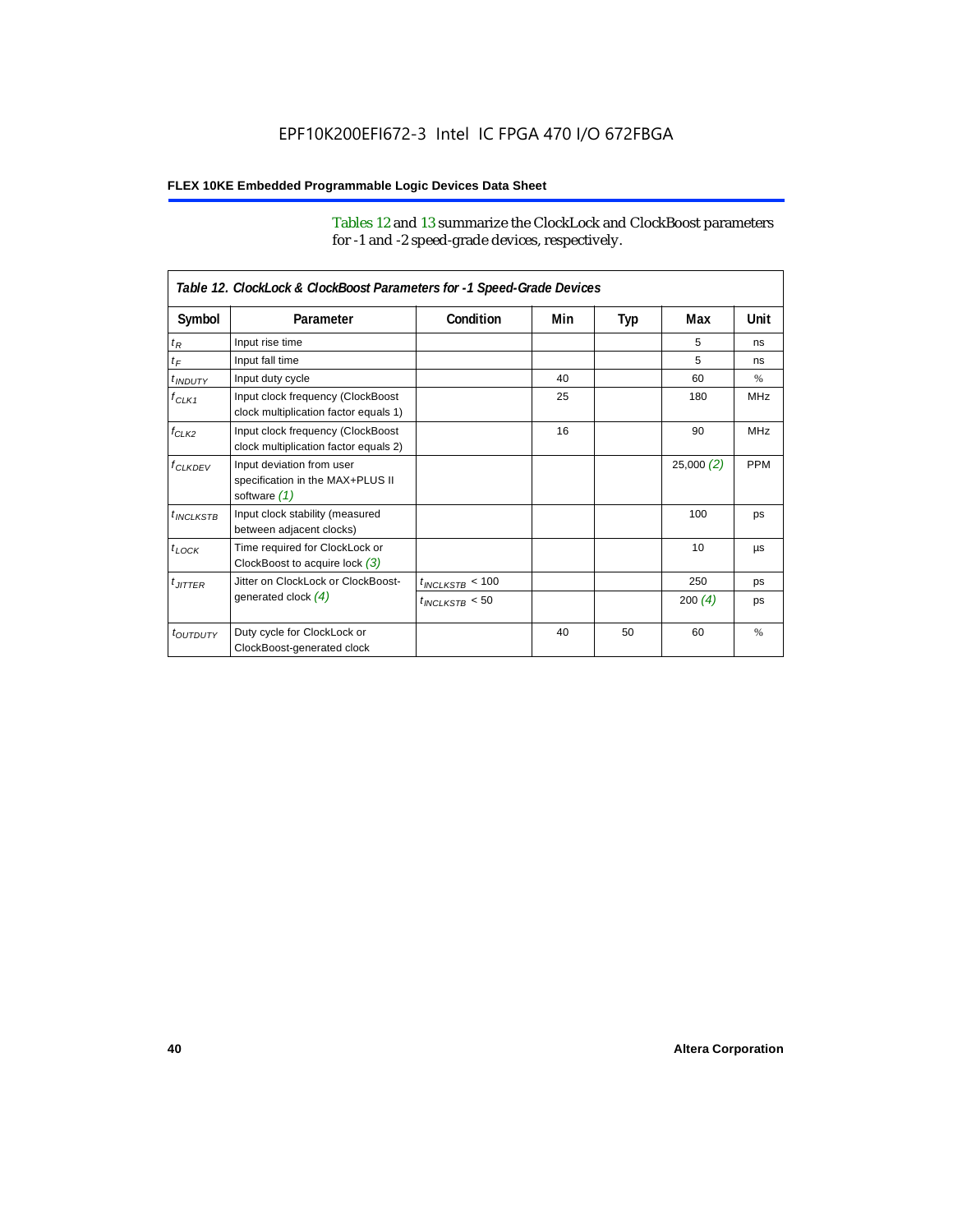| Table 13. ClockLock & ClockBoost Parameters for -2 Speed-Grade Devices |                                                                               |                      |     |     |           |            |
|------------------------------------------------------------------------|-------------------------------------------------------------------------------|----------------------|-----|-----|-----------|------------|
| Symbol                                                                 | Parameter                                                                     | Condition            | Min | Typ | Max       | Unit       |
| $t_{R}$                                                                | Input rise time                                                               |                      |     |     | 5         | ns         |
| $t_F$                                                                  | Input fall time                                                               |                      |     |     | 5         | ns         |
| $t_{INDUTY}$                                                           | Input duty cycle                                                              |                      | 40  |     | 60        | $\%$       |
| $f_{CLK1}$                                                             | Input clock frequency (ClockBoost<br>clock multiplication factor equals 1)    |                      | 25  |     | 75        | <b>MHz</b> |
| $f_{CLK2}$                                                             | Input clock frequency (ClockBoost<br>clock multiplication factor equals 2)    |                      | 16  |     | 37.5      | <b>MHz</b> |
| $f_{\ensuremath{\text{CLKDFV}}}$                                       | Input deviation from user<br>specification in the MAX+PLUS II<br>software (1) |                      |     |     | 25,000(2) | <b>PPM</b> |
| $t_{INCLKSTB}$                                                         | Input clock stability (measured<br>between adjacent clocks)                   |                      |     |     | 100       | ps         |
| $t_{LOCK}$                                                             | Time required for ClockLock or<br>ClockBoost to acquire lock $(3)$            |                      |     |     | 10        | μs         |
| $t_{JITTER}$                                                           | Jitter on ClockLock or ClockBoost-                                            | $t_{INCLKSTB}$ < 100 |     |     | 250       | ps         |
|                                                                        | generated clock $(4)$                                                         | $t_{INCLKSTB}$ < 50  |     |     | 200 $(4)$ | ps         |
| t <sub>OUTDUTY</sub>                                                   | Duty cycle for ClockLock or<br>ClockBoost-generated clock                     |                      | 40  | 50  | 60        | $\%$       |

#### *Notes to tables:*

- (1) To implement the ClockLock and ClockBoost circuitry with the MAX+PLUS II software, designers must specify the input frequency. The Altera software tunes the PLL in the ClockLock and ClockBoost circuitry to this frequency. The *f<sub>CLKDEV</sub>* parameter specifies how much the incoming clock can differ from the specified frequency during device operation. Simulation does not reflect this parameter.
- (2) Twenty-five thousand parts per million (PPM) equates to 2.5% of input clock period.<br>(3) During device configuration, the ClockLock and ClockBoost circuitry is configured b
- (3) During device configuration, the ClockLock and ClockBoost circuitry is configured before the rest of the device. If the incoming clock is supplied during configuration, the ClockLock and ClockBoost circuitry locks during configuration because the  $t_{LOCK}$  value is less than the time required for configuration.
- (4) The *tJITTER* specification is measured under long-term observation. The maximum value for *tJITTER* is 200 ps if  $t_{INCI KSTB}$  is lower than 50 ps.

# **I/O Configuration**

This section discusses the peripheral component interconnect (PCI) pull-up clamping diode option, slew-rate control, open-drain output option, and MultiVolt I/O interface for FLEX 10KE devices. The PCI pull-up clamping diode, slew-rate control, and open-drain output options are controlled pin-by-pin via Altera software logic options. The MultiVolt I/O interface is controlled by connecting  $V_{CCIO}$  to a different voltage than V<sub>CCINT</sub>. Its effect can be simulated in the Altera software via the Global **Project Device Options** dialog box (Assign menu).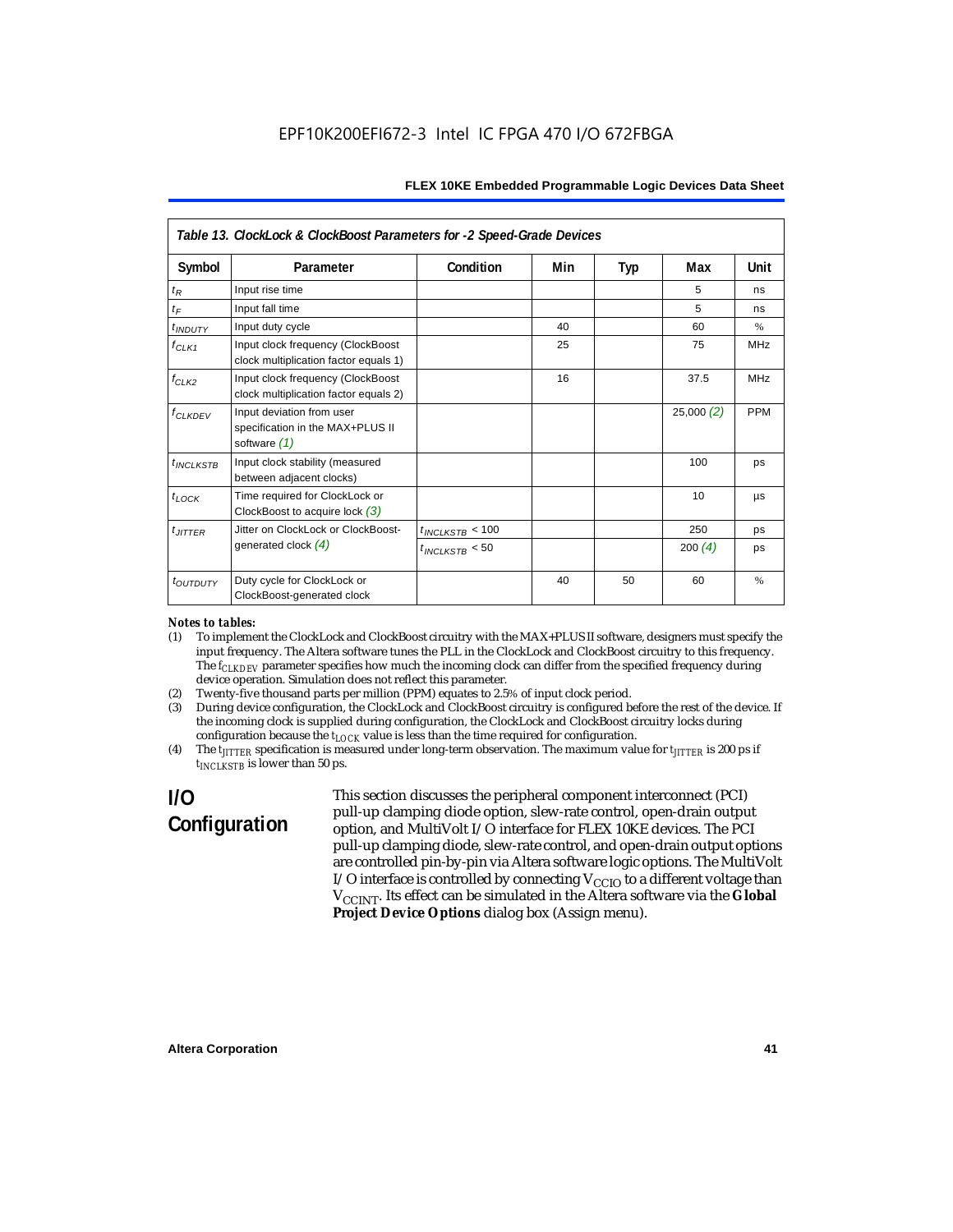### **PCI Pull-Up Clamping Diode Option**

FLEX 10KE devices have a pull-up clamping diode on every I/O, dedicated input, and dedicated clock pin. PCI clamping diodes clamp the signal to the  $V_{\text{CCIO}}$  value and are required for 3.3-V PCI compliance. Clamping diodes can also be used to limit overshoot in other systems.

Clamping diodes are controlled on a pin-by-pin basis. When  $V_{CCIO}$  is 3.3 V, a pin that has the clamping diode option turned on can be driven by a 2.5-V or 3.3-V signal, but not a 5.0-V signal. When  $V_{CCIO}$  is 2.5 V, a pin that has the clamping diode option turned on can be driven by a 2.5-V signal, but not a 3.3-V or 5.0-V signal. Additionally, a clamping diode can be activated for a subset of pins, which would allow a device to bridge between a 3.3-V PCI bus and a 5.0-V device.

### **Slew-Rate Control**

The output buffer in each IOE has an adjustable output slew rate that can be configured for low-noise or high-speed performance. A slower slew rate reduces system noise and adds a maximum delay of 4.3 ns. The fast slew rate should be used for speed-critical outputs in systems that are adequately protected against noise. Designers can specify the slew rate pin-by-pin or assign a default slew rate to all pins on a device-wide basis. The slow slew rate setting affects the falling edge of the output.

### **Open-Drain Output Option**

FLEX 10KE devices provide an optional open-drain output (electrically equivalent to open-collector output) for each I/O pin. This open-drain output enables the device to provide system-level control signals (e.g., interrupt and write enable signals) that can be asserted by any of several devices. It can also provide an additional wired-OR plane.

### **MultiVolt I/O Interface**

The FLEX 10KE device architecture supports the MultiVolt I/O interface feature, which allows FLEX 10KE devices in all packages to interface with systems of differing supply voltages. These devices have one set of  $V_{CC}$ pins for internal operation and input buffers (VCCINT), and another set for I/O output drivers (VCCIO).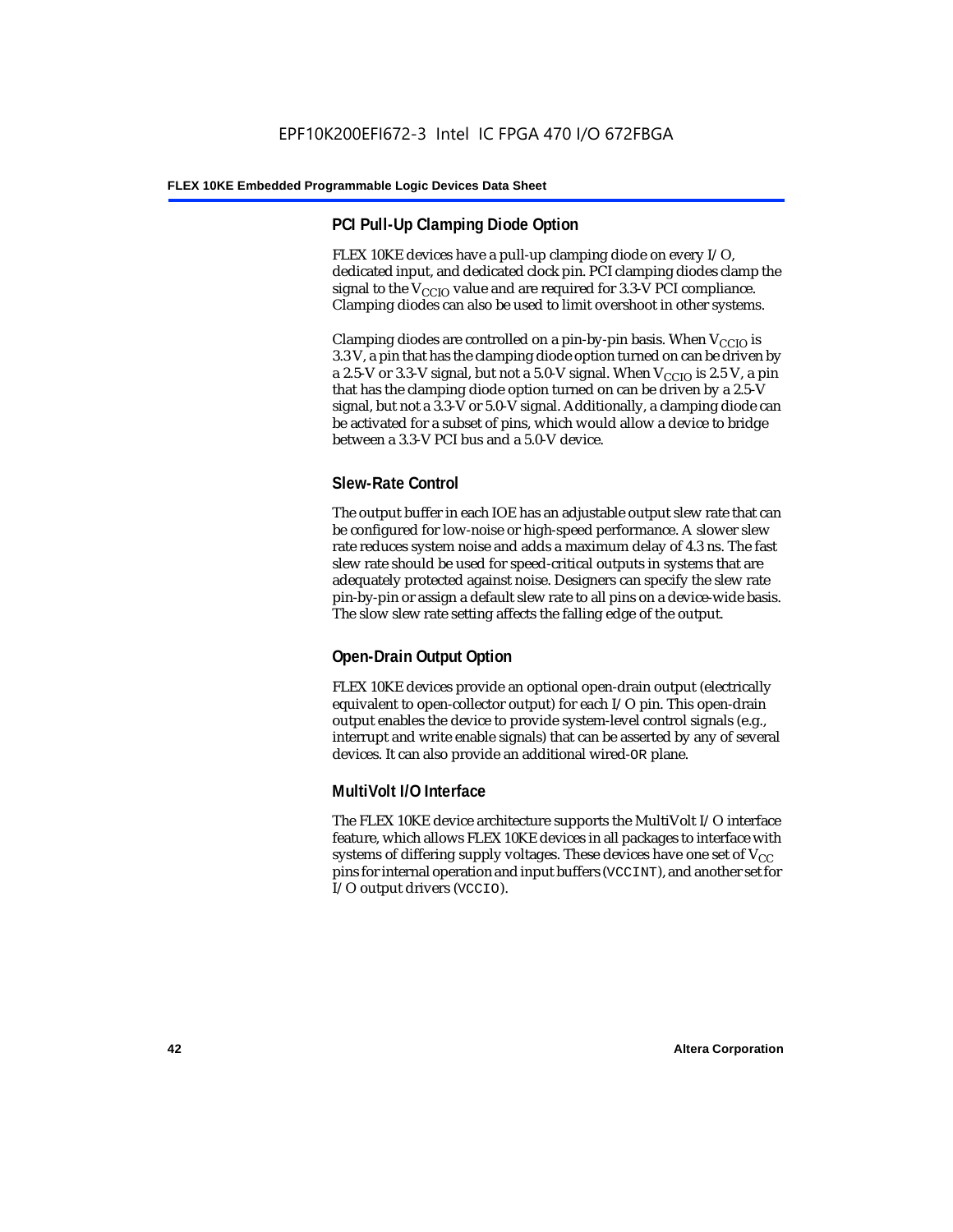The VCCINT pins must always be connected to a 2.5-V power supply. With a 2.5-V  $V_{CCMT}$  level, input voltages are compatible with 2.5-V, 3.3-V, and 5.0-V inputs. The VCCIO pins can be connected to either a 2.5-V or 3.3-V power supply, depending on the output requirements. When the VCCIO pins are connected to a 2.5-V power supply, the output levels are compatible with 2.5-V systems. When the VCCIO pins are connected to a 3.3-V power supply, the output high is at 3.3 V and is therefore compatible with 3.3-V or 5.0-V systems. Devices operating with  $V_{CCIO}$  levels higher than 3.0 V achieve a faster timing delay of  $t_{OD2}$  instead of  $t_{OD1}$ .

| Table 14. FLEX 10KE MultiVolt I/O Support |                                       |     |     |     |     |     |
|-------------------------------------------|---------------------------------------|-----|-----|-----|-----|-----|
| $V_{\text{CCIO}}(V)$                      | Input Signal (V)<br>Output Signal (V) |     |     |     |     |     |
|                                           | 2.5                                   | 3.3 | 5.0 | 2.5 | 3.3 | 5.0 |
| 2.5                                       |                                       |     |     |     |     |     |
| 3.3                                       |                                       |     |     |     |     |     |

Table 14 summarizes FLEX 10KE MultiVolt I/O support.

#### *Notes:*

(1) The PCI clamping diode must be disabled to drive an input with voltages higher than  $V_{CCIO}$ .

(2) When  $V_{\text{CCIO}} = 3.3$  V, a FLEX 10KE device can drive a 2.5-V device that has 3.3-V tolerant inputs.

Open-drain output pins on FLEX 10KE devices (with a pull-up resistor to the 5.0-V supply) can drive 5.0-V CMOS input pins that require a  $V_{\text{H}}$  of 3.5 V. When the open-drain pin is active, it will drive low. When the pin is inactive, the trace will be pulled up to 5.0 V by the resistor. The open-drain pin will only drive low or tri-state; it will never drive high. The rise time is dependent on the value of the pull-up resistor and load impedance. The  $I_{\text{OL}}$  current specification should be considered when selecting a pull-up resistor.

### **Power Sequencing & Hot-Socketing**

Because FLEX 10KE devices can be used in a mixed-voltage environment, they have been designed specifically to tolerate any possible power-up sequence. The  $V_{\text{CCIO}}$  and  $V_{\text{CCINT}}$  power planes can be powered in any order.

Signals can be driven into FLEX 10KE devices before and during power up without damaging the device. Additionally, FLEX 10KE devices do not drive out during power up. Once operating conditions are reached, FLEX 10KE devices operate as specified by the user.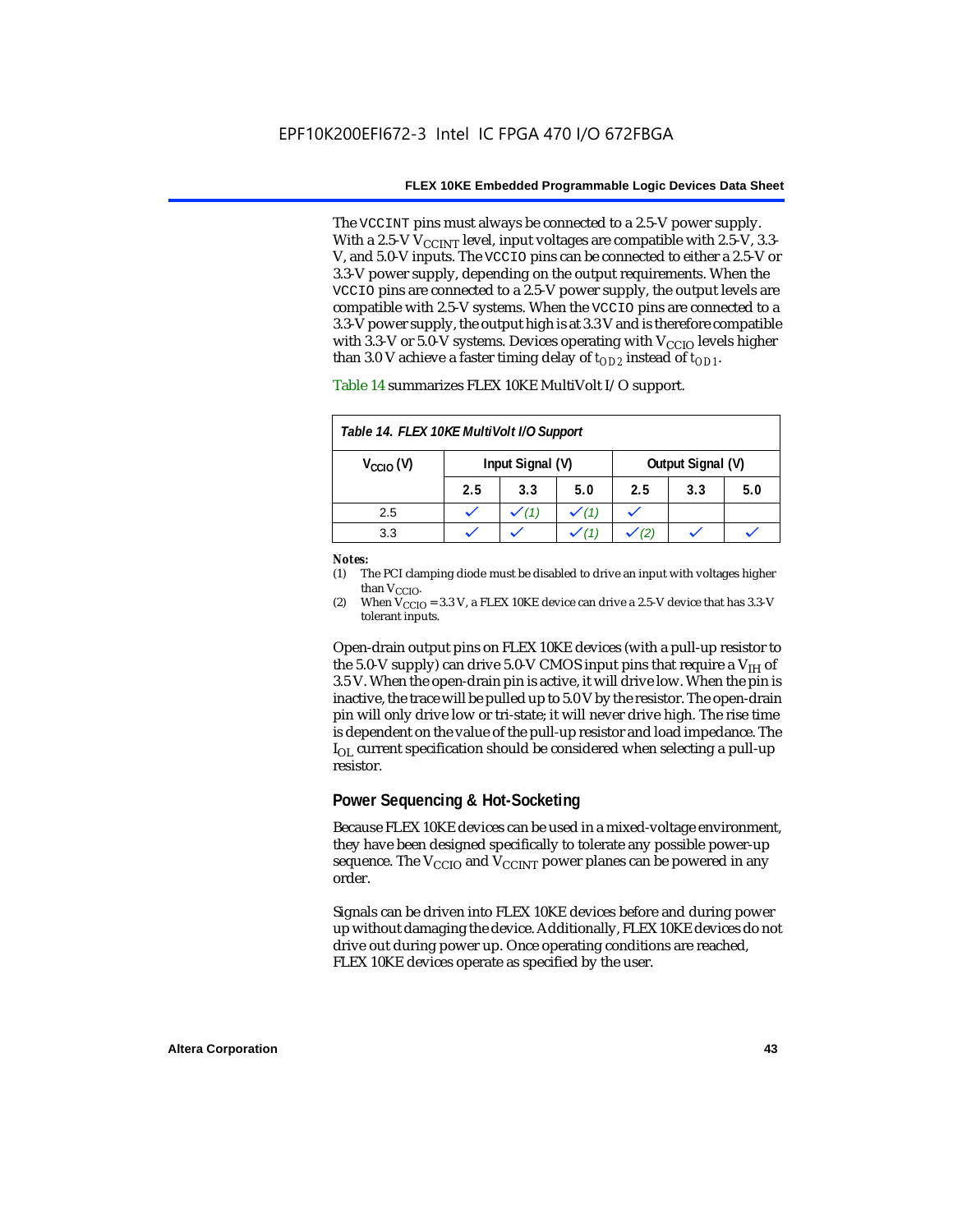# **IEEE Std. 1149.1 (JTAG) Boundary-Scan Support**

All FLEX 10KE devices provide JTAG BST circuitry that complies with the IEEE Std. 1149.1-1990 specification. FLEX 10KE devices can also be configured using the JTAG pins through the BitBlaster or ByteBlasterMV download cable, or via hardware that uses the Jam™ STAPL programming and test language. JTAG boundary-scan testing can be performed before or after configuration, but not during configuration. FLEX 10KE devices support the JTAG instructions shown in Table 15.

| Table 15. FLEX 10KE JTAG Instructions |                                                                                                                                                                                                                            |  |  |  |
|---------------------------------------|----------------------------------------------------------------------------------------------------------------------------------------------------------------------------------------------------------------------------|--|--|--|
| <b>JTAG Instruction</b>               | <b>Description</b>                                                                                                                                                                                                         |  |  |  |
| SAMPLE/PRELOAD                        | Allows a snapshot of signals at the device pins to be captured and examined during<br>normal device operation, and permits an initial data pattern to be output at the device<br>pins.                                     |  |  |  |
| <b>EXTEST</b>                         | Allows the external circuitry and board-level interconnections to be tested by forcing a<br>test pattern at the output pins and capturing test results at the input pins.                                                  |  |  |  |
| <b>BYPASS</b>                         | Places the 1-bit bypass register between the TDI and TDO pins, which allows the BST<br>data to pass synchronously through a selected device to adjacent devices during normal<br>device operation.                         |  |  |  |
| <b>USERCODE</b>                       | Selects the user electronic signature (USERCODE) register and places it between the<br>TDI and TDO pins, allowing the USERCODE to be serially shifted out of TDO.                                                          |  |  |  |
| <b>IDCODE</b>                         | Selects the IDCODE register and places it between TDI and TDO, allowing the IDCODE<br>to be serially shifted out of TDO.                                                                                                   |  |  |  |
| <b>ICR Instructions</b>               | These instructions are used when configuring a FLEX 10KE device via JTAG ports with<br>a BitBlaster or ByteBlasterMV download cable, or using a Jam File (.jam) or<br>Jam Byte-Code File (.jbc) via an embedded processor. |  |  |  |

The instruction register length of FLEX 10KE devices is 10 bits. The USERCODE register length in FLEX 10KE devices is 32 bits; 7 bits are determined by the user, and 25 bits are pre-determined. Tables 16 and 17 show the boundary-scan register length and device IDCODE information for FLEX 10KE devices.

| Table 16. FLEX 10KE Boundary-Scan Register Length |                               |  |  |  |
|---------------------------------------------------|-------------------------------|--|--|--|
| Device                                            | Boundary-Scan Register Length |  |  |  |
| EPF10K30E                                         | 690                           |  |  |  |
| EPF10K50E                                         | 798                           |  |  |  |
| <b>EPF10K50S</b>                                  |                               |  |  |  |
| EPF10K100E                                        | 1,050                         |  |  |  |
| EPF10K130E                                        | 1,308                         |  |  |  |
| EPF10K200E                                        | 1.446                         |  |  |  |
| EPF10K200S                                        |                               |  |  |  |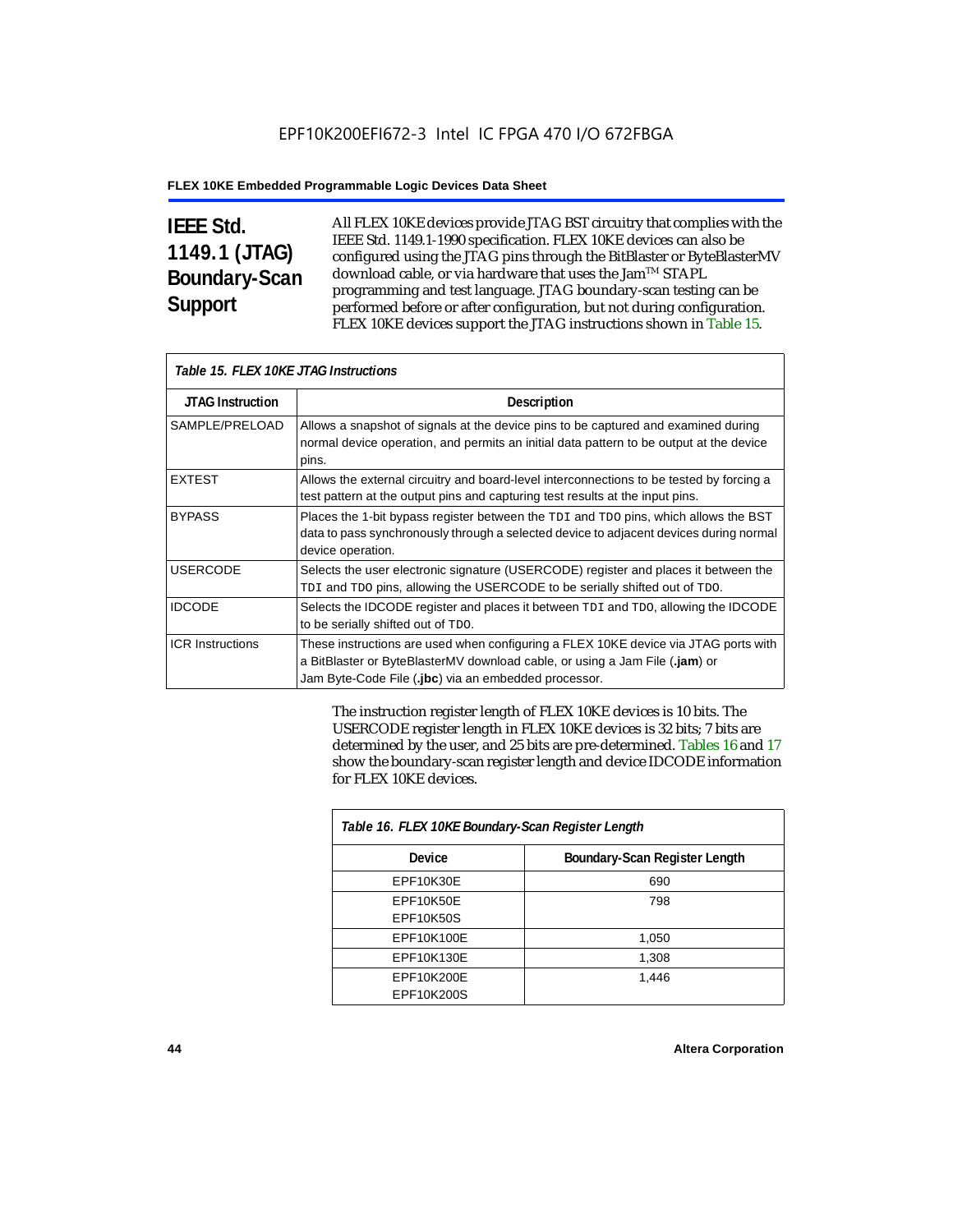| FLEX 10KE Embedded Programmable Logic Devices Data Sheet |  |  |
|----------------------------------------------------------|--|--|
|----------------------------------------------------------|--|--|

| Table 17, 32-Bit IDCODE for FLEX 10KE Devices<br>Note $(1)$ |                                      |                              |                                      |                  |  |  |  |
|-------------------------------------------------------------|--------------------------------------|------------------------------|--------------------------------------|------------------|--|--|--|
| Device                                                      | IDCODE (32 Bits)                     |                              |                                      |                  |  |  |  |
|                                                             | <b>Version</b><br>$(4 \text{ Bits})$ | Part Number (16 Bits)        | Manufacturer's<br>Identity (11 Bits) | 1 (1 Bit)<br>(2) |  |  |  |
| <b>EPF10K30E</b>                                            | 0001                                 | 0000<br>0011<br>0001<br>0000 | 00001101110                          | $\mathbf{1}$     |  |  |  |
| EPF10K50E<br>EPF10K50S                                      | 0001                                 | 0101<br>0000<br>0001<br>0000 | 00001101110                          | $\mathbf{1}$     |  |  |  |
| EPF10K100E                                                  | 0010                                 | 0000 0001 0000 0000          | 00001101110                          | $\mathbf{1}$     |  |  |  |
| EPF10K130E                                                  | 0001                                 | 0011<br>0001<br>0000<br>0000 | 00001101110                          | $\mathbf{1}$     |  |  |  |
| EPF10K200E<br>EPF10K200S                                    | 0001                                 | 0010<br>0000<br>0000<br>0000 | 00001101110                          | 1                |  |  |  |

#### *Notes:*

(1) The most significant bit (MSB) is on the left.

(2) The least significant bit (LSB) for all JTAG IDCODEs is 1.

FLEX 10KE devices include weak pull-up resistors on the JTAG pins.



For more information, see the following documents:

- *Application Note 39 (IEEE Std. 1149.1 (JTAG) Boundary-Scan Testing in Altera Devices)*
- *BitBlaster Serial Download Cable Data Sheet*
- *ByteBlasterMV Parallel Port Download Cable Data Sheet*
- *Jam Programming & Test Language Specification*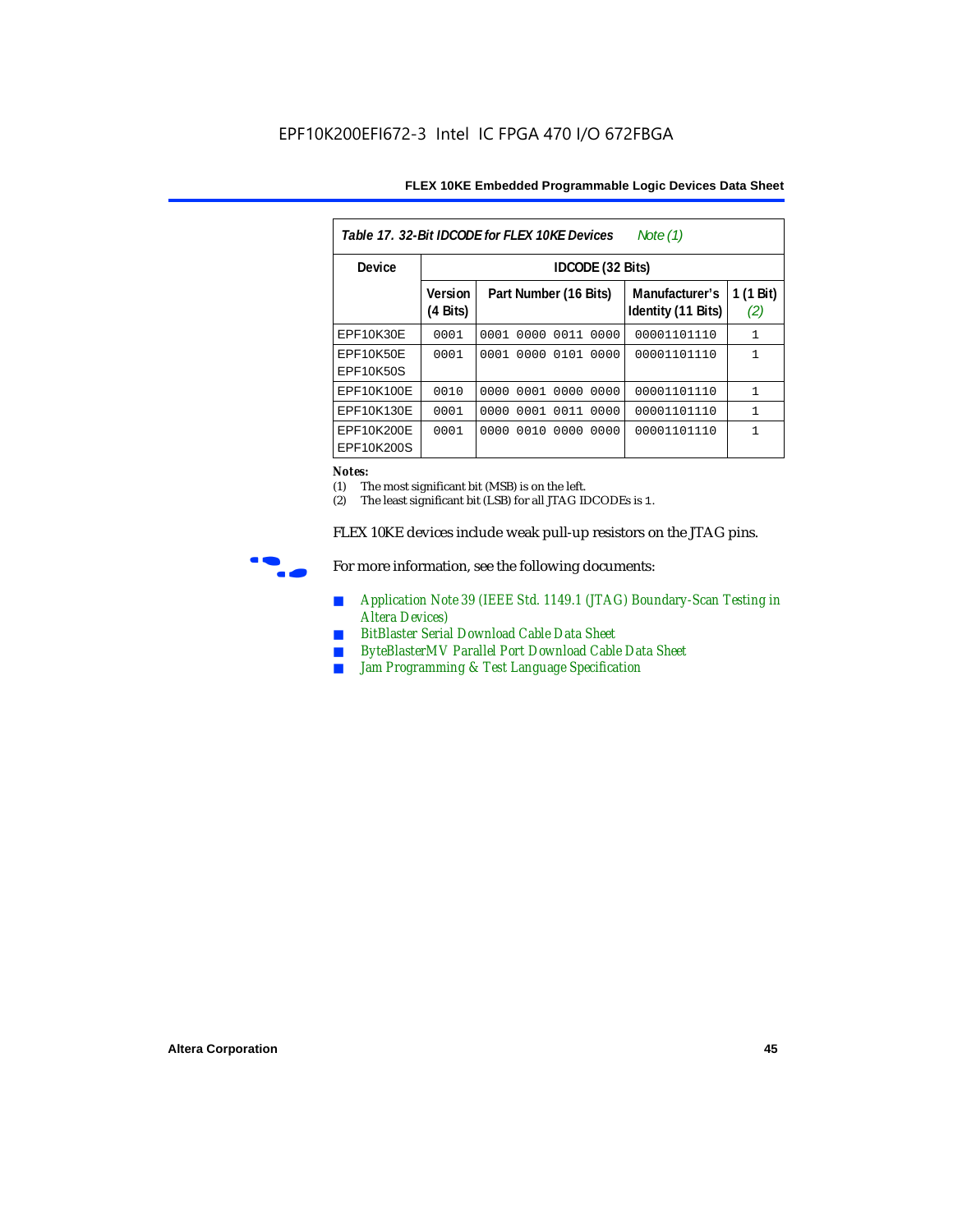Figure 20 shows the timing requirements for the JTAG signals.



*Figure 20. FLEX 10KE JTAG Waveforms*

#### Table 18 shows the timing parameters and values for FLEX 10KE devices.

| Table 18. FLEX 10KE JTAG Timing Parameters & Values |                                                |     |     |      |  |
|-----------------------------------------------------|------------------------------------------------|-----|-----|------|--|
| Symbol                                              | Parameter                                      | Min | Max | Unit |  |
| t <sub>JCP</sub>                                    | <b>TCK clock period</b>                        | 100 |     | ns   |  |
| $t_{JCH}$                                           | TCK clock high time                            | 50  |     | ns   |  |
| $t_{JCL}$                                           | TCK clock low time                             | 50  |     | ns   |  |
| tjpsu                                               | JTAG port setup time                           | 20  |     | ns   |  |
| t <sub>JPH</sub>                                    | JTAG port hold time                            | 45  |     | ns   |  |
| t <sub>JPCO</sub>                                   | JTAG port clock to output                      |     | 25  | ns   |  |
| t <sub>.IPZX</sub>                                  | JTAG port high impedance to valid output       |     | 25  | ns   |  |
| t <sub>JPXZ</sub>                                   | JTAG port valid output to high impedance       |     | 25  | ns   |  |
| tjssu                                               | Capture register setup time                    | 20  |     | ns   |  |
| $t_{JSH}$                                           | Capture register hold time                     | 45  |     | ns   |  |
| tjsco                                               | Update register clock to output                |     | 35  | ns   |  |
| t <sub>JSZX</sub>                                   | Update register high impedance to valid output |     | 35  | ns   |  |
| t <sub>JSXZ</sub>                                   | Update register valid output to high impedance |     | 35  | ns   |  |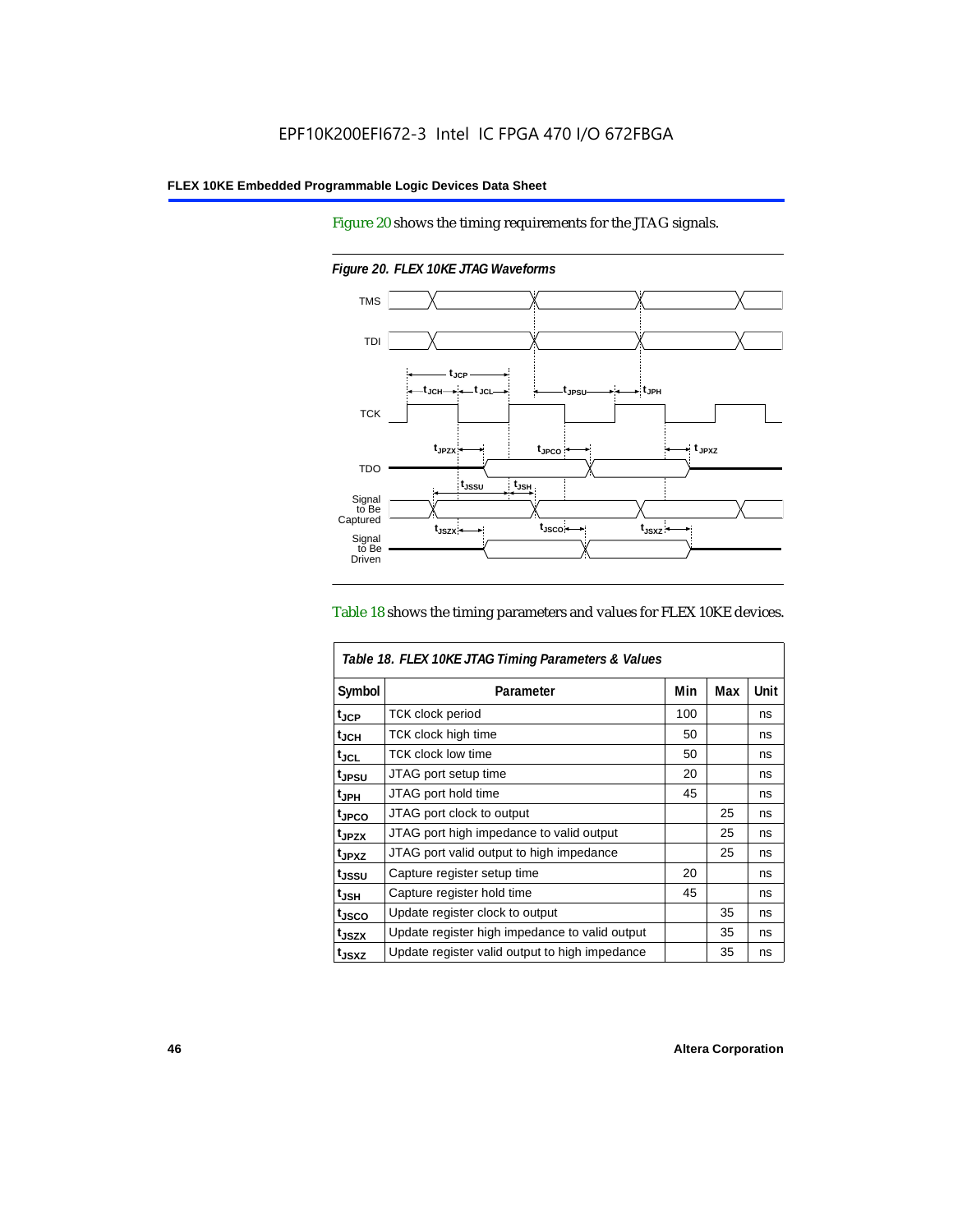**Generic Testing** Each FLEX 10KE device is functionally tested. Complete testing of each configurable static random access memory (SRAM) bit and all logic functionality ensures 100% yield. AC test measurements for FLEX 10KE devices are made under conditions equivalent to those shown in Figure 21. Multiple test patterns can be used to configure devices during all stages of the production flow.

#### *Figure 21. FLEX 10KE AC Test Conditions*

*measurements. Simultaneous transitions of multiple outputs should be avoided for accurate measurement. Threshold tests must not be performed under AC conditions. Large-amplitude, fast-groundcurrent transients normally occur as the device outputs discharge the load capacitances. When these transients flow through the parasitic inductance between the device ground pin and the test system ground, significant reductions in observable noise immunity can result. Numbers in brackets are for 2.5-V devices or outputs. Numbers without brackets are for 3.3-V. devices or outputs.*



# **Operating Conditions**

Tables 19 through 23 provide information on absolute maximum ratings, recommended operating conditions, DC operating conditions, and capacitance for 2.5-V FLEX 10KE devices.

| Table 19. FLEX 10KE 2.5-V Device Absolute Maximum Ratings<br>Note $(1)$ |                            |                                                           |        |      |              |  |  |
|-------------------------------------------------------------------------|----------------------------|-----------------------------------------------------------|--------|------|--------------|--|--|
| Symbol                                                                  | Parameter                  | <b>Conditions</b>                                         | Min    | Max  | Unit         |  |  |
| V <sub>CCINT</sub>                                                      | Supply voltage             | With respect to ground (2)                                | $-0.5$ | 3.6  | V            |  |  |
| V <sub>CCIO</sub>                                                       |                            |                                                           | $-0.5$ | 4.6  | $\vee$       |  |  |
| $V_{I}$                                                                 | DC input voltage           |                                                           | $-2.0$ | 5.75 | V            |  |  |
| $I_{\text{OUT}}$                                                        | DC output current, per pin |                                                           | $-25$  | 25   | mA           |  |  |
| T <sub>STG</sub>                                                        | Storage temperature        | No bias                                                   | $-65$  | 150  | $^{\circ}$ C |  |  |
| $T_{AMB}$                                                               | Ambient temperature        | Under bias                                                | $-65$  | 135  | $^{\circ}$ C |  |  |
| $T_{\rm J}$                                                             | Junction temperature       | PQFP, TQFP, BGA, and FineLine BGA<br>packages, under bias |        | 135  | $^{\circ}$ C |  |  |
|                                                                         |                            | Ceramic PGA packages, under bias                          |        | 150  | $^{\circ}$ C |  |  |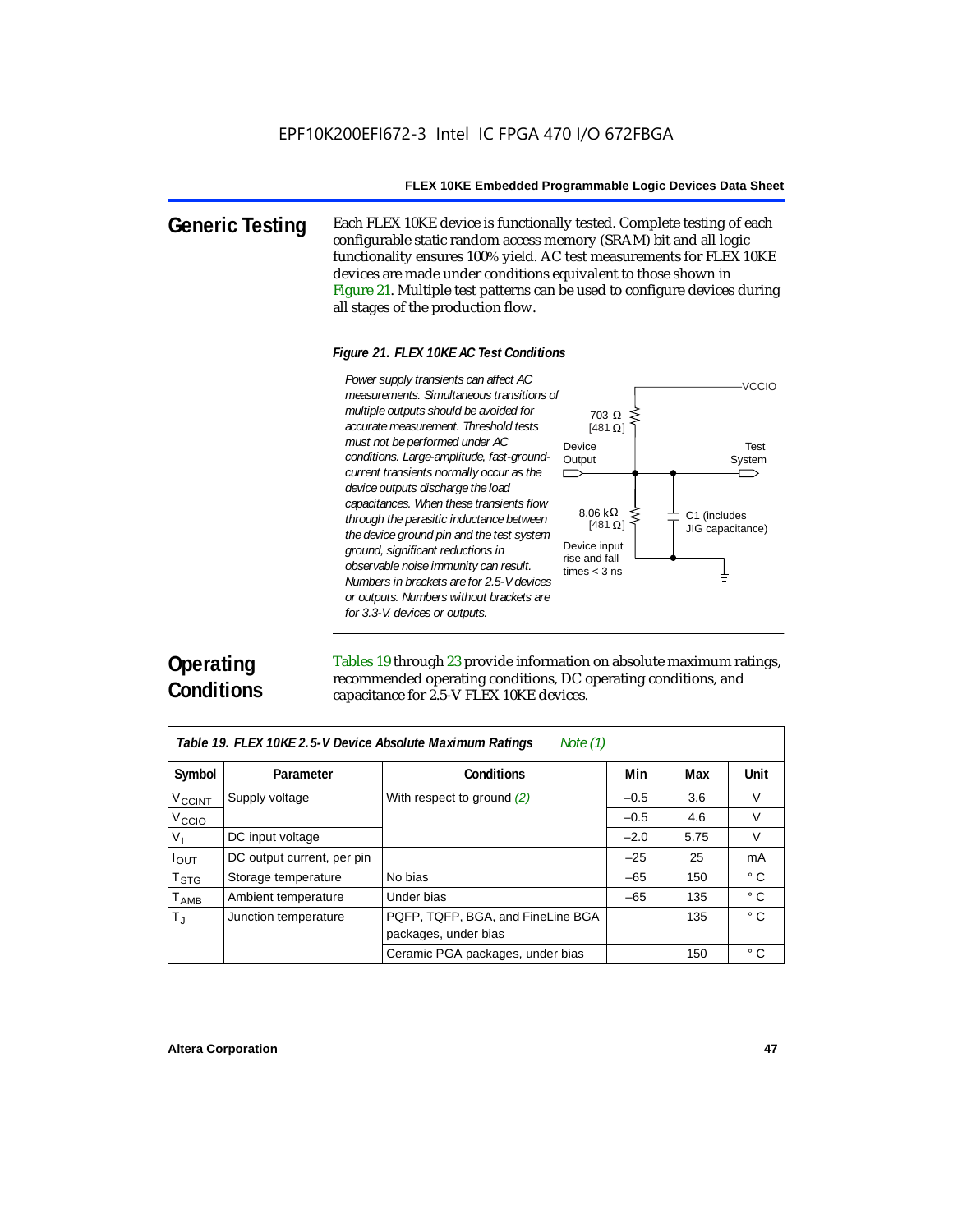## EPF10K200EFI672-3 Intel IC FPGA 470 I/O 672FBGA

#### **FLEX 10KE Embedded Programmable Logic Devices Data Sheet**

| Table 20. 2.5-V EPF10K50E & EPF10K200E Device Recommended Operating Conditions |                                                        |                    |            |                   |              |  |
|--------------------------------------------------------------------------------|--------------------------------------------------------|--------------------|------------|-------------------|--------------|--|
| Symbol                                                                         | Parameter                                              | <b>Conditions</b>  | Min        | Max               | Unit         |  |
| <b>V<sub>CCINT</sub></b>                                                       | Supply voltage for internal logic<br>and input buffers | (3), (4)           | 2.30(2.30) | 2.70(2.70)        | $\vee$       |  |
| V <sub>CCIO</sub>                                                              | Supply voltage for output buffers,<br>3.3-V operation  | (3), (4)           | 3.00(3.00) | 3.60(3.60)        | $\vee$       |  |
|                                                                                | Supply voltage for output buffers,<br>2.5-V operation  | (3), (4)           | 2.30(2.30) | 2.70(2.70)        | $\vee$       |  |
| $V_{1}$                                                                        | Input voltage                                          | (5)                | $-0.5$     | 5.75              | $\vee$       |  |
| $V_{\rm O}$                                                                    | Output voltage                                         |                    | 0          | V <sub>CCIO</sub> | $\vee$       |  |
| Т <sub>А</sub>                                                                 | Ambient temperature                                    | For commercial use | $\Omega$   | 70                | $^{\circ}$ C |  |
|                                                                                |                                                        | For industrial use | $-40$      | 85                | $^{\circ}$ C |  |
| $T_{\rm J}$                                                                    | Operating temperature                                  | For commercial use | $\Omega$   | 85                | $^{\circ}$ C |  |
|                                                                                |                                                        | For industrial use | $-40$      | 100               | $^{\circ}$ C |  |
| $t_{R}$                                                                        | Input rise time                                        |                    |            | 40                | ns           |  |
| $t_F$                                                                          | Input fall time                                        |                    |            | 40                | ns           |  |

### *Table 21. 2.5-V EPF10K30E, EPF10K50S, EPF10K100E, EPF10K130E & EPF10K200S Device Recommended Operating Conditions*

| Symbol                   | Parameter                                              | <b>Conditions</b>  | Min              | Max               | Unit         |
|--------------------------|--------------------------------------------------------|--------------------|------------------|-------------------|--------------|
| <b>V<sub>CCINT</sub></b> | Supply voltage for internal logic<br>and input buffers | (3), (4)           | 2.375<br>(2.375) | 2.625<br>(2.625)  | $\vee$       |
| V <sub>CCIO</sub>        | Supply voltage for output buffers,<br>3.3-V operation  | (3), (4)           | 3.00(3.00)       | 3.60(3.60)        | $\vee$       |
|                          | Supply voltage for output buffers,<br>2.5-V operation  | (3), (4)           | 2.375<br>(2.375) | 2.625<br>(2.625)  | $\vee$       |
| $V_{1}$                  | Input voltage                                          | (5)                | $-0.5$           | 5.75              | $\vee$       |
| $V_{\rm O}$              | Output voltage                                         |                    | 0                | V <sub>CCIO</sub> | $\vee$       |
| $T_A$                    | Ambient temperature                                    | For commercial use | 0                | 70                | ° C          |
|                          |                                                        | For industrial use | $-40$            | 85                | $^{\circ}$ C |
| $T_{\rm J}$              | Operating temperature                                  | For commercial use | $\mathbf 0$      | 85                | °C           |
|                          |                                                        | For industrial use | $-40$            | 100               | $^{\circ}$ C |
| $t_{R}$                  | Input rise time                                        |                    |                  | 40                | ns           |
| $t_F$                    | Input fall time                                        |                    |                  | 40                | ns           |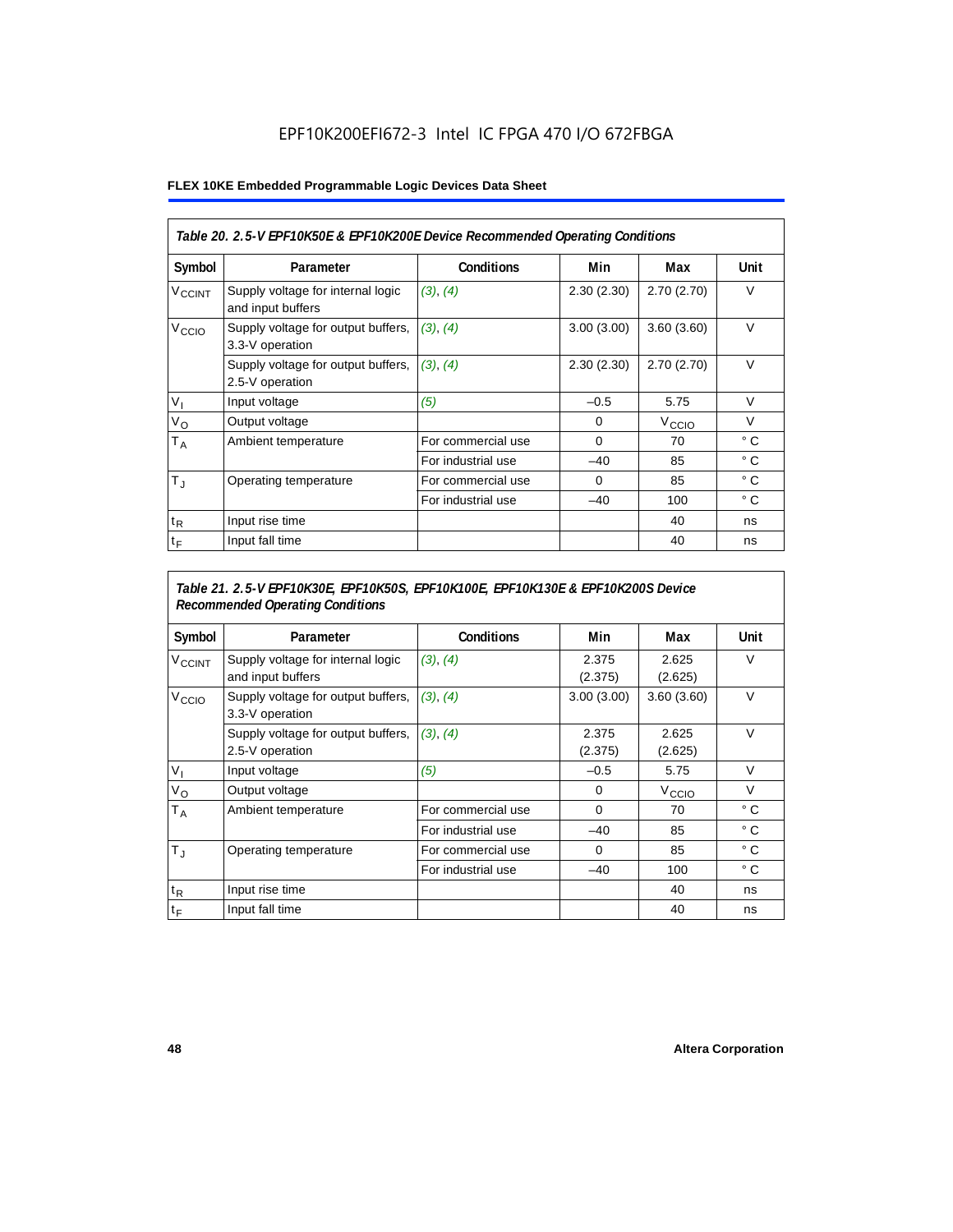| Symbol            | Parameter                                      | Conditions                                                              | Min                                   | <b>Typ</b> | Max                                      | Unit           |
|-------------------|------------------------------------------------|-------------------------------------------------------------------------|---------------------------------------|------------|------------------------------------------|----------------|
| V <sub>IH</sub>   | High-level input<br>voltage                    |                                                                         | 1.7, $0.5 \times V_{\text{CCIO}}$ (8) |            | 5.75                                     | V              |
| $V_{IL}$          | Low-level input<br>voltage                     |                                                                         | $-0.5$                                |            | 0.8,<br>$0.3 \times V_{\text{CCIO}}$ (8) | $\vee$         |
| V <sub>OH</sub>   | 3.3-V high-level TTL<br>output voltage         | $I_{OH} = -8$ mA DC,<br>$V_{\text{CCIO}} = 3.00 \text{ V} (9)$          | 2.4                                   |            |                                          | V              |
|                   | 3.3-V high-level<br>CMOS output voltage        | $I_{OH} = -0.1$ mA DC,<br>$V_{\text{CCIO}} = 3.00 V (9)$                | $V_{\text{CCIO}} - 0.2$               |            |                                          | V              |
|                   | 3.3-V high-level PCI<br>output voltage         | $I_{OH} = -0.5$ mA DC,<br>$V_{\text{CCIO}} = 3.00$ to 3.60 V (9)        | $0.9 \times V_{\text{CCIO}}$          |            |                                          | $\vee$         |
|                   | 2.5-V high-level output<br>voltage             | $I_{OH} = -0.1$ mA DC,<br>$V_{\text{CCIO}} = 2.30 \text{ V} (9)$        | 2.1                                   |            |                                          | V              |
|                   |                                                | $I_{OH} = -1$ mA DC,<br>$V_{\text{CCIO}} = 2.30 \text{ V} (9)$          | 2.0                                   |            |                                          | V              |
|                   |                                                | $I_{OH} = -2$ mA DC,<br>$V_{\text{CCIO}} = 2.30 V (9)$                  | 1.7                                   |            |                                          | V              |
| $V_{OL}$          | 3.3-V low-level TTL<br>output voltage          | $I_{\text{OI}} = 12 \text{ mA DC}$ ,<br>$V_{\text{CCIO}} = 3.00 V (10)$ |                                       |            | 0.45                                     | $\vee$         |
|                   | 3.3-V low-level CMOS<br>output voltage         | $I_{OL} = 0.1$ mA DC,<br>$V_{\text{CCIO}} = 3.00 V (10)$                |                                       |            | 0.2                                      | V              |
|                   | 3.3-V low-level PCI<br>output voltage          | $I_{OL}$ = 1.5 mA DC,<br>$V_{\text{CCIO}} = 3.00$ to 3.60 V<br>(10)     |                                       |            | $0.1 \times V_{\text{CCIO}}$             | V              |
|                   | 2.5-V low-level output<br>voltage              | $I_{\Omega} = 0.1$ mA DC,<br>$V_{\text{CCIO}} = 2.30 \text{ V} (10)$    |                                       |            | 0.2                                      | $\vee$         |
|                   |                                                | $I_{OL}$ = 1 mA DC,<br>$V_{\text{CCIO}} = 2.30 V (10)$                  |                                       |            | 0.4                                      | V              |
|                   |                                                | $I_{OL} = 2$ mA DC,<br>$V_{\text{CCIO}} = 2.30 V (10)$                  |                                       |            | 0.7                                      | $\vee$         |
| $I_1$             | Input pin leakage<br>current                   | $V_1 = V_{\text{CCIOMax}}$ to 0 V (11)                                  | $-10$                                 |            | 10                                       | μA             |
| $I_{OZ}$          | Tri-stated I/O pin<br>leakage current          | $V_{\rm O}$ = $V_{\rm CClOmax}$ to 0 V (11)                             | $-10$                                 |            | 10                                       | μA             |
| $I_{CC0}$         | V <sub>CC</sub> supply current<br>(standby)    | $V_1$ = ground, no load, no<br>toggling inputs                          |                                       | 5          |                                          | mA             |
|                   |                                                | $V_1$ = ground, no load, no<br>toggling inputs (12)                     |                                       | 10         |                                          | mA             |
| R <sub>CONF</sub> | Value of I/O pin pull-                         | $V_{\text{CCIO}} = 3.0 V (13)$                                          | 20                                    |            | 50                                       | $k\frac{3}{4}$ |
|                   | up resistor before and<br>during configuration | $V_{\text{CCIO}} = 2.3 V (13)$                                          | 30                                    |            | 80                                       | $k\frac{3}{4}$ |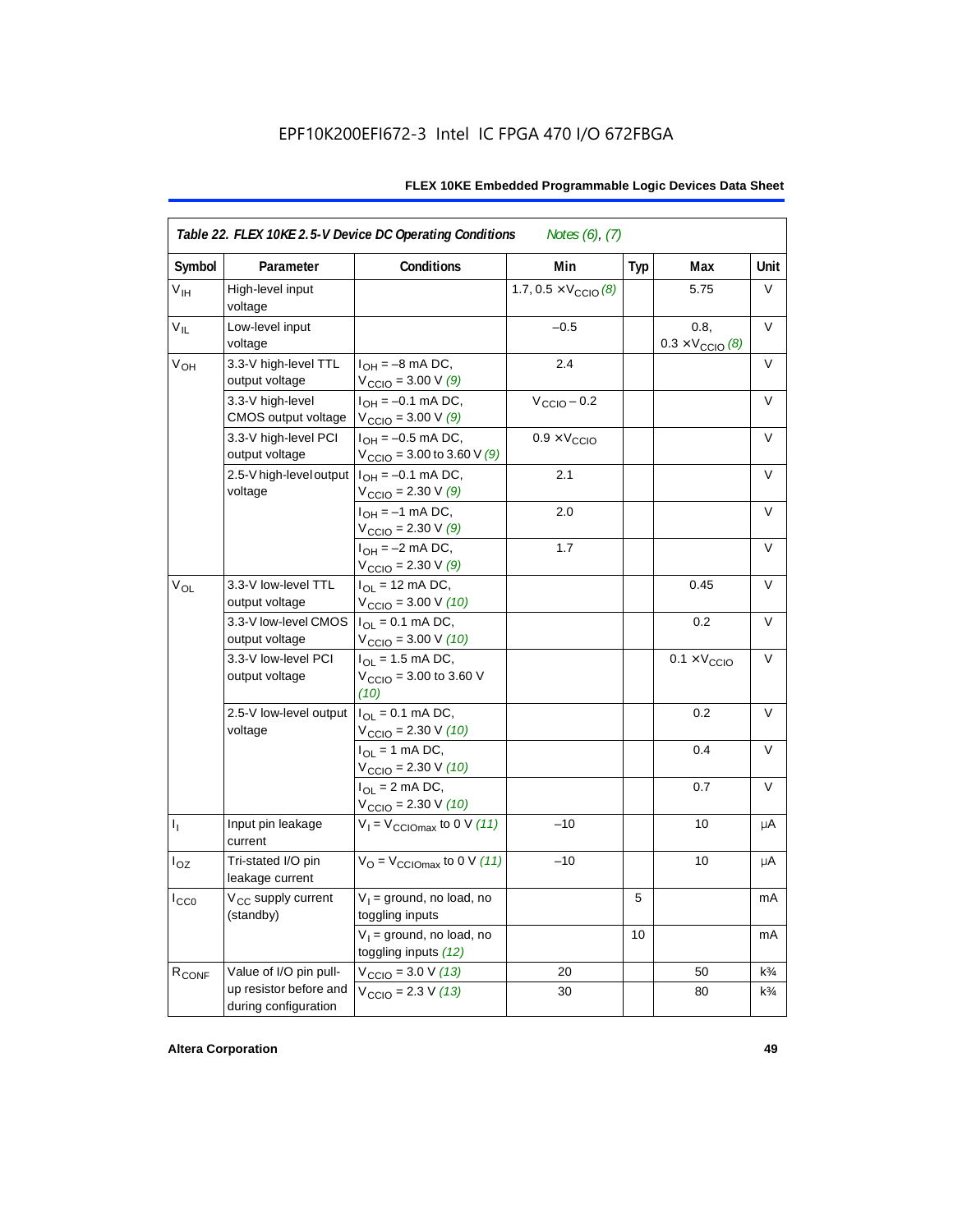| Table 23. FLEX 10KE Device Capacitance<br>Note (14) |                                                      |                               |  |    |    |  |  |  |
|-----------------------------------------------------|------------------------------------------------------|-------------------------------|--|----|----|--|--|--|
| Symbol                                              | Min<br>Unit<br><b>Conditions</b><br>Max<br>Parameter |                               |  |    |    |  |  |  |
| $C_{IN}$                                            | Input capacitance                                    | $V_{IN} = 0 V$ , f = 1.0 MHz  |  | 10 | pF |  |  |  |
| $C_{\text{INCLK}}$                                  | Input capacitance on<br>dedicated clock pin          | $V_{IN} = 0 V$ , f = 1.0 MHz  |  | 12 | pF |  |  |  |
| $C_{OUT}$                                           | Output capacitance                                   | $V_{OUT} = 0 V$ , f = 1.0 MHz |  | 10 | рF |  |  |  |

#### *Notes to tables:*

- (1) See the *Operating Requirements for Altera Devices Data Sheet*.
- (2) Minimum DC input voltage is –0.5 V. During transitions, the inputs may undershoot to –2.0 V for input currents less than 100 mA and periods shorter than 20 ns.
- (3) Numbers in parentheses are for industrial-temperature-range devices.
- (4) Maximum  $V_{CC}$  rise time is 100 ms, and  $V_{CC}$  must rise monotonically.<br>(5) All pins, including dedicated inputs, clock, I/O, and JTAG pins, may
- All pins, including dedicated inputs, clock, I/O, and JTAG pins, may be driven before  $V_{CCTNT}$  and  $V_{CCTO}$  are powered.
- (6) Typical values are for  $T_A = 25^\circ$  C,  $V_{CClNT} = 2.5$  V, and  $V_{CClO} = 2.5$  V or 3.3 V.<br>(7) These values are specified under the FLEX 10KE Recommended Operating Co
- (7) These values are specified under the FLEX 10KE Recommended Operating Conditions shown in Tables 20 and 21.<br>(8) The FLEX 10KE input buffers are compatible with 2.5-V. 3.3-V (LVTTL and LVCMOS), and 5.0-V TTL and CMOS (8) The FLEX 10KE input buffers are compatible with 2.5-V, 3.3-V (LVTTL and LVCMOS), and 5.0-V TTL and CMOS
- signals. Additionally, the input buffers are 3.3-V PCI compliant when  $V_{CCIO}$  and  $V_{CCIVT}$  meet the relationship shown in Figure 22.
- (9) The  $I<sub>OH</sub>$  parameter refers to high-level TTL, PCI, or CMOS output current.
- (10) The IOL parameter refers to low-level TTL, PCI, or CMOS output current. This parameter applies to open-drain pins as well as output pins.
- (11) This value is specified for normal device operation. The value may vary during power-up.
- (12) This parameter applies to -1 speed-grade commercial-temperature devices and -2 speed-grade-industrial temperature devices.
- (13) Pin pull-up resistance values will be lower if the pin is driven higher than  $V_{CCIO}$  by an external source.
- (14) Capacitance is sample-tested only.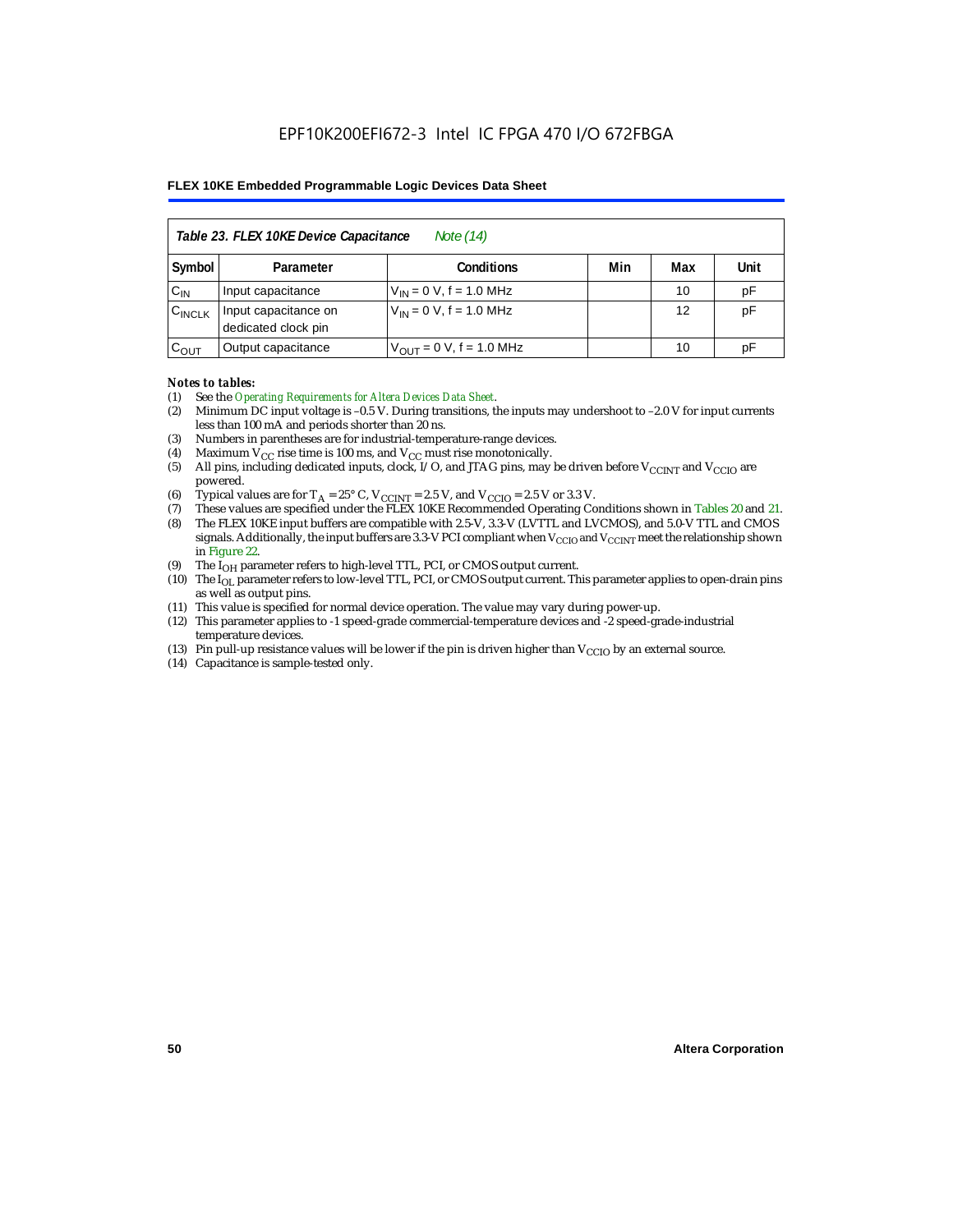Figure 22 shows the required relationship between  $V_{\text{CCIO}}$  and  $V_{\text{CCINT}}$  for 3.3-V PCI compliance.



Figure 23 shows the typical output drive characteristics of FLEX 10KE devices with 3.3-V and 2.5-V  $V_{\text{CCIO}}$ . The output driver is compliant to the 3.3-V *PCI Local Bus Specification*, *Revision 2.2* (when VCCIO pins are connected to 3.3 V). FLEX 10KE devices with a -1 speed grade also comply with the drive strength requirements of the *PCI Local Bus Specification*, *Revision 2.2* (when VCCINT pins are powered with a minimum supply of 2.375 V, and VCCIO pins are connected to 3.3 V). Therefore, these devices can be used in open 5.0-V PCI systems.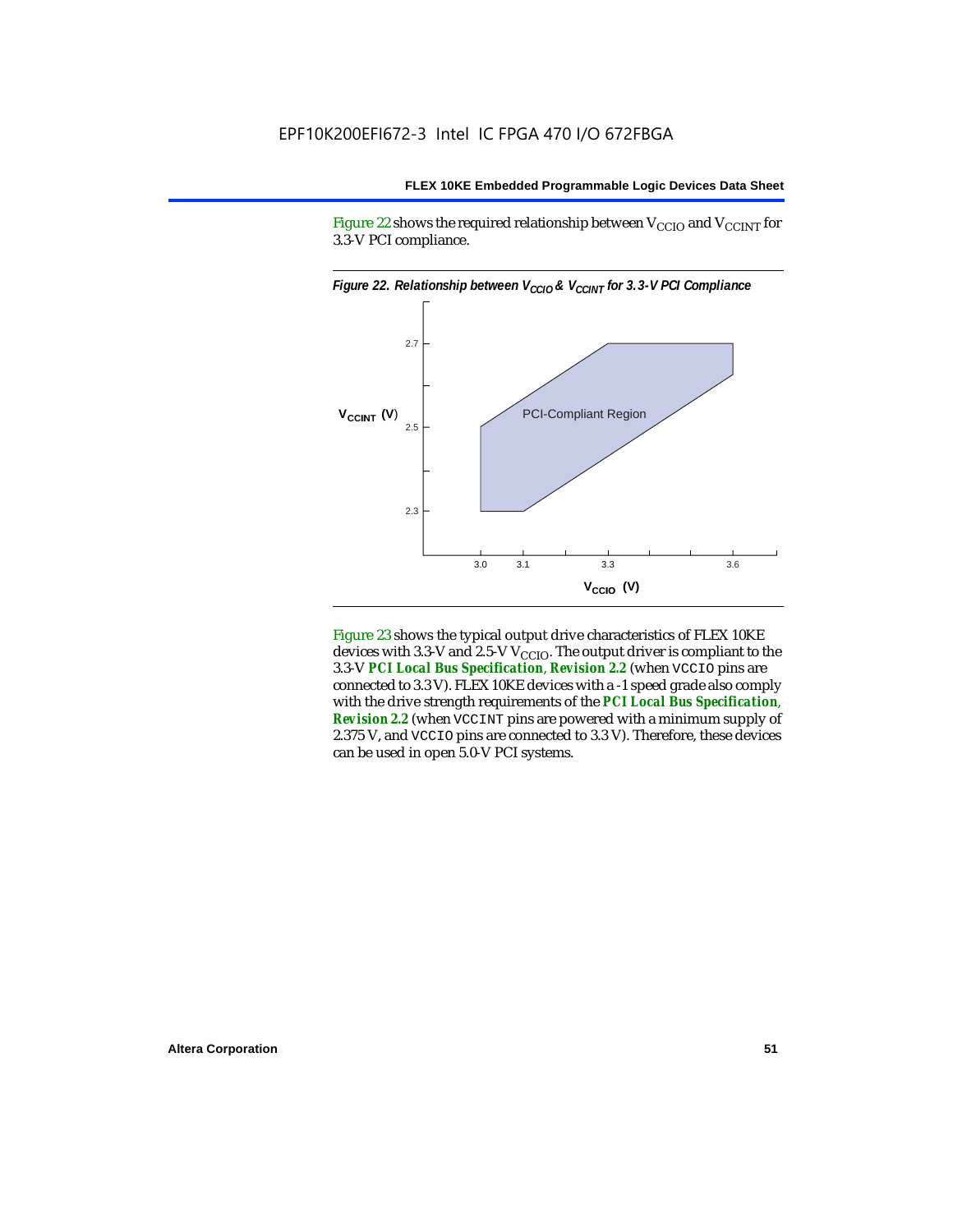



#### *Note:*

(1) These are transient (AC) currents.

**Timing Model** The continuous, high-performance FastTrack Interconnect routing resources ensure predictable performance and accurate simulation and timing analysis. This predictable performance contrasts with that of FPGAs, which use a segmented connection scheme and therefore have unpredictable performance.

> Device performance can be estimated by following the signal path from a source, through the interconnect, to the destination. For example, the registered performance between two LEs on the same row can be calculated by adding the following parameters:

- LE register clock-to-output delay  $(t_{CO})$
- **■** Interconnect delay  $(t_{SAMEROW})$ <br> **■** I.E look-up table delay  $(t_{LUT})$
- LE look-up table delay  $(t_{LUT})$
- LE register setup time  $(t_{SI})$

The routing delay depends on the placement of the source and destination LEs. A more complex registered path may involve multiple combinatorial LEs between the source and destination LEs.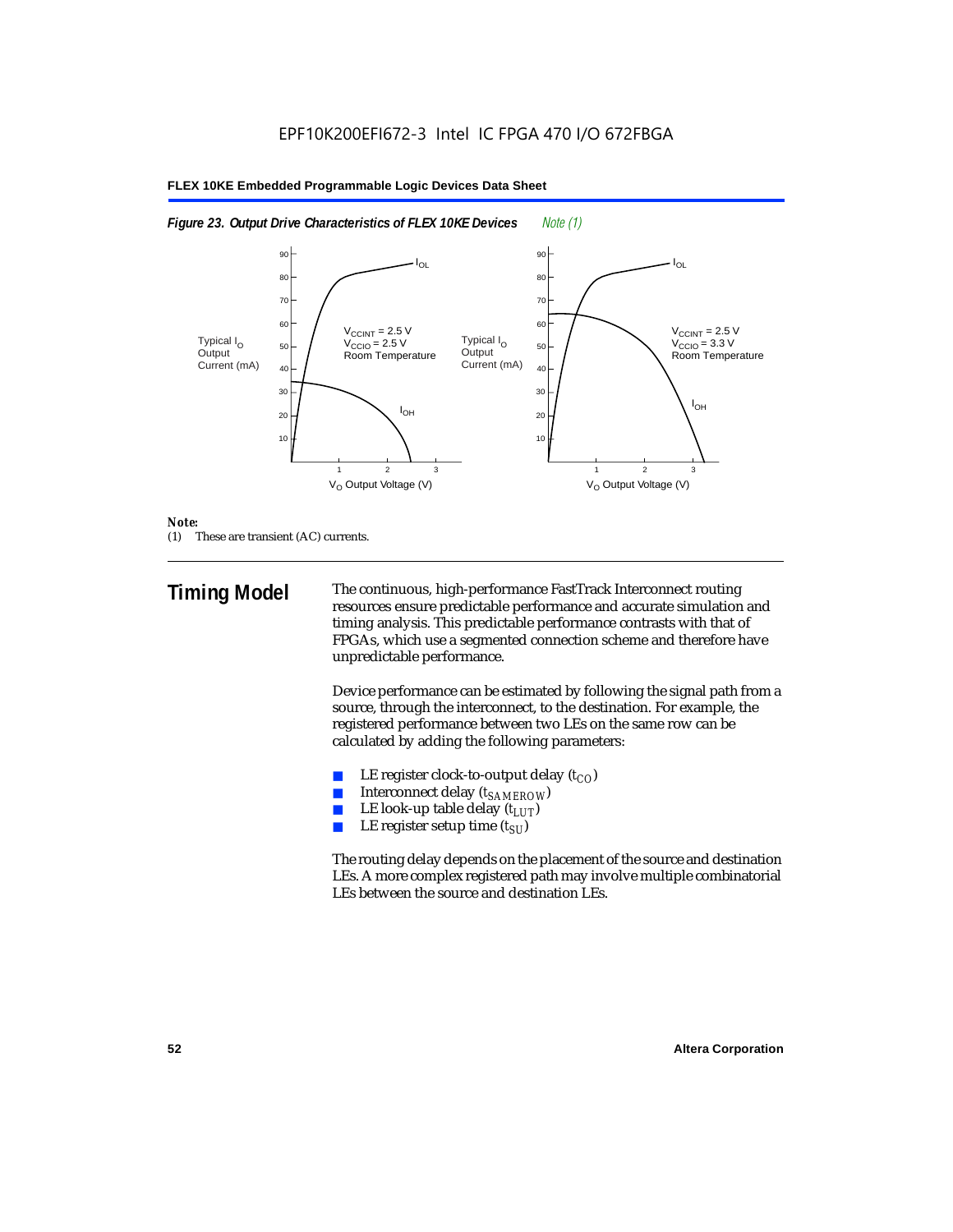Timing simulation and delay prediction are available with the Altera Simulator and Timing Analyzer, or with industry-standard EDA tools. The Simulator offers both pre-synthesis functional simulation to evaluate logic design accuracy and post-synthesis timing simulation with 0.1-ns resolution. The Timing Analyzer provides point-to-point timing delay information, setup and hold time analysis, and device-wide performance analysis.

Figure 24 shows the overall timing model, which maps the possible paths to and from the various elements of the FLEX 10KE device.

*Figure 24. FLEX 10KE Device Timing Model*



Figures 25 through 28 show the delays that correspond to various paths and functions within the LE, IOE, EAB, and bidirectional timing models.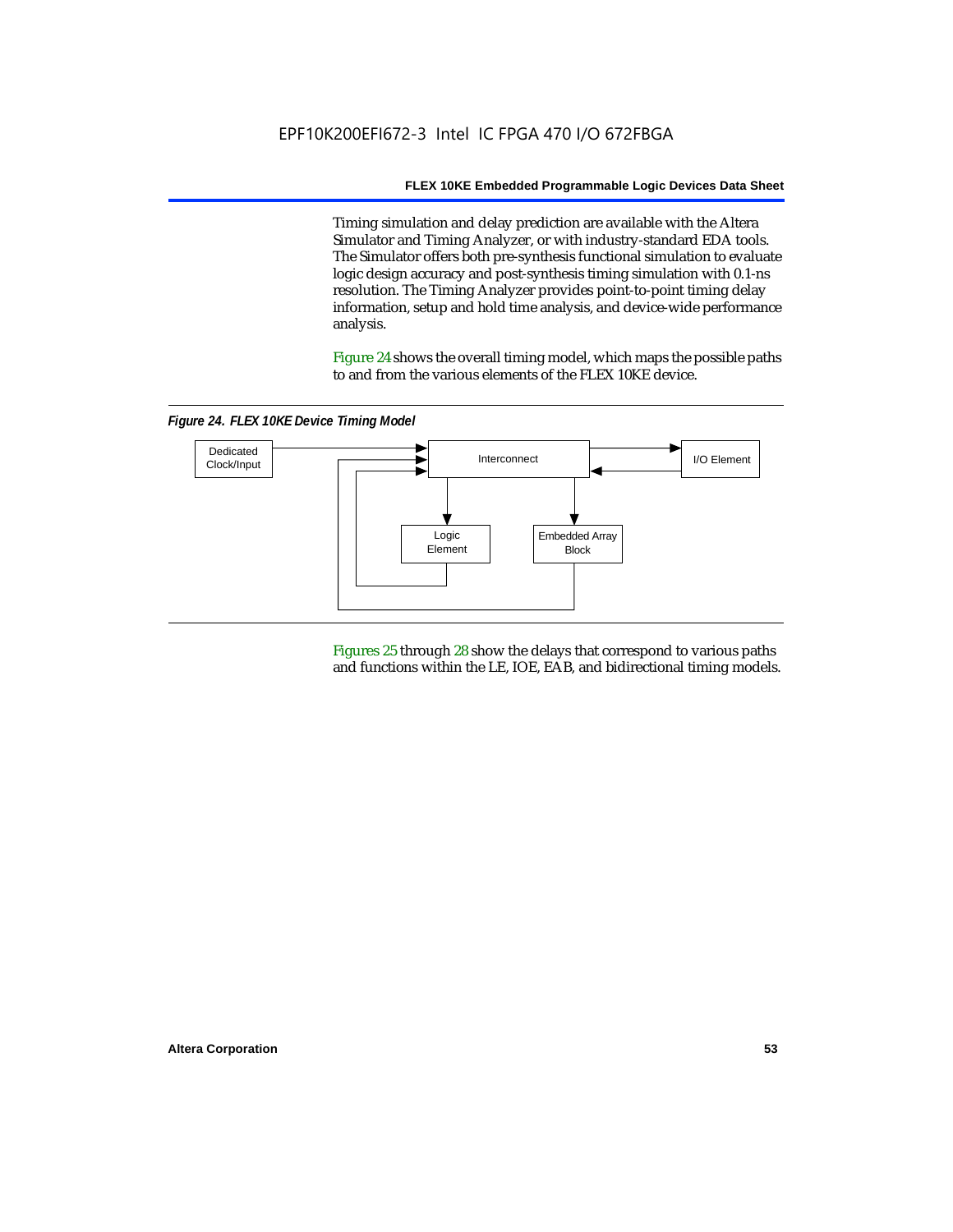### *Figure 25. FLEX 10KE Device LE Timing Model*

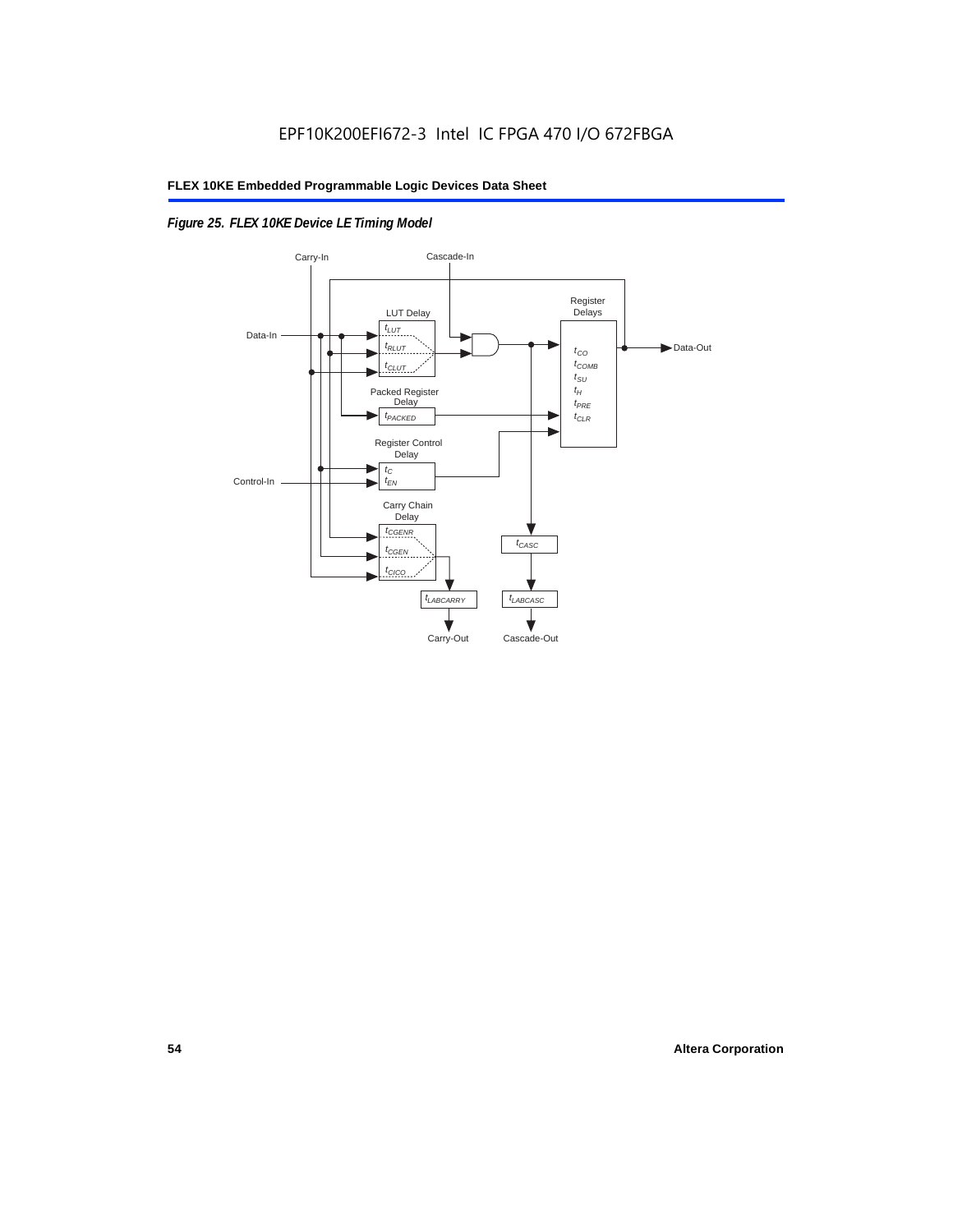

*Figure 27. FLEX 10KE Device EAB Timing Model*

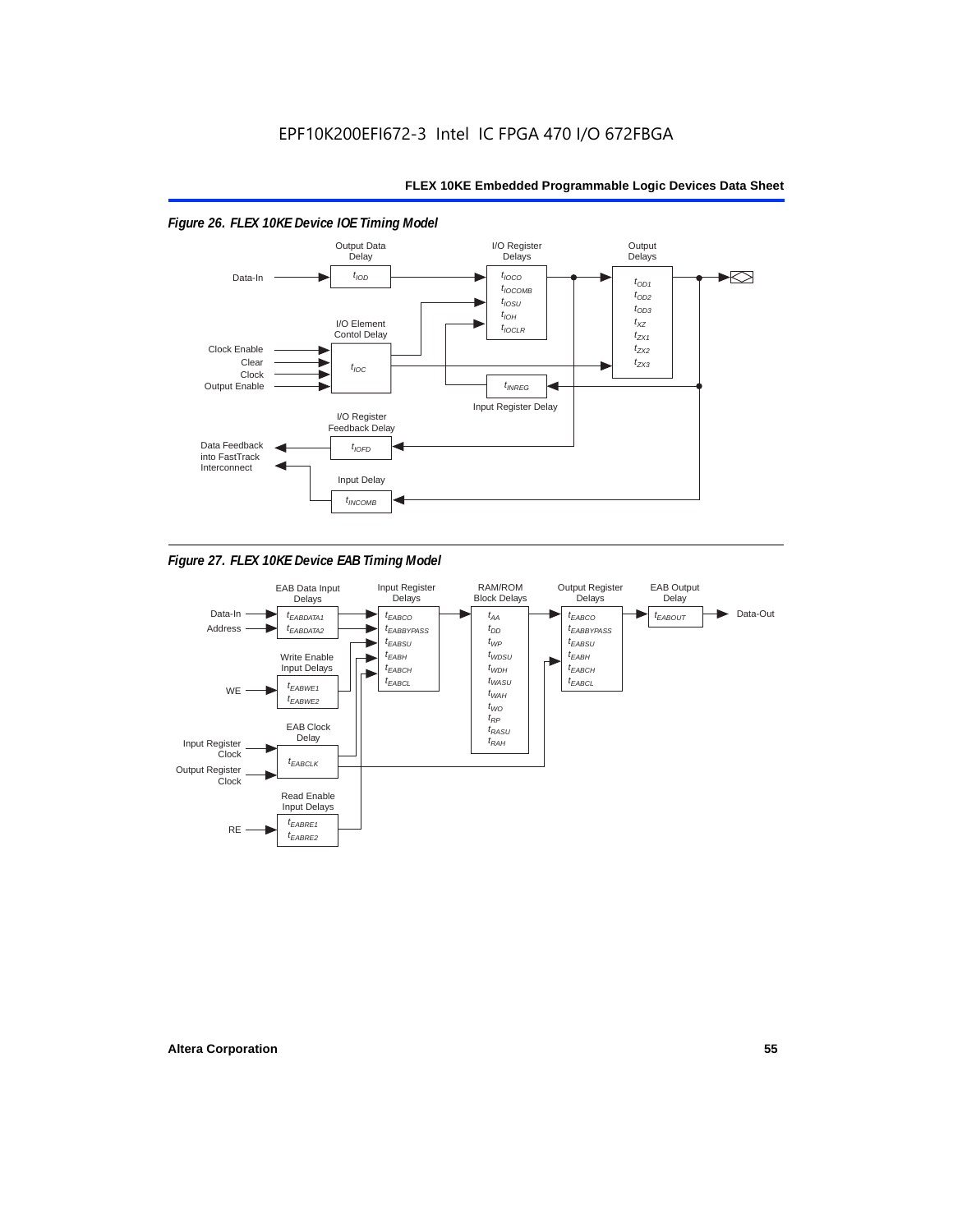

*Figure 28. Synchronous Bidirectional Pin External Timing Model*

Tables 24 through 28 describe the FLEX 10KE device internal timing parameters. Tables 29 through 30 describe the FLEX 10KE external timing parameters and their symbols.

| Table 24. LE Timing Microparameters (Part 1 of 2)<br>Note $(1)$ |                                                                                                                                         |           |  |  |  |  |
|-----------------------------------------------------------------|-----------------------------------------------------------------------------------------------------------------------------------------|-----------|--|--|--|--|
| Symbol                                                          | Parameter                                                                                                                               | Condition |  |  |  |  |
| $t_{LUT}$                                                       | LUT delay for data-in                                                                                                                   |           |  |  |  |  |
| $t_{CLUT}$                                                      | LUT delay for carry-in                                                                                                                  |           |  |  |  |  |
| $t_{RLUT}$                                                      | LUT delay for LE register feedback                                                                                                      |           |  |  |  |  |
| <sup>t</sup> PACKED                                             | Data-in to packed register delay                                                                                                        |           |  |  |  |  |
| $t_{EN}$                                                        | LE register enable delay                                                                                                                |           |  |  |  |  |
| $t_{CICO}$                                                      | Carry-in to carry-out delay                                                                                                             |           |  |  |  |  |
| $t_{GEN}$                                                       | Data-in to carry-out delay                                                                                                              |           |  |  |  |  |
| ${}^{t}$ CGENR                                                  | LE register feedback to carry-out delay                                                                                                 |           |  |  |  |  |
| t <sub>CASC</sub>                                               | Cascade-in to cascade-out delay                                                                                                         |           |  |  |  |  |
| $t_C$                                                           | LE register control signal delay                                                                                                        |           |  |  |  |  |
| $t_{CO}$                                                        | LE register clock-to-output delay                                                                                                       |           |  |  |  |  |
| $t_{COMB}$                                                      | Combinatorial delay                                                                                                                     |           |  |  |  |  |
| $t_{\rm SU}$                                                    | LE register setup time for data and enable signals before clock; LE register<br>recovery time after asynchronous clear, preset, or load |           |  |  |  |  |
| $t_H$                                                           | LE register hold time for data and enable signals after clock                                                                           |           |  |  |  |  |
| $t_{PRE}$                                                       | LE register preset delay                                                                                                                |           |  |  |  |  |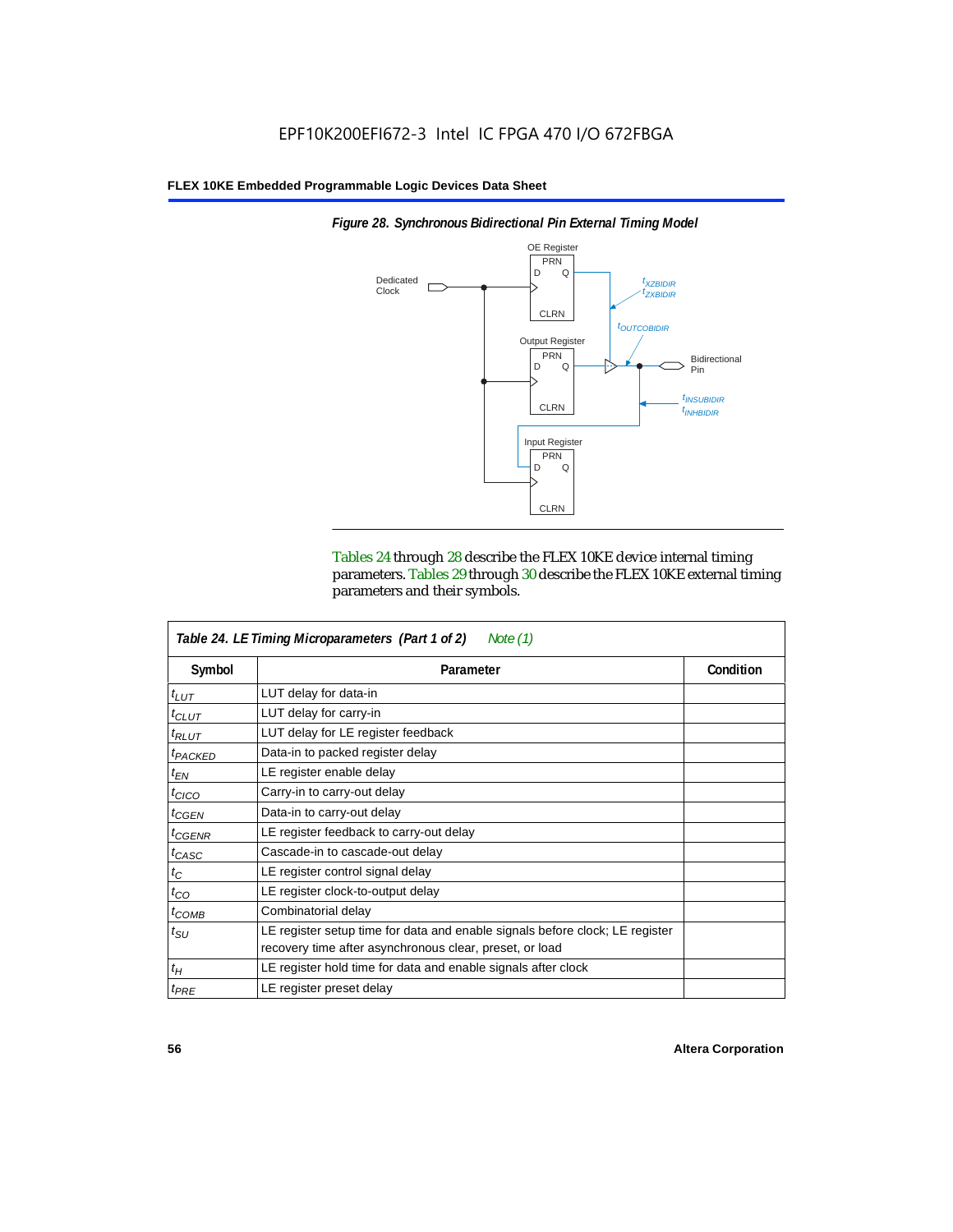| Table 24. LE Timing Microparameters (Part 2 of 2)<br>Note (1) |                                        |           |  |  |  |  |
|---------------------------------------------------------------|----------------------------------------|-----------|--|--|--|--|
| Symbol                                                        | Parameter                              | Condition |  |  |  |  |
| $t_{CLR}$                                                     | LE register clear delay                |           |  |  |  |  |
| $t_{CH}$                                                      | Minimum clock high time from clock pin |           |  |  |  |  |
| $t_{CL}$                                                      | Minimum clock low time from clock pin  |           |  |  |  |  |

|                     | Table 25. IOE Timing Microparameters<br>Note (1)                                                                         |                    |
|---------------------|--------------------------------------------------------------------------------------------------------------------------|--------------------|
| Symbol              | Parameter                                                                                                                | <b>Conditions</b>  |
| $t$ <sub>IOD</sub>  | IOE data delay                                                                                                           |                    |
| $t_{\text{IOC}}$    | IOE register control signal delay                                                                                        |                    |
| $t_{\text{IOCO}}$   | IOE register clock-to-output delay                                                                                       |                    |
| <sup>t</sup> іОСОМВ | IOE combinatorial delay                                                                                                  |                    |
| $t_{IOSU}$          | IOE register setup time for data and enable signals before clock; IOE register<br>recovery time after asynchronous clear |                    |
| $t_{IOH}$           | IOE register hold time for data and enable signals after clock                                                           |                    |
| $t_{IOCLR}$         | IOE register clear time                                                                                                  |                    |
| $t_{OD1}$           | Output buffer and pad delay, slow slew rate = off, $V_{\text{CCIO}} = 3.3 \text{ V}$                                     | $C1 = 35$ pF $(2)$ |
| $t_{OD2}$           | Output buffer and pad delay, slow slew rate = off, $V_{\text{CCIO}} = 2.5$ V                                             | $C1 = 35$ pF $(3)$ |
| $t_{OD3}$           | Output buffer and pad delay, slow slew rate = on                                                                         | $C1 = 35$ pF $(4)$ |
| $t_{XZ}$            | IOE output buffer disable delay                                                                                          |                    |
| $t_{ZX1}$           | IOE output buffer enable delay, slow slew rate = off, $V_{\text{CCIO}} = 3.3$ V                                          | $C1 = 35$ pF $(2)$ |
| t <sub>ZX2</sub>    | IOE output buffer enable delay, slow slew rate = off, $V_{\text{CCIO}} = 2.5 V$                                          | $C1 = 35$ pF $(3)$ |
| $t_{ZX3}$           | IOE output buffer enable delay, slow slew rate = on                                                                      | $C1 = 35$ pF $(4)$ |
| <sup>t</sup> INREG  | IOE input pad and buffer to IOE register delay                                                                           |                    |
| $t_{IOFD}$          | IOE register feedback delay                                                                                              |                    |
| <sup>t</sup> INCOMB | IOE input pad and buffer to FastTrack Interconnect delay                                                                 |                    |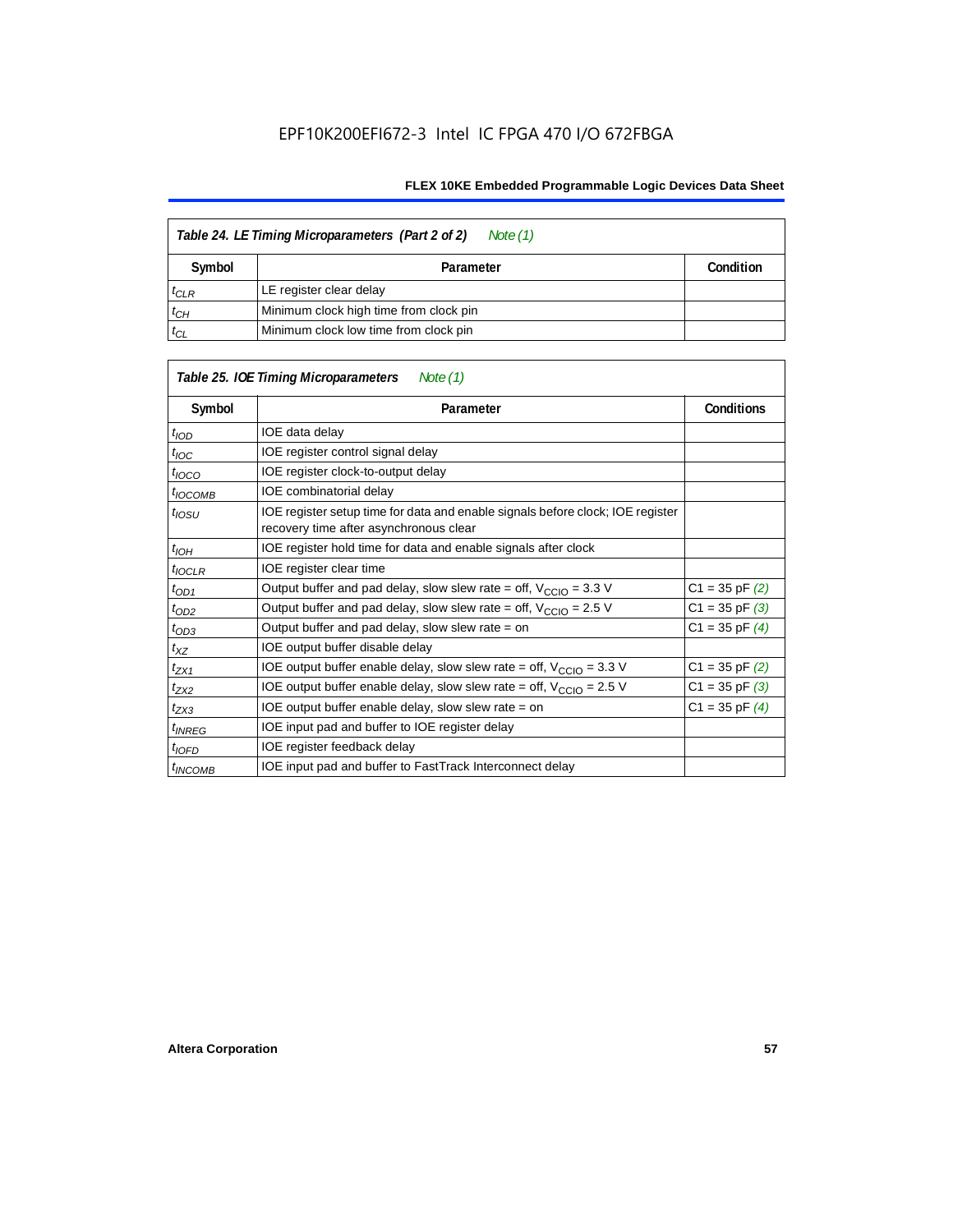## EPF10K200EFI672-3 Intel IC FPGA 470 I/O 672FBGA

| Table 26. EAB Timing Microparameters<br>Note $(1)$ |                                                                        |                   |  |  |  |
|----------------------------------------------------|------------------------------------------------------------------------|-------------------|--|--|--|
| Symbol                                             | Parameter                                                              | <b>Conditions</b> |  |  |  |
| $t_{EABDATA1}$                                     | Data or address delay to EAB for combinatorial input                   |                   |  |  |  |
| <sup>t</sup> EABDATA2                              | Data or address delay to EAB for registered input                      |                   |  |  |  |
| <sup>t</sup> EABWE1                                | Write enable delay to EAB for combinatorial input                      |                   |  |  |  |
| <sup>t</sup> EABWE2                                | Write enable delay to EAB for registered input                         |                   |  |  |  |
| t <sub>EABRE1</sub>                                | Read enable delay to EAB for combinatorial input                       |                   |  |  |  |
| t <sub>EABRE2</sub>                                | Read enable delay to EAB for registered input                          |                   |  |  |  |
| <sup>t</sup> EABCLK                                | EAB register clock delay                                               |                   |  |  |  |
| <sup>t</sup> ЕАВСО                                 | EAB register clock-to-output delay                                     |                   |  |  |  |
| <sup>t</sup> EABBYPASS                             | Bypass register delay                                                  |                   |  |  |  |
| <sup>t</sup> EABSU                                 | EAB register setup time before clock                                   |                   |  |  |  |
| <sup>t</sup> EABH                                  | EAB register hold time after clock                                     |                   |  |  |  |
| $t_{EABCLR}$                                       | EAB register asynchronous clear time to output delay                   |                   |  |  |  |
| $t_{AA}$                                           | Address access delay (including the read enable to output delay)       |                   |  |  |  |
| $t_{WP}$                                           | Write pulse width                                                      |                   |  |  |  |
| $t_{RP}$                                           | Read pulse width                                                       |                   |  |  |  |
| $t_{WDSU}$                                         | Data setup time before falling edge of write pulse                     | (5)               |  |  |  |
| $t_{WDH}$                                          | Data hold time after falling edge of write pulse                       | (5)               |  |  |  |
| $t_{WASU}$                                         | Address setup time before rising edge of write pulse                   | (5)               |  |  |  |
| $t_{WAH}$                                          | Address hold time after falling edge of write pulse                    | (5)               |  |  |  |
| t <sub>RASU</sub>                                  | Address setup time with respect to the falling edge of the read enable |                   |  |  |  |
| $t_{RAH}$                                          | Address hold time with respect to the falling edge of the read enable  |                   |  |  |  |
| $t_{WO}$                                           | Write enable to data output valid delay                                |                   |  |  |  |
| $t_{DD}$                                           | Data-in to data-out valid delay                                        |                   |  |  |  |
| <sup>t</sup> EABOUT                                | Data-out delay                                                         |                   |  |  |  |
| <sup>t</sup> EABCH                                 | Clock high time                                                        |                   |  |  |  |
| t <sub>EABCL</sub>                                 | Clock low time                                                         |                   |  |  |  |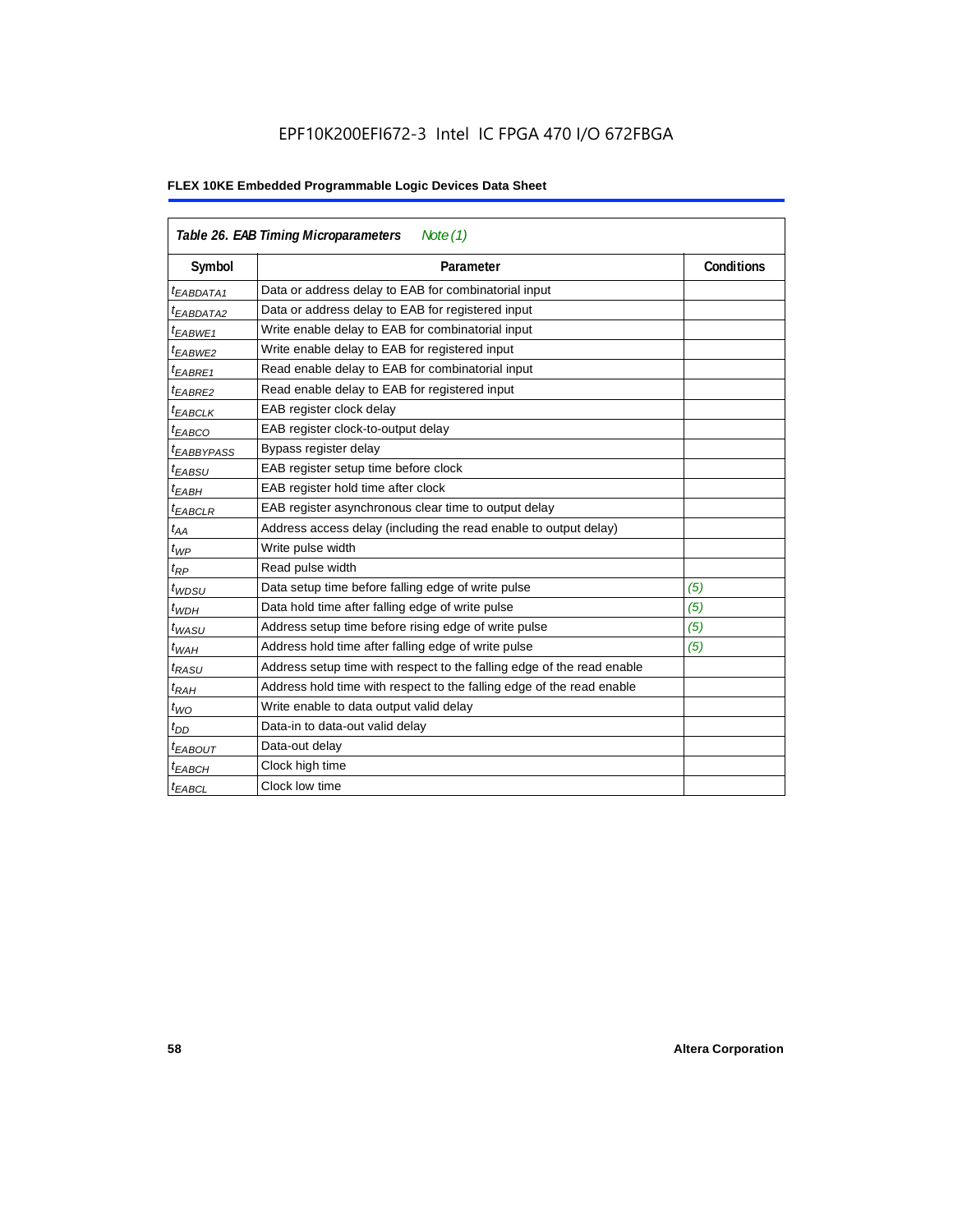| Table 27. EAB Timing Macroparameters<br>Note (1), (6) |                                                                                           |  |  |  |  |
|-------------------------------------------------------|-------------------------------------------------------------------------------------------|--|--|--|--|
| Symbol                                                | <b>Conditions</b><br>Parameter                                                            |  |  |  |  |
| <sup>t</sup> EABAA                                    | EAB address access delay                                                                  |  |  |  |  |
| <sup>t</sup> EABRCCOMB                                | EAB asynchronous read cycle time                                                          |  |  |  |  |
| <sup>t</sup> EABRCREG                                 | EAB synchronous read cycle time                                                           |  |  |  |  |
| <sup>t</sup> EABWP                                    | EAB write pulse width                                                                     |  |  |  |  |
| <sup>t</sup> ЕАВWССОМВ                                | EAB asynchronous write cycle time                                                         |  |  |  |  |
| <sup>t</sup> EABWCREG                                 | EAB synchronous write cycle time                                                          |  |  |  |  |
| t <sub>EABDD</sub>                                    | EAB data-in to data-out valid delay                                                       |  |  |  |  |
| <sup>t</sup> EABDATACO                                | EAB clock-to-output delay when using output registers                                     |  |  |  |  |
| <sup>t</sup> EABDATASU                                | EAB data/address setup time before clock when using input register                        |  |  |  |  |
| <sup>t</sup> EABDATAH                                 | EAB data/address hold time after clock when using input register                          |  |  |  |  |
| <sup>t</sup> EABWESU                                  | EAB WE setup time before clock when using input register                                  |  |  |  |  |
| t <sub>FARWFH</sub>                                   | EAB WE hold time after clock when using input register                                    |  |  |  |  |
| t <sub>EABWDSU</sub>                                  | EAB data setup time before falling edge of write pulse when not using input               |  |  |  |  |
|                                                       | registers                                                                                 |  |  |  |  |
| <sup>t</sup> EABWDH                                   | EAB data hold time after falling edge of write pulse when not using input                 |  |  |  |  |
|                                                       | registers                                                                                 |  |  |  |  |
| <sup>t</sup> EABWASU                                  | EAB address setup time before rising edge of write pulse when not using                   |  |  |  |  |
|                                                       | input registers                                                                           |  |  |  |  |
| <sup>t</sup> EABWAH                                   | EAB address hold time after falling edge of write pulse when not using input<br>registers |  |  |  |  |
| <sup>t</sup> EABWO                                    | EAB write enable to data output valid delay                                               |  |  |  |  |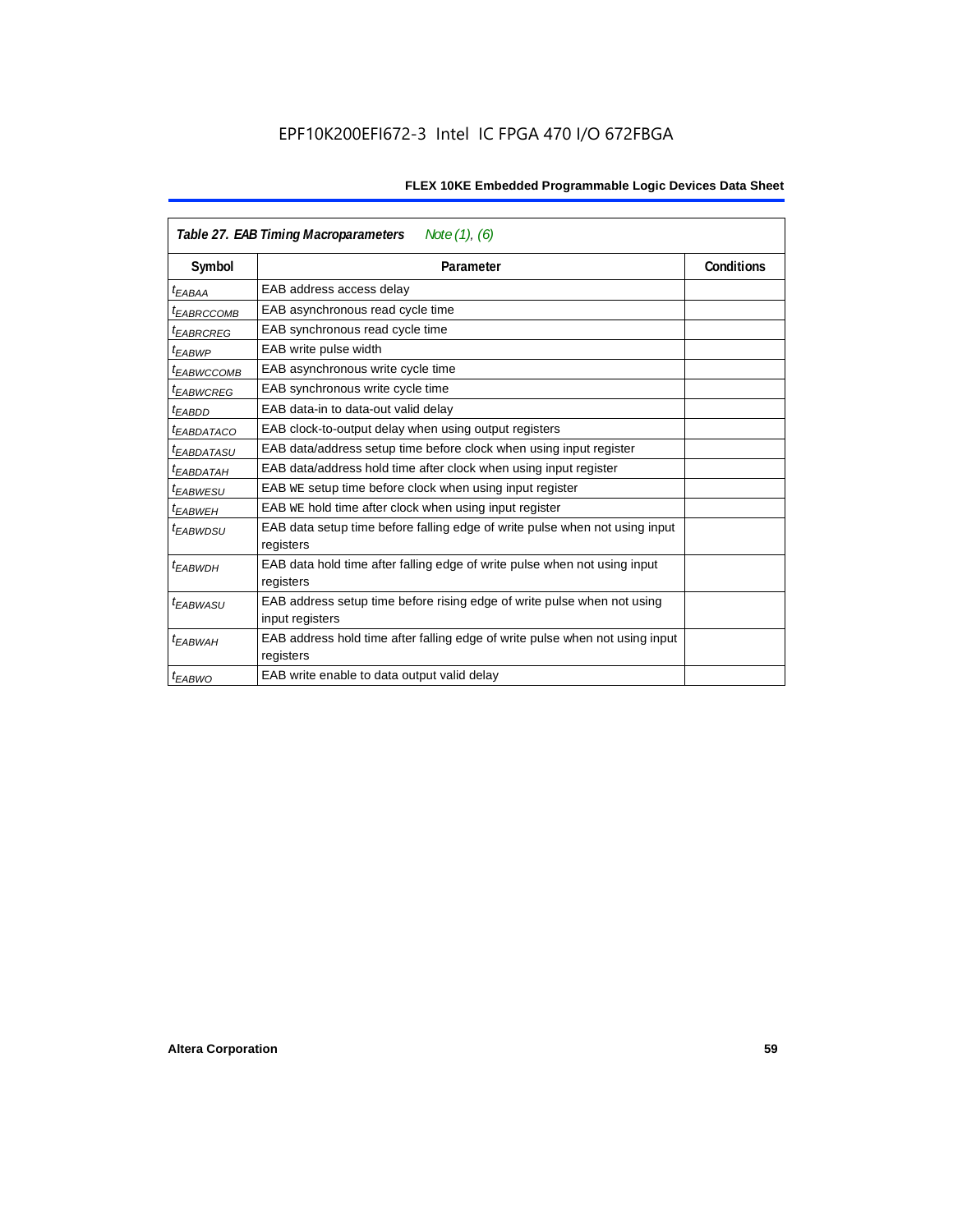## EPF10K200EFI672-3 Intel IC FPGA 470 I/O 672FBGA

| Table 28. Interconnect Timing Microparameters<br>Note $(1)$ |                                                                                                                         |                   |  |  |  |  |
|-------------------------------------------------------------|-------------------------------------------------------------------------------------------------------------------------|-------------------|--|--|--|--|
| Symbol                                                      | Parameter                                                                                                               | <b>Conditions</b> |  |  |  |  |
| <i>t<sub>DIN2IOE</sub></i>                                  | Delay from dedicated input pin to IOE control input                                                                     | (7)               |  |  |  |  |
| $t_{DIN2LE}$                                                | Delay from dedicated input pin to LE or EAB control input                                                               | (7)               |  |  |  |  |
| <sup>t</sup> DCLK2IOE                                       | Delay from dedicated clock pin to IOE clock                                                                             | (7)               |  |  |  |  |
| $t_{DCLK2LE}$                                               | Delay from dedicated clock pin to LE or EAB clock                                                                       | (7)               |  |  |  |  |
| <sup>t</sup> DIN2DATA                                       | Delay from dedicated input or clock to LE or EAB data                                                                   | (7)               |  |  |  |  |
| <sup>t</sup> SAMELAB                                        | Routing delay for an LE driving another LE in the same LAB                                                              |                   |  |  |  |  |
| <i>t</i> SAMEROW                                            | Routing delay for a row IOE, LE, or EAB driving a row IOE, LE, or EAB in the<br>same row                                | (7)               |  |  |  |  |
| <sup>I</sup> SAMECOLUMN                                     | Routing delay for an LE driving an IOE in the same column                                                               | (7)               |  |  |  |  |
| <i>t<sub>DIFFROW</sub></i>                                  | Routing delay for a column IOE, LE, or EAB driving an LE or EAB in a different<br>row                                   | (7)               |  |  |  |  |
| <i>t</i> TWOROWS                                            | Routing delay for a row IOE or EAB driving an LE or EAB in a different row                                              | (7)               |  |  |  |  |
| <sup>t</sup> LEPERIPH                                       | Routing delay for an LE driving a control signal of an IOE via the peripheral<br>control bus                            | (7)               |  |  |  |  |
| $t_{LABCARRY}$                                              | Routing delay for the carry-out signal of an LE driving the carry-in signal of a<br>different LE in a different LAB     |                   |  |  |  |  |
| $t_{LABCASC}$                                               | Routing delay for the cascade-out signal of an LE driving the cascade-in<br>signal of a different LE in a different LAB |                   |  |  |  |  |

| Table 29. External Timing Parameters |                                                                                                   |                   |  |  |  |  |  |
|--------------------------------------|---------------------------------------------------------------------------------------------------|-------------------|--|--|--|--|--|
| Symbol                               | Parameter                                                                                         | <b>Conditions</b> |  |  |  |  |  |
| <sup>t</sup> DRR                     | Register-to-register delay via four LEs, three row interconnects, and four local<br>interconnects | (8)               |  |  |  |  |  |
| t <sub>insu</sub>                    | Setup time with global clock at IOE register                                                      | (9)               |  |  |  |  |  |
| $t_{\rm INH}$                        | Hold time with global clock at IOE register                                                       | (9)               |  |  |  |  |  |
| toutco                               | Clock-to-output delay with global clock at IOE register                                           | (9)               |  |  |  |  |  |
| t <sub>PCISU</sub>                   | Setup time with global clock for registers used in PCI designs                                    | $(9)$ , $(10)$    |  |  |  |  |  |
| <sup>t</sup> PCIH                    | Hold time with global clock for registers used in PCI designs                                     | $(9)$ , $(10)$    |  |  |  |  |  |
| <sup>T</sup> PCICO                   | Clock-to-output delay with global clock for registers used in PCI designs                         | $(9)$ , $(10)$    |  |  |  |  |  |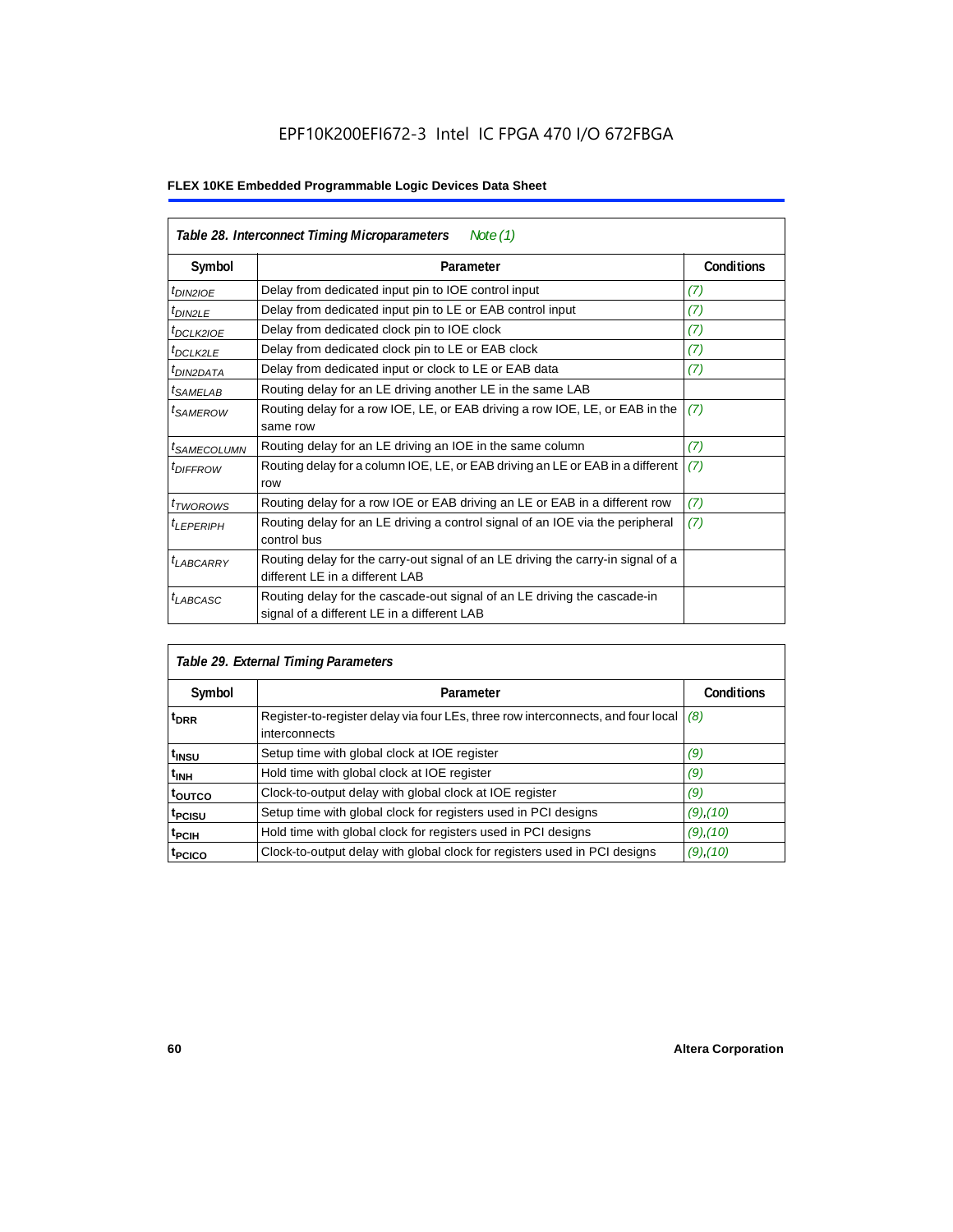|                           | Table 30. External Bidirectional Timing Parameters<br>Note $(9)$                                |                   |
|---------------------------|-------------------------------------------------------------------------------------------------|-------------------|
| Symbol                    | Parameter                                                                                       | <b>Conditions</b> |
| <sup>t</sup> INSUBIDIR    | Setup time for bi-directional pins with global clock at same-row or same-<br>column LE register |                   |
| <sup>t</sup> INHBIDIR     | Hold time for bidirectional pins with global clock at same-row or same-column<br>LE register    |                   |
| <sup>t</sup> INH          | Hold time with global clock at IOE register                                                     |                   |
| <b><i>LOUTCOBIDIR</i></b> | Clock-to-output delay for bidirectional pins with global clock at IOE register                  | $C1 = 35 pF$      |
| <sup>t</sup> xzbidir      | Synchronous IOE output buffer disable delay                                                     | $C1 = 35 pF$      |
| <sup>T</sup> ZXBIDIR      | Synchronous IOE output buffer enable delay, slow slew rate= off                                 | $C1 = 35 pF$      |

#### *Notes to tables:*

- (1) Microparameters are timing delays contributed by individual architectural elements. These parameters cannot be measured explicitly.
- (2) Operating conditions:  $VCCIO = 3.3 V ±10%$  for commercial or industrial use.<br>(3) Operating conditions:  $VCCIO = 2.5 V ±5%$  for commercial or industrial use in
- Operating conditions: VCCIO =  $2.5$  V  $\pm 5$ % for commercial or industrial use in EPF10K30E, EPF10K50S, EPF10K100E, EPF10K130E, and EPF10K200S devices.
- (4) Operating conditions: VCCIO = 3.3 V.
- (5) Because the RAM in the EAB is self-timed, this parameter can be ignored when the WE signal is registered.<br>(6) EAB macroparameters are internal parameters that can simplify predicting the behavior of an EAB at its bor
- EAB macroparameters are internal parameters that can simplify predicting the behavior of an EAB at its boundary; these parameters are calculated by summing selected microparameters.
- (7) These parameters are worst-case values for typical applications. Post-compilation timing simulation and timing analysis are required to determine actual worst-case performance.
- (8) Contact Altera Applications for test circuit specifications and test conditions.
- (9) This timing parameter is sample-tested only.
- (10) This parameter is measured with the measurement and test conditions, including load, specified in the PCI Local Bus Specification, revision 2.2.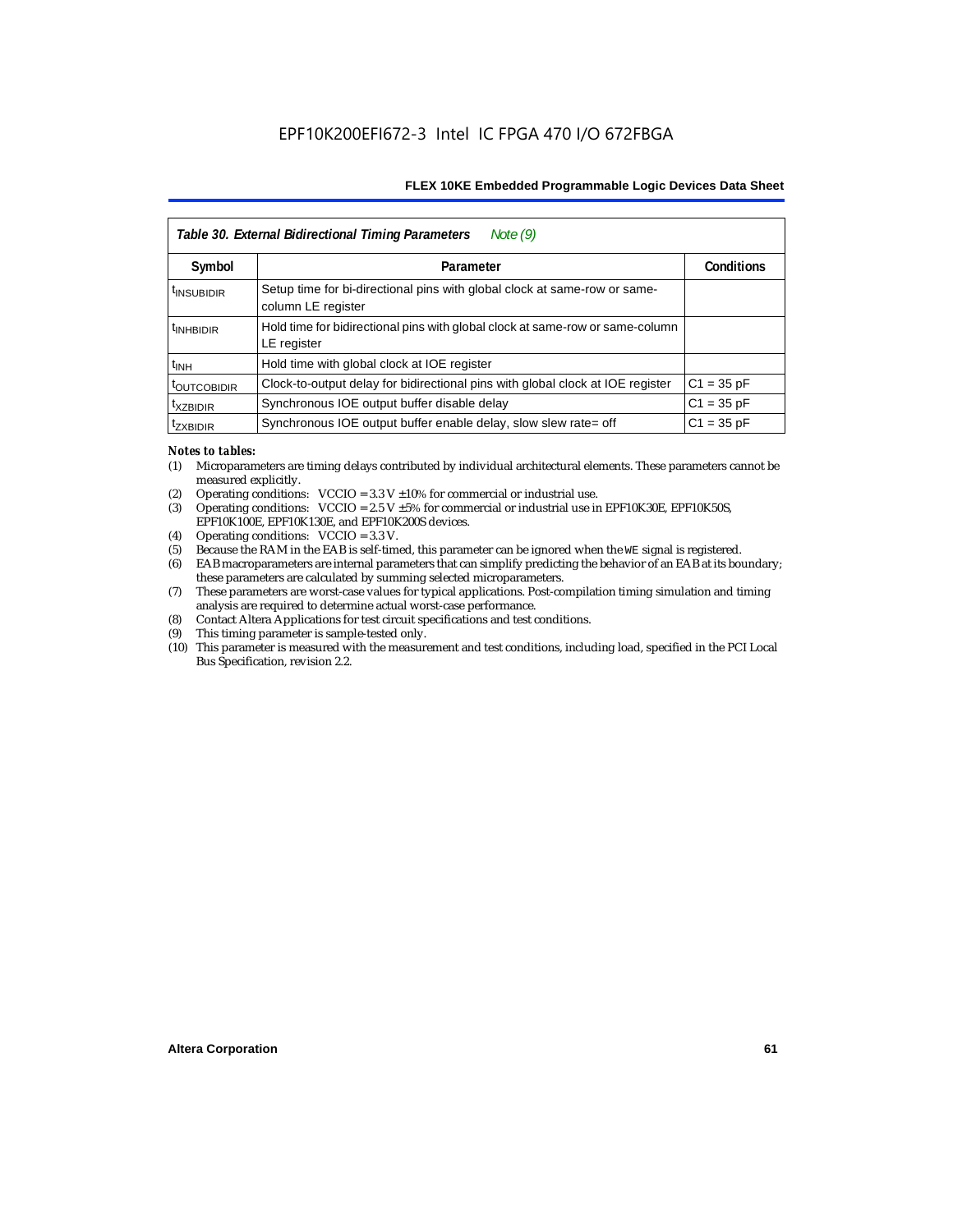Figures 29 and 30 show the asynchronous and synchronous timing waveforms, respectively, or the EAB macroparameters in Tables 26 and 27.

**EAB Asynchronous Write EAB Asynchronous Read** WE. a0 d0 d3  $t_{EABRCCOMB}$ a1 a2 a3 d2  $t_{FABA}$ d1 Address Data-Out WE a0 din1  $\chi$  dout2  $t_{EABDD}$ a1 a2 din1 din0  $t_{EABWCCOMB}$  $t_{EABWASU}$   $\longrightarrow$  $t_{EABWDSU}$  +  $\longrightarrow$   $t_{EABWDH}$  $t_{EABWP}$ Data-In din0 Address Data-Out

#### *Figure 29. EAB Asynchronous Timing Waveforms*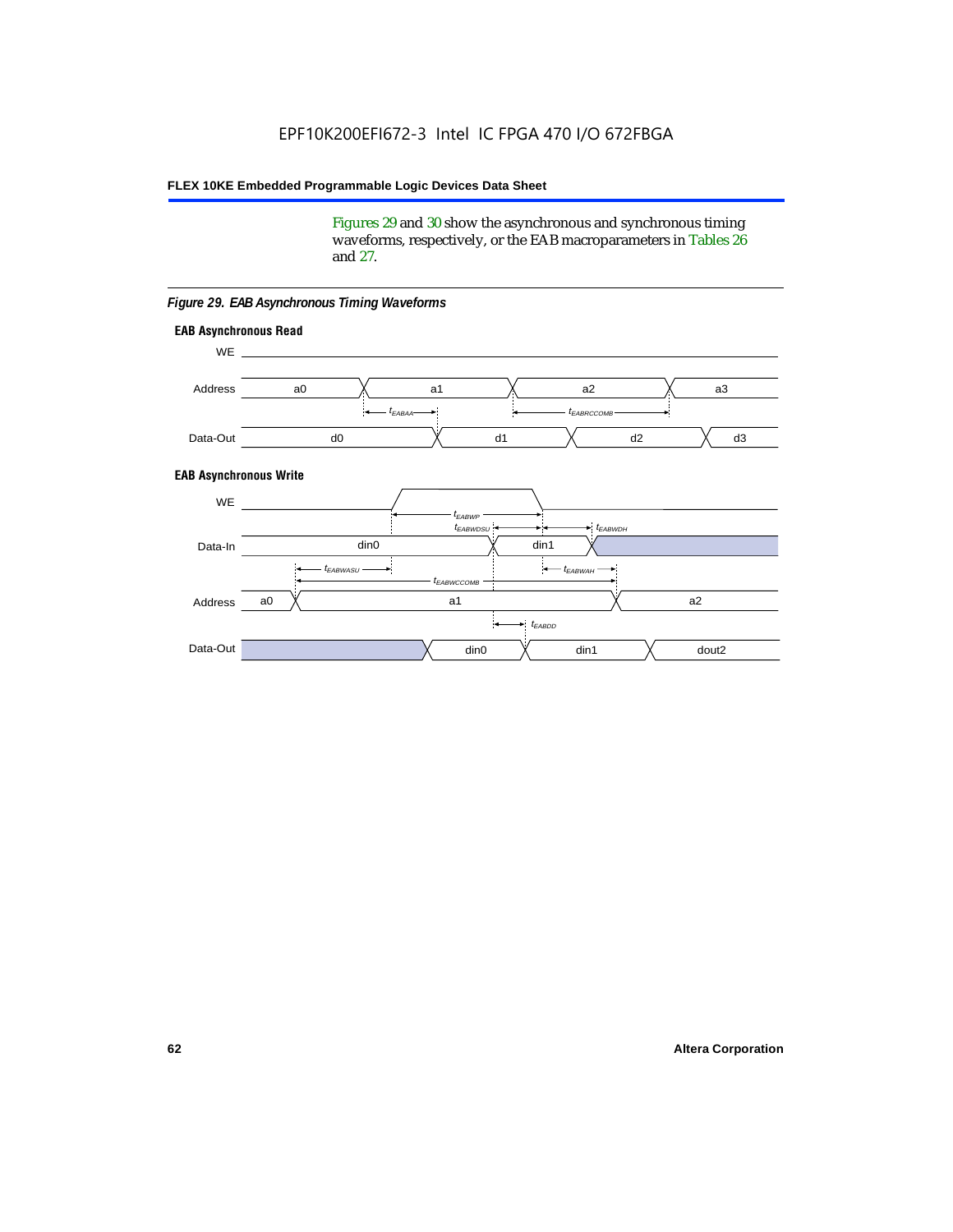

### *Figure 30. EAB Synchronous Timing Waveforms*

### **EAB Synchronous Write (EAB Output Registers Used)**



Tables 31 through 37 show EPF10K30E device internal and external timing parameters.

| Table 31. EPF10K30E Device LE Timing Microparameters (Part 1 of 2)<br>Note $(1)$ |     |                |     |                                  |     |     |      |  |  |
|----------------------------------------------------------------------------------|-----|----------------|-----|----------------------------------|-----|-----|------|--|--|
| Symbol                                                                           |     | -1 Speed Grade |     | -2 Speed Grade<br>-3 Speed Grade |     |     | Unit |  |  |
|                                                                                  | Min | Max            | Min | Max                              | Min | Max |      |  |  |
| $t_{LUT}$                                                                        |     | 0.7            |     | 0.8                              |     | 1.1 | ns   |  |  |
| $t_{CLUT}$                                                                       |     | 0.5            |     | 0.6                              |     | 0.8 | ns   |  |  |
| $t_{RLUT}$                                                                       |     | 0.6            |     | 0.7                              |     | 1.0 | ns   |  |  |
| $t_{PACKED}$                                                                     |     | 0.3            |     | 0.4                              |     | 0.5 | ns   |  |  |
| $t_{EN}$                                                                         |     | 0.6            |     | 0.8                              |     | 1.0 | ns   |  |  |
| $t_{CICO}$                                                                       |     | 0.1            |     | 0.1                              |     | 0.2 | ns   |  |  |
| $t_{GEN}$                                                                        |     | 0.4            |     | 0.5                              |     | 0.7 | ns   |  |  |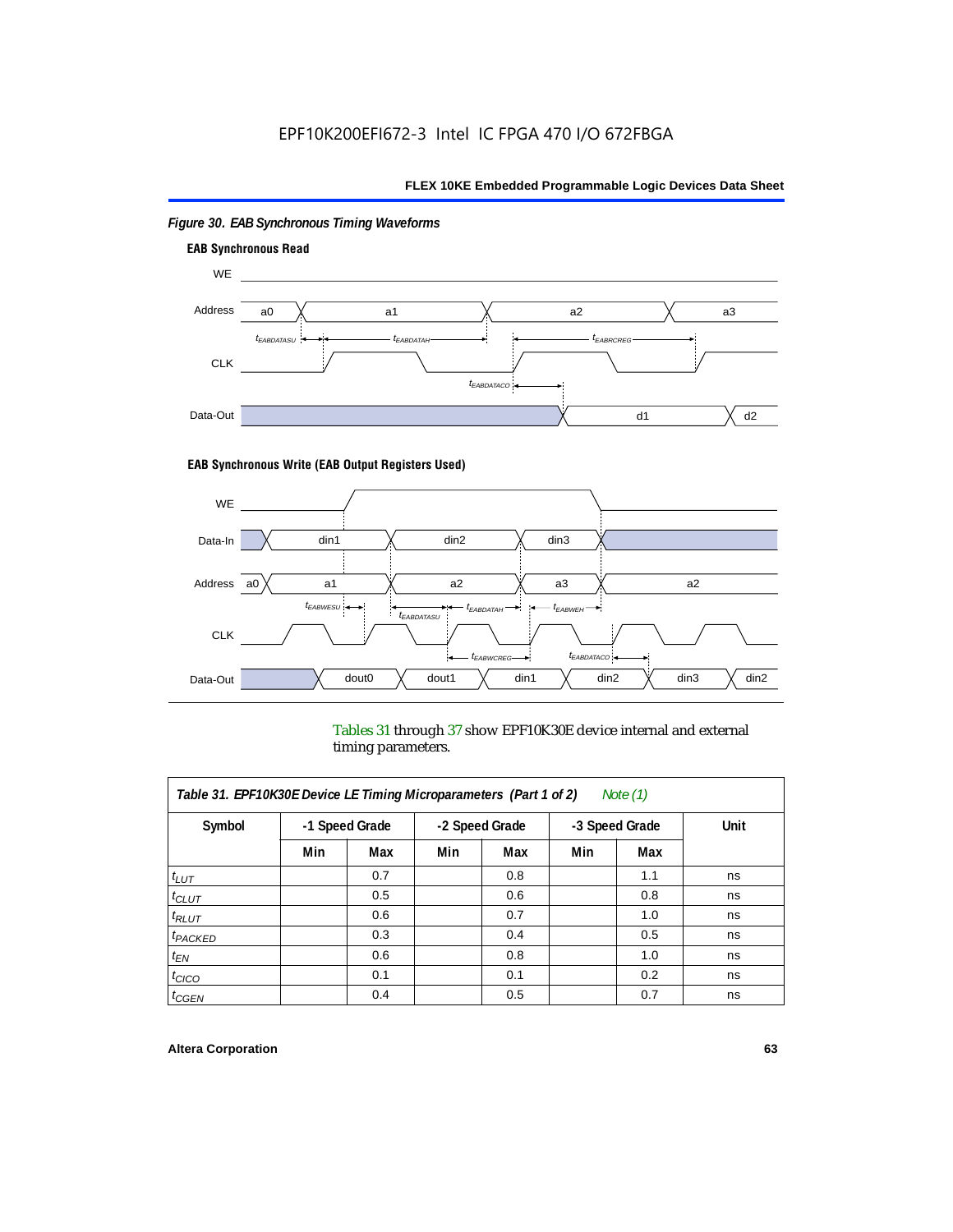## EPF10K200EFI672-3 Intel IC FPGA 470 I/O 672FBGA

|  |  |  | FLEX 10KE Embedded Programmable Logic Devices Data Sheet |  |  |  |
|--|--|--|----------------------------------------------------------|--|--|--|
|--|--|--|----------------------------------------------------------|--|--|--|

| Table 31. EPF10K30E Device LE Timing Microparameters (Part 2 of 2)<br>Note $(1)$ |     |                |     |                |     |                |      |  |  |  |
|----------------------------------------------------------------------------------|-----|----------------|-----|----------------|-----|----------------|------|--|--|--|
| Symbol                                                                           |     | -1 Speed Grade |     | -2 Speed Grade |     | -3 Speed Grade | Unit |  |  |  |
|                                                                                  | Min | Max            | Min | Max            | Min | Max            |      |  |  |  |
| $t_{GENR}$                                                                       |     | 0.1            |     | 0.1            |     | 0.2            | ns   |  |  |  |
| $t_{CASC}$                                                                       |     | 0.6            |     | 0.8            |     | 1.0            | ns   |  |  |  |
| $t_C$                                                                            |     | 0.0            |     | 0.0            |     | 0.0            | ns   |  |  |  |
| $t_{CO}$                                                                         |     | 0.3            |     | 0.4            |     | 0.5            | ns   |  |  |  |
| $t_{COMB}$                                                                       |     | 0.4            |     | 0.4            |     | 0.6            | ns   |  |  |  |
| $t_{\rm SU}$                                                                     | 0.4 |                | 0.6 |                | 0.6 |                | ns   |  |  |  |
| $t_H$                                                                            | 0.7 |                | 1.0 |                | 1.3 |                | ns   |  |  |  |
| $t_{PRE}$                                                                        |     | 0.8            |     | 0.9            |     | 1.2            | ns   |  |  |  |
| $t_{CLR}$                                                                        |     | 0.8            |     | 0.9            |     | 1.2            | ns   |  |  |  |
| $t_{CH}$                                                                         | 2.0 |                | 2.5 |                | 2.5 |                | ns   |  |  |  |
| $t_{CL}$                                                                         | 2.0 |                | 2.5 |                | 2.5 |                | ns   |  |  |  |

| Table 32. EPF10K30E Device IOE Timing Microparameters<br>Note (1) |                |     |                |     |                |     |      |  |  |
|-------------------------------------------------------------------|----------------|-----|----------------|-----|----------------|-----|------|--|--|
| Symbol                                                            | -1 Speed Grade |     | -2 Speed Grade |     | -3 Speed Grade |     | Unit |  |  |
|                                                                   | Min            | Max | Min            | Max | Min            | Max |      |  |  |
| t <sub>IOD</sub>                                                  |                | 2.4 |                | 2.8 |                | 3.8 | ns   |  |  |
| $t_{\text{loc}}$                                                  |                | 0.3 |                | 0.4 |                | 0.5 | ns   |  |  |
| $t_{IOCO}$                                                        |                | 1.0 |                | 1.1 |                | 1.6 | ns   |  |  |
| $t_{\text{IOCOMB}}$                                               |                | 0.0 |                | 0.0 |                | 0.0 | ns   |  |  |
| $t_{IOSU}$                                                        | 1.2            |     | 1.4            |     | 1.9            |     | ns   |  |  |
| $t_{I\underline{OH}}$                                             | 0.3            |     | 0.4            |     | 0.5            |     | ns   |  |  |
| $t_{IOCLR}$                                                       |                | 1.0 |                | 1.1 |                | 1.6 | ns   |  |  |
| $t_{OD1}$                                                         |                | 1.9 |                | 2.3 |                | 3.0 | ns   |  |  |
| $t_{OD2}$                                                         |                | 1.4 |                | 1.8 |                | 2.5 | ns   |  |  |
| $t_{OD3}$                                                         |                | 4.4 |                | 5.2 |                | 7.0 | ns   |  |  |
| $t_{XZ}$                                                          |                | 2.7 |                | 3.1 |                | 4.3 | ns   |  |  |
| $t_{ZX1}$                                                         |                | 2.7 |                | 3.1 |                | 4.3 | ns   |  |  |
| $t_{ZX2}$                                                         |                | 2.2 |                | 2.6 |                | 3.8 | ns   |  |  |
| $t_{ZX3}$                                                         |                | 5.2 |                | 6.0 |                | 8.3 | ns   |  |  |
| $t_{INREG}$                                                       |                | 3.4 |                | 4.1 |                | 5.5 | ns   |  |  |
| $t_{IOED}$                                                        |                | 0.8 |                | 1.3 |                | 2.4 | ns   |  |  |
| $t_{INCOMB}$                                                      |                | 0.8 |                | 1.3 |                | 2.4 | ns   |  |  |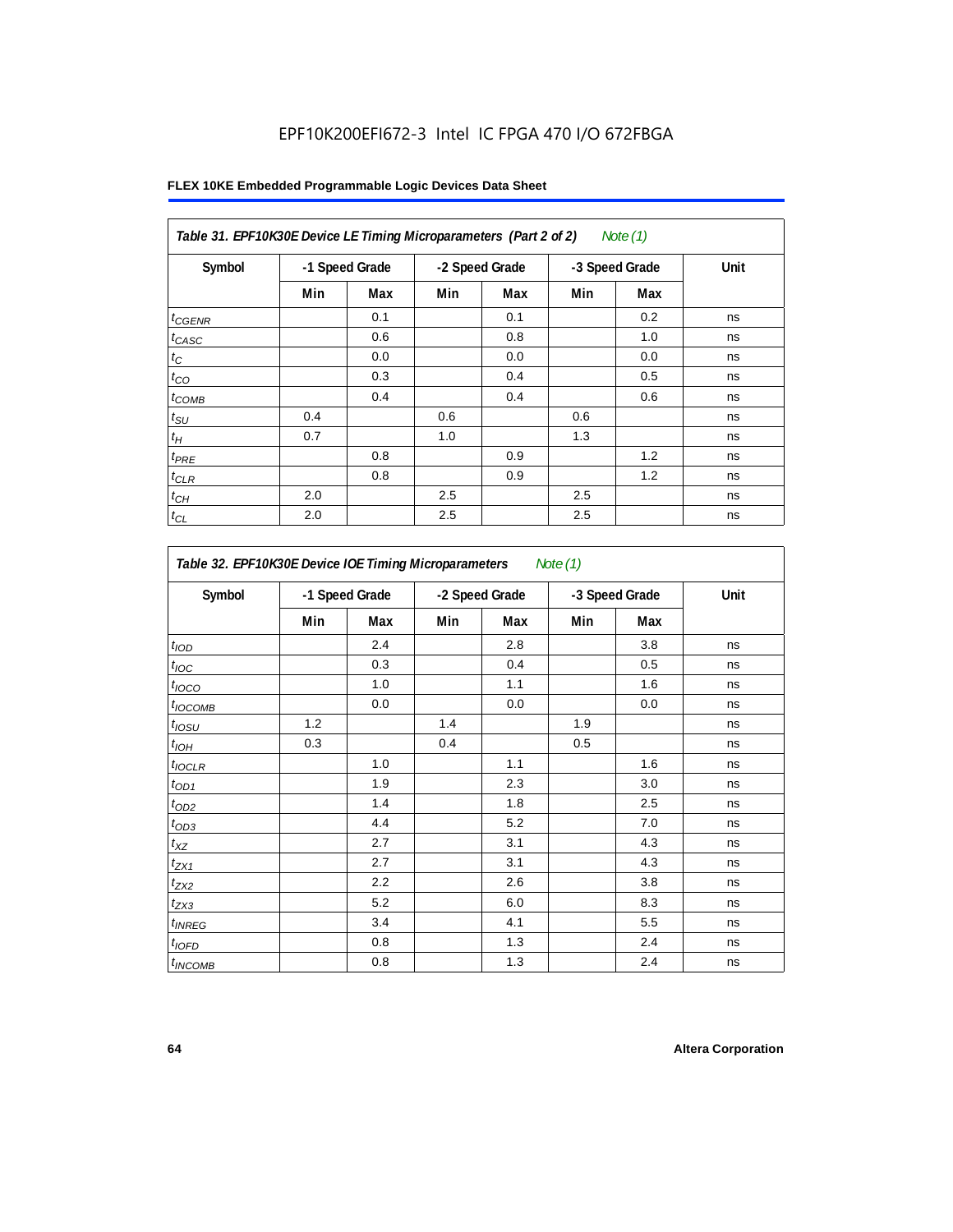| FLEX 10KE Embedded Programmable Logic Devices Data Sheet |  |  |
|----------------------------------------------------------|--|--|
|----------------------------------------------------------|--|--|

| Table 33. EPF10K30E Device EAB Internal Microparameters<br>Note $(1)$ |     |                |     |                |     |                |      |  |  |
|-----------------------------------------------------------------------|-----|----------------|-----|----------------|-----|----------------|------|--|--|
| Symbol                                                                |     | -1 Speed Grade |     | -2 Speed Grade |     | -3 Speed Grade | Unit |  |  |
|                                                                       | Min | <b>Max</b>     | Min | Max            | Min | <b>Max</b>     |      |  |  |
| $t_{EABDATA1}$                                                        |     | 1.7            |     | 2.0            |     | 2.3            | ns   |  |  |
| <i>EABDATA1</i>                                                       |     | 0.6            |     | 0.7            |     | 0.8            | ns   |  |  |
| t <sub>EABWE1</sub>                                                   |     | 1.1            |     | 1.3            |     | 1.4            | ns   |  |  |
| t <sub>EABWE2</sub>                                                   |     | 0.4            |     | 0.4            |     | 0.5            | ns   |  |  |
| t <sub>EABRE1</sub>                                                   |     | 0.8            |     | 0.9            |     | 1.0            | ns   |  |  |
| t <sub>EABRE2</sub>                                                   |     | 0.4            |     | 0.4            |     | 0.5            | ns   |  |  |
| <b><i>EABCLK</i></b>                                                  |     | 0.0            |     | $0.0\,$        |     | 0.0            | ns   |  |  |
| t <sub>EABCO</sub>                                                    |     | 0.3            |     | 0.3            |     | 0.4            | ns   |  |  |
| <b><i>EABBYPASS</i></b>                                               |     | 0.5            |     | 0.6            |     | 0.7            | ns   |  |  |
| $t_{EABSU}$                                                           | 0.9 |                | 1.0 |                | 1.2 |                | ns   |  |  |
| t <sub>EABH</sub>                                                     | 0.4 |                | 0.4 |                | 0.5 |                | ns   |  |  |
| <sup>t</sup> EABCLR                                                   | 0.3 |                | 0.3 |                | 0.3 |                | ns   |  |  |
| $t_{AA}$                                                              |     | 3.2            |     | 3.8            |     | 4.4            | ns   |  |  |
| $t_{WP}$                                                              | 2.5 |                | 2.9 |                | 3.3 |                | ns   |  |  |
| $t_{\mathsf{RP}}$                                                     | 0.9 |                | 1.1 |                | 1.2 |                | ns   |  |  |
| $t_{WDSU}$                                                            | 0.9 |                | 1.0 |                | 1.1 |                | ns   |  |  |
| $t_{WDH}$                                                             | 0.1 |                | 0.1 |                | 0.1 |                | ns   |  |  |
| $t_{WASU}$                                                            | 1.7 |                | 2.0 |                | 2.3 |                | ns   |  |  |
| $t_{W\!AH}$                                                           | 1.8 |                | 2.1 |                | 2.4 |                | ns   |  |  |
| $t_{RASU}$                                                            | 3.1 |                | 3.7 |                | 4.2 |                | ns   |  |  |
| $t_{RAH}$                                                             | 0.2 |                | 0.2 |                | 0.2 |                | ns   |  |  |
| $t_{WO}$                                                              |     | 2.5            |     | 2.9            |     | 3.3            | ns   |  |  |
| $t_{DD}$                                                              |     | 2.5            |     | 2.9            |     | 3.3            | ns   |  |  |
| $t_{EABOUT}$                                                          |     | 0.5            |     | 0.6            |     | 0.7            | ns   |  |  |
| $t_{EABCH}$                                                           | 1.5 |                | 2.0 |                | 2.3 |                | ns   |  |  |
| $t_{EABCL}$                                                           | 2.5 |                | 2.9 |                | 3.3 |                | ns   |  |  |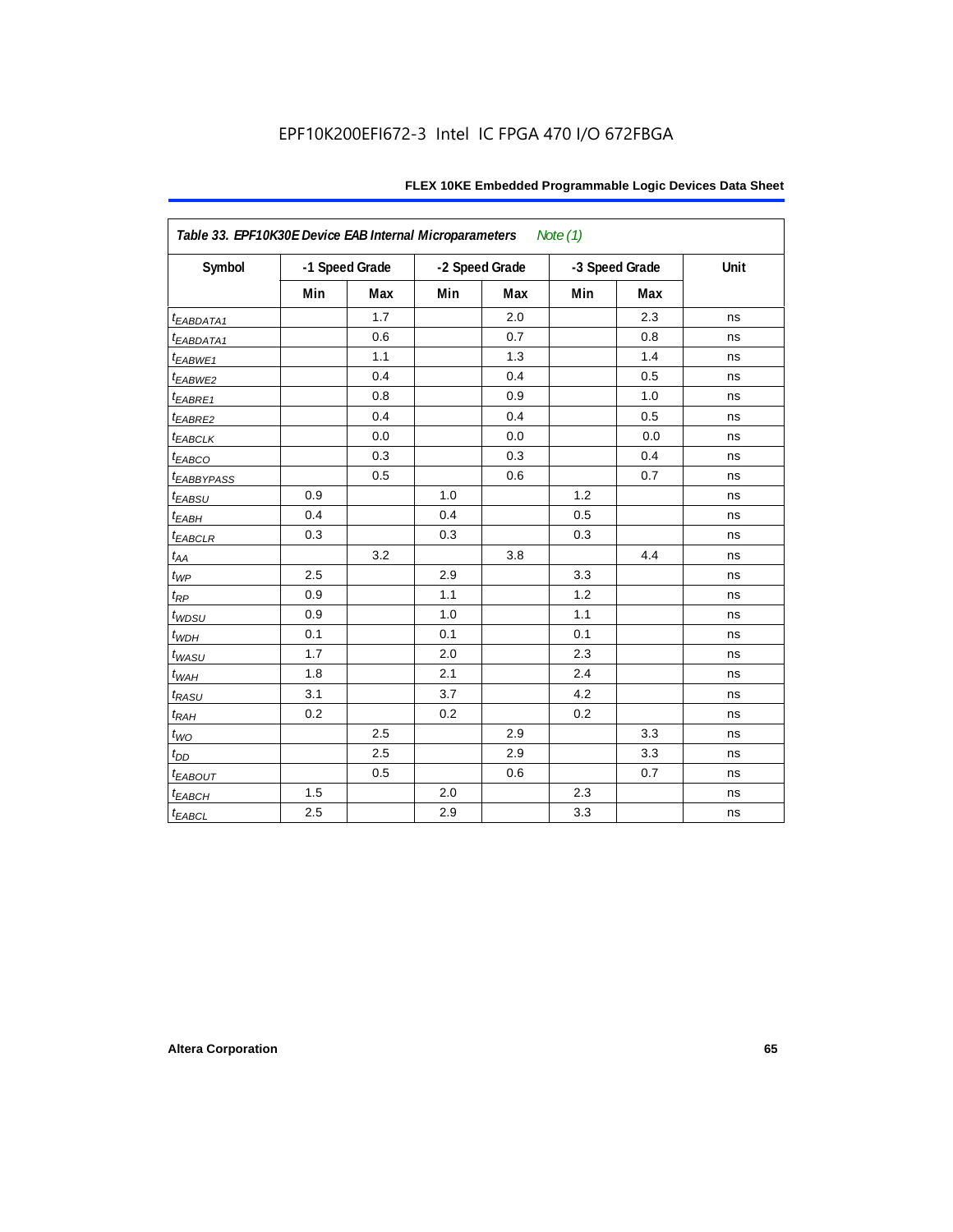## EPF10K200EFI672-3 Intel IC FPGA 470 I/O 672FBGA

| Table 34. EPF10K30E Device EAB Internal Timing Macroparameters<br>Note $(1)$ |                |     |                |     |                |     |      |  |  |
|------------------------------------------------------------------------------|----------------|-----|----------------|-----|----------------|-----|------|--|--|
| Symbol                                                                       | -1 Speed Grade |     | -2 Speed Grade |     | -3 Speed Grade |     | Unit |  |  |
|                                                                              | Min            | Max | Min            | Max | Min            | Max |      |  |  |
| $t_{EABA}$                                                                   |                | 6.4 |                | 7.6 |                | 8.8 | ns   |  |  |
| <sup>t</sup> EABRCOMB                                                        | 6.4            |     | 7.6            |     | 8.8            |     | ns   |  |  |
| <sup>t</sup> EABRCREG                                                        | 4.4            |     | 5.1            |     | 6.0            |     | ns   |  |  |
| t <sub>EABWP</sub>                                                           | 2.5            |     | 2.9            |     | 3.3            |     | ns   |  |  |
| <sup>t</sup> EABWCOMB                                                        | 6.0            |     | 7.0            |     | 8.0            |     | ns   |  |  |
| <sup>t</sup> EABWCREG                                                        | 6.8            |     | 7.8            |     | 9.0            |     | ns   |  |  |
| $t_{EABDD}$                                                                  |                | 5.7 |                | 6.7 |                | 7.7 | ns   |  |  |
| <sup>t</sup> EABDATACO                                                       |                | 0.8 |                | 0.9 |                | 1.1 | ns   |  |  |
| <sup>t</sup> EABDATASU                                                       | 1.5            |     | 1.7            |     | 2.0            |     | ns   |  |  |
| <sup>t</sup> EABDATAH                                                        | 0.0            |     | 0.0            |     | 0.0            |     | ns   |  |  |
| t <sub>EABWESU</sub>                                                         | 1.3            |     | 1.4            |     | 1.7            |     | ns   |  |  |
| <sup>t</sup> EABWEH                                                          | 0.0            |     | 0.0            |     | 0.0            |     | ns   |  |  |
| <sup>t</sup> EABWDSU                                                         | 1.5            |     | 1.7            |     | 2.0            |     | ns   |  |  |
| t <sub>EABWDH</sub>                                                          | 0.0            |     | 0.0            |     | 0.0            |     | ns   |  |  |
| t <sub>EABWASU</sub>                                                         | 3.0            |     | 3.6            |     | 4.3            |     | ns   |  |  |
| <sup>t</sup> EABWAH                                                          | 0.5            |     | 0.5            |     | 0.4            |     | ns   |  |  |
| $t_{EABWO}$                                                                  |                | 5.1 |                | 6.0 |                | 6.8 | ns   |  |  |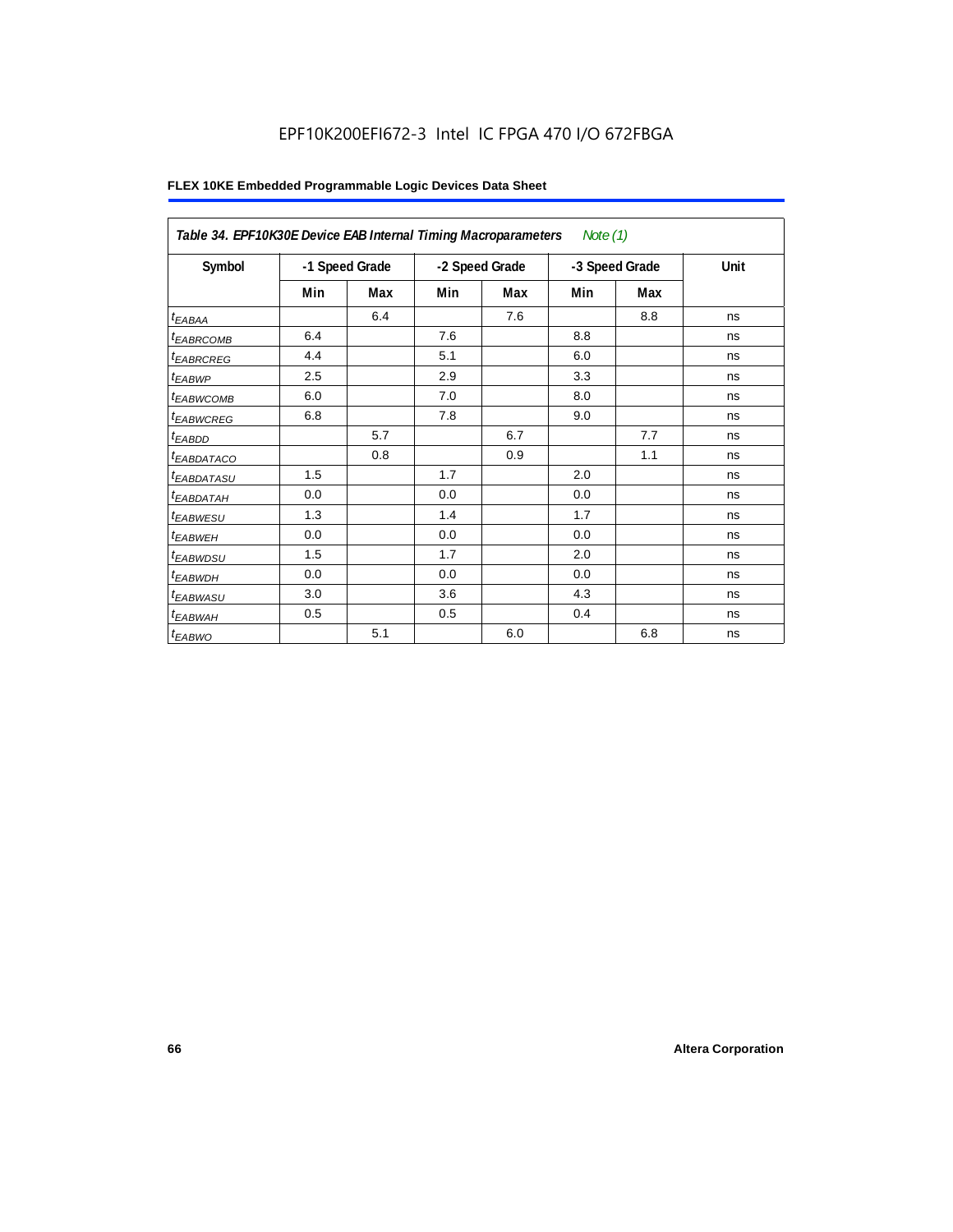| Table 35. EPF10K30E Device Interconnect Timing Microparameters<br>Note $(1)$ |     |                |     |                |     |                |      |  |  |  |
|------------------------------------------------------------------------------|-----|----------------|-----|----------------|-----|----------------|------|--|--|--|
| Symbol                                                                       |     | -1 Speed Grade |     | -2 Speed Grade |     | -3 Speed Grade | Unit |  |  |  |
|                                                                              | Min | Max            | Min | Max            | Min | Max            |      |  |  |  |
| $tD$ IN2IOE                                                                  |     | 1.8            |     | 2.4            |     | 2.9            | ns   |  |  |  |
| t <sub>DIN2LE</sub>                                                          |     | 1.5            |     | 1.8            |     | 2.4            | ns   |  |  |  |
| <sup>t</sup> DIN2DATA                                                        |     | 1.5            |     | 1.8            |     | 2.2            | ns   |  |  |  |
| t <sub>DCLK2IOE</sub>                                                        |     | 2.2            |     | 2.6            |     | 3.0            | ns   |  |  |  |
| $t_{DCLK2LE}$                                                                |     | 1.5            |     | 1.8            |     | 2.4            | ns   |  |  |  |
| <sup>t</sup> SAMELAB                                                         |     | 0.1            |     | 0.2            |     | 0.3            | ns   |  |  |  |
| <i>t<sub>SAMEROW</sub></i>                                                   |     | 2.0            |     | 2.4            |     | 2.7            | ns   |  |  |  |
| <i>t<sub>SAMECOLUMN</sub></i>                                                |     | 0.7            |     | 1.0            |     | 0.8            | ns   |  |  |  |
| t <sub>DIFFROW</sub>                                                         |     | 2.7            |     | 3.4            |     | 3.5            | ns   |  |  |  |
| <i>t</i> <sub>TWOROWS</sub>                                                  |     | 4.7            |     | 5.8            |     | 6.2            | ns   |  |  |  |
| <b><i>LEPERIPH</i></b>                                                       |     | 2.7            |     | 3.4            |     | 3.8            | ns   |  |  |  |
| t <sub>LABCARRY</sub>                                                        |     | 0.3            |     | 0.4            |     | 0.5            | ns   |  |  |  |
| t <sub>LABCASC</sub>                                                         |     | 0.8            |     | 0.8            |     | 1.1            | ns   |  |  |  |

| Table 36. EPF10K30E External Timing Parameters Notes (1), (2) |                |     |     |                |     |                |      |  |  |  |
|---------------------------------------------------------------|----------------|-----|-----|----------------|-----|----------------|------|--|--|--|
| Symbol                                                        | -1 Speed Grade |     |     | -2 Speed Grade |     | -3 Speed Grade | Unit |  |  |  |
|                                                               | Min            | Max | Min | Max            | Min | Max            |      |  |  |  |
| $t_{DRR}$                                                     |                | 8.0 |     | 9.5            |     | 12.5           | ns   |  |  |  |
| $t_{INSU}$ (3)                                                | 2.1            |     | 2.5 |                | 3.9 |                | ns   |  |  |  |
| $t_{INH}$ (3)                                                 | 0.0            |     | 0.0 |                | 0.0 |                | ns   |  |  |  |
| $t_{OUTCO}$ (3)                                               | 2.0            | 4.9 | 2.0 | 5.9            | 2.0 | 7.6            | ns   |  |  |  |
| $t_{INSU}$ (4)                                                | 1.1            |     | 1.5 |                |     |                | ns   |  |  |  |
| $t_{INH}$ (4)                                                 | 0.0            |     | 0.0 |                |     |                | ns   |  |  |  |
| $t_{\text{OUTCO}}(4)$                                         | 0.5            | 3.9 | 0.5 | 4.9            |     |                | ns   |  |  |  |
| t <sub>PCISU</sub>                                            | 3.0            |     | 4.2 |                |     |                | ns   |  |  |  |
| t <sub>PCIH</sub>                                             | 0.0            |     | 0.0 |                |     |                | ns   |  |  |  |
| t <sub>PCICO</sub>                                            | 2.0            | 6.0 | 2.0 | 7.5            |     |                | ns   |  |  |  |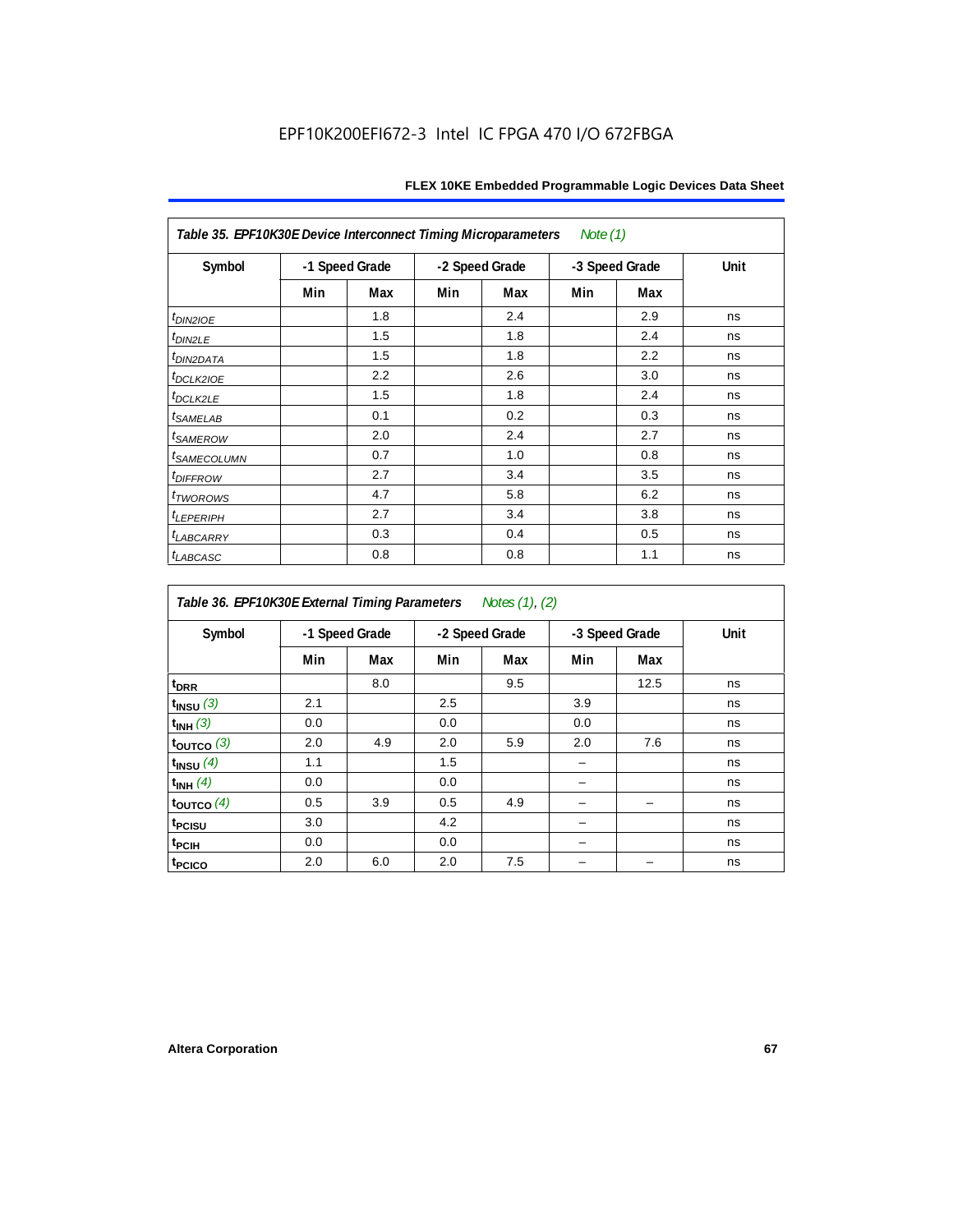| Notes (1), (2)<br>Table 37. EPF10K30E External Bidirectional Timing Parameters |                |     |     |                |     |                |      |  |  |  |
|--------------------------------------------------------------------------------|----------------|-----|-----|----------------|-----|----------------|------|--|--|--|
| Symbol                                                                         | -1 Speed Grade |     |     | -2 Speed Grade |     | -3 Speed Grade | Unit |  |  |  |
|                                                                                | Min            | Max | Min | Max            | Min | Max            |      |  |  |  |
| $t_{INSUBIDIR}$ (3)                                                            | 2.8            |     | 3.9 |                | 5.2 |                | ns   |  |  |  |
| $t_{INHBIDIR}$ (3)                                                             | 0.0            |     | 0.0 |                | 0.0 |                | ns   |  |  |  |
| $t_{INSUBIDIR}(4)$                                                             | 3.8            |     | 4.9 |                |     |                | ns   |  |  |  |
| $t_{INHBIDIR}$ (4)                                                             | 0.0            |     | 0.0 |                |     |                | ns   |  |  |  |
| toutcobidir $(3)$                                                              | 2.0            | 4.9 | 2.0 | 5.9            | 2.0 | 7.6            | ns   |  |  |  |
| $t_{XZBIDIR}$ (3)                                                              |                | 6.1 |     | 7.5            |     | 9.7            | ns   |  |  |  |
| $t_{ZXBIDIR}$ (3)                                                              |                | 6.1 |     | 7.5            |     | 9.7            | ns   |  |  |  |
| $t_{\text{OUTCOBIDIR}}$ (4)                                                    | 0.5            | 3.9 | 0.5 | 4.9            |     |                | ns   |  |  |  |
| $t_{XZBIDIR}$ (4)                                                              |                | 5.1 |     | 6.5            |     |                | ns   |  |  |  |
| $t_{ZXBIDIR}$ (4)                                                              |                | 5.1 |     | 6.5            |     |                | ns   |  |  |  |

#### *Notes to tables:*

(1) All timing parameters are described in Tables 24 through 30 in this data sheet.<br>(2) These parameters are specified by characterization.

(2) These parameters are specified by characterization.<br>(3) This parameter is measured without the use of the C

This parameter is measured without the use of the ClockLock or ClockBoost circuits.

(4) This parameter is measured with the use of the ClockLock or ClockBoost circuits.

#### Tables 38 through 44 show EPF10K50E device internal and external timing parameters.

| Table 38. EPF10K50E Device LE Timing Microparameters (Part 1 of 2)<br>Note (1) |     |                |     |                |     |                |      |  |  |
|--------------------------------------------------------------------------------|-----|----------------|-----|----------------|-----|----------------|------|--|--|
| Symbol                                                                         |     | -1 Speed Grade |     | -2 Speed Grade |     | -3 Speed Grade | Unit |  |  |
|                                                                                | Min | Max            | Min | Max            | Min | Max            |      |  |  |
| $t_{LUT}$                                                                      |     | 0.6            |     | 0.9            |     | 1.3            | ns   |  |  |
| $t_{CLUT}$                                                                     |     | 0.5            |     | 0.6            |     | 0.8            | ns   |  |  |
| $t_{RLUT}$                                                                     |     | 0.7            |     | 0.8            |     | 1.1            | ns   |  |  |
| <b><i>t<sub>PACKED</sub></i></b>                                               |     | 0.4            |     | 0.5            |     | 0.6            | ns   |  |  |
| $t_{EN}$                                                                       |     | 0.6            |     | 0.7            |     | 0.9            | ns   |  |  |
| $t_{CICO}$                                                                     |     | 0.2            |     | 0.2            |     | 0.3            | ns   |  |  |
| $t_{GEN}$                                                                      |     | 0.5            |     | 0.5            |     | 0.8            | ns   |  |  |
| ${}^{t}$ CGENR                                                                 |     | 0.2            |     | 0.2            |     | 0.3            | ns   |  |  |
| t <sub>CASC</sub>                                                              |     | 0.8            |     | 1.0            |     | 1.4            | ns   |  |  |
| $t_C$                                                                          |     | 0.5            |     | 0.6            |     | 0.8            | ns   |  |  |
| $t_{CO}$                                                                       |     | 0.7            |     | 0.7            |     | 0.9            | ns   |  |  |
| $t_{\text{COMB}}$                                                              |     | 0.5            |     | 0.6            |     | 0.8            | ns   |  |  |
| $t_{\text{SU}}$                                                                | 0.7 |                | 0.7 |                | 0.8 |                | ns   |  |  |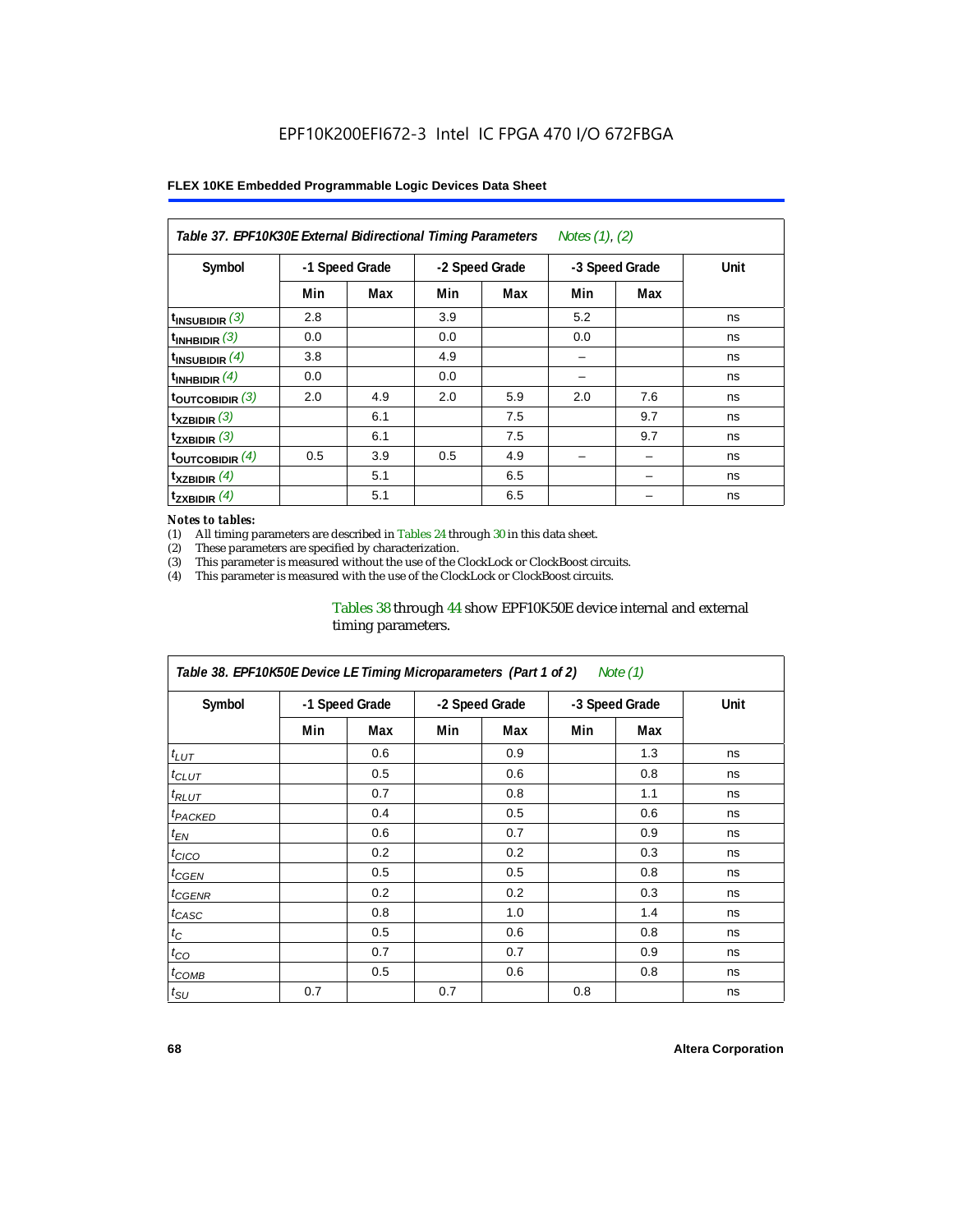| Table 38. EPF10K50E Device LE Timing Microparameters (Part 2 of 2)<br>Note $(1)$ |                |     |                |     |                |     |      |  |  |  |
|----------------------------------------------------------------------------------|----------------|-----|----------------|-----|----------------|-----|------|--|--|--|
| Symbol                                                                           | -1 Speed Grade |     | -2 Speed Grade |     | -3 Speed Grade |     | Unit |  |  |  |
|                                                                                  | Min            | Max | Min            | Max | Min            | Max |      |  |  |  |
| $t_H$                                                                            | 0.9            |     | 1.0            |     | 1.4            |     | ns   |  |  |  |
| $t_{PRE}$                                                                        |                | 0.5 |                | 0.6 |                | 0.8 | ns   |  |  |  |
| $t_{CLR}$                                                                        |                | 0.5 |                | 0.6 |                | 0.8 | ns   |  |  |  |
| $t_{CH}$                                                                         | 2.0            |     | 2.5            |     | 3.0            |     | ns   |  |  |  |
| $t_{CL}$                                                                         | 2.0            |     | 2.5            |     | 3.0            |     | ns   |  |  |  |

| Table 39. EPF10K50E Device IOE Timing Microparameters Note (1) |                |         |                |     |                |     |      |  |  |
|----------------------------------------------------------------|----------------|---------|----------------|-----|----------------|-----|------|--|--|
| Symbol                                                         | -1 Speed Grade |         | -2 Speed Grade |     | -3 Speed Grade |     | Unit |  |  |
|                                                                | Min            | Max     | Min            | Max | Min            | Max |      |  |  |
| t <sub>IOD</sub>                                               |                | 2.2     |                | 2.4 |                | 3.3 | ns   |  |  |
| $t_{\text{IOC}}$                                               |                | 0.3     |                | 0.3 |                | 0.5 | ns   |  |  |
| $t_{IOCO}$                                                     |                | 1.0     |                | 1.0 |                | 1.4 | ns   |  |  |
| $t_{IOCOMB}$                                                   |                | 0.0     |                | 0.0 |                | 0.2 | ns   |  |  |
| $t_{IOSU}$                                                     | 1.0            |         | 1.2            |     | 1.7            |     | ns   |  |  |
| $t_{IOM}$                                                      | 0.3            |         | 0.3            |     | 0.5            |     | ns   |  |  |
| $t_{IOCLR}$                                                    |                | 0.9     |                | 1.0 |                | 1.4 | ns   |  |  |
| $t_{OD1}$                                                      |                | 0.8     |                | 0.9 |                | 1.2 | ns   |  |  |
| $t_{OD2}$                                                      |                | 0.3     |                | 0.4 |                | 0.7 | ns   |  |  |
| $t_{OD3}$                                                      |                | 3.0     |                | 3.5 |                | 3.5 | ns   |  |  |
| $t_{\mathsf{XZ}}$                                              |                | 1.4     |                | 1.7 |                | 2.3 | ns   |  |  |
| $t_{ZX1}$                                                      |                | 1.4     |                | 1.7 |                | 2.3 | ns   |  |  |
| $t_{ZX2}$                                                      |                | 0.9     |                | 1.2 |                | 1.8 | ns   |  |  |
| $t_{ZX3}$                                                      |                | 3.6     |                | 4.3 |                | 4.6 | ns   |  |  |
| $t_{INREG}$                                                    |                | 4.9     |                | 5.8 |                | 7.8 | ns   |  |  |
| $t_{IOFD}$                                                     |                | 2.8     |                | 3.3 |                | 4.5 | ns   |  |  |
| $t_{INCOMB}$                                                   |                | $2.8\,$ |                | 3.3 |                | 4.5 | ns   |  |  |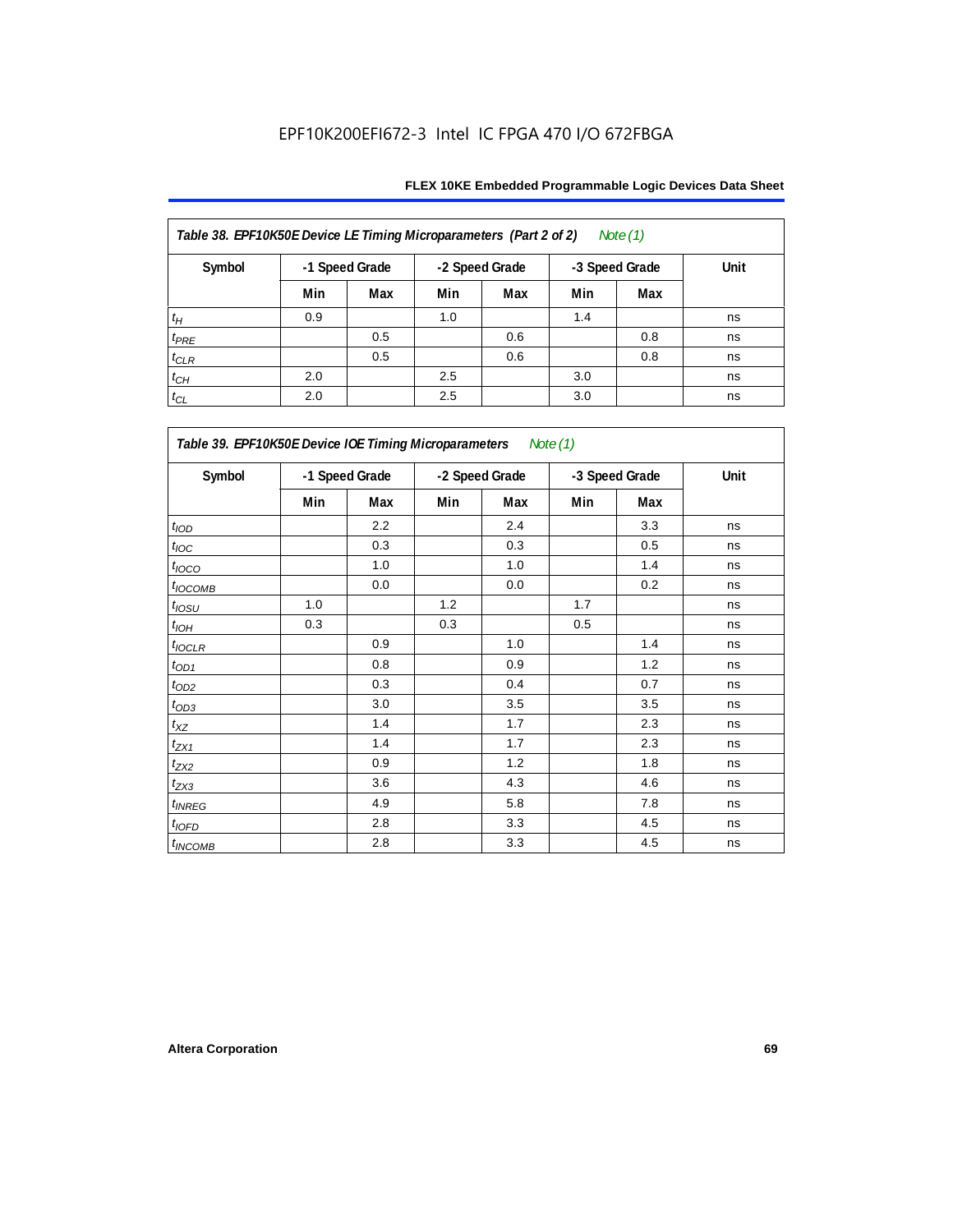## EPF10K200EFI672-3 Intel IC FPGA 470 I/O 672FBGA

| Table 40. EPF10K50E Device EAB Internal Microparameters<br>Note $(1)$ |     |                |     |                |     |                |      |  |  |
|-----------------------------------------------------------------------|-----|----------------|-----|----------------|-----|----------------|------|--|--|
| Symbol                                                                |     | -1 Speed Grade |     | -2 Speed Grade |     | -3 Speed Grade | Unit |  |  |
|                                                                       | Min | Max            | Min | Max            | Min | Max            |      |  |  |
| <sup>t</sup> EABDATA1                                                 |     | 1.7            |     | 2.0            |     | 2.7            | ns   |  |  |
| $t_{EABDATA1}$                                                        |     | 0.6            |     | 0.7            |     | 0.9            | ns   |  |  |
| <sup>t</sup> EABWE1                                                   |     | 1.1            |     | 1.3            |     | 1.8            | ns   |  |  |
| <sup>t</sup> EABWE2                                                   |     | 0.4            |     | 0.4            |     | 0.6            | ns   |  |  |
| t <sub>EABRE1</sub>                                                   |     | 0.8            |     | 0.9            |     | 1.2            | ns   |  |  |
| $t_{EABRE2}$                                                          |     | 0.4            |     | 0.4            |     | 0.6            | ns   |  |  |
| t <sub>EABCLK</sub>                                                   |     | 0.0            |     | 0.0            |     | 0.0            | ns   |  |  |
| t <sub>EABCO</sub>                                                    |     | 0.3            |     | 0.3            |     | 0.5            | ns   |  |  |
| <sup>t</sup> EABBYPASS                                                |     | 0.5            |     | 0.6            |     | 0.8            | ns   |  |  |
| t <sub>EABSU</sub>                                                    | 0.9 |                | 1.0 |                | 1.4 |                | ns   |  |  |
| $t_{EABH}$                                                            | 0.4 |                | 0.4 |                | 0.6 |                | ns   |  |  |
| $t_{EABCLR}$                                                          | 0.3 |                | 0.3 |                | 0.5 |                | ns   |  |  |
| $t_{AA}$                                                              |     | 3.2            |     | 3.8            |     | 5.1            | ns   |  |  |
| $t_{WP}$                                                              | 2.5 |                | 2.9 |                | 3.9 |                | ns   |  |  |
| $t_{\mathsf{RP}}$                                                     | 0.9 |                | 1.1 |                | 1.5 |                | ns   |  |  |
| $t_{W\!D\!S\!U}$                                                      | 0.9 |                | 1.0 |                | 1.4 |                | ns   |  |  |
| $t_{WDH}$                                                             | 0.1 |                | 0.1 |                | 0.2 |                | ns   |  |  |
| $t_{WASU}$                                                            | 1.7 |                | 2.0 |                | 2.7 |                | ns   |  |  |
| $t_{WAH}$                                                             | 1.8 |                | 2.1 |                | 2.9 |                | ns   |  |  |
| $t_{RASU}$                                                            | 3.1 |                | 3.7 |                | 5.0 |                | ns   |  |  |
| t <sub>RAH</sub>                                                      | 0.2 |                | 0.2 |                | 0.3 |                | ns   |  |  |
| $t_{WO}$                                                              |     | 2.5            |     | 2.9            |     | 3.9            | ns   |  |  |
| $t_{DD}$                                                              |     | 2.5            |     | 2.9            |     | 3.9            | ns   |  |  |
| <b><i>EABOUT</i></b>                                                  |     | 0.5            |     | 0.6            |     | 0.8            | ns   |  |  |
| $t_{EABCH}$                                                           | 1.5 |                | 2.0 |                | 2.5 |                | ns   |  |  |
| $t_{EABCL}$                                                           | 2.5 |                | 2.9 |                | 3.9 |                | ns   |  |  |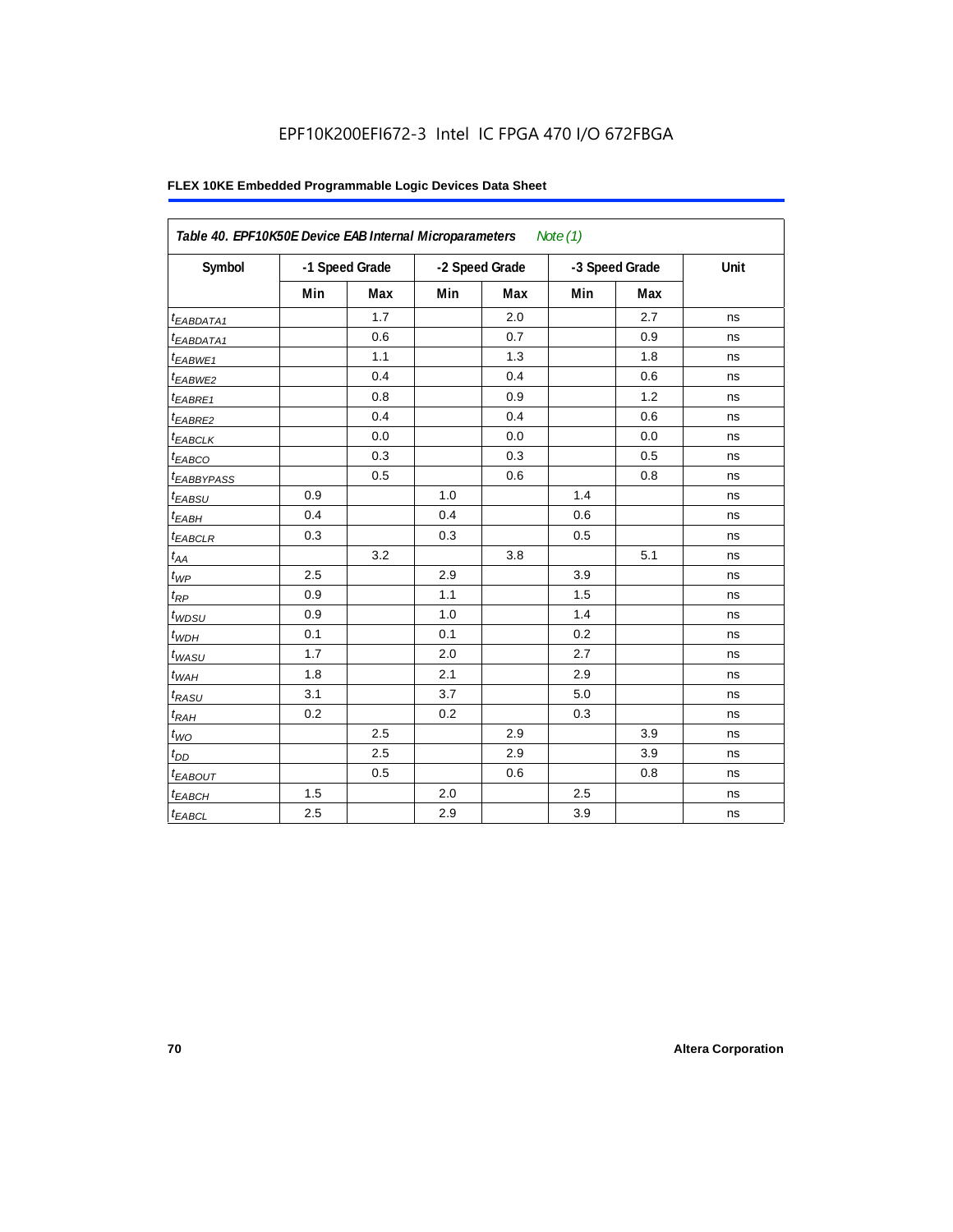| Table 41. EPF10K50E Device EAB Internal Timing Macroparameters<br>Note $(1)$ |                |     |                |     |                |      |      |  |  |  |
|------------------------------------------------------------------------------|----------------|-----|----------------|-----|----------------|------|------|--|--|--|
| Symbol                                                                       | -1 Speed Grade |     | -2 Speed Grade |     | -3 Speed Grade |      | Unit |  |  |  |
|                                                                              | Min            | Max | Min            | Max | Min            | Max  |      |  |  |  |
| $t_{EABA}$                                                                   |                | 6.4 |                | 7.6 |                | 10.2 | ns   |  |  |  |
| <b><i>EABRCOMB</i></b>                                                       | 6.4            |     | 7.6            |     | 10.2           |      | ns   |  |  |  |
| t <sub>EABRCREG</sub>                                                        | 4.4            |     | 5.1            |     | 7.0            |      | ns   |  |  |  |
| t <sub>EABWP</sub>                                                           | 2.5            |     | 2.9            |     | 3.9            |      | ns   |  |  |  |
| <sup>t</sup> EABWCOMB                                                        | 6.0            |     | 7.0            |     | 9.5            |      | ns   |  |  |  |
| <b><i>EABWCREG</i></b>                                                       | 6.8            |     | 7.8            |     | 10.6           |      | ns   |  |  |  |
| $t_{EABDD}$                                                                  |                | 5.7 |                | 6.7 |                | 9.0  | ns   |  |  |  |
| <sup>t</sup> EABDATACO                                                       |                | 0.8 |                | 0.9 |                | 1.3  | ns   |  |  |  |
| <sup>t</sup> EABDATASU                                                       | 1.5            |     | 1.7            |     | 2.3            |      | ns   |  |  |  |
| <sup>t</sup> EABDATAH                                                        | 0.0            |     | 0.0            |     | 0.0            |      | ns   |  |  |  |
| t <sub>EABWESU</sub>                                                         | 1.3            |     | 1.4            |     | 2.0            |      | ns   |  |  |  |
| t <sub>EABWEH</sub>                                                          | 0.0            |     | 0.0            |     | 0.0            |      | ns   |  |  |  |
| <sup>t</sup> EABWDSU                                                         | 1.5            |     | 1.7            |     | 2.3            |      | ns   |  |  |  |
| <sup>t</sup> EABWDH                                                          | 0.0            |     | 0.0            |     | 0.0            |      | ns   |  |  |  |
| <sup>t</sup> EABWASU                                                         | 3.0            |     | 3.6            |     | 4.8            |      | ns   |  |  |  |
| t <sub>EABWAH</sub>                                                          | 0.5            |     | 0.5            |     | 0.8            |      | ns   |  |  |  |
| $t_{EABWO}$                                                                  |                | 5.1 |                | 6.0 |                | 8.1  | ns   |  |  |  |

| Table 42. EPF10K50E Device Interconnect Timing Microparameters<br>Note $(1)$ |                |     |                |     |                |     |      |  |  |
|------------------------------------------------------------------------------|----------------|-----|----------------|-----|----------------|-----|------|--|--|
| Symbol                                                                       | -1 Speed Grade |     | -2 Speed Grade |     | -3 Speed Grade |     | Unit |  |  |
|                                                                              | Min            | Max | Min            | Max | Min            | Max |      |  |  |
| $tD$ IN2IOE                                                                  |                | 3.5 |                | 4.3 |                | 5.6 | ns   |  |  |
| $t_{DIN2LE}$                                                                 |                | 2.1 |                | 2.5 |                | 3.4 | ns   |  |  |
| <sup>t</sup> DIN2DATA                                                        |                | 2.2 |                | 2.4 |                | 3.1 | ns   |  |  |
| $t$ DCLK2IOE                                                                 |                | 2.9 |                | 3.5 |                | 4.7 | ns   |  |  |
| $t$ DCLK2LE                                                                  |                | 2.1 |                | 2.5 |                | 3.4 | ns   |  |  |
| <sup>t</sup> SAMELAB                                                         |                | 0.1 |                | 0.1 |                | 0.2 | ns   |  |  |
| <i>t</i> SAMEROW                                                             |                | 1.1 |                | 1.1 |                | 1.5 | ns   |  |  |
| <i><b>ISAMECOLUMN</b></i>                                                    |                | 0.8 |                | 1.0 |                | 1.3 | ns   |  |  |
| <i>t<sub>DIFFROW</sub></i>                                                   |                | 1.9 |                | 2.1 |                | 2.8 | ns   |  |  |
| <i>t</i> TWOROWS                                                             |                | 3.0 |                | 3.2 |                | 4.3 | ns   |  |  |
| <b><i>LEPERIPH</i></b>                                                       |                | 3.1 |                | 3.3 |                | 3.7 | ns   |  |  |
| <b><i>LABCARRY</i></b>                                                       |                | 0.1 |                | 0.1 |                | 0.2 | ns   |  |  |
| t <sub>LABCASC</sub>                                                         |                | 0.3 |                | 0.3 |                | 0.5 | ns   |  |  |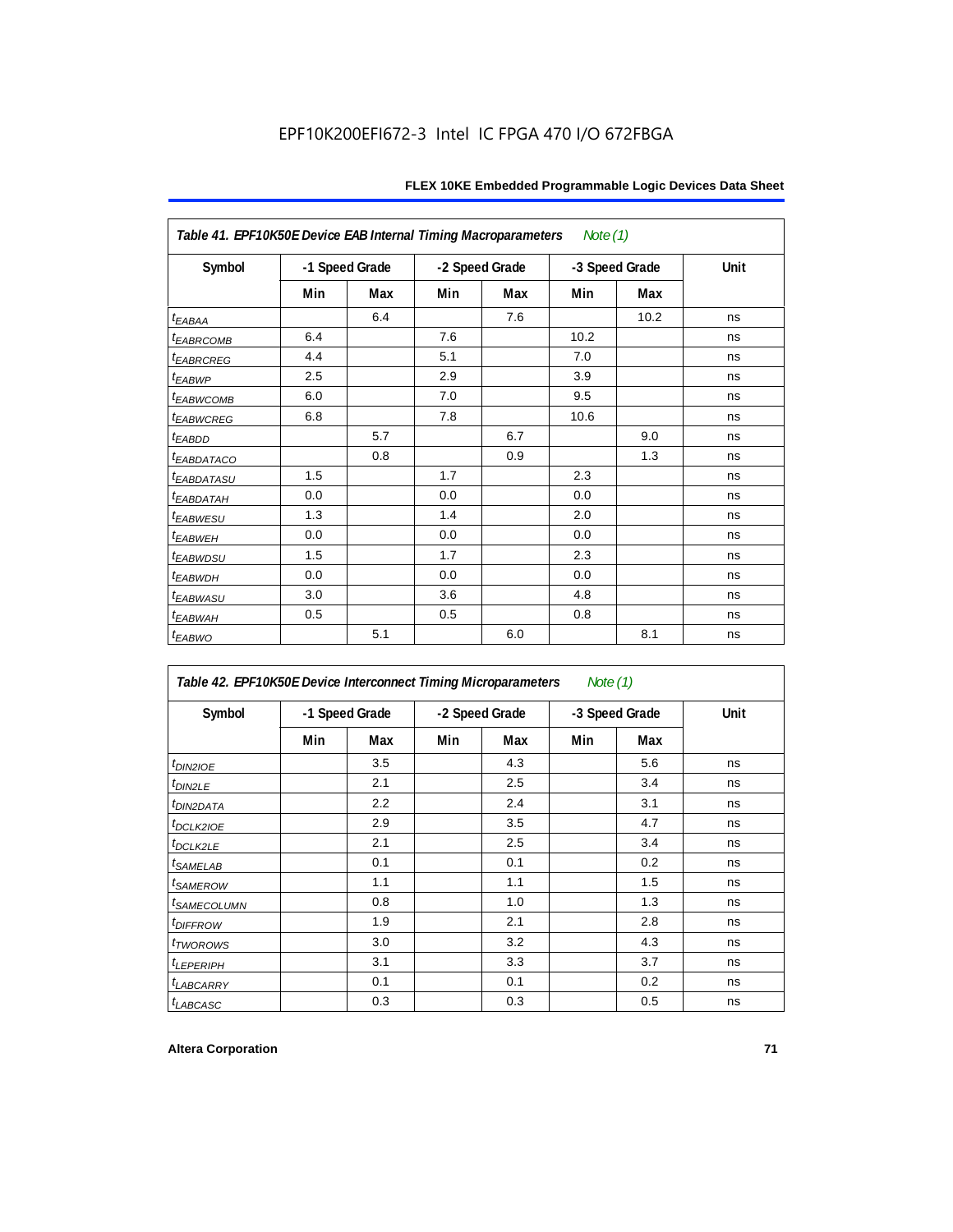#### **FLEX 10KE Embedded Programmable Logic Devices Data Sheet**

| Table 43. EPF10K50E External Timing Parameters<br>Notes (1), (2) |                |     |     |                |                          |                |      |  |  |  |
|------------------------------------------------------------------|----------------|-----|-----|----------------|--------------------------|----------------|------|--|--|--|
| Symbol                                                           | -1 Speed Grade |     |     | -2 Speed Grade |                          | -3 Speed Grade | Unit |  |  |  |
|                                                                  | Min            | Max | Min | Max            | Min                      | Max            |      |  |  |  |
| t <sub>DRR</sub>                                                 |                | 8.5 |     | 10.0           |                          | 13.5           | ns   |  |  |  |
| t <sub>insu</sub>                                                | 2.7            |     | 3.2 |                | 4.3                      |                | ns   |  |  |  |
| $t_{\rm INH}$                                                    | 0.0            |     | 0.0 |                | 0.0                      |                | ns   |  |  |  |
| toutco                                                           | 2.0            | 4.5 | 2.0 | 5.2            | 2.0                      | 7.3            | ns   |  |  |  |
| t <sub>PCISU</sub>                                               | 3.0            |     | 4.2 |                |                          |                | ns   |  |  |  |
| <sup>t</sup> PCIH                                                | 0.0            |     | 0.0 |                | $\overline{\phantom{a}}$ |                | ns   |  |  |  |
| <sup>t</sup> PCICO                                               | 2.0            | 6.0 | 2.0 | 7.7            | $\blacksquare$           |                | ns   |  |  |  |

*Table 44. EPF10K50E External Bidirectional Timing Parameters Notes (1), (2)*

| Symbol                  | -1 Speed Grade |     |     | -2 Speed Grade |     | -3 Speed Grade | Unit |
|-------------------------|----------------|-----|-----|----------------|-----|----------------|------|
|                         | Min            | Max | Min | Max            | Min | Max            |      |
| <sup>t</sup> INSUBIDIR  | 2.7            |     | 3.2 |                | 4.3 |                | ns   |
| <sup>t</sup> INHBIDIR   | 0.0            |     | 0.0 |                | 0.0 |                | ns   |
| <sup>t</sup> OUTCOBIDIR | 2.0            | 4.5 | 2.0 | 5.2            | 2.0 | 7.3            | ns   |
| <sup>t</sup> xzbidir    |                | 6.8 |     | 7.8            |     | 10.1           | ns   |
| <sup>t</sup> zxbidir    |                | 6.8 |     | 7.8            |     | 10.1           | ns   |

#### *Notes to tables:*

(1) All timing parameters are described in Tables 24 through 30 in this data sheet.

(2) These parameters are specified by characterization.

Tables 45 through 51 show EPF10K100E device internal and external timing parameters.

| Table 45. EPF10K100E Device LE Timing Microparameters<br>Note $(1)$ |                |     |                |     |                |     |      |  |  |  |
|---------------------------------------------------------------------|----------------|-----|----------------|-----|----------------|-----|------|--|--|--|
| Symbol                                                              | -1 Speed Grade |     | -2 Speed Grade |     | -3 Speed Grade |     | Unit |  |  |  |
|                                                                     | Min            | Max | Min            | Max | Min            | Max |      |  |  |  |
| $t_{LUT}$                                                           |                | 0.7 |                | 1.0 |                | 1.5 | ns   |  |  |  |
| $t_{CLUT}$                                                          |                | 0.5 |                | 0.7 |                | 0.9 | ns   |  |  |  |
| $t_{RLUT}$                                                          |                | 0.6 |                | 0.8 |                | 1.1 | ns   |  |  |  |
| <sup>t</sup> PACKED                                                 |                | 0.3 |                | 0.4 |                | 0.5 | ns   |  |  |  |
| $t_{EN}$                                                            |                | 0.2 |                | 0.3 |                | 0.3 | ns   |  |  |  |
| $t_{CICO}$                                                          |                | 0.1 |                | 0.1 |                | 0.2 | ns   |  |  |  |
| $t_{\text{GEN}}$                                                    |                | 0.4 |                | 0.5 |                | 0.7 | ns   |  |  |  |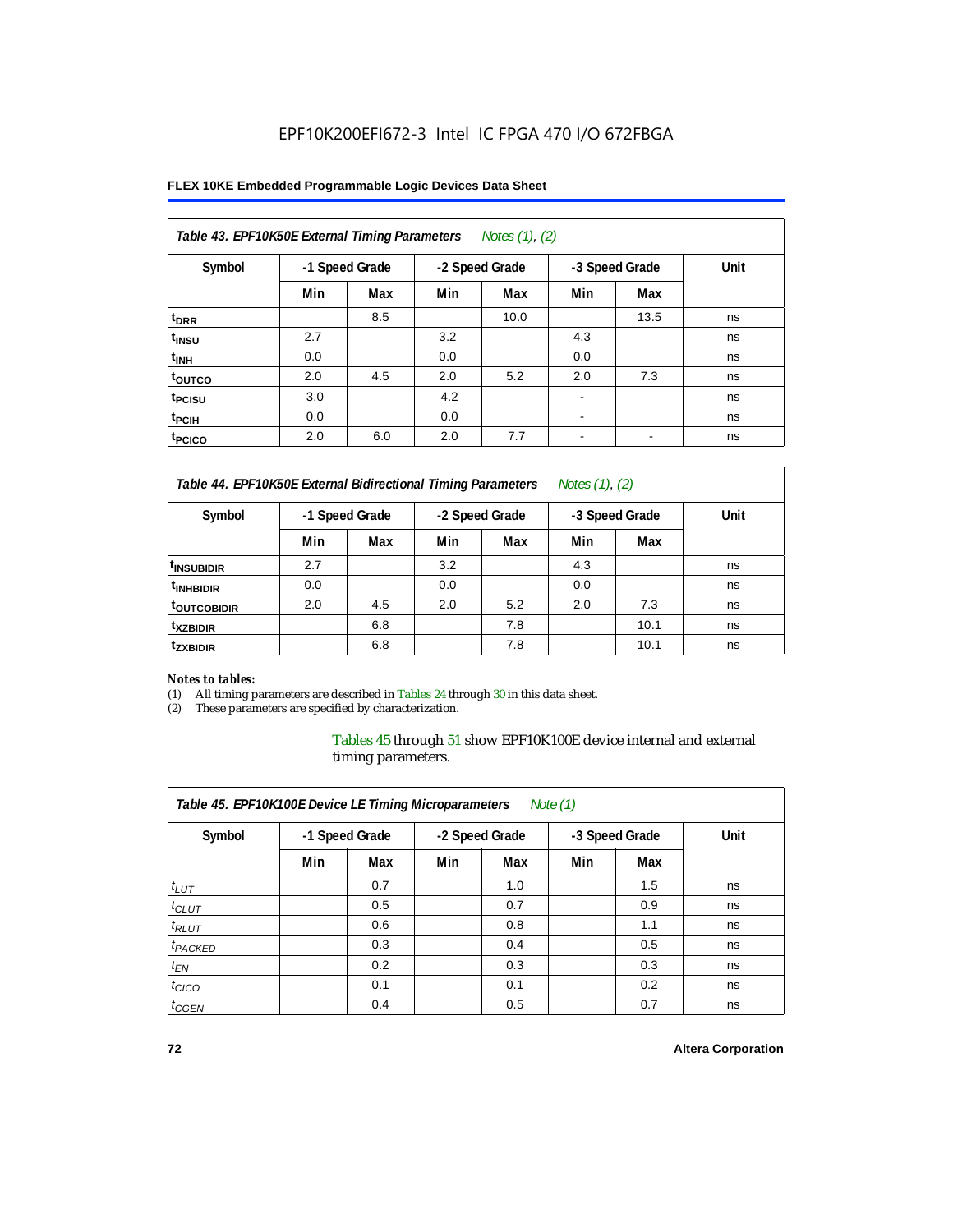| Table 45. EPF10K100E Device LE Timing Microparameters Note (1) |                |     |     |                |     |                |      |  |  |  |
|----------------------------------------------------------------|----------------|-----|-----|----------------|-----|----------------|------|--|--|--|
| Symbol                                                         | -1 Speed Grade |     |     | -2 Speed Grade |     | -3 Speed Grade | Unit |  |  |  |
|                                                                | Min            | Max | Min | Max            | Min | Max            |      |  |  |  |
| $t_{\text{GENR}}$                                              |                | 0.1 |     | 0.1            |     | 0.2            | ns   |  |  |  |
| $t_{CASC}$                                                     |                | 0.6 |     | 0.9            |     | 1.2            | ns   |  |  |  |
| $t_{\rm C}$                                                    |                | 0.8 |     | 1.0            |     | 1.4            | ns   |  |  |  |
| $t_{CO}$                                                       |                | 0.6 |     | 0.8            |     | 1.1            | ns   |  |  |  |
| $t_{COMB}$                                                     |                | 0.4 |     | 0.5            |     | 0.7            | ns   |  |  |  |
| $t_{\rm SU}$                                                   | 0.4            |     | 0.6 |                | 0.7 |                | ns   |  |  |  |
| $t_H\,$                                                        | 0.5            |     | 0.7 |                | 0.9 |                | ns   |  |  |  |
| $t_{PRE}$                                                      |                | 0.8 |     | 1.0            |     | 1.4            | ns   |  |  |  |
| $t_{\sf CLR}$                                                  |                | 0.8 |     | 1.0            |     | 1.4            | ns   |  |  |  |
| $t_{CH}$                                                       | 1.5            |     | 2.0 |                | 2.5 |                | ns   |  |  |  |
| $t_{CL}$                                                       | 1.5            |     | 2.0 |                | 2.5 |                | ns   |  |  |  |

| Symbol                    | -1 Speed Grade |     | -2 Speed Grade |     | -3 Speed Grade |     | Unit |
|---------------------------|----------------|-----|----------------|-----|----------------|-----|------|
|                           | Min            | Max | Min            | Max | Min            | Max |      |
| t <sub>IOD</sub>          |                | 1.7 |                | 2.0 |                | 2.6 | ns   |
| $t_{\text{IOC}}$          |                | 0.0 |                | 0.0 |                | 0.0 | ns   |
| $t_{IOCO}$                |                | 1.4 |                | 1.6 |                | 2.1 | ns   |
| t <sub>I</sub> OCOMB      |                | 0.5 |                | 0.7 |                | 0.9 | ns   |
| $t_{IOSU}$                | 0.8            |     | 1.0            |     | 1.3            |     | ns   |
| $t_{IOH}$                 | 0.7            |     | 0.9            |     | 1.2            |     | ns   |
| $t_{IOCLR}$               |                | 0.5 |                | 0.7 |                | 0.9 | ns   |
| $t_{OD1}$                 |                | 3.0 |                | 4.2 |                | 5.6 | ns   |
| $t_{OD2}$                 |                | 3.0 |                | 4.2 |                | 5.6 | ns   |
| $t_{OD3}$                 |                | 4.0 |                | 5.5 |                | 7.3 | ns   |
| $t_{XZ}$                  |                | 3.5 |                | 4.6 |                | 6.1 | ns   |
| $t_{ZX1}$                 |                | 3.5 |                | 4.6 |                | 6.1 | ns   |
| $t_{ZX2}$                 |                | 3.5 |                | 4.6 |                | 6.1 | ns   |
| $t_{ZX3}$                 |                | 4.5 |                | 5.9 |                | 7.8 | ns   |
| $t_{INREG}$               |                | 2.0 |                | 2.6 |                | 3.5 | ns   |
| $t_{IOFD}$                |                | 0.5 |                | 0.8 |                | 1.2 | ns   |
| <i>t<sub>INCOMB</sub></i> |                | 0.5 |                | 0.8 |                | 1.2 | ns   |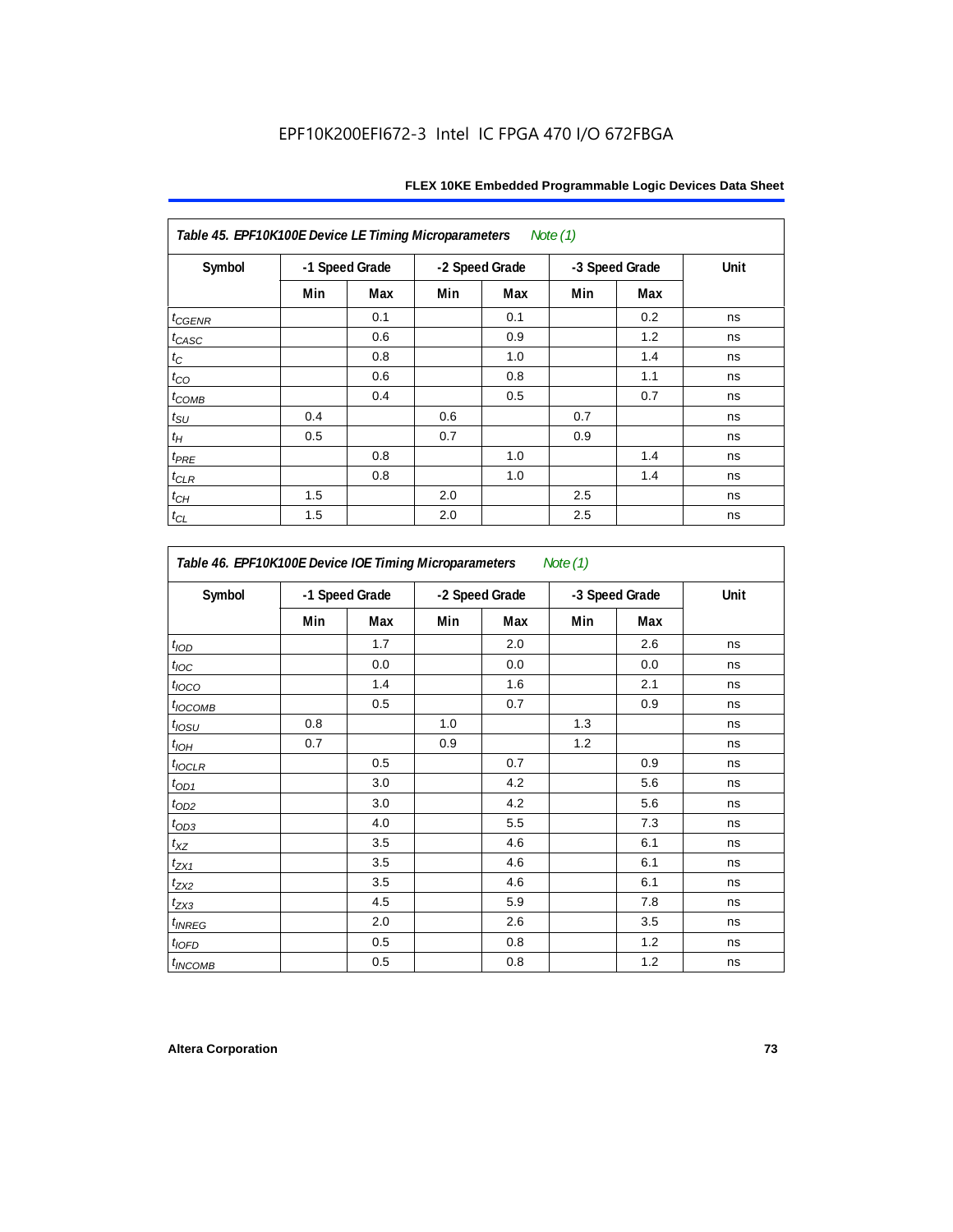# **FLEX 10KE Embedded Programmable Logic Devices Data Sheet**

| Table 47. EPF10K100E Device EAB Internal Microparameters |     |                |     |                | Note $(1)$ |                |      |
|----------------------------------------------------------|-----|----------------|-----|----------------|------------|----------------|------|
| Symbol                                                   |     | -1 Speed Grade |     | -2 Speed Grade |            | -3 Speed Grade | Unit |
|                                                          | Min | Max            | Min | Max            | Min        | Max            |      |
| <sup>t</sup> EABDATA1                                    |     | 1.5            |     | 2.0            |            | 2.6            | ns   |
| $t_{EABDATA1}$                                           |     | 0.0            |     | 0.0            |            | 0.0            | ns   |
| $t_{EABWE1}$                                             |     | 1.5            |     | 2.0            |            | 2.6            | ns   |
| t <sub>EABWE2</sub>                                      |     | 0.3            |     | 0.4            |            | 0.5            | ns   |
| t <sub>EABRE1</sub>                                      |     | 0.3            |     | 0.4            |            | 0.5            | ns   |
| $t_{EABRE2}$                                             |     | 0.0            |     | 0.0            |            | 0.0            | ns   |
| $t_{EABCLK}$                                             |     | 0.0            |     | 0.0            |            | 0.0            | ns   |
| $t_{EABCO}$                                              |     | 0.3            |     | 0.4            |            | 0.5            | ns   |
| t <sub>EABBYPASS</sub>                                   |     | 0.1            |     | 0.1            |            | 0.2            | ns   |
| $t_{EABSU}$                                              | 0.8 |                | 1.0 |                | 1.4        |                | ns   |
| $t_{EABH}$                                               | 0.1 |                | 0.1 |                | 0.2        |                | ns   |
| $t_{EABCLR}$                                             | 0.3 |                | 0.4 |                | 0.5        |                | ns   |
| $t_{AA}$                                                 |     | 4.0            |     | 5.1            |            | 6.6            | ns   |
| $t_{WP}$                                                 | 2.7 |                | 3.5 |                | 4.7        |                | ns   |
| $t_{RP}$                                                 | 1.0 |                | 1.3 |                | 1.7        |                | ns   |
| $t_{WDSU}$                                               | 1.0 |                | 1.3 |                | 1.7        |                | ns   |
| $t_{WDH}$                                                | 0.2 |                | 0.2 |                | 0.3        |                | ns   |
| $t_{WASU}$                                               | 1.6 |                | 2.1 |                | 2.8        |                | ns   |
| $t_{WAH}$                                                | 1.6 |                | 2.1 |                | 2.8        |                | ns   |
| $t_{RASU}$                                               | 3.0 |                | 3.9 |                | 5.2        |                | ns   |
| $t_{RAH}$                                                | 0.1 |                | 0.1 |                | 0.2        |                | ns   |
| $t_{WO}$                                                 |     | 1.5            |     | 2.0            |            | 2.6            | ns   |
| $t_{DD}$                                                 |     | 1.5            |     | 2.0            |            | 2.6            | ns   |
| $t_{EABOUT}$                                             |     | 0.2            |     | 0.3            |            | 0.3            | ns   |
| <sup>t</sup> EABCH                                       | 1.5 |                | 2.0 |                | 2.5        |                | ns   |
| $t_{EABCL}$                                              | 2.7 |                | 3.5 |                | 4.7        |                | ns   |

*Table 48. EPF10K100E Device EAB Internal Timing Macroparameters (Part 1 of 2)* 

| Symbol                | -1 Speed Grade |     | -2 Speed Grade |     |     | -3 Speed Grade | Unit |
|-----------------------|----------------|-----|----------------|-----|-----|----------------|------|
|                       | Min            | Max | Min            | Max | Min | Max            |      |
| $t_{EABA}$            |                | 5.9 |                | 7.6 |     | 9.9            | ns   |
| <sup>t</sup> EABRCOMB | 5.9            |     | 7.6            |     | 9.9 |                | ns   |
| <sup>t</sup> EABRCREG | 5.1            |     | 6.5            |     | 8.5 |                | ns   |
| <sup>t</sup> EABWP    | 2.7            |     | 3.5            |     | 4.7 |                | ns   |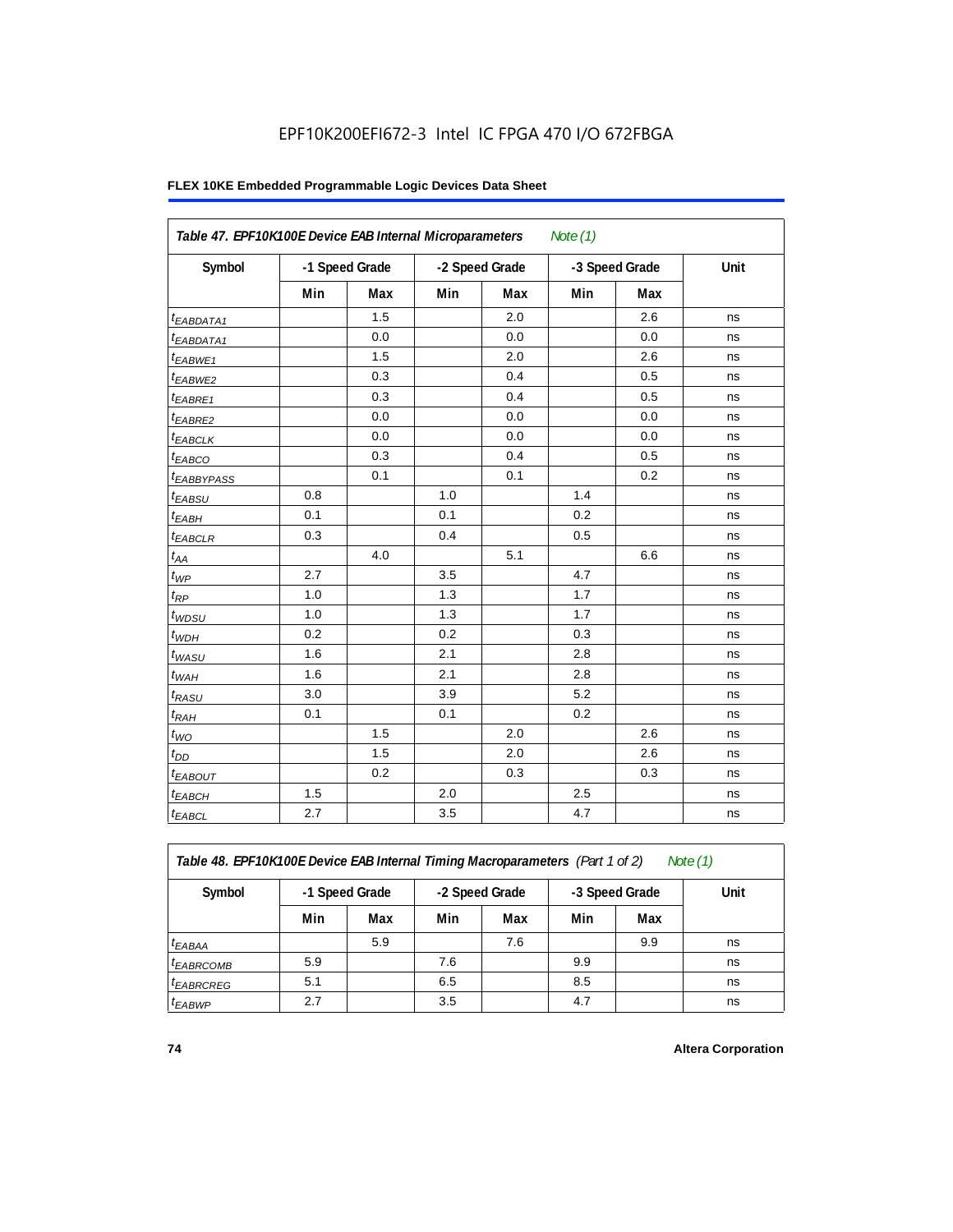| Table 48. EPF10K100E Device EAB Internal Timing Macroparameters (Part 2 of 2)<br>Note (1) |                |     |     |                |      |                |      |  |  |  |
|-------------------------------------------------------------------------------------------|----------------|-----|-----|----------------|------|----------------|------|--|--|--|
| Symbol                                                                                    | -1 Speed Grade |     |     | -2 Speed Grade |      | -3 Speed Grade | Unit |  |  |  |
|                                                                                           | Min            | Max | Min | Max            | Min  | Max            |      |  |  |  |
| <b><i>EABWCOMB</i></b>                                                                    | 5.9            |     | 7.7 |                | 10.3 |                | ns   |  |  |  |
| <sup>t</sup> EABWCREG                                                                     | 5.4            |     | 7.0 |                | 9.4  |                | ns   |  |  |  |
| <sup>t</sup> EABDD                                                                        |                | 3.4 |     | 4.5            |      | 5.9            | ns   |  |  |  |
| <b><i>EABDATACO</i></b>                                                                   |                | 0.5 |     | 0.7            |      | 0.8            | ns   |  |  |  |
| <sup>t</sup> EABDATASU                                                                    | 0.8            |     | 1.0 |                | 1.4  |                | ns   |  |  |  |
| <sup>t</sup> EABDATAH                                                                     | 0.1            |     | 0.1 |                | 0.2  |                | ns   |  |  |  |
| <b><i>EABWESU</i></b>                                                                     | 1.1            |     | 1.4 |                | 1.9  |                | ns   |  |  |  |
| <sup>t</sup> EABWEH                                                                       | 0.0            |     | 0.0 |                | 0.0  |                | ns   |  |  |  |
| <sup>t</sup> EABWDSU                                                                      | 1.0            |     | 1.3 |                | 1.7  |                | ns   |  |  |  |
| <sup>t</sup> EABWDH                                                                       | 0.2            |     | 0.2 |                | 0.3  |                | ns   |  |  |  |
| <sup>t</sup> EABWASU                                                                      | 4.1            |     | 5.2 |                | 6.8  |                | ns   |  |  |  |
| <sup>t</sup> EABWAH                                                                       | 0.0            |     | 0.0 |                | 0.0  |                | ns   |  |  |  |
| t <sub>EABWO</sub>                                                                        |                | 3.4 |     | 4.5            |      | 5.9            | ns   |  |  |  |

*Table 49. EPF10K100E Device Interconnect Timing Microparameters Note (1)*

| Symbol                     |     | -1 Speed Grade |     | -2 Speed Grade |     | -3 Speed Grade | Unit |
|----------------------------|-----|----------------|-----|----------------|-----|----------------|------|
|                            | Min | Max            | Min | Max            | Min | Max            |      |
| $tD$ IN2IOE                |     | 3.1            |     | 3.6            |     | 4.4            | ns   |
| t <sub>DIN2LE</sub>        |     | 0.3            |     | 0.4            |     | 0.5            | ns   |
| <sup>t</sup> DIN2DATA      |     | 1.6            |     | 1.8            |     | 2.0            | ns   |
| $t_{DCLK2IOE}$             |     | 0.8            |     | 1.1            |     | 1.4            | ns   |
| $t$ <sub>DCLK2LE</sub>     |     | 0.3            |     | 0.4            |     | 0.5            | ns   |
| <sup>t</sup> SAMELAB       |     | 0.1            |     | 0.1            |     | 0.2            | ns   |
| <i>t</i> SAMEROW           |     | 1.5            |     | 2.5            |     | 3.4            | ns   |
| <sup>t</sup> SAMECOLUMN    |     | 0.4            |     | 1.0            |     | 1.6            | ns   |
| <i>t<sub>DIFFROW</sub></i> |     | 1.9            |     | 3.5            |     | 5.0            | ns   |
| <i>t</i> TWOROWS           |     | 3.4            |     | 6.0            |     | 8.4            | ns   |
| <sup>t</sup> LEPERIPH      |     | 4.3            |     | 5.4            |     | 6.5            | ns   |
| t <sub>LABCARRY</sub>      |     | 0.5            |     | 0.7            |     | 0.9            | ns   |
| $t_{LABCASC}$              |     | 0.8            |     | 1.0            |     | 1.4            | ns   |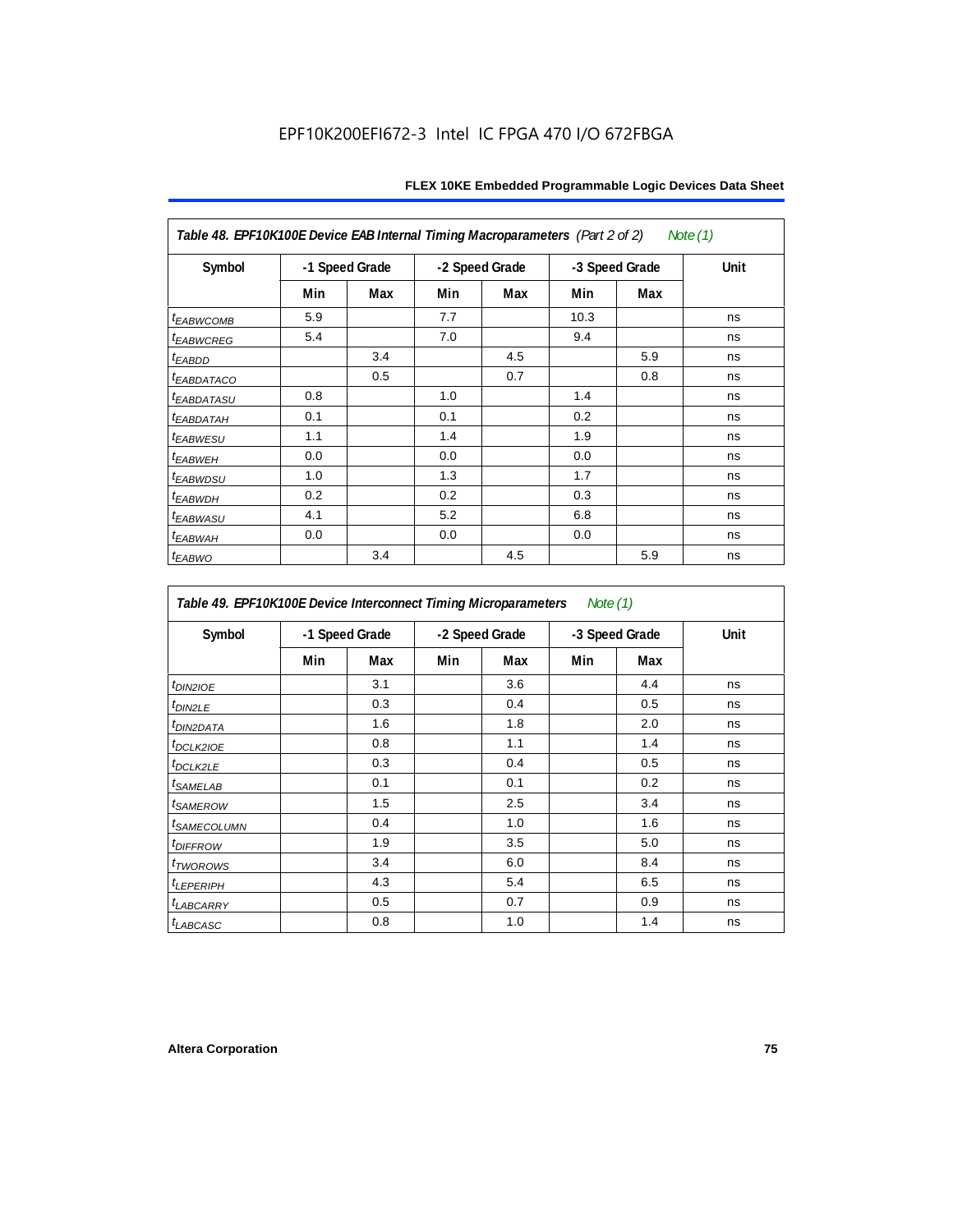#### **FLEX 10KE Embedded Programmable Logic Devices Data Sheet**

| Table 50. EPF10K100E External Timing Parameters Notes (1), (2) |                |     |     |                |     |                |      |  |  |  |
|----------------------------------------------------------------|----------------|-----|-----|----------------|-----|----------------|------|--|--|--|
| Symbol                                                         | -1 Speed Grade |     |     | -2 Speed Grade |     | -3 Speed Grade | Unit |  |  |  |
|                                                                | Min            | Max | Min | Max            | Min | Max            |      |  |  |  |
| t <sub>DRR</sub>                                               |                | 9.0 |     | 12.0           |     | 16.0           | ns   |  |  |  |
| $t_{INSU}$ (3)                                                 | 2.0            |     | 2.5 |                | 3.3 |                | ns   |  |  |  |
| $t_{INH}$ (3)                                                  | 0.0            |     | 0.0 |                | 0.0 |                | ns   |  |  |  |
| $t_{OUTCO}$ (3)                                                | 2.0            | 5.2 | 2.0 | 6.9            | 2.0 | 9.1            | ns   |  |  |  |
| $t_{INSU}$ (4)                                                 | 2.0            |     | 2.2 |                |     |                | ns   |  |  |  |
| $t_{INH}$ (4)                                                  | 0.0            |     | 0.0 |                |     |                | ns   |  |  |  |
| $t_{OUTCO}$ (4)                                                | 0.5            | 3.0 | 0.5 | 4.6            |     | -              | ns   |  |  |  |
| <sup>t</sup> PCISU                                             | 3.0            |     | 6.2 |                |     |                | ns   |  |  |  |
| <sup>t</sup> PCIH                                              | 0.0            |     | 0.0 |                |     |                | ns   |  |  |  |
| <sup>t</sup> PCICO                                             | 2.0            | 6.0 | 2.0 | 6.9            |     |                | ns   |  |  |  |

*Table 51. EPF10K100E External Bidirectional Timing Parameters Notes (1), (2)*

| Symbol              |     | -1 Speed Grade |     | -2 Speed Grade |     | -3 Speed Grade | Unit |
|---------------------|-----|----------------|-----|----------------|-----|----------------|------|
|                     | Min | Max            | Min | Max            | Min | Max            |      |
| $t_{INSUBIDIR}$ (3) | 1.7 |                | 2.5 |                | 3.3 |                | ns   |
| $t_{INHBIDIR}$ (3)  | 0.0 |                | 0.0 |                | 0.0 |                | ns   |
| $t_{INSUBIDIR}(4)$  | 2.0 |                | 2.8 |                |     |                | ns   |
| $t_{INHBIDIR}(4)$   | 0.0 |                | 0.0 |                |     |                | ns   |
| toutcobidir $(3)$   | 2.0 | 5.2            | 2.0 | 6.9            | 2.0 | 9.1            | ns   |
| $t_{XZBIDIR}$ (3)   |     | 5.6            |     | 7.5            |     | 10.1           | ns   |
| $t_{ZXBIDIR}$ (3)   |     | 5.6            |     | 7.5            |     | 10.1           | ns   |
| toutcobidir $(4)$   | 0.5 | 3.0            | 0.5 | 4.6            |     |                | ns   |
| $t_{XZBIDIR}$ (4)   |     | 4.6            |     | 6.5            |     |                | ns   |
| $t_{ZXBIDIR}$ (4)   |     | 4.6            |     | 6.5            |     |                | ns   |

#### *Notes to tables:*

(1) All timing parameters are described in Tables 24 through 30 in this data sheet.

(2) These parameters are specified by characterization.

(3) This parameter is measured without the use of the ClockLock or ClockBoost circuits.

(4) This parameter is measured with the use of the ClockLock or ClockBoost circuits.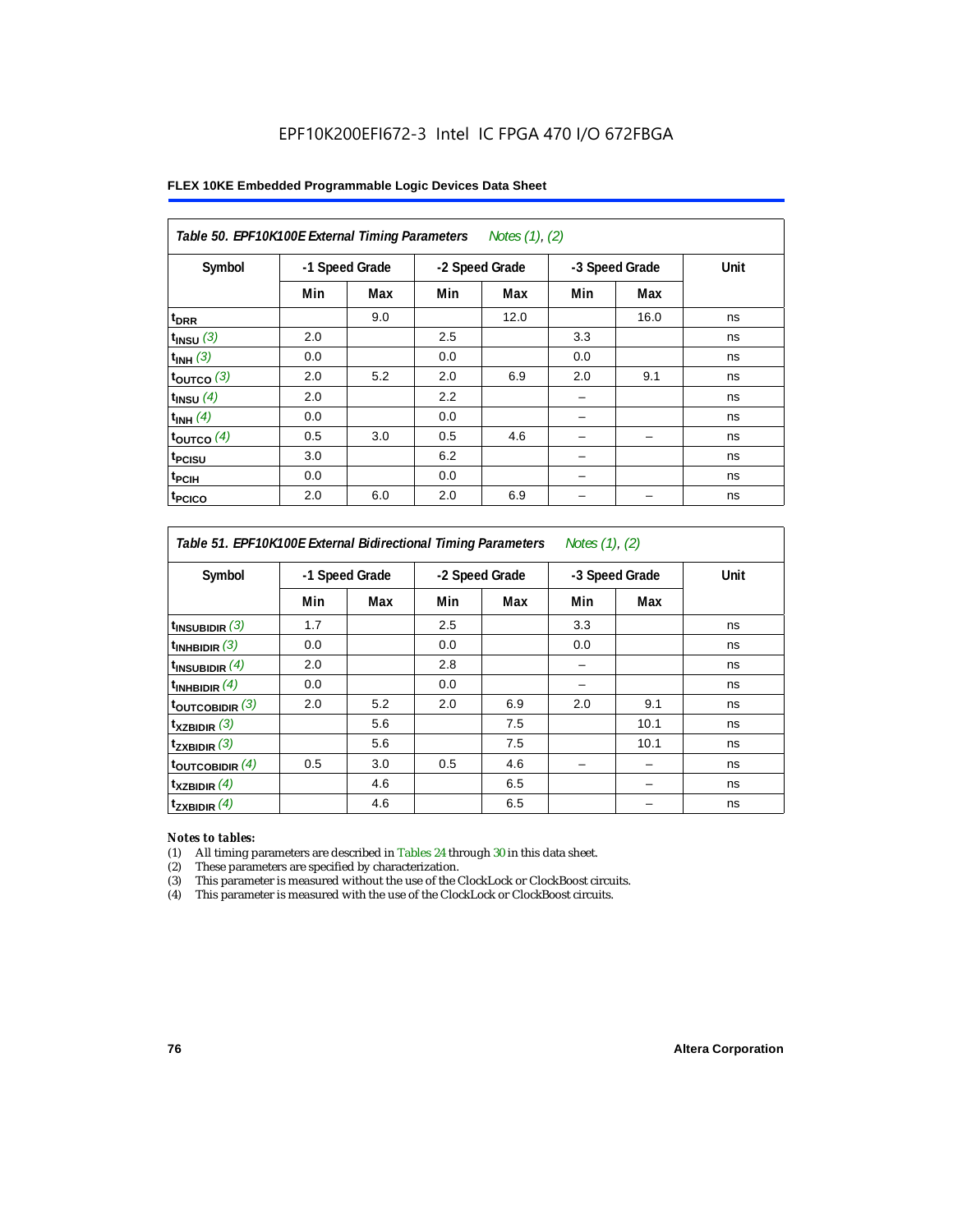Tables 52 through 58 show EPF10K130E device internal and external timing parameters.

| Table 52. EPF10K130E Device LE Timing Microparameters<br><b>Note (1)</b> |                |     |     |                |     |                |      |  |  |  |
|--------------------------------------------------------------------------|----------------|-----|-----|----------------|-----|----------------|------|--|--|--|
| Symbol                                                                   | -1 Speed Grade |     |     | -2 Speed Grade |     | -3 Speed Grade | Unit |  |  |  |
|                                                                          | Min            | Max | Min | Max            | Min | Max            |      |  |  |  |
| $t_{LUT}$                                                                |                | 0.6 |     | 0.9            |     | 1.3            | ns   |  |  |  |
| $t_{CLUT}$                                                               |                | 0.6 |     | 0.8            |     | 1.0            | ns   |  |  |  |
| $t_{RLUT}$                                                               |                | 0.7 |     | 0.9            |     | 0.2            | ns   |  |  |  |
| t <sub>PACKED</sub>                                                      |                | 0.3 |     | 0.5            |     | 0.6            | ns   |  |  |  |
| $t_{EN}$                                                                 |                | 0.2 |     | 0.3            |     | 0.4            | ns   |  |  |  |
| $t_{CICO}$                                                               |                | 0.1 |     | 0.1            |     | 0.2            | ns   |  |  |  |
| $t_{CGEN}$                                                               |                | 0.4 |     | 0.6            |     | 0.8            | ns   |  |  |  |
| $t_{\text{CGENR}}$                                                       |                | 0.1 |     | 0.1            |     | 0.2            | ns   |  |  |  |
| $t_{CASC}$                                                               |                | 0.6 |     | 0.9            |     | 1.2            | ns   |  |  |  |
| $t_{\rm C}$                                                              |                | 0.3 |     | 0.5            |     | 0.6            | ns   |  |  |  |
| $t_{CO}$                                                                 |                | 0.5 |     | 0.7            |     | 0.8            | ns   |  |  |  |
| $t_{\text{COMB}}$                                                        |                | 0.3 |     | 0.5            |     | 0.6            | ns   |  |  |  |
| $t_{\rm SU}$                                                             | 0.5            |     | 0.7 |                | 0.8 |                | ns   |  |  |  |
| $t_H$                                                                    | 0.6            |     | 0.7 |                | 1.0 |                | ns   |  |  |  |
| $t_{PRE}$                                                                |                | 0.9 |     | 1.2            |     | 1.6            | ns   |  |  |  |
| $t_{CLR}$                                                                |                | 0.9 |     | 1.2            |     | 1.6            | ns   |  |  |  |
| $t_{CH}$                                                                 | 1.5            |     | 1.5 |                | 2.5 |                | ns   |  |  |  |
| $t_{\rm CL}$                                                             | 1.5            |     | 1.5 |                | 2.5 |                | ns   |  |  |  |

*Table 53. EPF10K130E Device IOE Timing Microparameters Note (1)*

| Symbol           |     | -1 Speed Grade |     | -2 Speed Grade |     | -3 Speed Grade | Unit |  |
|------------------|-----|----------------|-----|----------------|-----|----------------|------|--|
|                  | Min | Max            | Min | Max            | Min | Max            |      |  |
| t <sub>IOD</sub> |     | 1.3            |     | 1.5            |     | 2.0            | ns   |  |
| $t_{\text{IOC}}$ |     | 0.0            |     | 0.0            |     | 0.0            | ns   |  |
| $t_{IOCO}$       |     | 0.6            |     | 0.8            |     | 1.0            | ns   |  |
| $t_{IOCOMB}$     |     | 0.6            |     | 0.8            |     | 1.0            | ns   |  |
| $t_{IOSU}$       | 1.0 |                | 1.2 |                | 1.6 |                | ns   |  |
| $t_{IOH}$        | 0.9 |                | 0.9 |                | 1.4 |                | ns   |  |
| $t_{IOCLR}$      |     | 0.6            |     | 0.8            |     | 1.0            | ns   |  |
| $t_{OD1}$        |     | 2.8            |     | 4.1            |     | 5.5            | ns   |  |
| $t_{OD2}$        |     | 2.8            |     | 4.1            |     | 5.5            | ns   |  |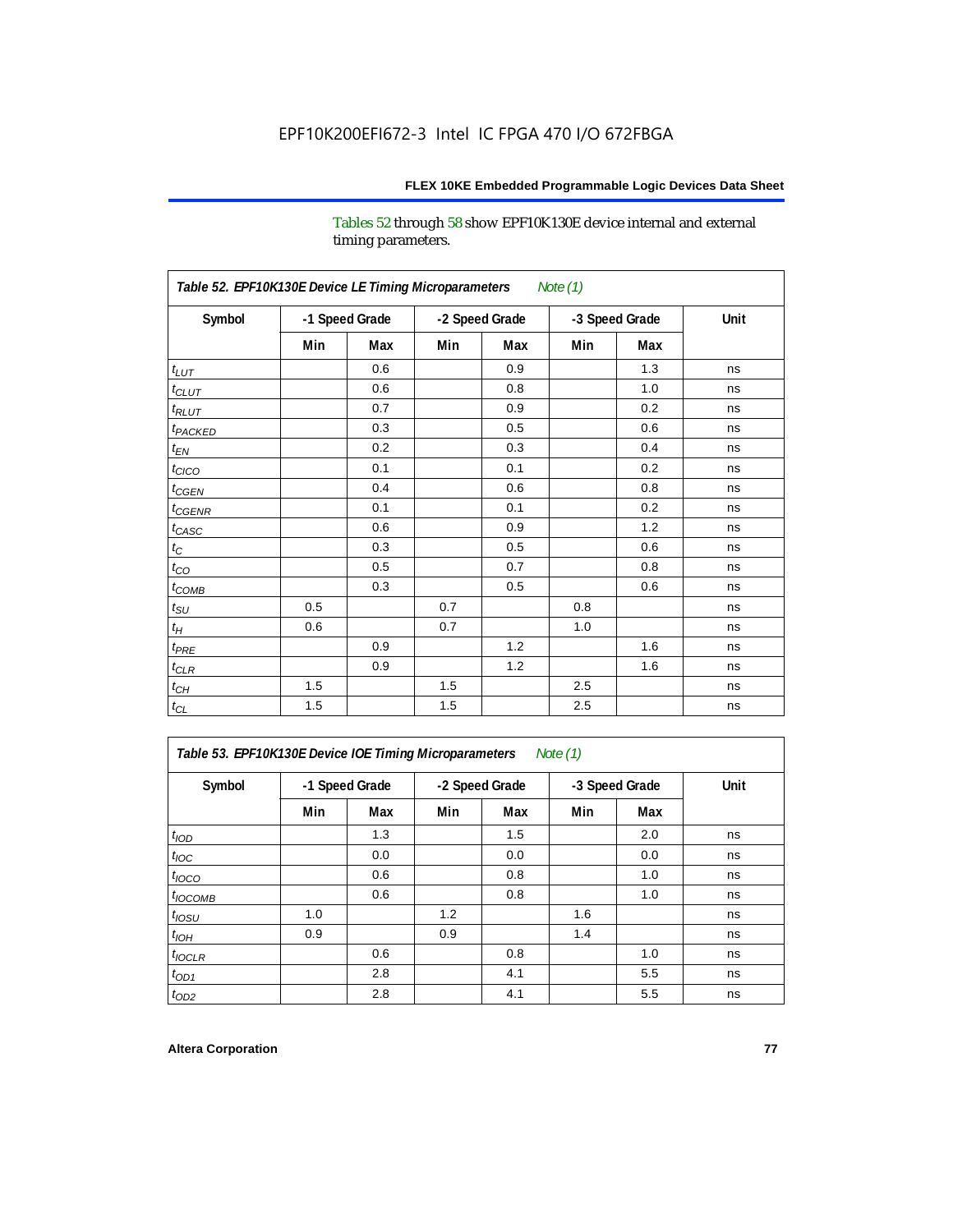| Table 53. EPF10K130E Device IOE Timing Microparameters<br>Note $(1)$ |                |     |     |                |     |                |      |  |  |  |  |
|----------------------------------------------------------------------|----------------|-----|-----|----------------|-----|----------------|------|--|--|--|--|
| Symbol                                                               | -1 Speed Grade |     |     | -2 Speed Grade |     | -3 Speed Grade | Unit |  |  |  |  |
|                                                                      | Min            | Max | Min | Max            | Min | Max            |      |  |  |  |  |
| $t_{OD3}$                                                            |                | 4.0 |     | 5.6            |     | 7.5            | ns   |  |  |  |  |
| $t_{XZ}$                                                             |                | 2.8 |     | 4.1            |     | 5.5            | ns   |  |  |  |  |
| $t_{ZX1}$                                                            |                | 2.8 |     | 4.1            |     | 5.5            | ns   |  |  |  |  |
| $t_{ZX2}$                                                            |                | 2.8 |     | 4.1            |     | 5.5            | ns   |  |  |  |  |
| $t_{ZX3}$                                                            |                | 4.0 |     | 5.6            |     | 7.5            | ns   |  |  |  |  |
| $t_{INREG}$                                                          |                | 2.5 |     | 3.0            |     | 4.1            | ns   |  |  |  |  |
| $t_{IOFD}$                                                           |                | 0.4 |     | 0.5            |     | 0.6            | ns   |  |  |  |  |
| $t_{INCOMB}$                                                         |                | 0.4 |     | 0.5            |     | 0.6            | ns   |  |  |  |  |

| Table 54. EPF10K130E Device EAB Internal Microparameters (Part 1 of 2) Note (1) |     |                |                |     |     |                |      |  |  |  |
|---------------------------------------------------------------------------------|-----|----------------|----------------|-----|-----|----------------|------|--|--|--|
| Symbol                                                                          |     | -1 Speed Grade | -2 Speed Grade |     |     | -3 Speed Grade | Unit |  |  |  |
|                                                                                 | Min | Max            | Min            | Max | Min | Max            |      |  |  |  |
| <sup>t</sup> EABDATA1                                                           |     | 1.5            |                | 2.0 |     | 2.6            | ns   |  |  |  |
| <sup>t</sup> EABDATA2                                                           |     | 0.0            |                | 0.0 |     | 0.0            | ns   |  |  |  |
| t <sub>EABWE1</sub>                                                             |     | 1.5            |                | 2.0 |     | 2.6            | ns   |  |  |  |
| t <sub>EABWE2</sub>                                                             |     | 0.3            |                | 0.4 |     | 0.5            | ns   |  |  |  |
| t <sub>EABRE1</sub>                                                             |     | 0.3            |                | 0.4 |     | 0.5            | ns   |  |  |  |
| <sup>t</sup> EABRE2                                                             |     | 0.0            |                | 0.0 |     | 0.0            | ns   |  |  |  |
| t <sub>EABCLK</sub>                                                             |     | 0.0            |                | 0.0 |     | 0.0            | ns   |  |  |  |
| t <sub>EABCO</sub>                                                              |     | 0.3            |                | 0.4 |     | 0.5            | ns   |  |  |  |
| t <sub>EABBYPASS</sub>                                                          |     | 0.1            |                | 0.1 |     | 0.2            | ns   |  |  |  |
| $t_{EABSU}$                                                                     | 0.8 |                | 1.0            |     | 1.4 |                | ns   |  |  |  |
| t <sub>ЕАВН</sub>                                                               | 0.1 |                | 0.2            |     | 0.2 |                | ns   |  |  |  |
| <sup>t</sup> EABCLR                                                             | 0.3 |                | 0.4            |     | 0.5 |                | ns   |  |  |  |
| $t_{AA}$                                                                        |     | 4.0            |                | 5.0 |     | 6.6            | ns   |  |  |  |
| $t_{WP}$                                                                        | 2.7 |                | 3.5            |     | 4.7 |                | ns   |  |  |  |
| $t_{\mathsf{RP}}$                                                               | 1.0 |                | 1.3            |     | 1.7 |                | ns   |  |  |  |
| $t_{WDSU}$                                                                      | 1.0 |                | 1.3            |     | 1.7 |                | ns   |  |  |  |
| $t_{WDH}$                                                                       | 0.2 |                | 0.2            |     | 0.3 |                | ns   |  |  |  |
| $t_{WASU}$                                                                      | 1.6 |                | 2.1            |     | 2.8 |                | ns   |  |  |  |
| $t_{WAH}$                                                                       | 1.6 |                | 2.1            |     | 2.8 |                | ns   |  |  |  |
| $t_{RASU}$                                                                      | 3.0 |                | 3.9            |     | 5.2 |                | ns   |  |  |  |
| $t_{RAH}$                                                                       | 0.1 |                | 0.1            |     | 0.2 |                | ns   |  |  |  |
| $t_{WO}$                                                                        |     | 1.5            |                | 2.0 |     | 2.6            | ns   |  |  |  |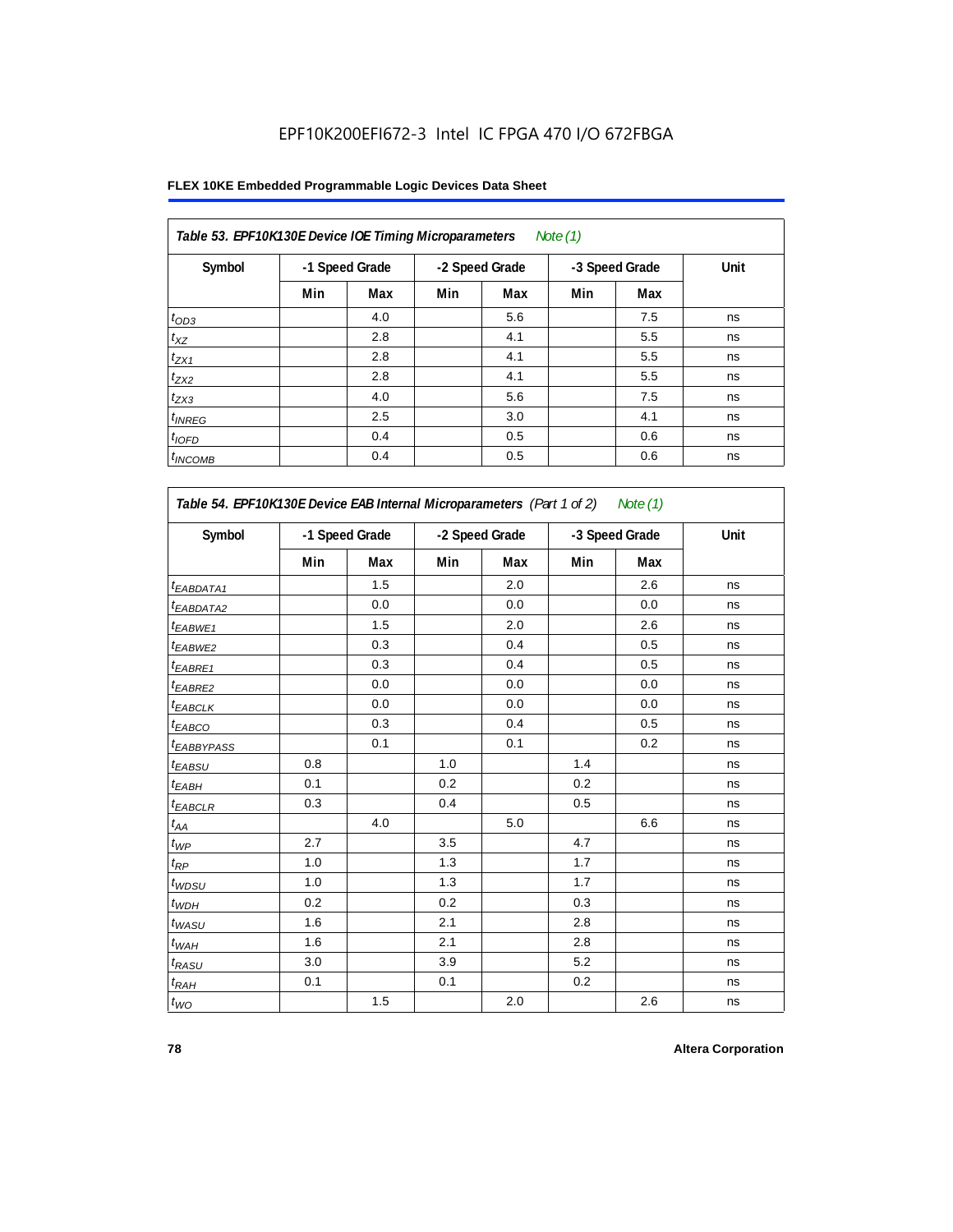| Table 54. EPF10K130E Device EAB Internal Microparameters (Part 2 of 2)<br>Note (1) |                                                    |     |     |     |     |     |      |  |  |  |
|------------------------------------------------------------------------------------|----------------------------------------------------|-----|-----|-----|-----|-----|------|--|--|--|
| Symbol                                                                             | -1 Speed Grade<br>-2 Speed Grade<br>-3 Speed Grade |     |     |     |     |     | Unit |  |  |  |
|                                                                                    | Min                                                | Max | Min | Max | Min | Max |      |  |  |  |
| $t_{DD}$                                                                           |                                                    | 1.5 |     | 2.0 |     | 2.6 | ns   |  |  |  |
| <b><i>EABOUT</i></b>                                                               |                                                    | 0.2 |     | 0.3 |     | 0.3 | ns   |  |  |  |
| $t_{EABCH}$                                                                        | 1.5                                                |     | 2.0 |     | 2.5 |     | ns   |  |  |  |
| $t_{EABCL}$                                                                        | 2.7                                                |     | 3.5 |     | 4.7 |     | ns   |  |  |  |

| Table 55. EPF10K130E Device EAB Internal Timing Macroparameters Note (1) |     |                |                |     |                |     |             |
|--------------------------------------------------------------------------|-----|----------------|----------------|-----|----------------|-----|-------------|
| Symbol                                                                   |     | -1 Speed Grade | -2 Speed Grade |     | -3 Speed Grade |     | <b>Unit</b> |
|                                                                          | Min | Max            | Min            | Max | Min            | Max |             |
| $t_{EABA}$                                                               |     | 5.9            |                | 7.5 |                | 9.9 | ns          |
| <sup>t</sup> EABRCOMB                                                    | 5.9 |                | 7.5            |     | 9.9            |     | ns          |
| <sup>t</sup> EABRCREG                                                    | 5.1 |                | 6.4            |     | 8.5            |     | ns          |
| t <sub>EABWP</sub>                                                       | 2.7 |                | 3.5            |     | 4.7            |     | ns          |
| <sup>t</sup> EABWCOMB                                                    | 5.9 |                | 7.7            |     | 10.3           |     | ns          |
| <sup>t</sup> EABWCREG                                                    | 5.4 |                | 7.0            |     | 9.4            |     | ns          |
| <sup>t</sup> EABDD                                                       |     | 3.4            |                | 4.5 |                | 5.9 | ns          |
| <sup>t</sup> EABDATACO                                                   |     | 0.5            |                | 0.7 |                | 0.8 | ns          |
| <sup>t</sup> EABDATASU                                                   | 0.8 |                | 1.0            |     | 1.4            |     | ns          |
| <sup>t</sup> EABDATAH                                                    | 0.1 |                | 0.1            |     | 0.2            |     | ns          |
| t <sub>EABWESU</sub>                                                     | 1.1 |                | 1.4            |     | 1.9            |     | ns          |
| <sup>t</sup> EABWEH                                                      | 0.0 |                | 0.0            |     | 0.0            |     | ns          |
| <sup>t</sup> EABWDSU                                                     | 1.0 |                | 1.3            |     | 1.7            |     | ns          |
| <sup>t</sup> EABWDH                                                      | 0.2 |                | 0.2            |     | 0.3            |     | ns          |
| <sup>t</sup> EABWASU                                                     | 4.1 |                | 5.1            |     | 6.8            |     | ns          |
| <sup>t</sup> EABWAH                                                      | 0.0 |                | 0.0            |     | 0.0            |     | ns          |
| t <sub>EABWO</sub>                                                       |     | 3.4            |                | 4.5 |                | 5.9 | ns          |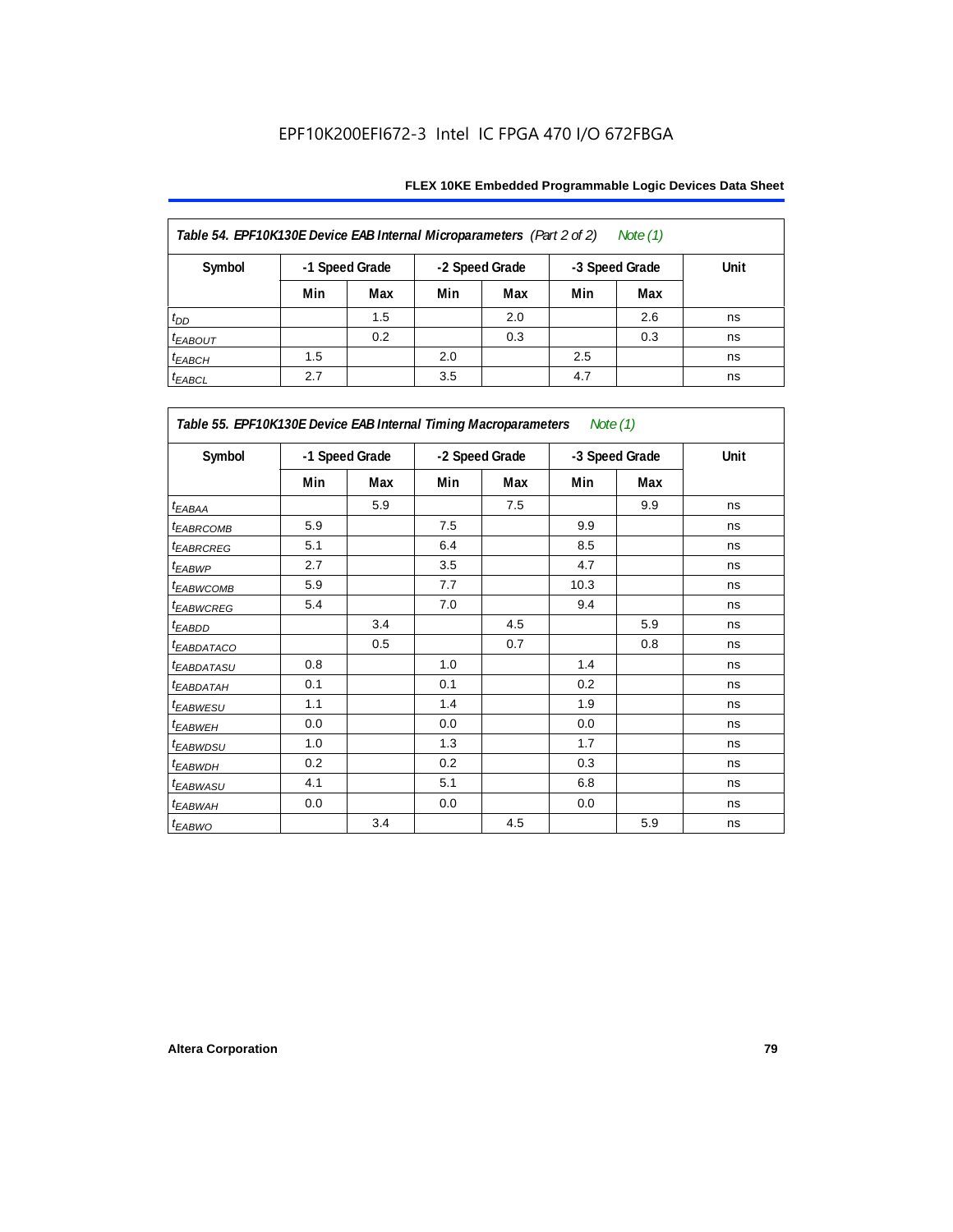| Table 56. EPF10K130E Device Interconnect Timing Microparameters<br>Note $(1)$ |                |     |                |     |     |                |      |  |  |  |
|-------------------------------------------------------------------------------|----------------|-----|----------------|-----|-----|----------------|------|--|--|--|
| Symbol                                                                        | -1 Speed Grade |     | -2 Speed Grade |     |     | -3 Speed Grade | Unit |  |  |  |
|                                                                               | Min            | Max | Min            | Max | Min | Max            |      |  |  |  |
| $t_{DIN2IOE}$                                                                 |                | 2.8 |                | 3.5 |     | 4.4            | ns   |  |  |  |
| $t_{DIN2LE}$                                                                  |                | 0.7 |                | 1.2 |     | 1.6            | ns   |  |  |  |
| <sup>t</sup> DIN2DATA                                                         |                | 1.6 |                | 1.9 |     | 2.2            | ns   |  |  |  |
| $t_{DCLK2IOE}$                                                                |                | 1.6 |                | 2.1 |     | 2.7            | ns   |  |  |  |
| <sup>t</sup> DCLK2LE                                                          |                | 0.7 |                | 1.2 |     | 1.6            | ns   |  |  |  |
| t <sub>SAMELAB</sub>                                                          |                | 0.1 |                | 0.2 |     | 0.2            | ns   |  |  |  |
| <i>t</i> SAMEROW                                                              |                | 1.9 |                | 3.4 |     | 5.1            | ns   |  |  |  |
| <sup>t</sup> SAMECOLUMN                                                       |                | 0.9 |                | 2.6 |     | 4.4            | ns   |  |  |  |
| <i>t<sub>DIFFROW</sub></i>                                                    |                | 2.8 |                | 6.0 |     | 9.5            | ns   |  |  |  |
| <sup>t</sup> TWOROWS                                                          |                | 4.7 |                | 9.4 |     | 14.6           | ns   |  |  |  |
| <sup>t</sup> LEPERIPH                                                         |                | 3.1 |                | 4.7 |     | 6.9            | ns   |  |  |  |
| t <sub>LABCARRY</sub>                                                         |                | 0.6 |                | 0.8 |     | 1.0            | ns   |  |  |  |
| t <sub>LABCASC</sub>                                                          |                | 0.9 |                | 1.2 |     | 1.6            | ns   |  |  |  |

| Symbol             |     | -1 Speed Grade |     | -2 Speed Grade |     | -3 Speed Grade | Unit |
|--------------------|-----|----------------|-----|----------------|-----|----------------|------|
|                    | Min | Max            | Min | Max            | Min | Max            |      |
| t <sub>DRR</sub>   |     | 9.0            |     | 12.0           |     | 16.0           | ns   |
| $t_{INSU}$ (3)     | 1.9 |                | 2.1 |                | 3.0 |                | ns   |
| $t_{INH}$ (3)      | 0.0 |                | 0.0 |                | 0.0 |                | ns   |
| $t_{OUT}$ co $(3)$ | 2.0 | 5.0            | 2.0 | 7.0            | 2.0 | 9.2            | ns   |
| $t_{INSU}$ (4)     | 0.9 |                | 1.1 |                |     |                | ns   |
| $t_{INH}$ (4)      | 0.0 |                | 0.0 |                |     |                | ns   |
| toutco $(4)$       | 0.5 | 4.0            | 0.5 | 6.0            |     |                | ns   |
| t <sub>PCISU</sub> | 3.0 |                | 6.2 |                |     |                | ns   |
| <sup>t</sup> PCIH  | 0.0 |                | 0.0 |                |     |                | ns   |
| t <sub>PCICO</sub> | 2.0 | 6.0            | 2.0 | 6.9            |     |                | ns   |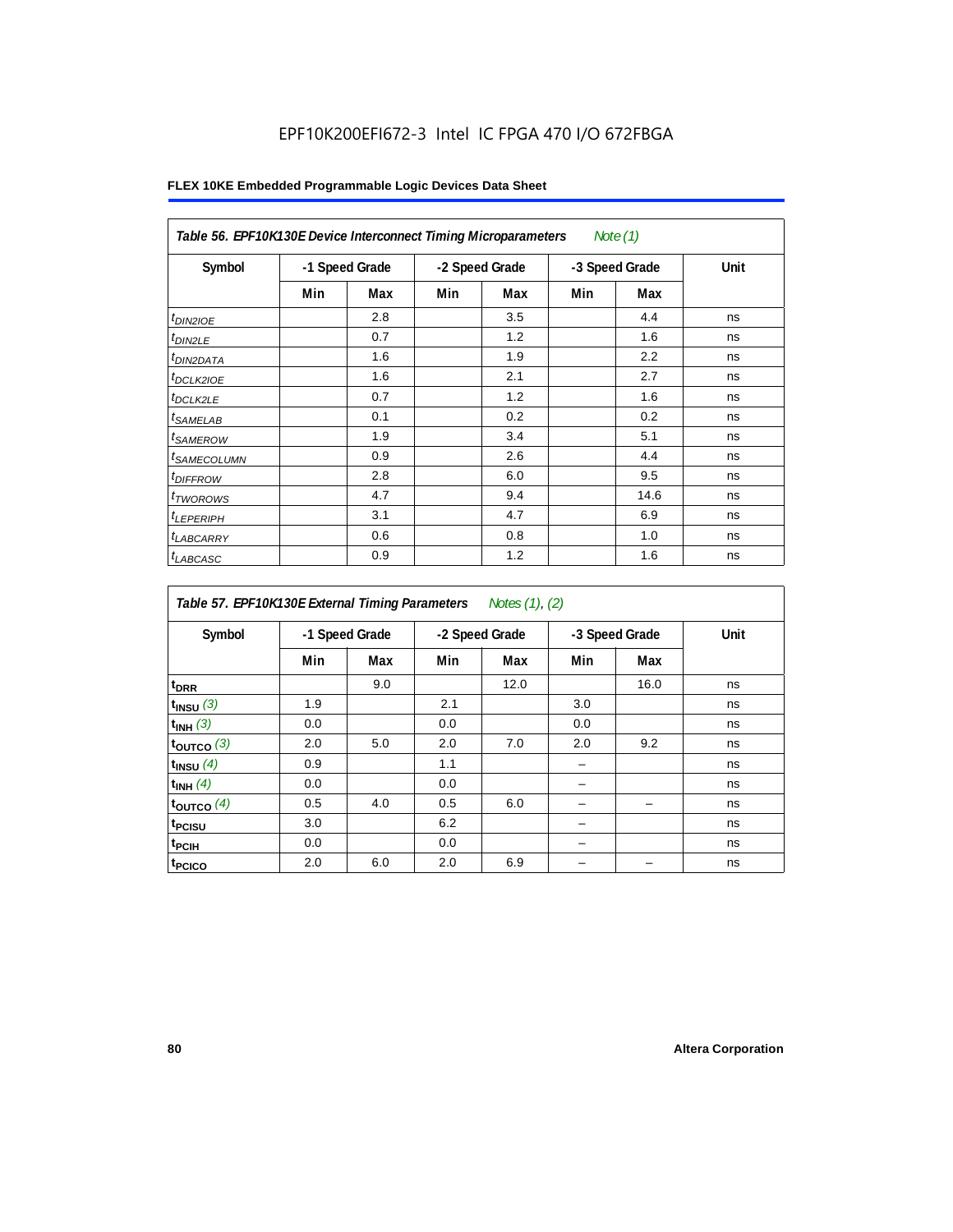| Table 58. EPF10K130E External Bidirectional Timing Parameters<br>Notes $(1)$ , $(2)$ |                |     |                |     |     |                |      |  |  |  |
|--------------------------------------------------------------------------------------|----------------|-----|----------------|-----|-----|----------------|------|--|--|--|
| Symbol                                                                               | -1 Speed Grade |     | -2 Speed Grade |     |     | -3 Speed Grade | Unit |  |  |  |
|                                                                                      | Min            | Max | Min            | Max | Min | Max            |      |  |  |  |
| $t_{INSUBIDIR}$ (3)                                                                  | 2.2            |     | 2.4            |     | 3.2 |                | ns   |  |  |  |
| t <sub>INHBIDIR</sub> $(3)$                                                          | 0.0            |     | 0.0            |     | 0.0 |                | ns   |  |  |  |
| $t_{\text{INSUBIDIR}}$ (4)                                                           | 2.8            |     | 3.0            |     |     |                | ns   |  |  |  |
| $t_{INHBIDIR}$ $(4)$                                                                 | 0.0            |     | 0.0            |     |     |                | ns   |  |  |  |
| t <sub>outcobidir</sub> $(3)$                                                        | 2.0            | 5.0 | 2.0            | 7.0 | 2.0 | 9.2            | ns   |  |  |  |
| $txz$ BIDIR $(3)$                                                                    |                | 5.6 |                | 8.1 |     | 10.8           | ns   |  |  |  |
| $t_{ZXBIDIR}$ (3)                                                                    |                | 5.6 |                | 8.1 |     | 10.8           | ns   |  |  |  |
| toutcobidir $(4)$                                                                    | 0.5            | 4.0 | 0.5            | 6.0 |     |                | ns   |  |  |  |
| $t_{XZBIDIR}$ (4)                                                                    |                | 4.6 |                | 7.1 |     |                | ns   |  |  |  |
| $t_{ZXBIDIR}$ (4)                                                                    |                | 4.6 |                | 7.1 |     |                | ns   |  |  |  |

#### *Notes to tables:*

(1) All timing parameters are described in Tables 24 through 30 in this data sheet.<br>(2) These parameters are specified by characterization.

(2) These parameters are specified by characterization.<br>
(3) This parameter is measured without the use of the C

This parameter is measured without the use of the ClockLock or ClockBoost circuits.

(4) This parameter is measured with the use of the ClockLock or ClockBoost circuits.

#### Tables 59 through 65 show EPF10K200E device internal and external timing parameters.

| Table 59. EPF10K200E Device LE Timing Microparameters (Part 1 of 2) Note (1) |                |     |                |     |                |     |      |  |  |  |
|------------------------------------------------------------------------------|----------------|-----|----------------|-----|----------------|-----|------|--|--|--|
| Symbol                                                                       | -1 Speed Grade |     | -2 Speed Grade |     | -3 Speed Grade |     | Unit |  |  |  |
|                                                                              | Min            | Max | Min            | Max | Min            | Max |      |  |  |  |
| $t_{LUT}$                                                                    |                | 0.7 |                | 0.8 |                | 1.2 | ns   |  |  |  |
| $t_{CLUT}$                                                                   |                | 0.4 |                | 0.5 |                | 0.6 | ns   |  |  |  |
| $t_{RLUT}$                                                                   |                | 0.6 |                | 0.7 |                | 0.9 | ns   |  |  |  |
| <sup>t</sup> PACKED                                                          |                | 0.3 |                | 0.5 |                | 0.7 | ns   |  |  |  |
| $t_{EN}$                                                                     |                | 0.4 |                | 0.5 |                | 0.6 | ns   |  |  |  |
| $t_{CICO}$                                                                   |                | 0.2 |                | 0.2 |                | 0.3 | ns   |  |  |  |
| $t_{GEN}$                                                                    |                | 0.4 |                | 0.4 |                | 0.6 | ns   |  |  |  |
| <sup>t</sup> CGENR                                                           |                | 0.2 |                | 0.2 |                | 0.3 | ns   |  |  |  |
| $t_{CASC}$                                                                   |                | 0.7 |                | 0.8 |                | 1.2 | ns   |  |  |  |
| $t_{\rm C}$                                                                  |                | 0.5 |                | 0.6 |                | 0.8 | ns   |  |  |  |
| $t_{CO}$                                                                     |                | 0.5 |                | 0.6 |                | 0.8 | ns   |  |  |  |
| $t_{COMB}$                                                                   |                | 0.4 |                | 0.6 |                | 0.8 | ns   |  |  |  |
| $t_{\rm SU}$                                                                 | 0.4            |     | 0.6            |     | 0.7            |     | ns   |  |  |  |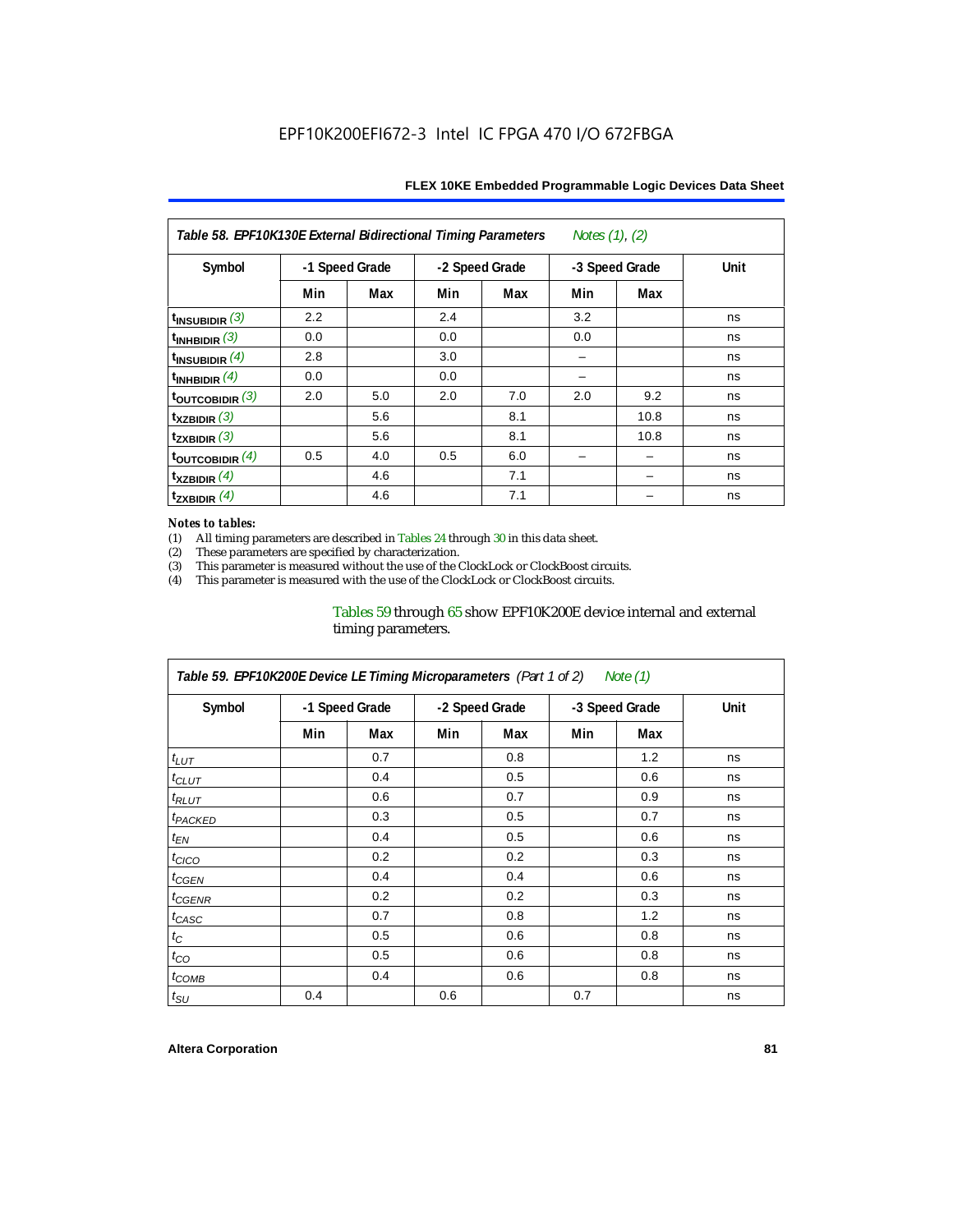| Table 59. EPF10K200E Device LE Timing Microparameters (Part 2 of 2) |                |     |                |     |                | Note (1) |      |
|---------------------------------------------------------------------|----------------|-----|----------------|-----|----------------|----------|------|
| Symbol                                                              | -1 Speed Grade |     | -2 Speed Grade |     | -3 Speed Grade |          | Unit |
|                                                                     | Min            | Max | Min            | Max | Min            | Max      |      |
| $t_H$                                                               | 0.9            |     | 1.1            |     | 1.5            |          | ns   |
| $t_{PRE}$                                                           |                | 0.5 |                | 0.6 |                | 0.8      | ns   |
| $t_{CLR}$                                                           |                | 0.5 |                | 0.6 |                | 0.8      | ns   |
| $t_{CH}$                                                            | 2.0            |     | 2.5            |     | 3.0            |          | ns   |
| $t_{CL}$                                                            | 2.0            |     | 2.5            |     | 3.0            |          | ns   |

| Table 60. EPF10K200E Device IOE Timing Microparameters Note (1) |                |     |                |     |                |      |      |  |  |
|-----------------------------------------------------------------|----------------|-----|----------------|-----|----------------|------|------|--|--|
| Symbol                                                          | -1 Speed Grade |     | -2 Speed Grade |     | -3 Speed Grade |      | Unit |  |  |
|                                                                 | Min            | Max | Min            | Max | Min            | Max  |      |  |  |
| t <sub>IOD</sub>                                                |                | 1.6 |                | 1.9 |                | 2.6  | ns   |  |  |
| $t_{\text{IOC}}$                                                |                | 0.3 |                | 0.3 |                | 0.5  | ns   |  |  |
| $t_{IOCO}$                                                      |                | 1.6 |                | 1.9 |                | 2.6  | ns   |  |  |
| $t_{IOCOMB}$                                                    |                | 0.5 |                | 0.6 |                | 0.8  | ns   |  |  |
| $t_{IOSU}$                                                      | 0.8            |     | 0.9            |     | 1.2            |      | ns   |  |  |
| $t_{IOH}$                                                       | 0.7            |     | 0.8            |     | 1.1            |      | ns   |  |  |
| $t_{IOCLR}$                                                     |                | 0.2 |                | 0.2 |                | 0.3  | ns   |  |  |
| $t_{OD1}$                                                       |                | 0.6 |                | 0.7 |                | 0.9  | ns   |  |  |
| $t_{OD2}$                                                       |                | 0.1 |                | 0.2 |                | 0.7  | ns   |  |  |
| $t_{\underline{OD3}}$                                           |                | 2.5 |                | 3.0 |                | 3.9  | ns   |  |  |
| $t_{\mathsf{XZ}}$                                               |                | 4.4 |                | 5.3 |                | 7.1  | ns   |  |  |
| $t_{ZX1}$                                                       |                | 4.4 |                | 5.3 |                | 7.1  | ns   |  |  |
| $t_{ZX2}$                                                       |                | 3.9 |                | 4.8 |                | 6.9  | ns   |  |  |
| $t_{ZX3}$                                                       |                | 6.3 |                | 7.6 |                | 10.1 | ns   |  |  |
| $t_{INREG}$                                                     |                | 4.8 |                | 5.7 |                | 7.7  | ns   |  |  |
| $t_{IOFD}$                                                      |                | 1.5 |                | 1.8 |                | 2.4  | ns   |  |  |
| $t_{INCOMB}$                                                    |                | 1.5 |                | 1.8 |                | 2.4  | ns   |  |  |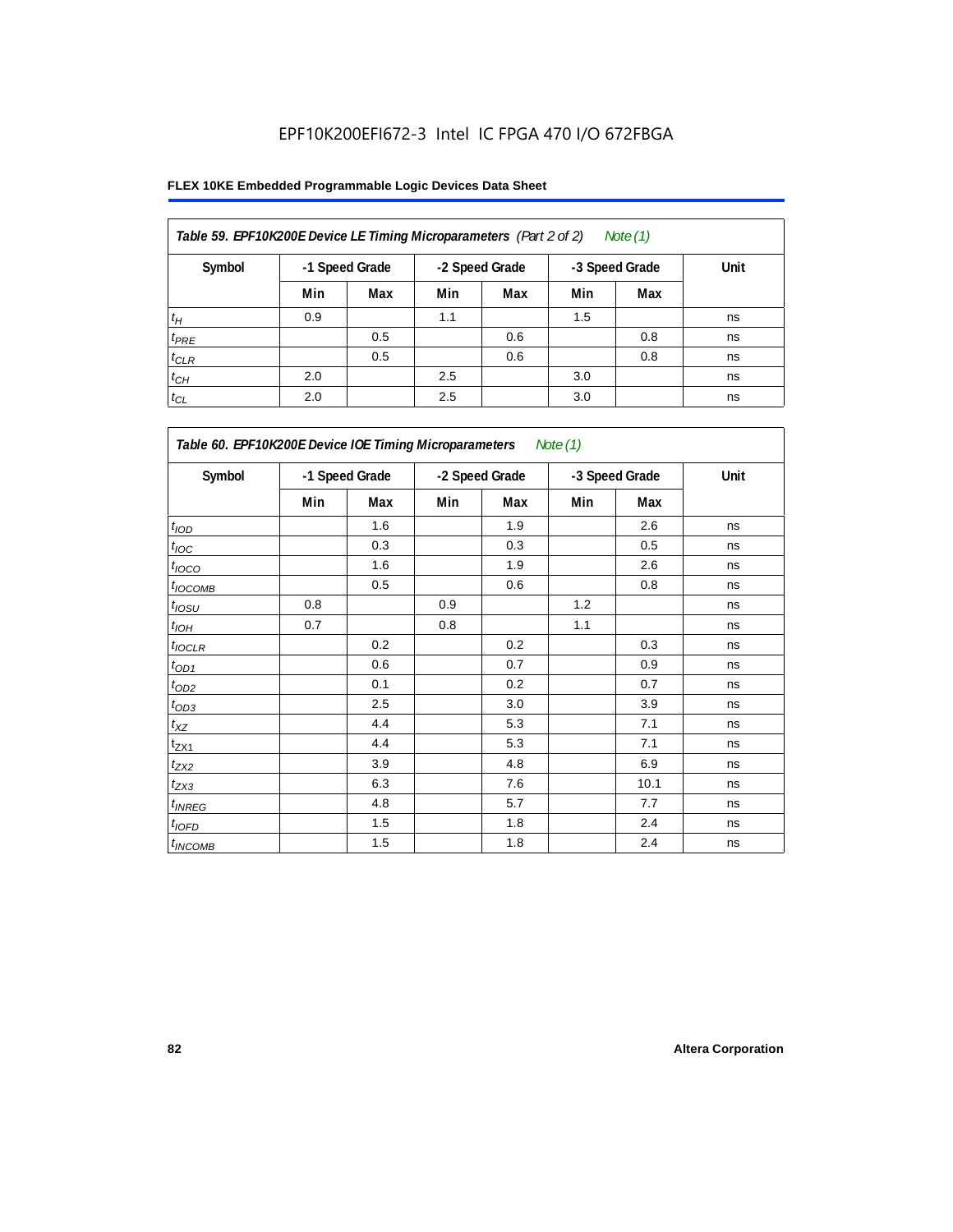| Table 61. EPF10K200E Device EAB Internal Microparameters<br>Note $(1)$ |     |                |     |                |     |                |      |  |  |  |
|------------------------------------------------------------------------|-----|----------------|-----|----------------|-----|----------------|------|--|--|--|
| Symbol                                                                 |     | -1 Speed Grade |     | -2 Speed Grade |     | -3 Speed Grade | Unit |  |  |  |
|                                                                        | Min | Max            | Min | Max            | Min | Max            |      |  |  |  |
| <i>EABDATA1</i>                                                        |     | 2.0            |     | 2.4            |     | 3.2            | ns   |  |  |  |
| $t_{EABDATA1}$                                                         |     | 0.4            |     | 0.5            |     | 0.6            | ns   |  |  |  |
| t <sub>EABWE1</sub>                                                    |     | 1.4            |     | 1.7            |     | 2.3            | ns   |  |  |  |
| t <sub>EABWE2</sub>                                                    |     | 0.0            |     | 0.0            |     | 0.0            | ns   |  |  |  |
| $t_{EABRE1}$                                                           |     | $\mathbf 0$    |     | $\pmb{0}$      |     | $\mathbf 0$    | ns   |  |  |  |
| $t_{EABRE2}$                                                           |     | 0.4            |     | 0.5            |     | 0.6            | ns   |  |  |  |
| $t_{EABCLK}$                                                           |     | 0.0            |     | 0.0            |     | 0.0            | ns   |  |  |  |
| t <sub>EABCO</sub>                                                     |     | 0.8            |     | 0.9            |     | 1.2            | ns   |  |  |  |
| <i><b>EABBYPASS</b></i>                                                |     | 0.0            |     | 0.1            |     | 0.1            | ns   |  |  |  |
| $t_{EABSU}$                                                            | 0.9 |                | 1.1 |                | 1.5 |                | ns   |  |  |  |
| $t_{EABH}$                                                             | 0.4 |                | 0.5 |                | 0.6 |                | ns   |  |  |  |
| $t_{EABCLR}$                                                           | 0.8 |                | 0.9 |                | 1.2 |                | ns   |  |  |  |
| $t_{\!A\!A}$                                                           |     | 3.1            |     | 3.7            |     | 4.9            | ns   |  |  |  |
| $t_{WP}$                                                               | 3.3 |                | 4.0 |                | 5.3 |                | ns   |  |  |  |
| $t_{RP}$                                                               | 0.9 |                | 1.1 |                | 1.5 |                | ns   |  |  |  |
| $t_{WDSU}$                                                             | 0.9 |                | 1.1 |                | 1.5 |                | ns   |  |  |  |
| $t_{WDH}$                                                              | 0.1 |                | 0.1 |                | 0.1 |                | ns   |  |  |  |
| $t_{WASU}$                                                             | 1.3 |                | 1.6 |                | 2.1 |                | ns   |  |  |  |
| $t_{W\!AH}$                                                            | 2.1 |                | 2.5 |                | 3.3 |                | ns   |  |  |  |
| $t_{RASU}$                                                             | 2.2 |                | 2.6 |                | 3.5 |                | ns   |  |  |  |
| $t_{RAH}$                                                              | 0.1 |                | 0.1 |                | 0.2 |                | ns   |  |  |  |
| $t_{WO}$                                                               |     | 2.0            |     | 2.4            |     | 3.2            | ns   |  |  |  |
| $t_{DD}$                                                               |     | 2.0            |     | 2.4            |     | 3.2            | ns   |  |  |  |
| $t_{EABOUT}$                                                           |     | 0.0            |     | 0.1            |     | 0.1            | ns   |  |  |  |
| $t_{EABCH}$                                                            | 1.5 |                | 2.0 |                | 2.5 |                | ns   |  |  |  |
| $t_{EABCL}$                                                            | 3.3 |                | 4.0 |                | 5.3 |                | ns   |  |  |  |

*Table 62. EPF10K200E Device EAB Internal Timing Macroparameters (Part 1 of 2) Note (1)*

| Symbol                      | -1 Speed Grade |     | -2 Speed Grade |     | -3 Speed Grade |     | Unit |  |  |  |  |
|-----------------------------|----------------|-----|----------------|-----|----------------|-----|------|--|--|--|--|
|                             | Min            | Max | Min            | Max | Min            | Max |      |  |  |  |  |
| $t_{EABA}$                  |                | 5.1 |                | 6.4 |                | 8.4 | ns   |  |  |  |  |
| <i>t<sub>EABRCOMB</sub></i> | 5.1            |     | 6.4            |     | 8.4            |     | ns   |  |  |  |  |
| <b><i>EABRCREG</i></b>      | 4.8            |     | 5.7            |     | 7.6            |     | ns   |  |  |  |  |
| <b>t</b> EABWP              | 3.3            |     | 4.0            |     | 5.3            |     | ns   |  |  |  |  |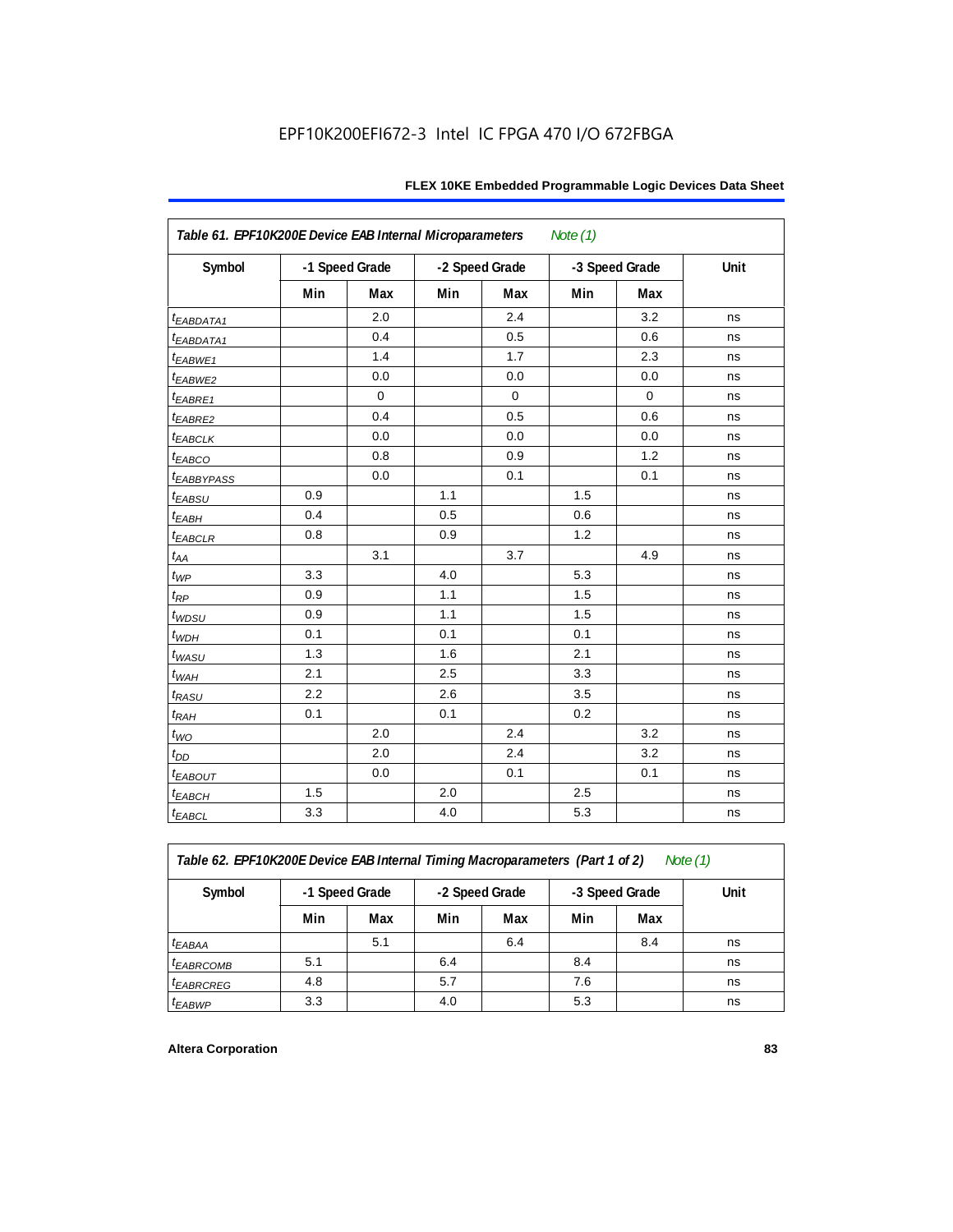| Table 62. EPF10K200E Device EAB Internal Timing Macroparameters (Part 2 of 2)<br>Note $(1)$ |     |                |                |     |                |     |      |  |  |  |
|---------------------------------------------------------------------------------------------|-----|----------------|----------------|-----|----------------|-----|------|--|--|--|
| Symbol                                                                                      |     | -1 Speed Grade | -2 Speed Grade |     | -3 Speed Grade |     | Unit |  |  |  |
|                                                                                             | Min | Max            | Min            | Max | Min            | Max |      |  |  |  |
| <sup>t</sup> EABWCOMB                                                                       | 6.7 |                | 8.1            |     | 10.7           |     | ns   |  |  |  |
| <sup>t</sup> EABWCREG                                                                       | 6.6 |                | 8.0            |     | 10.6           |     | ns   |  |  |  |
| <sup>t</sup> EABDD                                                                          |     | 4.0            |                | 5.1 |                | 6.7 | ns   |  |  |  |
| <i>EABDATACO</i>                                                                            |     | 0.8            |                | 1.0 |                | 1.3 | ns   |  |  |  |
| <sup>t</sup> EABDATASU                                                                      | 1.3 |                | 1.6            |     | 2.1            |     | ns   |  |  |  |
| <sup>t</sup> EABDATAH                                                                       | 0.0 |                | 0.0            |     | 0.0            |     | ns   |  |  |  |
| <sup>t</sup> EABWESU                                                                        | 0.9 |                | 1.1            |     | 1.5            |     | ns   |  |  |  |
| $t_{EABWEH}$                                                                                | 0.4 |                | 0.5            |     | 0.6            |     | ns   |  |  |  |
| <sup>t</sup> EABWDSU                                                                        | 1.5 |                | 1.8            |     | 2.4            |     | ns   |  |  |  |
| <sup>t</sup> EABWDH                                                                         | 0.0 |                | 0.0            |     | 0.0            |     | ns   |  |  |  |
| <sup>t</sup> EABWASU                                                                        | 3.0 |                | 3.6            |     | 4.7            |     | ns   |  |  |  |
| <sup>t</sup> EABWAH                                                                         | 0.4 |                | 0.5            |     | 0.7            |     | ns   |  |  |  |
| $t_{EABWO}$                                                                                 |     | 3.4            |                | 4.4 |                | 5.8 | ns   |  |  |  |

| Symbol                  | -1 Speed Grade |     | -2 Speed Grade |     | -3 Speed Grade |      | Unit |
|-------------------------|----------------|-----|----------------|-----|----------------|------|------|
|                         | Min            | Max | Min            | Max | Min            | Max  |      |
| $t_{DINZIOE}$           |                | 4.2 |                | 4.6 |                | 5.7  | ns   |
| t <sub>DIN2LE</sub>     |                | 1.7 |                | 1.7 |                | 2.0  | ns   |
| <sup>t</sup> DIN2DATA   |                | 1.9 |                | 2.1 |                | 3.0  | ns   |
| <sup>t</sup> DCLK2IOE   |                | 2.5 |                | 2.9 |                | 4.0  | ns   |
| <sup>t</sup> DCLK2LE    |                | 1.7 |                | 1.7 |                | 2.0  | ns   |
| <sup>t</sup> SAMELAB    |                | 0.1 |                | 0.1 |                | 0.2  | ns   |
| <sup>t</sup> SAMEROW    |                | 2.3 |                | 2.6 |                | 3.6  | ns   |
| <sup>t</sup> SAMECOLUMN |                | 2.5 |                | 2.7 |                | 4.1  | ns   |
| <sup>t</sup> DIFFROW    |                | 4.8 |                | 5.3 |                | 7.7  | ns   |
| <sup>t</sup> TWOROWS    |                | 7.1 |                | 7.9 |                | 11.3 | ns   |
| <sup>t</sup> LEPERIPH   |                | 7.0 |                | 7.6 |                | 9.0  | ns   |
| <sup>t</sup> LABCARRY   |                | 0.1 |                | 0.1 |                | 0.2  | ns   |
| t <sub>LABCASC</sub>    |                | 0.9 |                | 1.0 |                | 1.4  | ns   |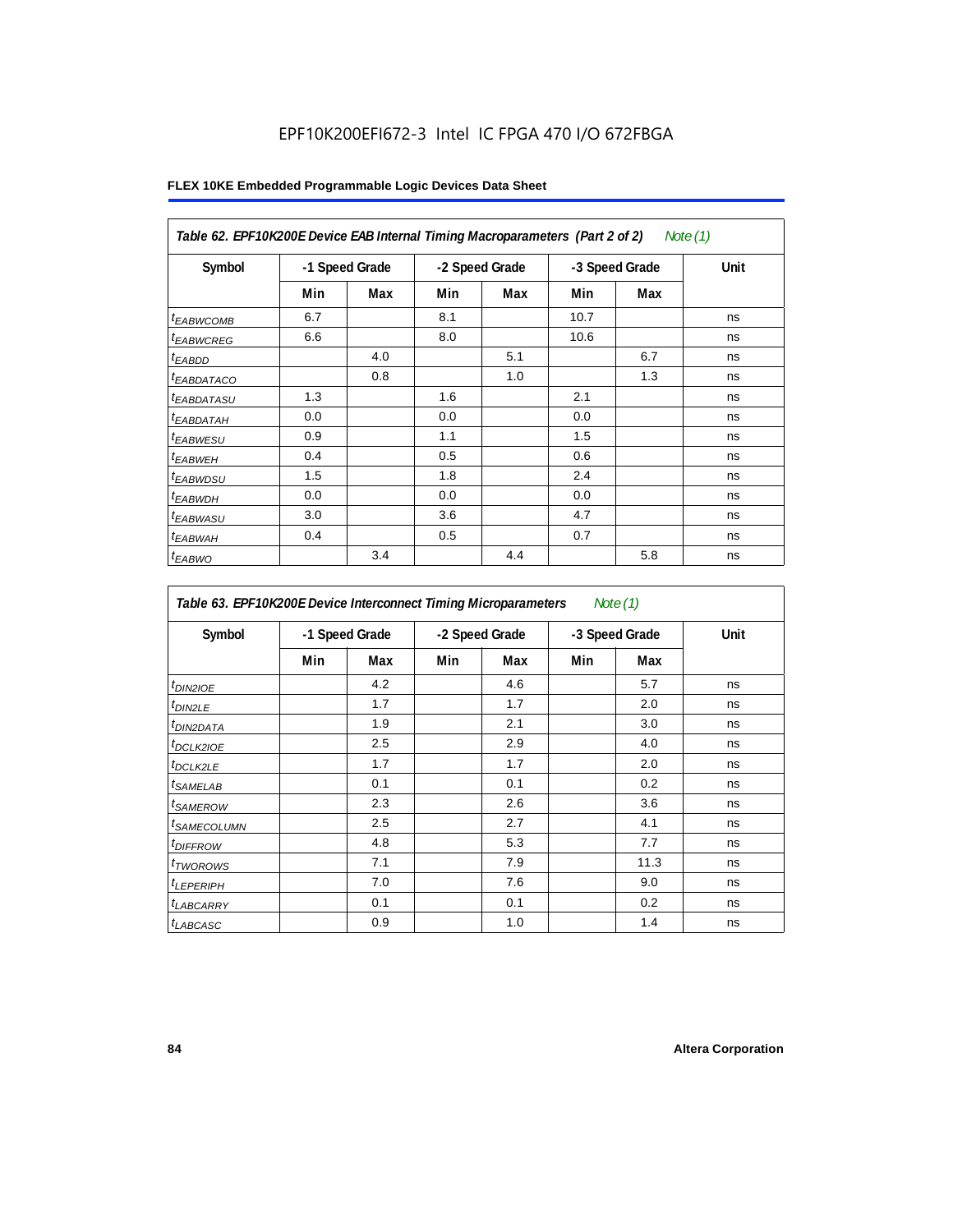| FLEX 10KE Embedded Programmable Logic Devices Data Sheet |  |
|----------------------------------------------------------|--|
|----------------------------------------------------------|--|

| Table 64. EPF10K200E External Timing Parameters<br>Notes (1), (2) |                |      |     |                |     |                          |      |  |  |  |  |
|-------------------------------------------------------------------|----------------|------|-----|----------------|-----|--------------------------|------|--|--|--|--|
| Symbol                                                            | -1 Speed Grade |      |     | -2 Speed Grade |     | -3 Speed Grade           | Unit |  |  |  |  |
|                                                                   | Min            | Max  | Min | Max            | Min | Max                      |      |  |  |  |  |
| t <sub>DRR</sub>                                                  |                | 10.0 |     | 12.0           |     | 16.0                     | ns   |  |  |  |  |
| t <sub>INSU</sub>                                                 | 2.8            |      | 3.4 |                | 4.4 |                          | ns   |  |  |  |  |
| $t_{\mathsf{INH}}$                                                | 0.0            |      | 0.0 |                | 0.0 |                          | ns   |  |  |  |  |
| toutco                                                            | 2.0            | 4.5  | 2.0 | 5.3            | 2.0 | 7.8                      | ns   |  |  |  |  |
| t <sub>PCISU</sub>                                                | 3.0            |      | 6.2 |                |     |                          | ns   |  |  |  |  |
| t <sub>PCIH</sub>                                                 | 0.0            |      | 0.0 |                |     |                          | ns   |  |  |  |  |
| t <sub>PCICO</sub>                                                | 2.0            | 6.0  | 2.0 | 8.9            | -   | $\overline{\phantom{a}}$ | ns   |  |  |  |  |

*Table 65. EPF10K200E External Bidirectional Timing Parameters Notes (1), (2)*

| Symbol                  | -1 Speed Grade |     | -2 Speed Grade |     | -3 Speed Grade |      | Unit |
|-------------------------|----------------|-----|----------------|-----|----------------|------|------|
|                         | Min            | Max | Min            | Max | Min            | Max  |      |
| <sup>t</sup> INSUBIDIR  | 3.0            |     | 4.0            |     | 5.5            |      | ns   |
| <sup>t</sup> INHBIDIR   | 0.0            |     | 0.0            |     | 0.0            |      | ns   |
| <sup>T</sup> OUTCOBIDIR | 2.0            | 4.5 | 2.0            | 5.3 | 2.0            | 7.8  | ns   |
| <sup>t</sup> xzbidir    |                | 8.1 |                | 9.5 |                | 13.0 | ns   |
| <sup>T</sup> ZXBIDIR    |                | 8.1 |                | 9.5 |                | 13.0 | ns   |

# *Notes to tables:*

(1) All timing parameters are described in Tables 24 through 30 in this data sheet.<br>(2) These parameters are specified by characterization.

These parameters are specified by characterization.

Tables 66 through 79 show EPF10K50S and EPF10K200S device external timing parameters.

| Table 66. EPF10K50S Device LE Timing Microparameters (Part 1 of 2)<br>Note $(1)$ |                |     |                |     |                |     |      |  |  |  |
|----------------------------------------------------------------------------------|----------------|-----|----------------|-----|----------------|-----|------|--|--|--|
| Symbol                                                                           | -1 Speed Grade |     | -2 Speed Grade |     | -3 Speed Grade |     | Unit |  |  |  |
|                                                                                  | Min            | Max | Min            | Max | Min            | Max |      |  |  |  |
| $t_{LUT}$                                                                        |                | 0.6 |                | 0.8 |                | 1.1 | ns   |  |  |  |
| $t_{CLUT}$                                                                       |                | 0.5 |                | 0.6 |                | 0.8 | ns   |  |  |  |
| $t_{RLUT}$                                                                       |                | 0.6 |                | 0.7 |                | 0.9 | ns   |  |  |  |
| t <sub>PACKED</sub>                                                              |                | 0.2 |                | 0.3 |                | 0.4 | ns   |  |  |  |
| $t_{EN}$                                                                         |                | 0.6 |                | 0.7 |                | 0.9 | ns   |  |  |  |
| $t_{CICO}$                                                                       |                | 0.1 |                | 0.1 |                | 0.1 | ns   |  |  |  |
| $t_{\text{GEN}}$                                                                 |                | 0.4 |                | 0.5 |                | 0.6 | ns   |  |  |  |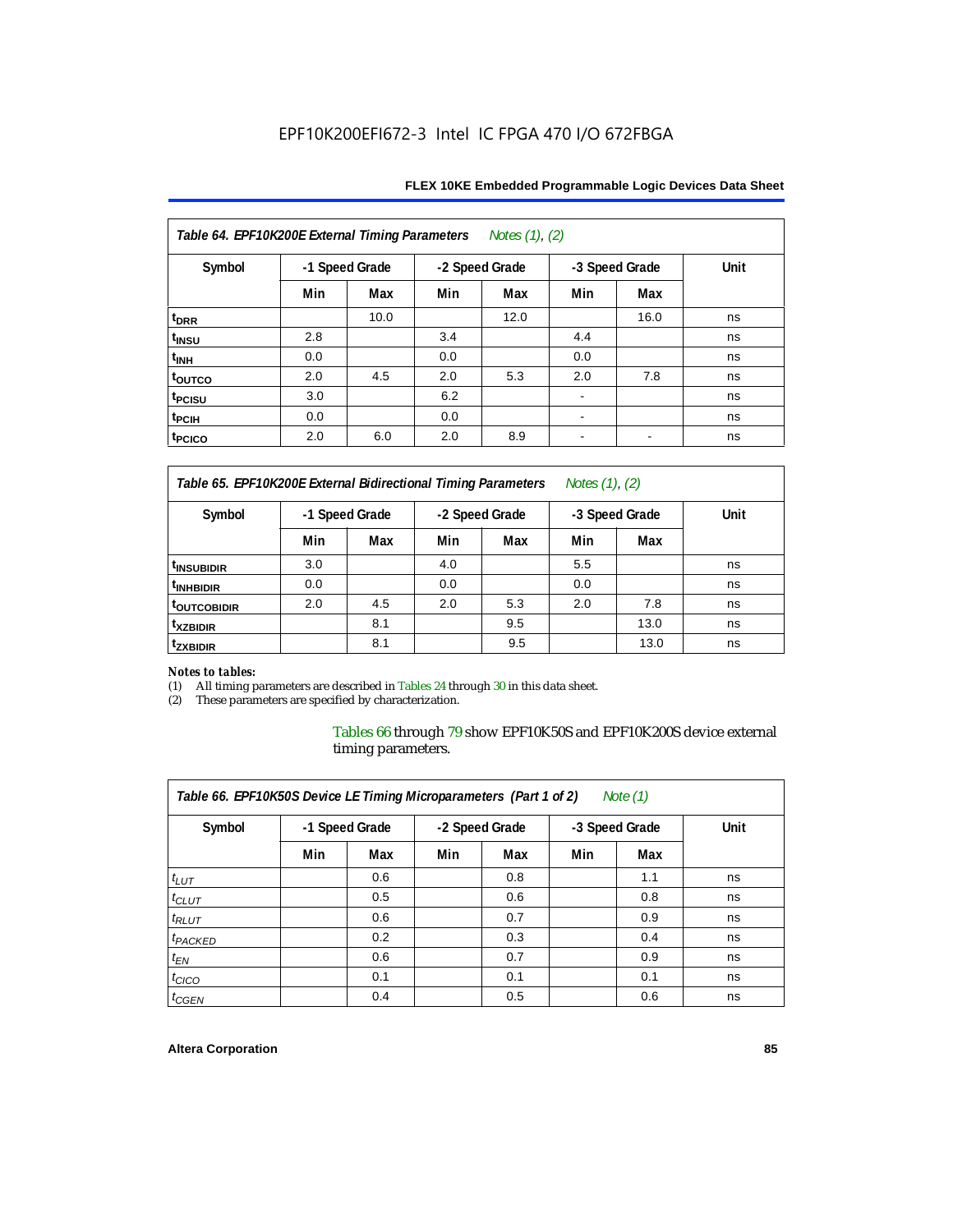|  |  |  | FLEX 10KE Embedded Programmable Logic Devices Data Sheet |  |  |  |  |
|--|--|--|----------------------------------------------------------|--|--|--|--|
|--|--|--|----------------------------------------------------------|--|--|--|--|

| Symbol            |     | -1 Speed Grade | -2 Speed Grade |     | -3 Speed Grade |     | Unit |
|-------------------|-----|----------------|----------------|-----|----------------|-----|------|
|                   | Min | Max            | Min            | Max | Min            | Max |      |
| $t_{GENR}$        |     | 0.1            |                | 0.1 |                | 0.1 | ns   |
| t <sub>CASC</sub> |     | 0.5            |                | 0.8 |                | 1.0 | ns   |
| $t_C$             |     | 0.5            |                | 0.6 |                | 0.8 | ns   |
| $t_{CO}$          |     | 0.6            |                | 0.6 |                | 0.7 | ns   |
| $t_{COMB}$        |     | 0.3            |                | 0.4 |                | 0.5 | ns   |
| $t_{\text{SU}}$   | 0.5 |                | 0.6            |     | 0.7            |     | ns   |
| $t_H$             | 0.5 |                | 0.6            |     | 0.8            |     | ns   |
| $t_{PRE}$         |     | 0.4            |                | 0.5 |                | 0.7 | ns   |
| $t_{CLR}$         |     | 0.8            |                | 1.0 |                | 1.2 | ns   |
| $t_{CH}$          | 2.0 |                | 2.5            |     | 3.0            |     | ns   |
| $t_{CL}$          | 2.0 |                | 2.5            |     | 3.0            |     | ns   |

| Table 67. EPF10K50S Device IOE Timing Microparameters Note (1) |                |     |     |                |     |                |      |  |  |
|----------------------------------------------------------------|----------------|-----|-----|----------------|-----|----------------|------|--|--|
| Symbol                                                         | -1 Speed Grade |     |     | -2 Speed Grade |     | -3 Speed Grade | Unit |  |  |
|                                                                | Min            | Max | Min | Max            | Min | Max            |      |  |  |
| t <sub>IOD</sub>                                               |                | 1.3 |     | 1.3            |     | 1.9            | ns   |  |  |
| $t_{\text{IOC}}$                                               |                | 0.3 |     | 0.4            |     | 0.4            | ns   |  |  |
| $t_{IOCO}$                                                     |                | 1.7 |     | 2.1            |     | 2.6            | ns   |  |  |
| $t_{IOCOMB}$                                                   |                | 0.5 |     | 0.6            |     | 0.8            | ns   |  |  |
| $t_{IOSU}$                                                     | 0.8            |     | 1.0 |                | 1.3 |                | ns   |  |  |
| $t_{IOH}$                                                      | 0.4            |     | 0.5 |                | 0.6 |                | ns   |  |  |
| $t_{IOCLR}$                                                    |                | 0.2 |     | 0.2            |     | 0.4            | ns   |  |  |
| $t_{OD1}$                                                      |                | 1.2 |     | 1.2            |     | 1.9            | ns   |  |  |
| $t_{OD2}$                                                      |                | 0.7 |     | 0.8            |     | 1.7            | ns   |  |  |
| $t_{OD3}$                                                      |                | 2.7 |     | 3.0            |     | 4.3            | ns   |  |  |
| $t_{XZ}$                                                       |                | 4.7 |     | 5.7            |     | 7.5            | ns   |  |  |
| $t_{ZX1}$                                                      |                | 4.7 |     | 5.7            |     | 7.5            | ns   |  |  |
| $t_{ZX2}$                                                      |                | 4.2 |     | 5.3            |     | 7.3            | ns   |  |  |
| $t_{ZX3}$                                                      |                | 6.2 |     | 7.5            |     | 9.9            | ns   |  |  |
| $t_{INREG}$                                                    |                | 3.5 |     | 4.2            |     | 5.6            | ns   |  |  |
| $t_{IOED}$                                                     |                | 1.1 |     | 1.3            |     | 1.8            | ns   |  |  |
| <i>t</i> <sub>INCOMB</sub>                                     |                | 1.1 |     | 1.3            |     | 1.8            | ns   |  |  |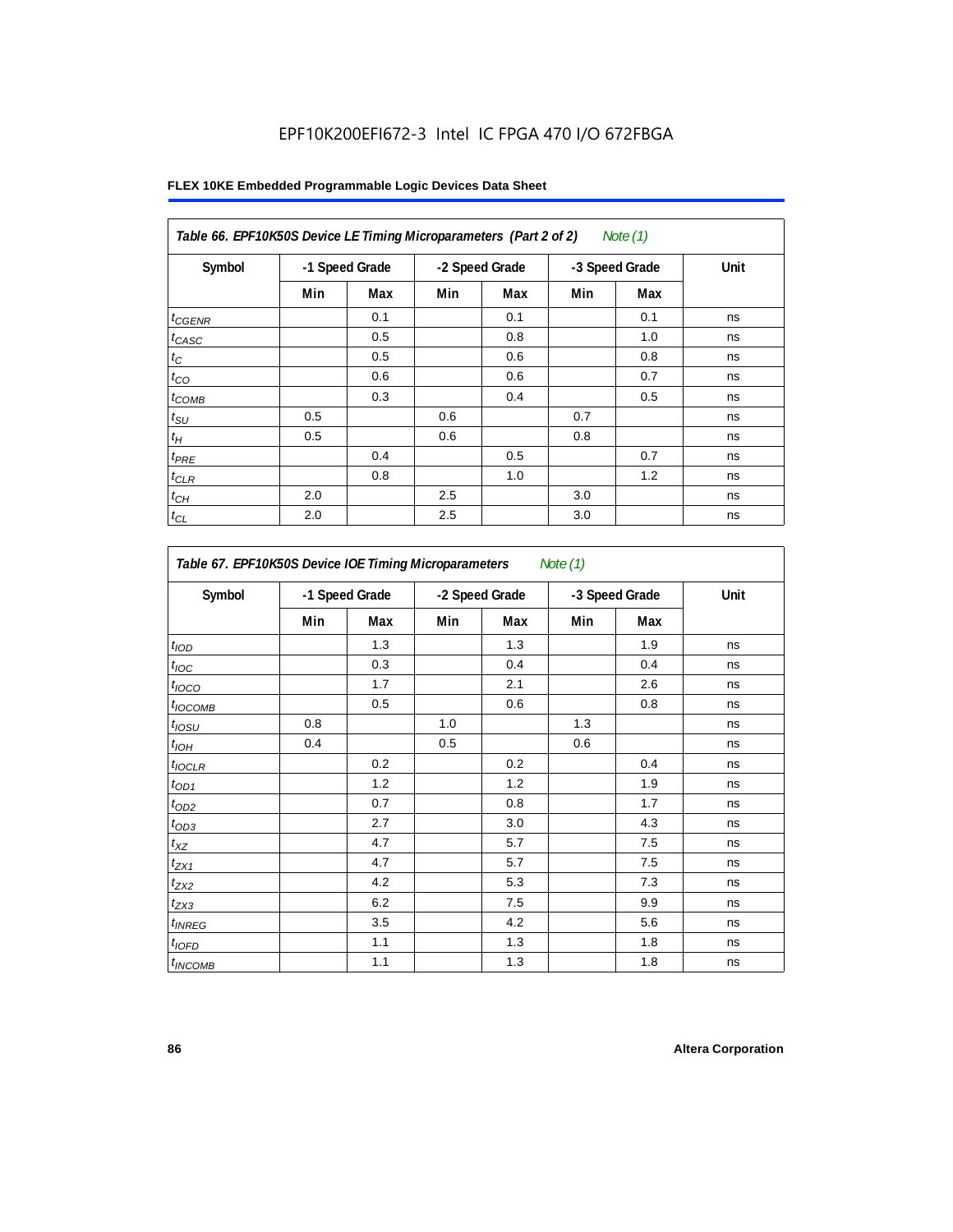| Table 68. EPF10K50S Device EAB Internal Microparameters<br>Note $(1)$ |     |                |     |                |     |                |      |  |  |  |
|-----------------------------------------------------------------------|-----|----------------|-----|----------------|-----|----------------|------|--|--|--|
| Symbol                                                                |     | -1 Speed Grade |     | -2 Speed Grade |     | -3 Speed Grade | Unit |  |  |  |
|                                                                       | Min | Max            | Min | Max            | Min | Max            |      |  |  |  |
| t <sub>EABDATA1</sub>                                                 |     | 1.7            |     | 2.4            |     | 3.2            | ns   |  |  |  |
| $t_{EABDATA2}$                                                        |     | 0.4            |     | 0.6            |     | 0.8            | ns   |  |  |  |
| $t_{EABWE1}$                                                          |     | 1.0            |     | 1.4            |     | 1.9            | ns   |  |  |  |
| t <sub>EABWE2</sub>                                                   |     | 0.0            |     | 0.0            |     | 0.0            | ns   |  |  |  |
| $t_{EABRE1}$                                                          |     | 0.0            |     | 0.0            |     | 0.0            |      |  |  |  |
| $t_{EABRE2}$                                                          |     | 0.4            |     | 0.6            |     | 0.8            |      |  |  |  |
| $t_{EABCLK}$                                                          |     | 0.0            |     | 0.0            |     | 0.0            | ns   |  |  |  |
| $t_{EABCO}$                                                           |     | 0.8            |     | 1.1            |     | 1.5            | ns   |  |  |  |
| <i><b>EABBYPASS</b></i>                                               |     | 0.0            |     | 0.0            |     | 0.0            | ns   |  |  |  |
| $t_{EABSU}$                                                           | 0.7 |                | 1.0 |                | 1.3 |                | ns   |  |  |  |
| $t_{EABH}$                                                            | 0.4 |                | 0.6 |                | 0.8 |                | ns   |  |  |  |
| $t_{EABCLR}$                                                          | 0.8 |                | 1.1 |                | 1.5 |                |      |  |  |  |
| $t_{AA}$                                                              |     | 2.0            |     | 2.8            |     | 3.8            | ns   |  |  |  |
| $t_{WP}$                                                              | 2.0 |                | 2.8 |                | 3.8 |                | ns   |  |  |  |
| $t_{\!R\!P}$                                                          | 1.0 |                | 1.4 |                | 1.9 |                |      |  |  |  |
| $t_{WDSU}$                                                            | 0.5 |                | 0.7 |                | 0.9 |                | ns   |  |  |  |
| $t_{WDH}$                                                             | 0.1 |                | 0.1 |                | 0.2 |                | ns   |  |  |  |
| $t_{WASU}$                                                            | 1.0 |                | 1.4 |                | 1.9 |                | ns   |  |  |  |
| $t_{W\!AH}$                                                           | 1.5 |                | 2.1 |                | 2.9 |                | ns   |  |  |  |
| $t_{RASU}$                                                            | 1.5 |                | 2.1 |                | 2.8 |                |      |  |  |  |
| $t_{RAH}$                                                             | 0.1 |                | 0.1 |                | 0.2 |                |      |  |  |  |
| $t_{WO}$                                                              |     | 2.1            |     | 2.9            |     | 4.0            | ns   |  |  |  |
| $t_{DD}$                                                              |     | 2.1            |     | 2.9            |     | 4.0            | ns   |  |  |  |
| $t_{EABOUT}$                                                          |     | 0.0            |     | 0.0            |     | 0.0            | ns   |  |  |  |
| $t_{EABCH}$                                                           | 1.5 |                | 2.0 |                | 2.5 |                | ns   |  |  |  |
| $t_{EABCL}$                                                           | 1.5 |                | 2.0 |                | 2.5 |                | ns   |  |  |  |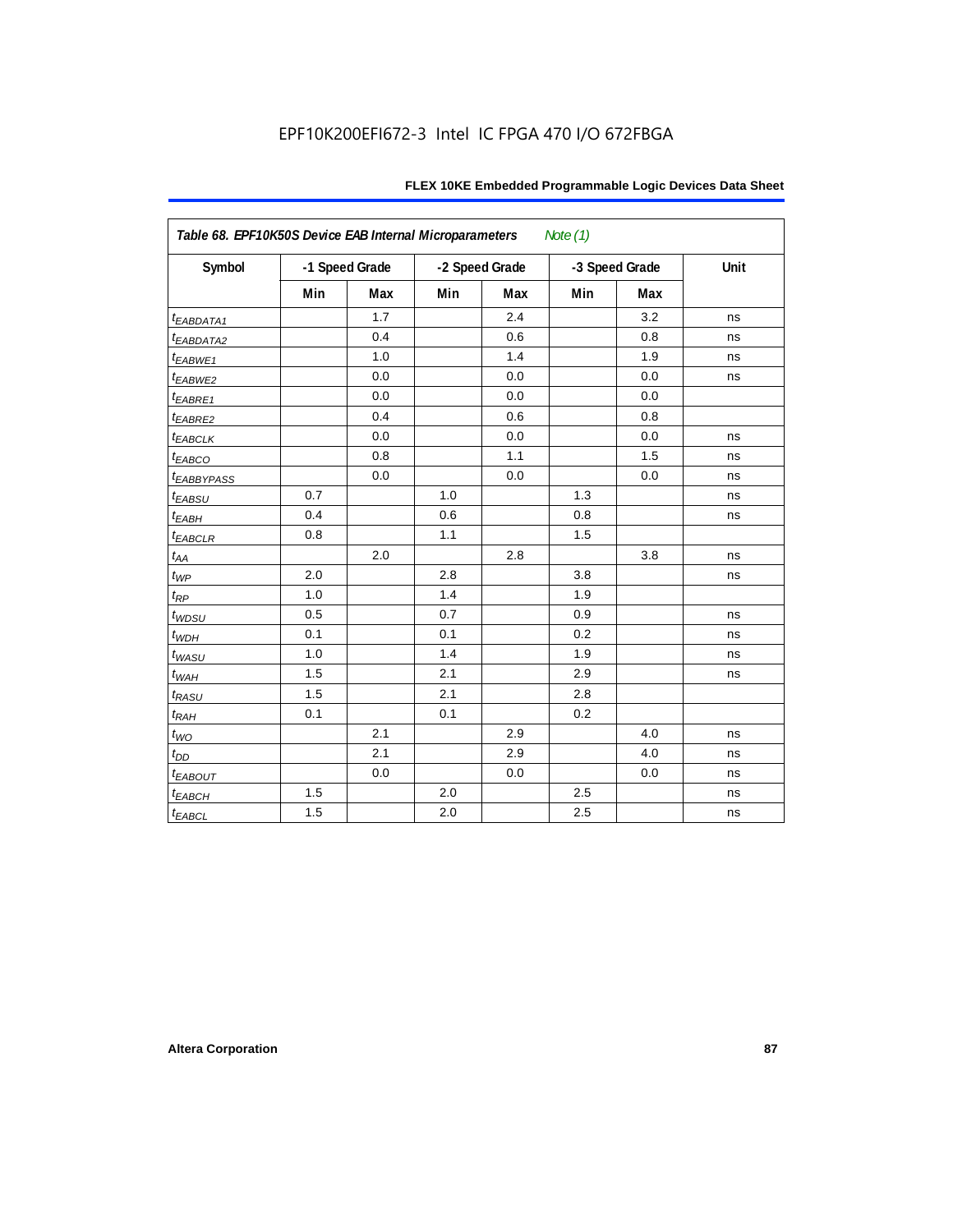| Table 69. EPF10K50S Device EAB Internal Timing Macroparameters |                |     |                |     | Note $(1)$     |     |      |
|----------------------------------------------------------------|----------------|-----|----------------|-----|----------------|-----|------|
| Symbol                                                         | -1 Speed Grade |     | -2 Speed Grade |     | -3 Speed Grade |     | Unit |
|                                                                | Min            | Max | Min            | Max | Min            | Max |      |
| $t_{EABA}$                                                     |                | 3.7 |                | 5.2 |                | 7.0 | ns   |
| <sup>t</sup> EABRCCOMB                                         | 3.7            |     | 5.2            |     | 7.0            |     | ns   |
| <sup>t</sup> EABRCREG                                          | 3.5            |     | 4.9            |     | 6.6            |     | ns   |
| $t_{EABWP}$                                                    | 2.0            |     | 2.8            |     | 3.8            |     | ns   |
| <sup>t</sup> EABWCCOMB                                         | 4.5            |     | 6.3            |     | 8.6            |     | ns   |
| t <sub>EABWCREG</sub>                                          | 5.6            |     | 7.8            |     | 10.6           |     | ns   |
| $t_{EABDD}$                                                    |                | 3.8 |                | 5.3 |                | 7.2 | ns   |
| <i>EABDATACO</i>                                               |                | 0.8 |                | 1.1 |                | 1.5 | ns   |
| <sup>t</sup> EABDATASU                                         | 1.1            |     | 1.6            |     | 2.1            |     | ns   |
| t <sub>EABDATAH</sub>                                          | 0.0            |     | 0.0            |     | 0.0            |     | ns   |
| t <sub>EABWESU</sub>                                           | 0.7            |     | 1.0            |     | 1.3            |     | ns   |
| $t_{EABWEH}$                                                   | 0.4            |     | 0.6            |     | 0.8            |     | ns   |
| t <sub>EABWDSU</sub>                                           | 1.2            |     | 1.7            |     | 2.2            |     | ns   |
| t <sub>EABWDH</sub>                                            | 0.0            |     | 0.0            |     | 0.0            |     | ns   |
| t <sub>EABWASU</sub>                                           | 1.6            |     | 2.3            |     | 3.0            |     | ns   |
| <sup>t</sup> EABWAH                                            | 0.9            |     | 1.2            |     | 1.8            |     | ns   |
| $t_{EABWO}$                                                    |                | 3.1 |                | 4.3 |                | 5.9 | ns   |

| Table 70. EPF10K50S Device Interconnect Timing Microparameters |                |     |                |     | Note $(1)$     |     |      |
|----------------------------------------------------------------|----------------|-----|----------------|-----|----------------|-----|------|
| Symbol                                                         | -1 Speed Grade |     | -2 Speed Grade |     | -3 Speed Grade |     | Unit |
|                                                                | Min            | Max | Min            | Max | Min            | Max |      |
| $t_{DIN2IOE}$                                                  |                | 3.1 |                | 3.7 |                | 4.6 | ns   |
| <sup>t</sup> DIN2LE                                            |                | 1.7 |                | 2.1 |                | 2.7 | ns   |
| <sup>t</sup> DIN2DATA                                          |                | 2.7 |                | 3.1 |                | 5.1 | ns   |
| <sup>t</sup> DCLK2IOE                                          |                | 1.6 |                | 1.9 |                | 2.6 | ns   |
| <sup>t</sup> DCLK2LE                                           |                | 1.7 |                | 2.1 |                | 2.7 | ns   |
| <sup>t</sup> SAMELAB                                           |                | 0.1 |                | 0.1 |                | 0.2 | ns   |
| <sup>t</sup> SAMEROW                                           |                | 1.5 |                | 1.7 |                | 2.4 | ns   |
| <sup>t</sup> SAMECOLUMN                                        |                | 1.0 |                | 1.3 |                | 2.1 | ns   |
| <i>t<sub>DIFFROW</sub></i>                                     |                | 2.5 |                | 3.0 |                | 4.5 | ns   |
| <sup>t</sup> TWOROWS                                           |                | 4.0 |                | 4.7 |                | 6.9 | ns   |
| <sup>t</sup> LEPERIPH                                          |                | 2.6 |                | 2.9 |                | 3.4 | ns   |
| <sup>t</sup> LABCARRY                                          |                | 0.1 |                | 0.2 |                | 0.2 | ns   |
| t <sub>LABCASC</sub>                                           |                | 0.8 |                | 1.0 |                | 1.3 | ns   |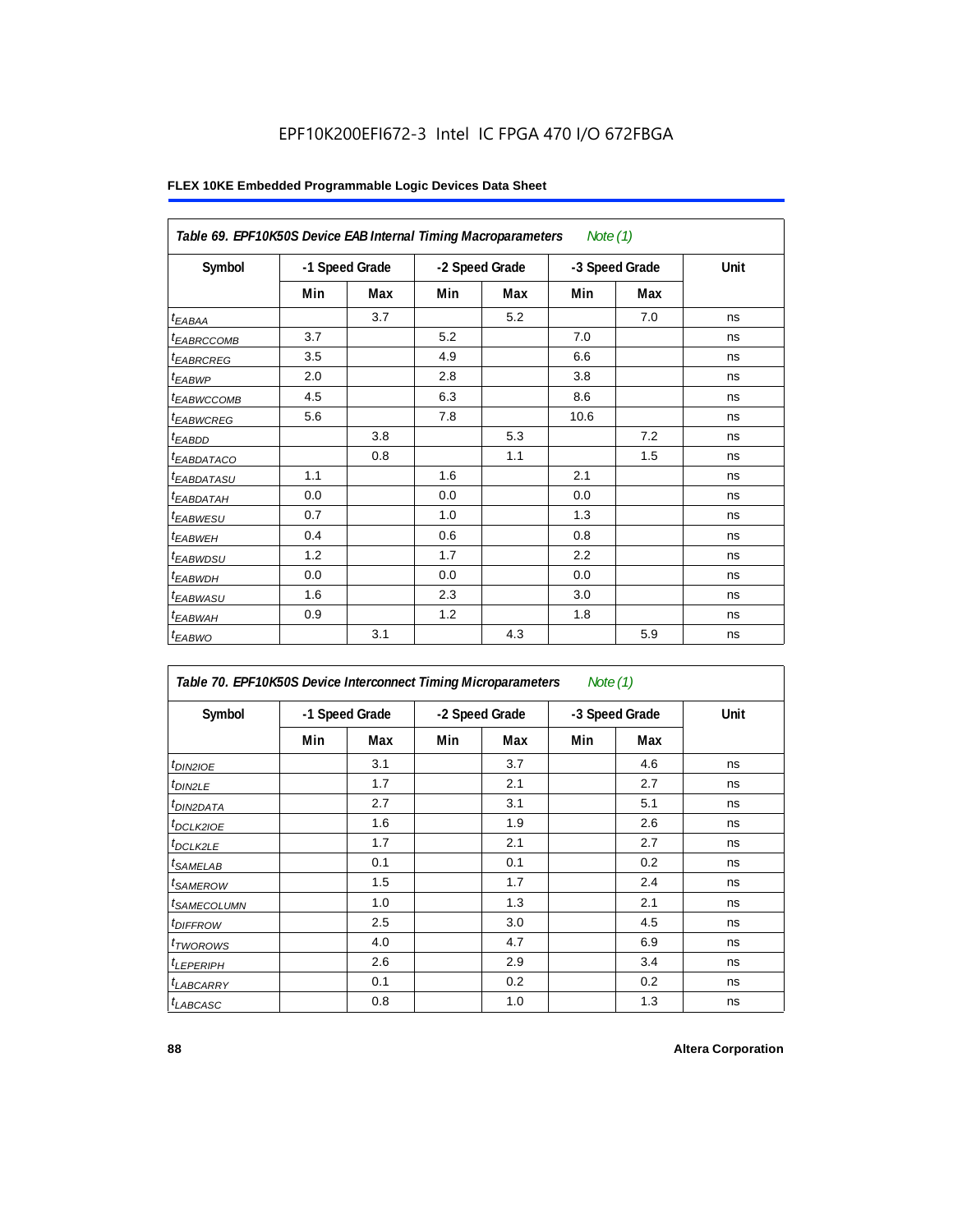| Table 71. EPF10K50S External Timing Parameters<br>Note (1) |                |     |     |                |                |      |      |  |  |  |  |
|------------------------------------------------------------|----------------|-----|-----|----------------|----------------|------|------|--|--|--|--|
| Symbol                                                     | -1 Speed Grade |     |     | -2 Speed Grade | -3 Speed Grade |      | Unit |  |  |  |  |
|                                                            | Min            | Max | Min | Max            | Min            | Max  |      |  |  |  |  |
| t <sub>DRR</sub>                                           |                | 8.0 |     | 9.5            |                | 12.5 | ns   |  |  |  |  |
| $t_{INSU}$ (2)                                             | 2.4            |     | 2.9 |                | 3.9            |      | ns   |  |  |  |  |
| $t_{INH}$ (2)                                              | 0.0            |     | 0.0 |                | 0.0            |      | ns   |  |  |  |  |
| $\tt_{\text{OUTCO}}$ (2)                                   | 2.0            | 4.3 | 2.0 | 5.2            | 2.0            | 7.3  | ns   |  |  |  |  |
| $t_{INSU}$ (3)                                             | 2.4            |     | 2.9 |                |                |      | ns   |  |  |  |  |
| $t_{INH}$ (3)                                              | 0.0            |     | 0.0 |                |                |      | ns   |  |  |  |  |
| $\tt_{\text{OUTCO}}$ (3)                                   | 0.5            | 3.3 | 0.5 | 4.1            |                |      | ns   |  |  |  |  |
| t <sub>PCISU</sub>                                         | 2.4            |     | 2.9 |                |                |      | ns   |  |  |  |  |
| t <sub>PCIH</sub>                                          | 0.0            |     | 0.0 |                |                |      | ns   |  |  |  |  |
| t <sub>PCICO</sub>                                         | 2.0            | 6.0 | 2.0 | 7.7            |                |      | ns   |  |  |  |  |

*Table 72. EPF10K50S External Bidirectional Timing Parameters Note (1)*

| Symbol                     | -1 Speed Grade |     |     | -2 Speed Grade |     | -3 Speed Grade |    |
|----------------------------|----------------|-----|-----|----------------|-----|----------------|----|
|                            | Min            | Max | Min | Max            | Min | Max            |    |
| $t_{INSUBIDIR}$ (2)        | 2.7            |     | 3.2 |                | 4.3 |                | ns |
| $t_{INHBIDIR}$ (2)         | 0.0            |     | 0.0 |                | 0.0 |                | ns |
| $t_{INHBIDIR}$ (3)         | 0.0            |     | 0.0 |                |     |                | ns |
| $t_{INSUBIDIR}$ (3)        | 3.7            |     | 4.2 |                |     |                | ns |
| $t_{\text{OUTCOBIDIR}}(2)$ | 2.0            | 4.5 | 2.0 | 5.2            | 2.0 | 7.3            | ns |
| $t_{XZBIDIR}$ $(2)$        |                | 6.8 |     | 7.8            |     | 10.1           | ns |
| $t_{ZXBIDIR}$ (2)          |                | 6.8 |     | 7.8            |     | 10.1           | ns |
| toutcobidir $(3)$          | 0.5            | 3.5 | 0.5 | 4.2            |     |                |    |
| $t_{XZBIDIR}$ (3)          |                | 6.8 |     | 8.4            |     |                | ns |
| $t_{ZXBIDIR}$ (3)          |                | 6.8 |     | 8.4            |     |                | ns |

*Notes to tables:* All timing parameters are described in Tables 24 through 30.

(2) This parameter is measured without use of the ClockLock or ClockBoost circuits.<br>(3) This parameter is measured with use of the ClockLock or ClockBoost circuits

This parameter is measured with use of the ClockLock or ClockBoost circuits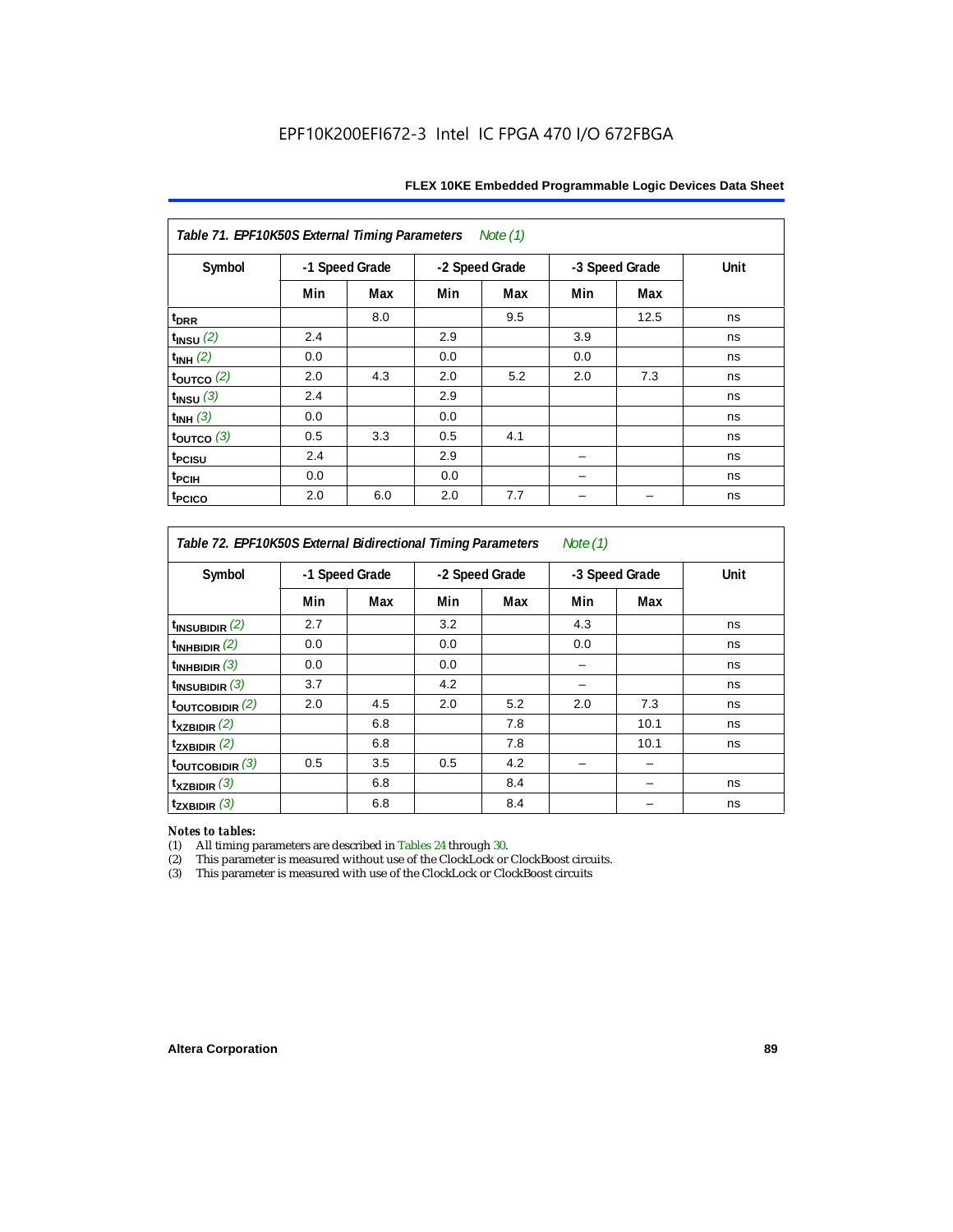| Table 73. EPF10K200S Device Internal & External Timing Parameters |                |     |     |                |     | Note $(1)$     |      |
|-------------------------------------------------------------------|----------------|-----|-----|----------------|-----|----------------|------|
| Symbol                                                            | -1 Speed Grade |     |     | -2 Speed Grade |     | -3 Speed Grade | Unit |
|                                                                   | Min            | Max | Min | Max            | Min | Max            |      |
| $t_{LUT}$                                                         |                | 0.7 |     | 0.8            |     | 1.2            | ns   |
| $t_{CLUT}$                                                        |                | 0.4 |     | 0.5            |     | 0.6            | ns   |
| $t_{RLUT}$                                                        |                | 0.5 |     | 0.7            |     | 0.9            | ns   |
| t <sub>PACKED</sub>                                               |                | 0.4 |     | 0.5            |     | 0.7            | ns   |
| $t_{EN}$                                                          |                | 0.6 |     | 0.5            |     | 0.6            | ns   |
| $t_{CICO}$                                                        |                | 0.1 |     | 0.2            |     | 0.3            | ns   |
| $t_{CGEN}$                                                        |                | 0.3 |     | 0.4            |     | 0.6            | ns   |
| $t_{\text{GENR}}$                                                 |                | 0.1 |     | 0.2            |     | 0.3            | ns   |
| $t_{CASC}$                                                        |                | 0.7 |     | 0.8            |     | 1.2            | ns   |
| $t_{\rm C}$                                                       |                | 0.5 |     | 0.6            |     | 0.8            | ns   |
| $t_{\rm CO}$                                                      |                | 0.5 |     | 0.6            |     | 0.8            | ns   |
| $t_{COMB}$                                                        |                | 0.3 |     | 0.6            |     | 0.8            | ns   |
| $t_{\rm SU}$                                                      | 0.4            |     | 0.6 |                | 0.7 |                | ns   |
| $t_H\,$                                                           | 1.0            |     | 1.1 |                | 1.5 |                | ns   |
| $t_{PRE}$                                                         |                | 0.4 |     | 0.6            |     | 0.8            | ns   |
| $t_{CLR}$                                                         |                | 0.5 |     | 0.6            |     | 0.8            | ns   |
| $t_{CH}$                                                          | 2.0            |     | 2.5 |                | 3.0 |                | ns   |
| $t_{CL}$                                                          | 2.0            |     | 2.5 |                | 3.0 |                | ns   |

| Table 74. EPF10K200S Device IOE Timing Microparameters (Part 1 of 2) Note (1) |  |  |  |  |
|-------------------------------------------------------------------------------|--|--|--|--|
|-------------------------------------------------------------------------------|--|--|--|--|

| Symbol           | -1 Speed Grade |     |     | -2 Speed Grade |     | -3 Speed Grade | Unit |  |
|------------------|----------------|-----|-----|----------------|-----|----------------|------|--|
|                  | Min            | Max | Min | Max            | Min | Max            |      |  |
| t <sub>IOD</sub> |                | 1.8 |     | 1.9            |     | 2.6            | ns   |  |
| $t_{\text{IOC}}$ |                | 0.3 |     | 0.3            |     | 0.5            | ns   |  |
| $t_{IOCO}$       |                | 1.7 |     | 1.9            |     | 2.6            | ns   |  |
| $t_{IOCOMB}$     |                | 0.5 |     | 0.6            |     | 0.8            | ns   |  |
| $t_{IOSU}$       | 0.8            |     | 0.9 |                | 1.2 |                | ns   |  |
| $t_{IOH}$        | 0.4            |     | 0.8 |                | 1.1 |                | ns   |  |
| $t_{IOCLR}$      |                | 0.2 |     | 0.2            |     | 0.3            | ns   |  |
| $t_{OD1}$        |                | 1.3 |     | 0.7            |     | 0.9            | ns   |  |
| $t_{OD2}$        |                | 0.8 |     | 0.2            |     | 0.4            | ns   |  |
| $t_{OD3}$        |                | 2.9 |     | 3.0            |     | 3.9            | ns   |  |
| $t_{XZ}$         |                | 5.0 |     | 5.3            |     | 7.1            | ns   |  |
| $t_{ZX1}$        |                | 5.0 |     | 5.3            |     | 7.1            | ns   |  |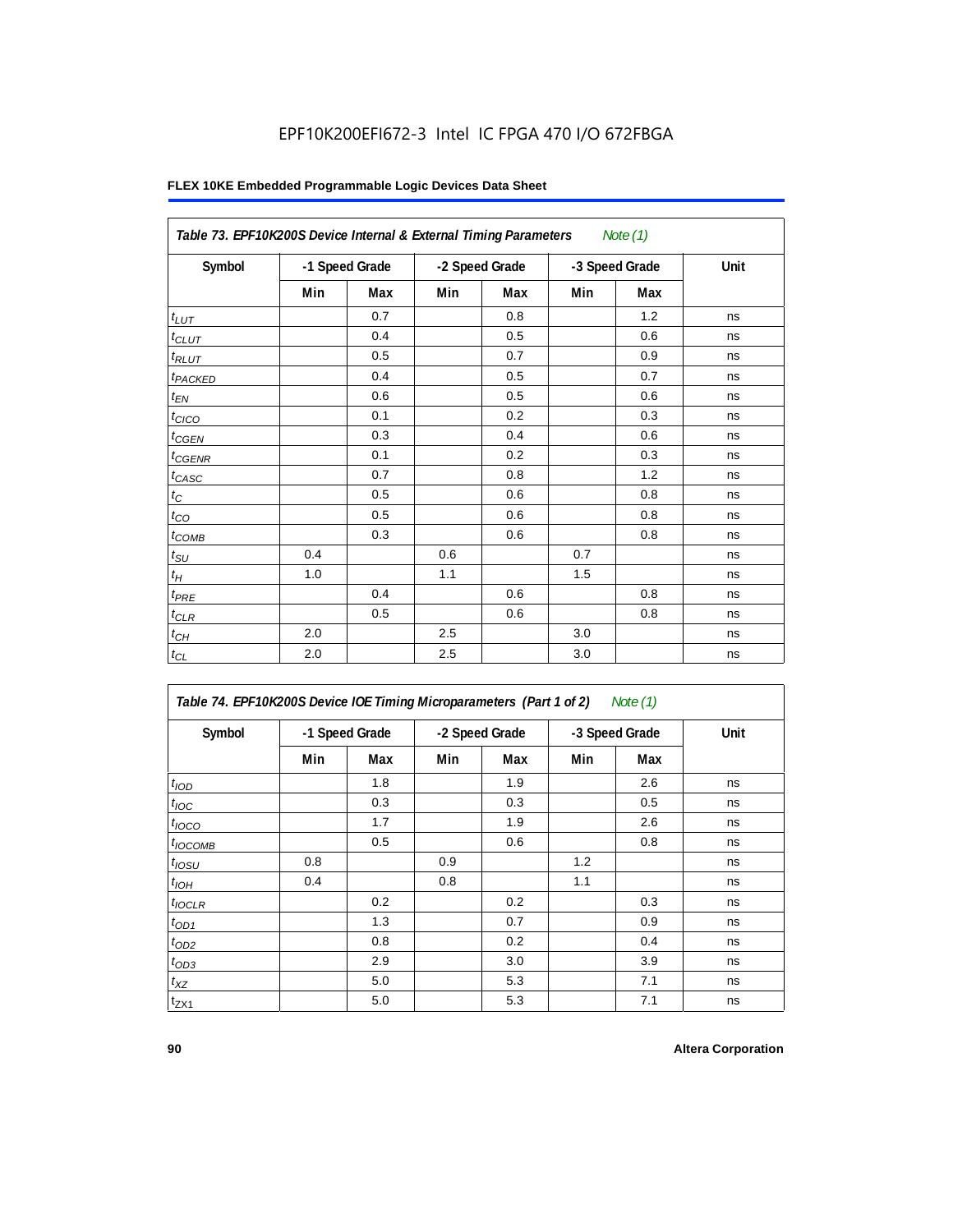| FLEX 10KE Embedded Programmable Logic Devices Data Sheet |  |
|----------------------------------------------------------|--|
|----------------------------------------------------------|--|

| Table 74. EPF10K200S Device IOE Timing Microparameters (Part 2 of 2)<br>Note (1) |                                                    |     |     |     |      |      |    |  |  |  |
|----------------------------------------------------------------------------------|----------------------------------------------------|-----|-----|-----|------|------|----|--|--|--|
| Symbol                                                                           | -1 Speed Grade<br>-2 Speed Grade<br>-3 Speed Grade |     |     |     | Unit |      |    |  |  |  |
|                                                                                  | Min                                                | Max | Min | Max | Min  | Max  |    |  |  |  |
| $t_{ZX2}$                                                                        |                                                    | 4.5 |     | 4.8 |      | 6.6  | ns |  |  |  |
| $t_{ZX3}$                                                                        |                                                    | 6.6 |     | 7.6 |      | 10.1 | ns |  |  |  |
| $t_{INREG}$                                                                      |                                                    | 3.7 |     | 5.7 |      | 7.7  | ns |  |  |  |
| $t_{IOFD}$                                                                       |                                                    | 1.8 |     | 3.4 |      | 4.0  | ns |  |  |  |
| $t_{INCOMB}$                                                                     |                                                    | 1.8 |     | 3.4 |      | 4.0  | ns |  |  |  |

| Symbol                 | -1 Speed Grade |             |     | -2 Speed Grade |     | -3 Speed Grade |    |
|------------------------|----------------|-------------|-----|----------------|-----|----------------|----|
|                        | Min            | Max         | Min | Max            | Min | Max            |    |
| t <sub>EABDATA1</sub>  |                | 1.8         |     | 2.4            |     | 3.2            | ns |
| t <sub>EABDATA1</sub>  |                | 0.4         |     | 0.5            |     | 0.6            | ns |
| t <sub>EABWE1</sub>    |                | 1.1         |     | 1.7            |     | 2.3            | ns |
| t <sub>EABWE2</sub>    |                | 0.0         |     | 0.0            |     | 0.0            | ns |
| t <sub>EABRE1</sub>    |                | $\mathbf 0$ |     | 0              |     | $\mathbf 0$    | ns |
| t <sub>EABRE2</sub>    |                | 0.4         |     | 0.5            |     | 0.6            | ns |
| <sup>t</sup> EABCLK    |                | 0.0         |     | 0.0            |     | 0.0            | ns |
| <b>EABCO</b>           |                | 0.8         |     | 0.9            |     | 1.2            | ns |
| <sup>t</sup> EABBYPASS |                | 0.0         |     | 0.1            |     | 0.1            | ns |
| t <sub>EABSU</sub>     | 0.7            |             | 1.1 |                | 1.5 |                | ns |
| <sup>t</sup> EABH      | 0.4            |             | 0.5 |                | 0.6 |                | ns |
| t <sub>EABCLR</sub>    | 0.8            |             | 0.9 |                | 1.2 |                | ns |
| $t_{AA}$               |                | 2.1         |     | 3.7            |     | 4.9            | ns |
| $t_{WP}$               | 2.1            |             | 4.0 |                | 5.3 |                | ns |
| $t_{RP}$               | 1.1            |             | 1.1 |                | 1.5 |                | ns |
| t <sub>WDSU</sub>      | 0.5            |             | 1.1 |                | 1.5 |                | ns |
| t <sub>WDH</sub>       | 0.1            |             | 0.1 |                | 0.1 |                | ns |
| t <sub>WASU</sub>      | 1.1            |             | 1.6 |                | 2.1 |                | ns |
| t <sub>WAH</sub>       | 1.6            |             | 2.5 |                | 3.3 |                | ns |
| t <sub>RASU</sub>      | 1.6            |             | 2.6 |                | 3.5 |                | ns |
| $t_{\sf RAH}$          | 0.1            |             | 0.1 |                | 0.2 |                | ns |
| $t_{\text{WO}}$        |                | 2.0         |     | 2.4            |     | 3.2            | ns |
| t <sub>DD</sub>        |                | 2.0         |     | 2.4            |     | 3.2            | ns |
| <b><i>EABOUT</i></b>   |                | 0.0         |     | 0.1            |     | 0.1            | ns |
| <b>t</b> EABCH         | 1.5            |             | 2.0 |                | 2.5 |                | ns |
| t <sub>EABCL</sub>     | 2.1            |             | 2.8 |                | 3.8 |                | ns |

**Altera Corporation 91**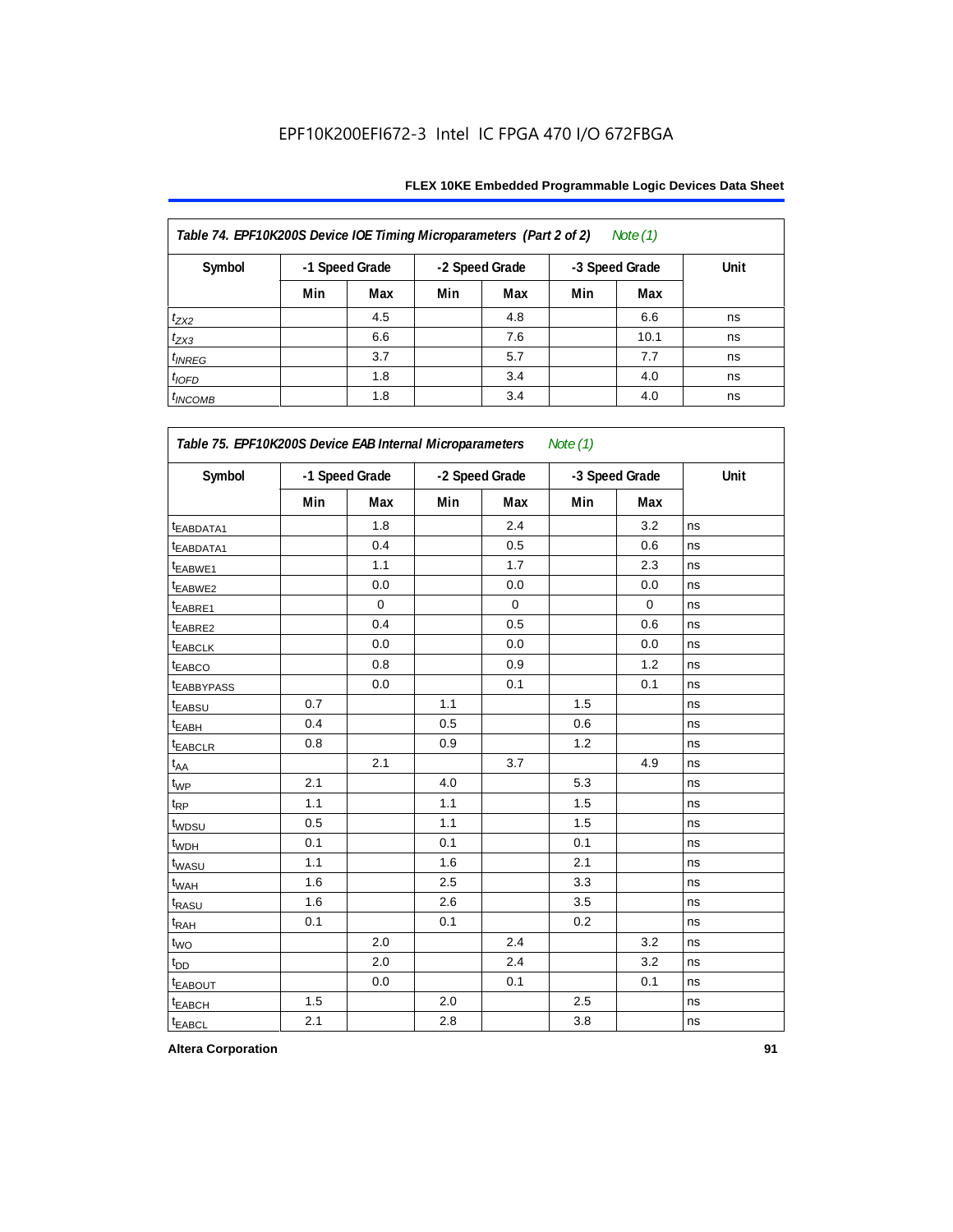| Table 76. EPF10K200S Device EAB Internal Timing Macroparameters Note (1) |                |     |                |     |                |     |      |  |
|--------------------------------------------------------------------------|----------------|-----|----------------|-----|----------------|-----|------|--|
| Symbol                                                                   | -1 Speed Grade |     | -2 Speed Grade |     | -3 Speed Grade |     | Unit |  |
|                                                                          | Min            | Max | Min            | Max | Min            | Max |      |  |
| $t_{EABA}$                                                               |                | 3.9 |                | 6.4 |                | 8.4 | ns   |  |
| <sup>t</sup> EABRCOMB                                                    | 3.9            |     | 6.4            |     | 8.4            |     | ns   |  |
| <i><b>EABRCREG</b></i>                                                   | 3.6            |     | 5.7            |     | 7.6            |     | ns   |  |
| $t_{EABWP}$                                                              | 2.1            |     | 4.0            |     | 5.3            |     | ns   |  |
| <sup>t</sup> ЕАВWСОМВ                                                    | 4.8            |     | 8.1            |     | 10.7           |     | ns   |  |
| <i>EABWCREG</i>                                                          | 5.4            |     | 8.0            |     | 10.6           |     | ns   |  |
| $t_{EABDD}$                                                              |                | 3.8 |                | 5.1 |                | 6.7 | ns   |  |
| t <sub>eabdataco</sub>                                                   |                | 0.8 |                | 1.0 |                | 1.3 | ns   |  |
| <sup>t</sup> EABDATASU                                                   | 1.1            |     | 1.6            |     | 2.1            |     | ns   |  |
| t <sub>EABDATAH</sub>                                                    | 0.0            |     | 0.0            |     | 0.0            |     | ns   |  |
| t <sub>EABWESU</sub>                                                     | 0.7            |     | 1.1            |     | 1.5            |     | ns   |  |
| $t_{EABWEH}$                                                             | 0.4            |     | 0.5            |     | 0.6            |     | ns   |  |
| t <sub>EABWDSU</sub>                                                     | 1.2            |     | 1.8            |     | 2.4            |     | ns   |  |
| t <sub>EABWDH</sub>                                                      | 0.0            |     | 0.0            |     | 0.0            |     | ns   |  |
| t <sub>EABWASU</sub>                                                     | 1.9            |     | 3.6            |     | 4.7            |     | ns   |  |
| <sup>t</sup> EABWAH                                                      | 0.8            |     | 0.5            |     | 0.7            |     | ns   |  |
| $t_{EABWO}$                                                              |                | 3.1 |                | 4.4 |                | 5.8 | ns   |  |

| Table 77. EPF10K200S Device Interconnect Timing Microparameters (Part 1 of 2) |                |     |     |                |     |                | Note (1) |
|-------------------------------------------------------------------------------|----------------|-----|-----|----------------|-----|----------------|----------|
| Symbol                                                                        | -1 Speed Grade |     |     | -2 Speed Grade |     | -3 Speed Grade | Unit     |
|                                                                               | Min            | Max | Min | Max            | Min | Max            |          |
| $t_{DIN2IOE}$                                                                 |                | 4.4 |     | 4.8            |     | 5.5            | ns       |
| $t_{DIN2LE}$                                                                  |                | 0.6 |     | 0.6            |     | 0.9            | ns       |
| <sup>t</sup> DIN2DATA                                                         |                | 1.8 |     | 2.1            |     | 2.8            | ns       |
| <sup>t</sup> DCLK2IOE                                                         |                | 1.7 |     | 2.0            |     | 2.8            | ns       |
| <sup>t</sup> DCLK2LE                                                          |                | 0.6 |     | 0.6            |     | 0.9            | ns       |
| <sup>t</sup> SAMELAB                                                          |                | 0.1 |     | 0.1            |     | 0.2            | ns       |
| <sup>t</sup> SAMEROW                                                          |                | 3.0 |     | 4.6            |     | 5.7            | ns       |
| <sup>t</sup> SAMECOLUMN                                                       |                | 3.5 |     | 4.9            |     | 6.4            | ns       |
| <sup>t</sup> DIFFROW                                                          |                | 6.5 |     | 9.5            |     | 12.1           | ns       |
| <sup>t</sup> TWOROWS                                                          |                | 9.5 |     | 14.1           |     | 17.8           | ns       |
| <sup>t</sup> LEPERIPH                                                         |                | 5.5 |     | 6.2            |     | 7.2            | ns       |
| <b><i>LABCARRY</i></b>                                                        |                | 0.3 |     | 0.1            |     | 0.2            | ns       |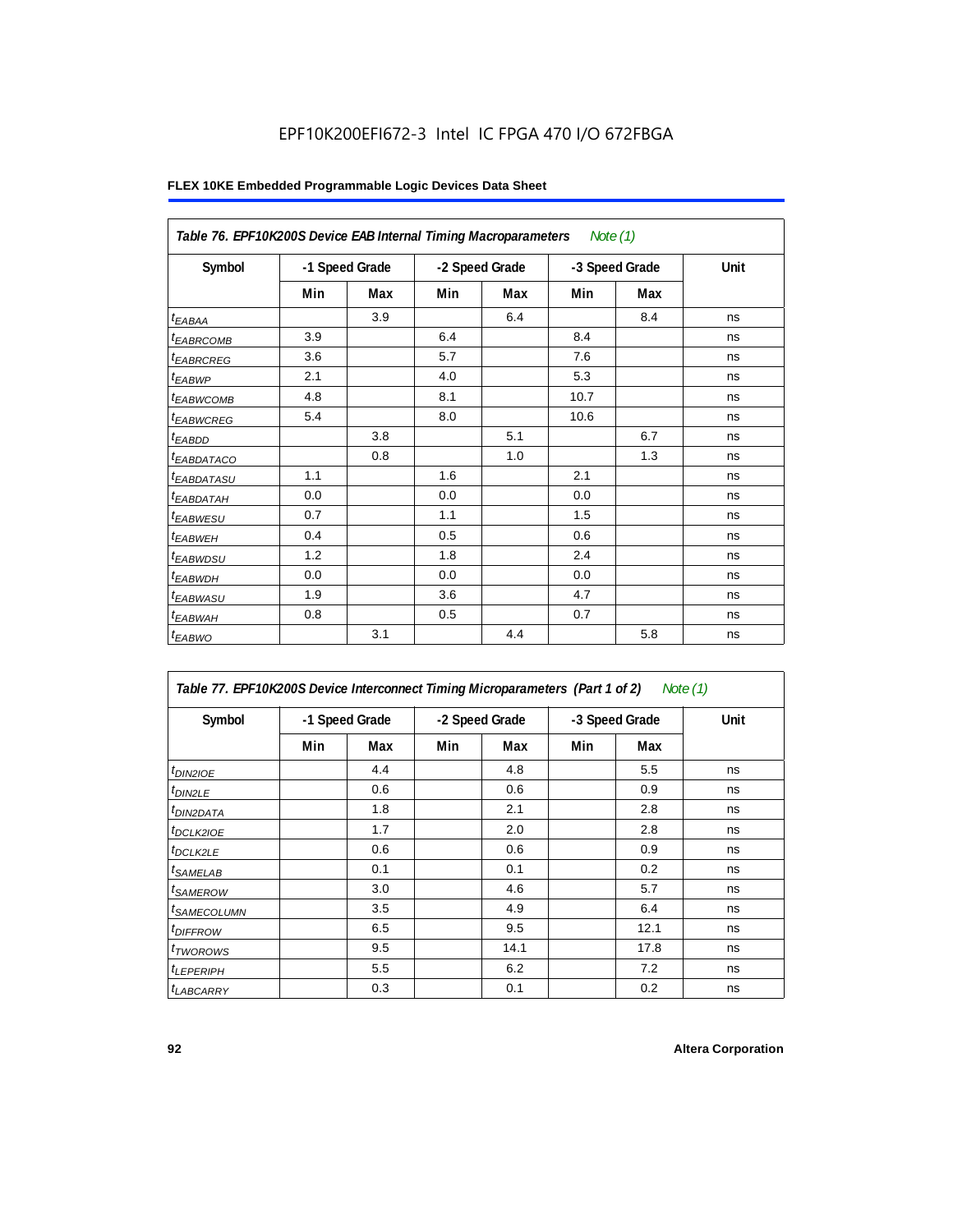#### **FLEX 10KE Embedded Programmable Logic Devices Data Sheet**

| Table 77. EPF10K200S Device Interconnect Timing Microparameters (Part 2 of 2)<br>Note $(1)$ |                |     |                |     |                |     |      |
|---------------------------------------------------------------------------------------------|----------------|-----|----------------|-----|----------------|-----|------|
| Symbol                                                                                      | -1 Speed Grade |     | -2 Speed Grade |     | -3 Speed Grade |     | Unit |
|                                                                                             | Min            | Max | Min            | Max | Min            | Max |      |
| <sup>I</sup> LABCASC                                                                        |                | 0.5 |                | 1.0 |                | 1.4 | ns   |

#### *Table 78. EPF10K200S External Timing Parameters Note (1)*

| Symbol                    |     | -1 Speed Grade |     | -2 Speed Grade |     | -3 Speed Grade | Unit |
|---------------------------|-----|----------------|-----|----------------|-----|----------------|------|
|                           | Min | Max            | Min | Max            | Min | Max            |      |
| t <sub>DRR</sub>          |     | 9.0            |     | 12.0           |     | 16.0           | ns   |
| $t$ <sub>INSU</sub> $(2)$ | 3.1 |                | 3.7 |                | 4.7 |                | ns   |
| $t_{INH}$ (2)             | 0.0 |                | 0.0 |                | 0.0 |                | ns   |
| $t_{\text{OUTCO}}(2)$     | 2.0 | 3.7            | 2.0 | 4.4            | 2.0 | 6.3            | ns   |
| $t_{INSU}(3)$             | 2.1 |                | 2.7 |                |     |                | ns   |
| $t_{INH}$ (3)             | 0.0 |                | 0.0 |                | -   |                | ns   |
| $t_{OUTCO}(3)$            | 0.5 | 2.7            | 0.5 | 3.4            | -   | -              | ns   |
| t <sub>PCISU</sub>        | 3.0 |                | 4.2 |                | -   |                | ns   |
| <sup>t</sup> PCIH         | 0.0 |                | 0.0 |                | -   |                | ns   |
| t <sub>PCICO</sub>        | 2.0 | 6.0            | 2.0 | 8.9            |     |                | ns   |

| Table 79. EPF10K200S External Bidirectional Timing Parameters<br>Note $(1)$ |                |     |                |     |                |     |      |
|-----------------------------------------------------------------------------|----------------|-----|----------------|-----|----------------|-----|------|
| Symbol                                                                      | -1 Speed Grade |     | -2 Speed Grade |     | -3 Speed Grade |     | Unit |
|                                                                             | Min            | Max | Min            | Max | Min            | Max |      |
| $t_{\text{INSUBIDIR}}(2)$                                                   | 2.3            |     | 3.4            |     | 4.4            |     | ns   |
| $t_{INHBIDIR}$ (2)                                                          | 0.0            |     | 0.0            |     | 0.0            |     | ns   |
| $t_{INSUBIDIR}$ (3)                                                         | 3.3            |     | 4.4            |     |                |     | ns   |
| $t_{INHBIDIR}$ (3)                                                          | 0.0            |     | 0.0            |     |                |     | ns   |
| toutcobidir $(2)$                                                           | 2.0            | 3.7 | 2.0            | 4.4 | 2.0            | 6.3 | ns   |
| $t_{XZBIDIR}$ (2)                                                           |                | 6.9 |                | 7.6 |                | 9.2 | ns   |
| $t_{ZXBIDIR}$ (2)                                                           |                | 5.9 |                | 6.6 |                |     | ns   |
| $t_{\text{OUTC}OBIDIR}$ (3)                                                 | 0.5            | 2.7 | 0.5            | 3.4 |                |     | ns   |
| $t_{XZBIDIR}$ (3)                                                           |                | 6.9 |                | 7.6 |                | 9.2 | ns   |
| $t_{ZXBIDIR}$ (3)                                                           |                | 5.9 |                | 6.6 |                |     | ns   |

# *Notes to tables:*<br>(1) All timing p

(1) All timing parameters are described in Tables  $24$  through  $30$  in this data sheet.<br>
(2) This parameter is measured without the use of the ClockLock or ClockBoost ci

(2) This parameter is measured without the use of the ClockLock or ClockBoost circuits.<br>(3) This parameter is measured with the use of the ClockLock or ClockBoost circuits.

This parameter is measured with the use of the ClockLock or ClockBoost circuits.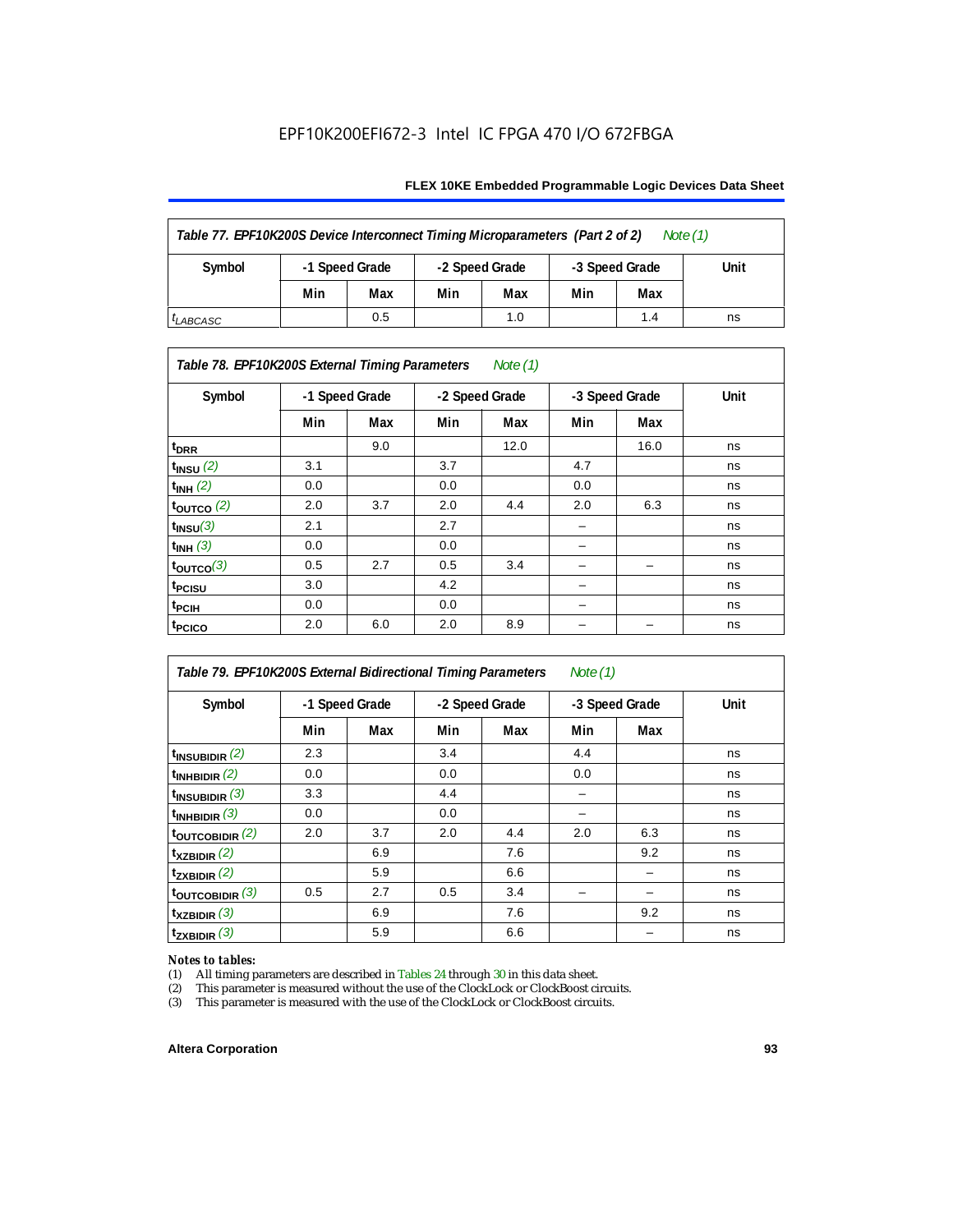| Power<br>Consumption | The supply power (P) for FLEX 10KE devices can be calculated with the<br>following equation:<br>$P = P_{INT} + P_{IO} = (I_{COSTANDBY} + I_{CCACTIVE}) \times V_{CC} + P_{IO}$<br>The $I_{\text{CCACTIVE}}$ value depends on the switching frequency and the<br>application logic. This value is calculated based on the amount of current<br>that each LE typically consumes. The $P_{IO}$ value, which depends on the<br>device output load characteristics and switching frequency, can be<br>calculated using the guidelines given in Application Note 74 (Evaluating<br><b>Power for Altera Devices).</b><br>Compared to the rest of the device, the embedded array consumes a<br>negligible amount of power. Therefore, the embedded array can be |                |  |  |  |
|----------------------|---------------------------------------------------------------------------------------------------------------------------------------------------------------------------------------------------------------------------------------------------------------------------------------------------------------------------------------------------------------------------------------------------------------------------------------------------------------------------------------------------------------------------------------------------------------------------------------------------------------------------------------------------------------------------------------------------------------------------------------------------------|----------------|--|--|--|
|                      | ignored when calculating supply current.<br>The I <sub>CCACTIVE</sub> value can be calculated with the following equation:<br>$I_{\text{CCACTIVE}} = K \times f_{\text{MAX}} \times N \times \text{tog}_{\text{LC}} \times \frac{\mu A}{\text{MHz} \times \text{LE}}$<br>Where:<br>= Maximum operating frequency in MHz<br>$f_{MAX}$<br>N<br>Total number of LEs used in the device<br>$=$<br>Average percent of LEs toggling at each clock<br>tog <sub>LC</sub><br>$=$<br>(typically 12.5%)<br>K<br>Constant<br>$=$<br>Table 80 provides the constant (K) values for FLEX 10KE devices.                                                                                                                                                                |                |  |  |  |
|                      | Table 80. FLEX 10KE K Constant Values                                                                                                                                                                                                                                                                                                                                                                                                                                                                                                                                                                                                                                                                                                                   |                |  |  |  |
|                      | Device                                                                                                                                                                                                                                                                                                                                                                                                                                                                                                                                                                                                                                                                                                                                                  | <b>K</b> Value |  |  |  |
|                      | EPF10K30E                                                                                                                                                                                                                                                                                                                                                                                                                                                                                                                                                                                                                                                                                                                                               | 4.5            |  |  |  |
|                      | EPF10K50E<br>4.8                                                                                                                                                                                                                                                                                                                                                                                                                                                                                                                                                                                                                                                                                                                                        |                |  |  |  |
|                      | <b>EPF10K50S</b><br>4.5                                                                                                                                                                                                                                                                                                                                                                                                                                                                                                                                                                                                                                                                                                                                 |                |  |  |  |
|                      | EPF10K100E<br>4.5                                                                                                                                                                                                                                                                                                                                                                                                                                                                                                                                                                                                                                                                                                                                       |                |  |  |  |
|                      | EPF10K130E<br>4.6                                                                                                                                                                                                                                                                                                                                                                                                                                                                                                                                                                                                                                                                                                                                       |                |  |  |  |
|                      | EPF10K200E<br>4.8                                                                                                                                                                                                                                                                                                                                                                                                                                                                                                                                                                                                                                                                                                                                       |                |  |  |  |
|                      | EPF10K200S<br>4.6                                                                                                                                                                                                                                                                                                                                                                                                                                                                                                                                                                                                                                                                                                                                       |                |  |  |  |

This calculation provides an  $\rm I_{CC}$  estimate based on typical conditions with no output load. The actual I $_{\rm CC}$  should be verified during operation because this measurement is sensitive to the actual pattern in the device and the environmental operating conditions.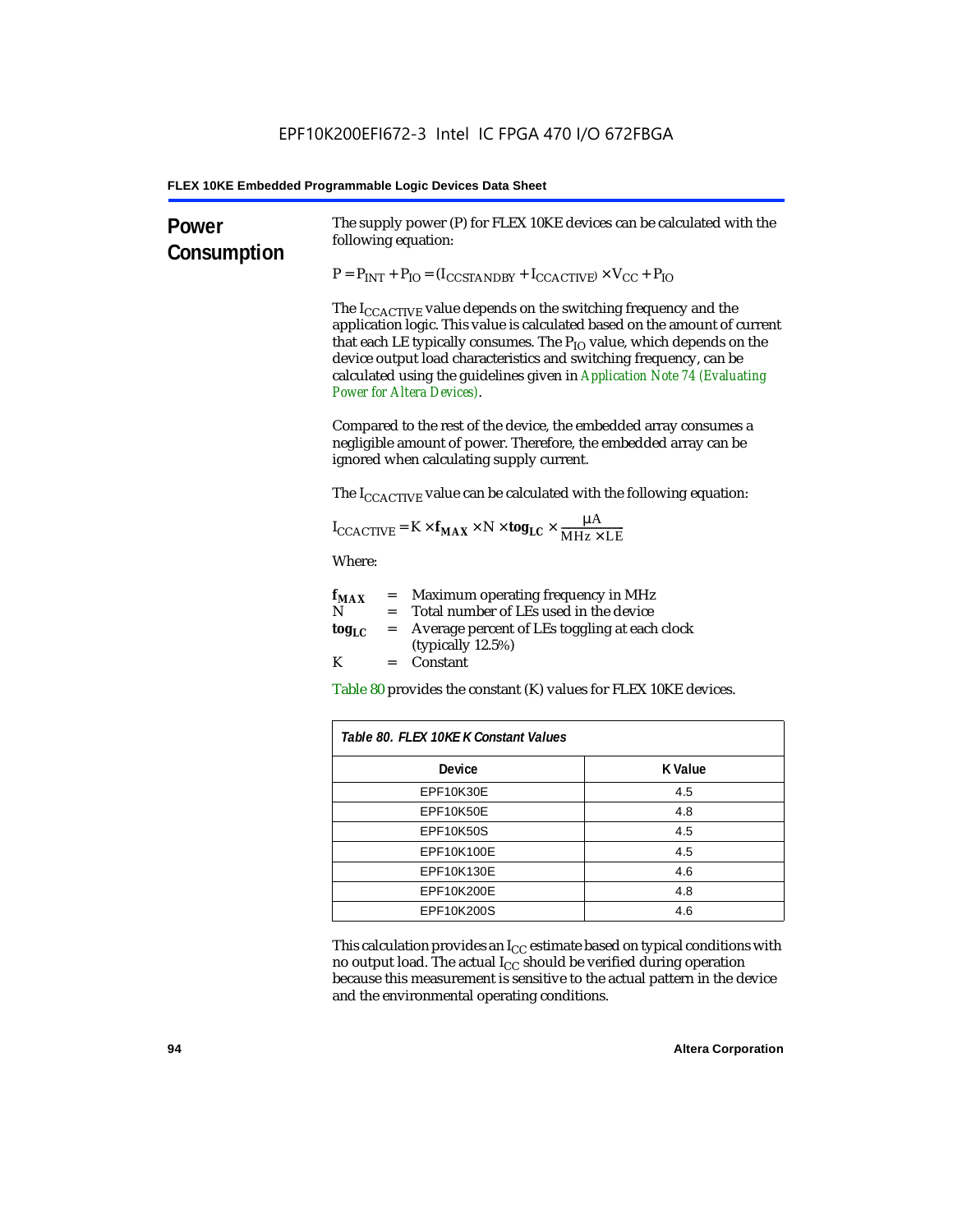To better reflect actual designs, the power model (and the constant K in the power calculation equations) for continuous interconnect FLEX devices assumes that LEs drive FastTrack Interconnect channels. In contrast, the power model of segmented FPGAs assumes that all LEs drive only one short interconnect segment. This assumption may lead to inaccurate results when compared to measured power consumption for actual designs in segmented FPGAs.

Figure 31 shows the relationship between the current and operating frequency of FLEX 10KE devices.



*Figure 31. FLEX 10KE I<sub>CCACTIVE</sub> vs. Operating Frequency (Part 1 of 2)*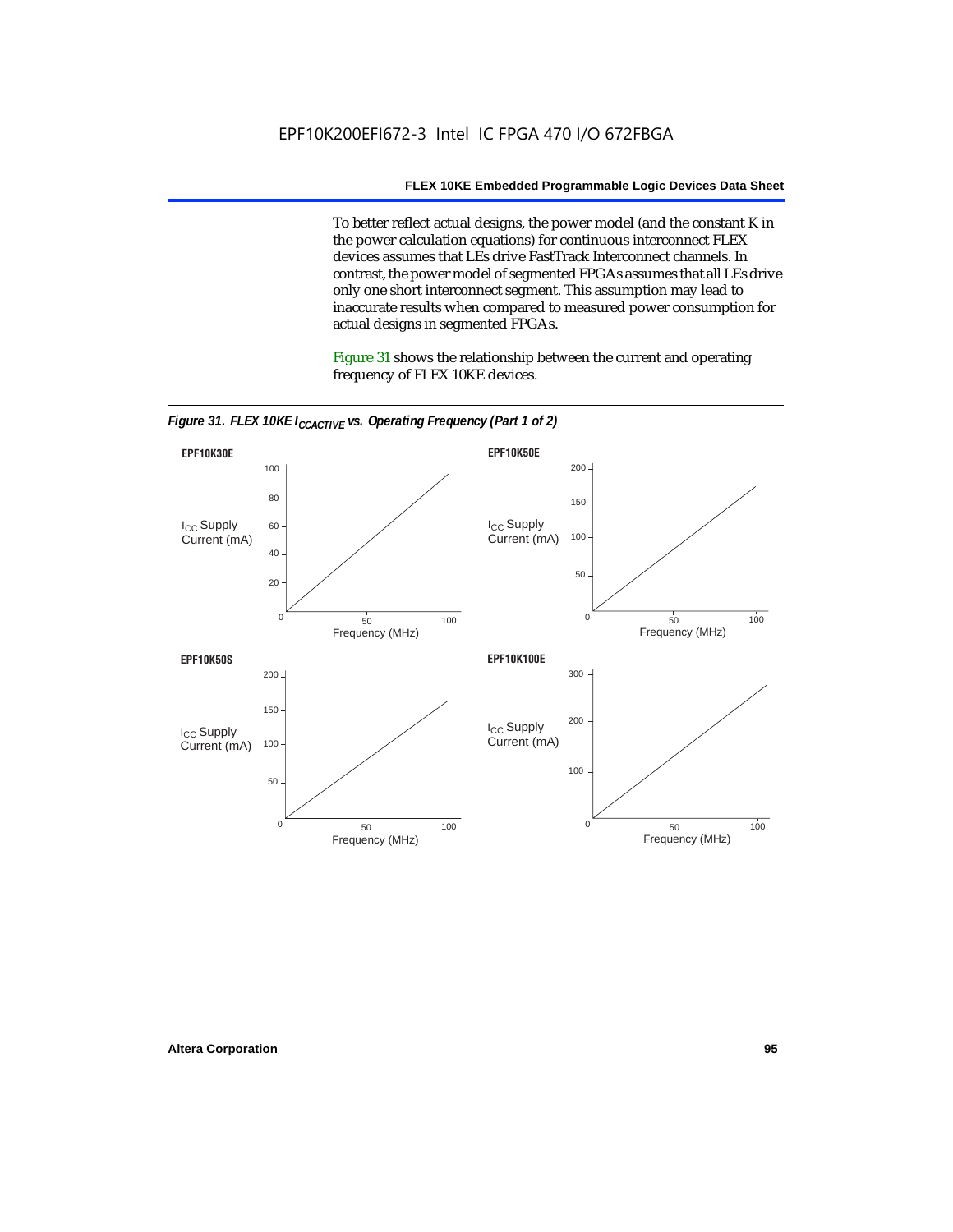

#### *Figure 31. FLEX 10KE I<sub>CCACTIVE</sub> vs. Operating Frequency (Part 2 of 2)*

# **Configuration & Operation**

The FLEX 10KE architecture supports several configuration schemes. This section summarizes the device operating modes and available device configuration schemes.

# **Operating Modes**

The FLEX 10KE architecture uses SRAM configuration elements that require configuration data to be loaded every time the circuit powers up. The process of physically loading the SRAM data into the device is called *configuration.* Before configuration, as  $V_{CC}$  rises, the device initiates a Power-On Reset (POR). This POR event clears the device and prepares it for configuration. The FLEX 10KE POR time does not exceed 50 µs.

When configuring with a configuration device, refer to the respective configuration device data sheet for POR timing information.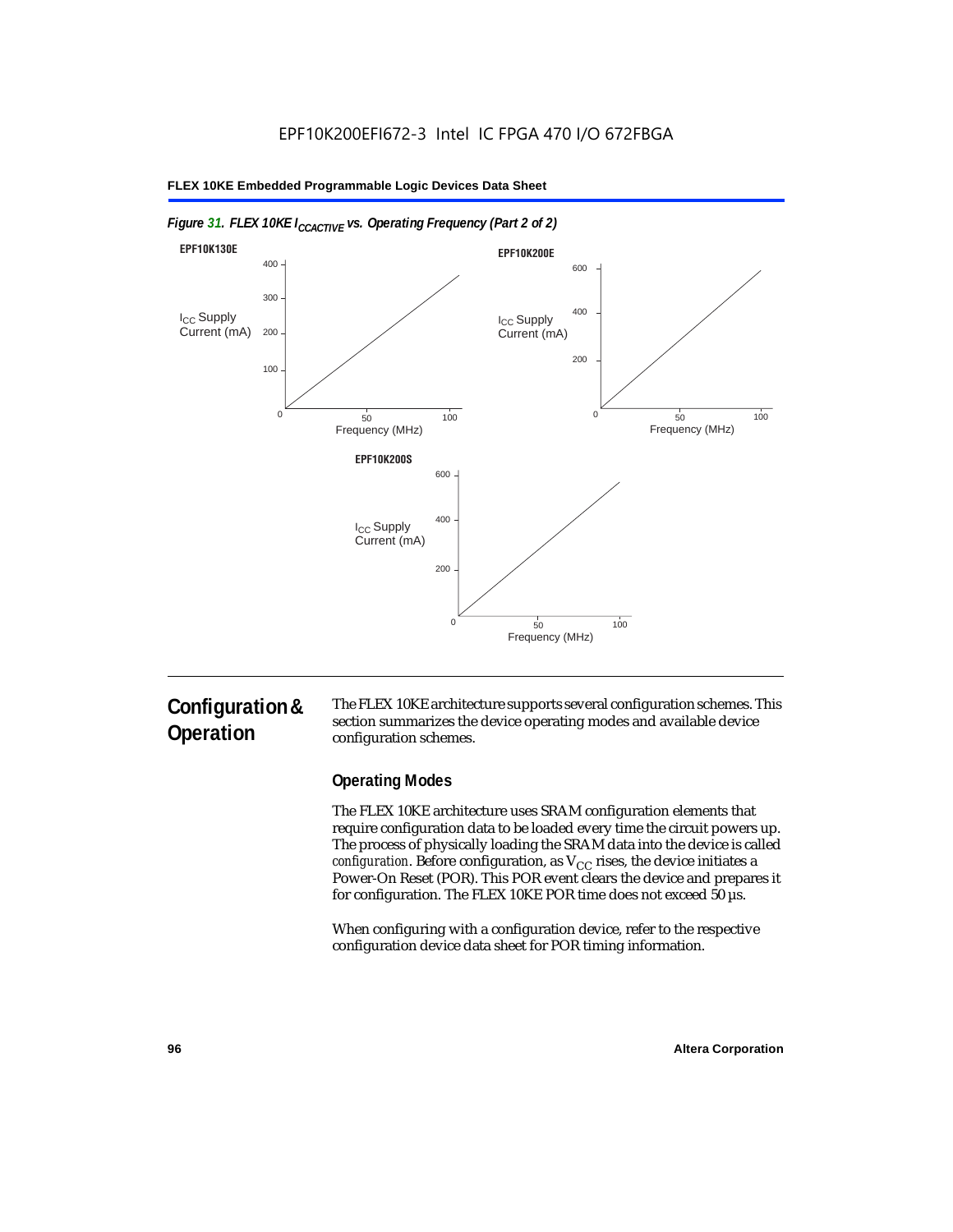During initialization, which occurs immediately after configuration, the device resets registers, enables I/O pins, and begins to operate as a logic device. The I/O pins are tri-stated during power-up, and before and during configuration. Together, the configuration and initialization processes are called *command mode*; normal device operation is called *user mode*.

SRAM configuration elements allow FLEX 10KE devices to be reconfigured in-circuit by loading new configuration data into the device. Real-time reconfiguration is performed by forcing the device into command mode with a device pin, loading different configuration data, reinitializing the device, and resuming user-mode operation. The entire reconfiguration process requires less than 85 ms and can be used to reconfigure an entire system dynamically. In-field upgrades can be performed by distributing new configuration files.

Before and during configuration, all I/O pins (except dedicated inputs, clock, or configuration pins) are pulled high by a weak pull-up resistor.

#### **Programming Files**

Despite being function- and pin-compatible, FLEX 10KE devices are not programming- or configuration file-compatible with FLEX 10K or FLEX 10KA devices. A design therefore must be recompiled before it is transferred from a FLEX 10K or FLEX 10KA device to an equivalent FLEX 10KE device. This recompilation should be performed both to create a new programming or configuration file and to check design timing in FLEX 10KE devices, which has different timing characteristics than FLEX 10K or FLEX 10KA devices.

FLEX 10KE devices are generally pin-compatible with equivalent FLEX 10KA devices. In some cases, FLEX 10KE devices have fewer I/O pins than the equivalent FLEX 10KA devices. Table 81 shows which FLEX 10KE devices have fewer I/O pins than equivalent FLEX 10KA devices. However, power, ground, JTAG, and configuration pins are the same on FLEX 10KA and FLEX 10KE devices, enabling migration from a FLEX 10KA design to a FLEX 10KE design.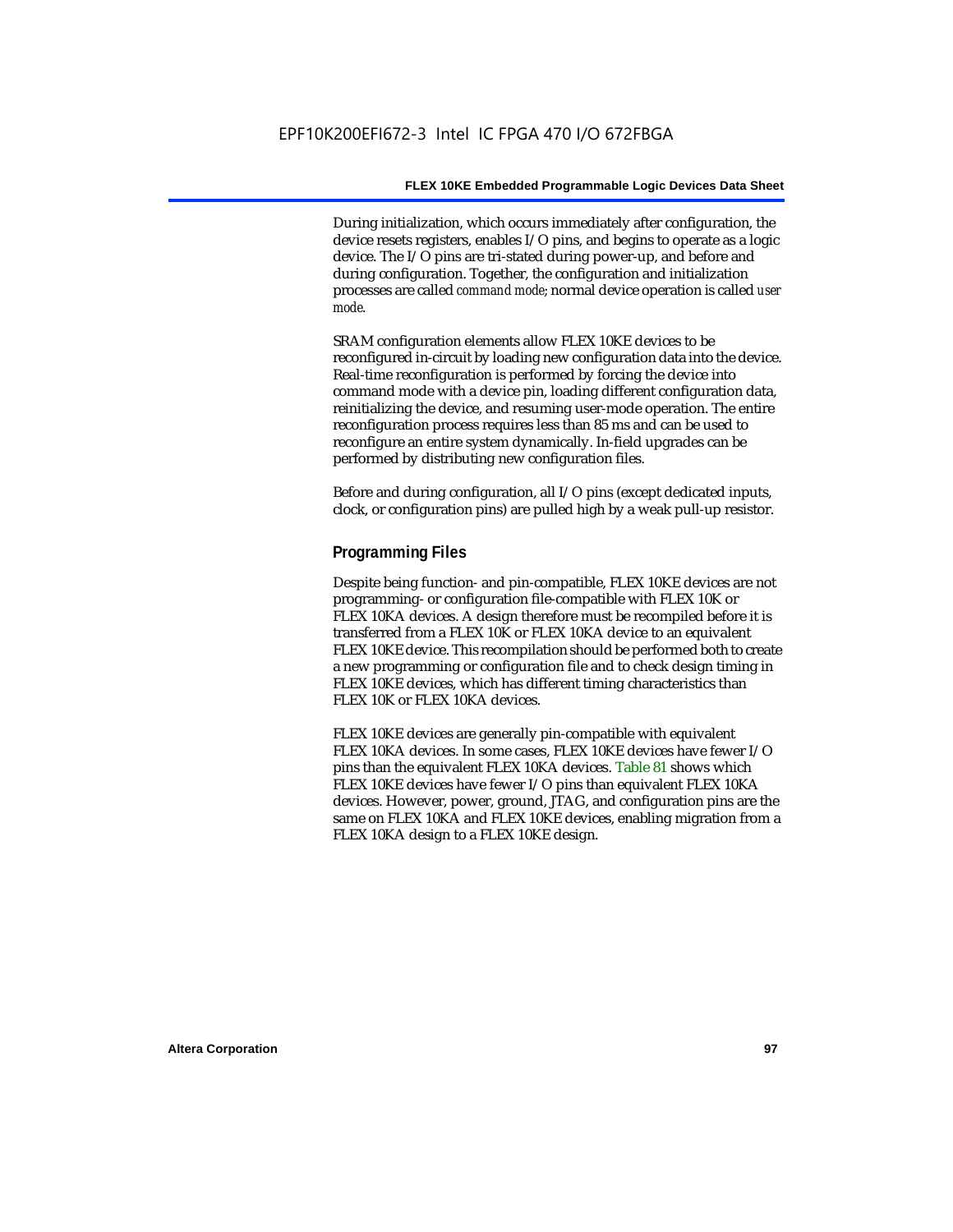Additionally, the Altera software offers several features that help plan for future device migration by preventing the use of conflicting I/O pins.

| Table 81. I/O Counts for FLEX 10KA & FLEX 10KE Devices |           |                  |           |  |
|--------------------------------------------------------|-----------|------------------|-----------|--|
| <b>FLEX 10KA</b>                                       |           | <b>FLEX 10KE</b> |           |  |
| Device                                                 | I/O Count | Device           | I/O Count |  |
| EPF10K30AF256                                          | 191       | EPF10K30EF256    | 176       |  |
| EPF10K30AF484                                          | 246       | EPF10K30EF484    | 220       |  |
| EPF10K50VB356                                          | 274       | EPF10K50SB356    | 220       |  |
| EPF10K50VF484                                          | 291       | EPF10K50EF484    | 254       |  |
| EPF10K50VF484                                          | 291       | EPF10K50SF484    | 254       |  |
| EPF10K100AF484                                         | 369       | EPF10K100EF484   | 338       |  |

# **Configuration Schemes**

The configuration data for a FLEX 10KE device can be loaded with one of five configuration schemes (see Table 82), chosen on the basis of the target application. An EPC1, EPC2, or EPC16 configuration device, intelligent controller, or the JTAG port can be used to control the configuration of a FLEX 10KE device, allowing automatic configuration on system power-up.

Multiple FLEX 10KE devices can be configured in any of the five configuration schemes by connecting the configuration enable (nCE) and configuration enable output (nCEO) pins on each device. Additional FLEX 10K, FLEX 10KA, FLEX 10KE, and FLEX 6000 devices can be configured in the same serial chain.

| Table 82. Data Sources for FLEX 10KE Configuration |                                                                                                     |  |  |  |
|----------------------------------------------------|-----------------------------------------------------------------------------------------------------|--|--|--|
| <b>Configuration Scheme</b>                        | Data Source                                                                                         |  |  |  |
| Configuration device                               | EPC1, EPC2, or EPC16 configuration device                                                           |  |  |  |
| Passive serial (PS)                                | BitBlaster, ByteBlasterMV, or MasterBlaster download cables,<br>or serial data source               |  |  |  |
| Passive parallel asynchronous (PPA)                | Parallel data source                                                                                |  |  |  |
| Passive parallel synchronous (PPS)                 | Parallel data source                                                                                |  |  |  |
| <b>JTAG</b>                                        | BitBlaster or ByteBlasterMV download cables, or<br>microprocessor with a Jam STAPL file or JBC file |  |  |  |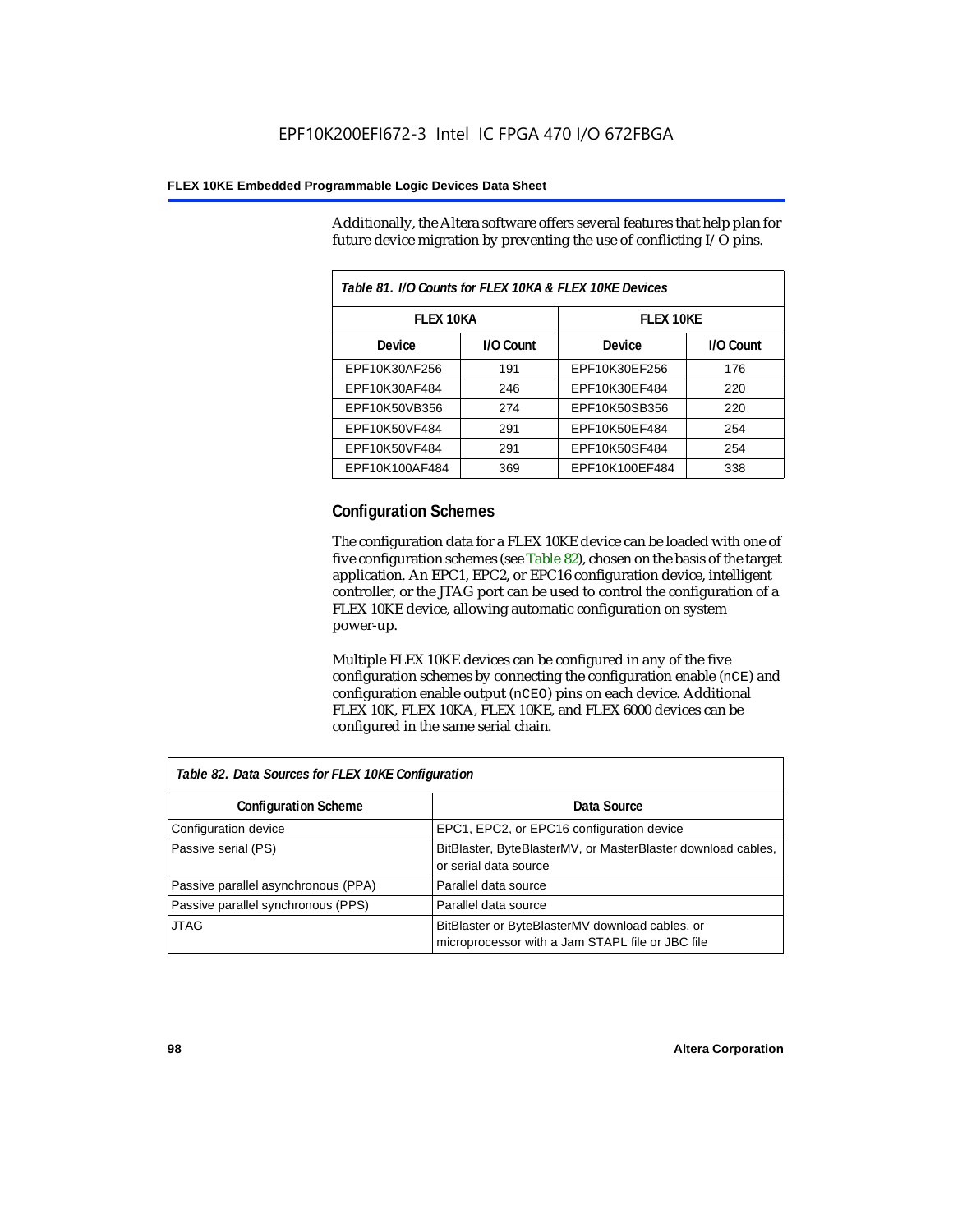| <b>Device</b><br><b>Pin-Outs</b>  | See the Altera web site (http://www.altera.com) or the Altera Digital<br>Library for pin-out information.                                                  |
|-----------------------------------|------------------------------------------------------------------------------------------------------------------------------------------------------------|
| <b>Revision</b><br><b>History</b> | The information contained in the FLEX 10KE Embedded Programmable Logic<br>Data Sheet version 2.5 supersedes information published in previous<br>versions. |
|                                   | Version 2.5                                                                                                                                                |
|                                   | The following changes were made to the FLEX 10KE Embedded<br><i>Programmable Logic Data Sheet version 2.5:</i>                                             |
|                                   | Note (1) added to Figure 23.<br>Text added to "I/O Element" section on page 34.<br><b>Updated Table 22.</b>                                                |
|                                   | Version 2.4                                                                                                                                                |
|                                   | The following changes were made to the FLFV 10KF Embedded                                                                                                  |

The following changes were made to the *FLEX 10KE Embedded Programmable Logic Data Sheet* version 2.4: updated text on page 34 and page 63.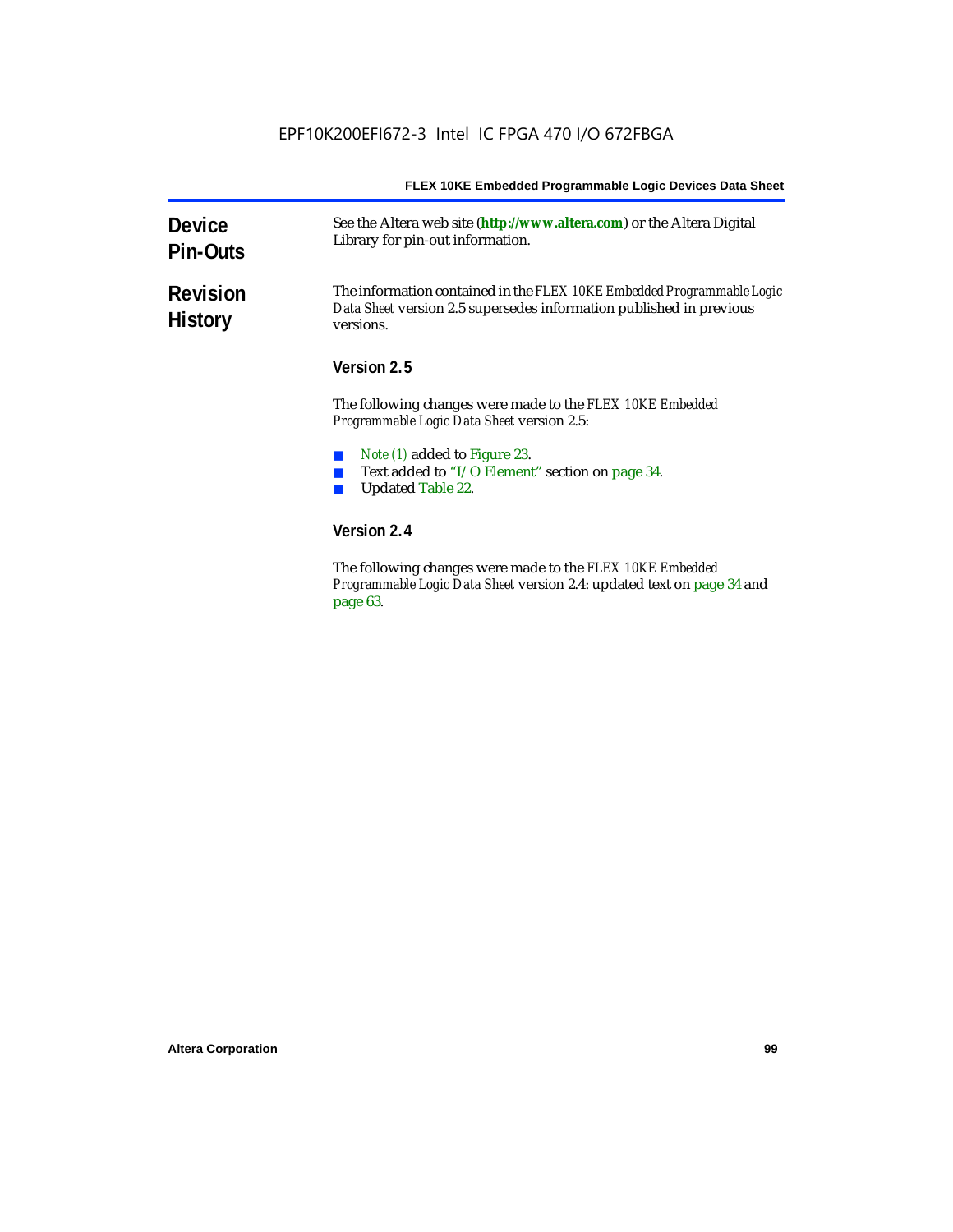

101 Innovation Drive San Jose, CA 95134 (408) 544-7000 http://www.altera.com Applications Hotline: (800) 800-EPLD Literature Services: lit\_req@altera.com

Copyright © 2003 Altera Corporation. All rights reserved. Altera, The Programmable Solutions Company, the stylized Altera logo, specific device designations, and all other words and logos that are identified as trademarks and/or service marks are, unless noted otherwise, the trademarks and service marks of Altera Corporation in the U.S. and other countries. All other product or service names are the property of their respective holders. Altera products are protected under numerous U.S. and foreign patents and pending

applications, maskwork rights, and copyrights. Altera warrants performance of its semiconductor products to current specifications in accordance with Altera's standard warranty, but reserves the right to make changes to any products and services at any time without notice. Altera assumes no responsibility or liability arising out of the application or use of any information, product, or service described herein except as expressly agreed to in writing by Altera Corporation. Altera customers are advised to obtain the latest version of device specifications before relying on any published information and before placing orders for products or services.



**100 Altera Corporation**